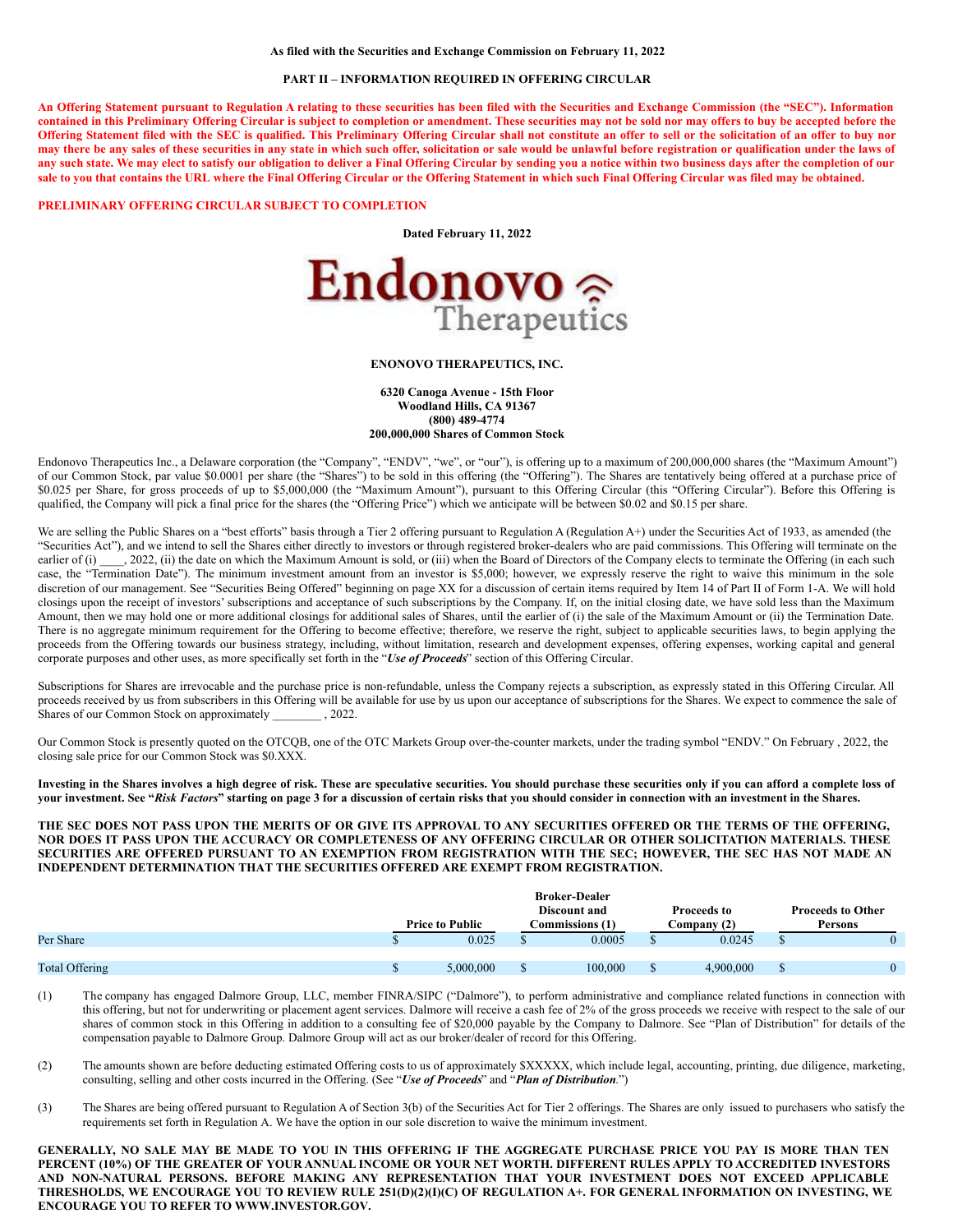This Offering Circular contains all of the representations by us concerning this Offering, and no person shall make different or broader statements than those contained herein. Investors are cautioned not to rely upon any information not expressly set forth in this Offering Circular.

The securities underlying this Offering Circular may not be sold until qualified by the Securities and Exchange Commission. This Offering Circular is not an offer to sell, nor soliciting an offer to buy, any Shares in any state or other jurisdiction in which such sale is prohibited.

The Company is following the "*Offering Circular*" format of disclosure under Regulation A+.

**The date of this Preliminary Offering Circular is February \_\_, 2022.**

# **IMPORTANT INFORMATION ABOUT THIS OFFERING CIRCULAR**

We are offering to sell, and seeking offers to buy, our securities only in jurisdictions where such offers and sales are permitted. Please carefully read the information in this Offering Circular and any accompanying offering circular supplements, which we refer to collectively as the Offering Circular. You should rely only on the information contained in this Offering Circular. We have not authorized anyone to provide you with any information other than the information contained in this Offering Circular. The information contained in this Offering Circular is accurate only as of its date or as of the respective dates of any documents or other information incorporated herein by reference, regardless of the time of its delivery or of any sale or delivery of our securities. Neither the delivery of this Offering Circular nor any sale or delivery of our securities shall, under any circumstances, imply that there has been no change in our affairs since the date of this Offering Circular. This Offering Circular will be updated and made available for delivery to the extent required by the federal securities laws.

This Offering Circular is part of an Offering Statement that we filed with the SEC using a continuous offering process pursuant to Rule 251(d)(3)(i)(F) under the Securities Act. Periodically, we may provide an offering circular supplement that would add, update or change information contained in this Offering Circular. Any statement that we make in this Offering Circular will be modified or superseded by any inconsistent statement made by us in a subsequent offering circular supplement. The Offering Statement we filed with the SEC includes exhibits that provide more detailed descriptions of the matters discussed in this Offering Circular. You should read this Offering Circular and the related exhibits filed with the SEC and any offering circular supplement, together with additional information contained in our annual reports, semi-annual reports and other reports that we will file periodically with the SEC. The offering statement and all supplements and reports that we have filed or will file in the future can be read at the SEC website, *www.sec.gov*.

Unless otherwise indicated, data contained in this Offering Circular concerning the business of the Company are based on information from various public sources. Although we believe that these data are generally reliable, such information is inherently imprecise, and our estimates and expectations based on these data involve a number of assumptions and limitations. As a result, you are cautioned not to give undue weight to such data, estimates or expectations.

In this Offering Circular, unless the context indicates otherwise, references to the "Company," "ENDV," "we," "our," and "us" refer to the activities of and the assets and liabilities of the business and operations of Endonovo Therapeutics, Inc.

ii

#### NASAA UNIFORM LEGEND

FOR RESIDENTS OF ALL STATES: THE PRESENCE OF A LEGEND FOR ANY GIVEN STATE REFLECTS ONLY THAT A LEGEND MAY BE REQUIRED BY THAT STATE AND SHOULD NOT BE CONSTRUED TO MEAN AN OFFER OR SALE MAY BE MADE IN A PARTICULAR STATE. IF YOU ARE UNCERTAIN AS TO WHETHER OR NOT OFFERS OR SALES MAY BE LAWFULLY MADE IN ANY GIVEN STATE, YOU ARE HEREBY ADVISED TO CONTACT THE COMPANY. THE SECURITIES DESCRIBED IN THIS OFFERING CIRCULAR HAVE NOT BEEN REGISTERED UNDER ANY STATE SECURITIES LAWS (COMMONLY CALLED 'BLUE SKY' LAWS).

#### IN MAKING AN INVESTMENT DECISION INVESTORS MUST RELY ON THEIR OWN EXAMINATION OF THE PERSON OR ENTITY CREATING THE SECURITIES AND THE TERMS OF THE OFFERING, INCLUDING THE MERITS AND RISKS INVOLVED. THESE SECURITIES HAVE NOT BEEN **RECOMMENDED BY ANY FEDERAL OR STATE SECURITIES COMMISSION OR REGULATORY AUTHORITY. FURTHERMORE, THE FOREGOING AUTHORITIES HAVE NOT CONFIRMED THE ACCURACY OR DETERMINED THE ADEQUACY OF THIS DOCUMENT. ANY REPRESENTATION TO THE CONTRARY IS A CRIMINAL OFFENSE.**

THESE SECURITIES ARE SUBJECT TO RESTRICTIONS ON TRANSFERABILITY AND RESALE AND MAY NOT BE TRANSFERRED OR RESOLD EXCEPT AS PERMITTED UNDER THE SECURITIES ACT, AS AMENDED, AND THE APPLICABLE STATE SECURITIES LAWS, PURSUANT TO REGISTRATION OR EXEMPTION THEREFROM. INVESTORS SHOULD BE AWARE THAT THEY MAY BE REQUIRED TO BEAR THE FINANCIAL RISKS OF THIS INVESTMENT FOR AN INDEFINITE PERIOD OF TIME.

#### PATRIOT ACT RIDER

The Investor hereby represents and warrants that Investor is not, nor is it acting as an agent, representative, intermediary or nominee for, a person identified on the list of blocked persons maintained by the Office of Foreign Assets Control, U.S. Department of Treasury. In addition, the Investor has complied with all applicable U.S. laws, regulations, directives, and executive orders relating to anti-money laundering , including but not limited to the following laws: (1) the Uniting and Strengthening America by Providing Appropriate Tools Required to Intercept and Obstruct Terrorism Act of 2001, Public Law 107-56, and (2) Executive Order 13224 (Blocking Property and Prohibiting Transactions with Persons Who Commit, Threaten to Commit, or Support Terrorism) of September 23, 2001.

# **NO DISQUALIFICATION EVENT ("BAD BOY" DECLARATION)**

NONE OF THE COMPANY, ANY OF ITS PREDECESSORS, ANY AFFILIATED ISSUER, ANY DIRECTOR, EXECUTIVE OFFICER, OTHER OFFICER OF **THE COMPANY PARTICIPATING IN THE OFFERING CONTEMPLATED HEREBY, ANY BENEFICIAL OWNER OF 20% OR MORE OF THE** COMPANY'S OUTSTANDING VOTING EQUITY SECURITIES, CALCULATED ON THE BASIS OF VOTING POWER, NOR ANY PROMOTER (AS THAT TERM IS DEFINED IN RULE 405 UNDER THE SECURITIES ACT OF 1933) CONNECTED WITH THE COMPANY IN ANY CAPACITY AT THE TIME OF SALE (EACH, AN "ISSUER COVERED PERSON") IS SUBJECT TO ANY OF THE "BAD ACTOR" DISQUALIFICATIONS DESCRIBED IN RULE 506(D)(1)(I) TO (VIII) UNDER THE SECURITIES ACT OF 1933 (A "DISQUALIFICATION EVENT"), EXCEPT FOR A DISQUALIFICATION EVENT COVERED BY RULE 506(D)(2) OR (D)(3) UNDER THE SECURITIES ACT. THE COMPANY HAS EXERCISED REASONABLE CARE TO DETERMINE WHETHER ANY ISSUER **COVERED PERSON IS SUBJECT TO A DISQUALIFICATION EVENT.**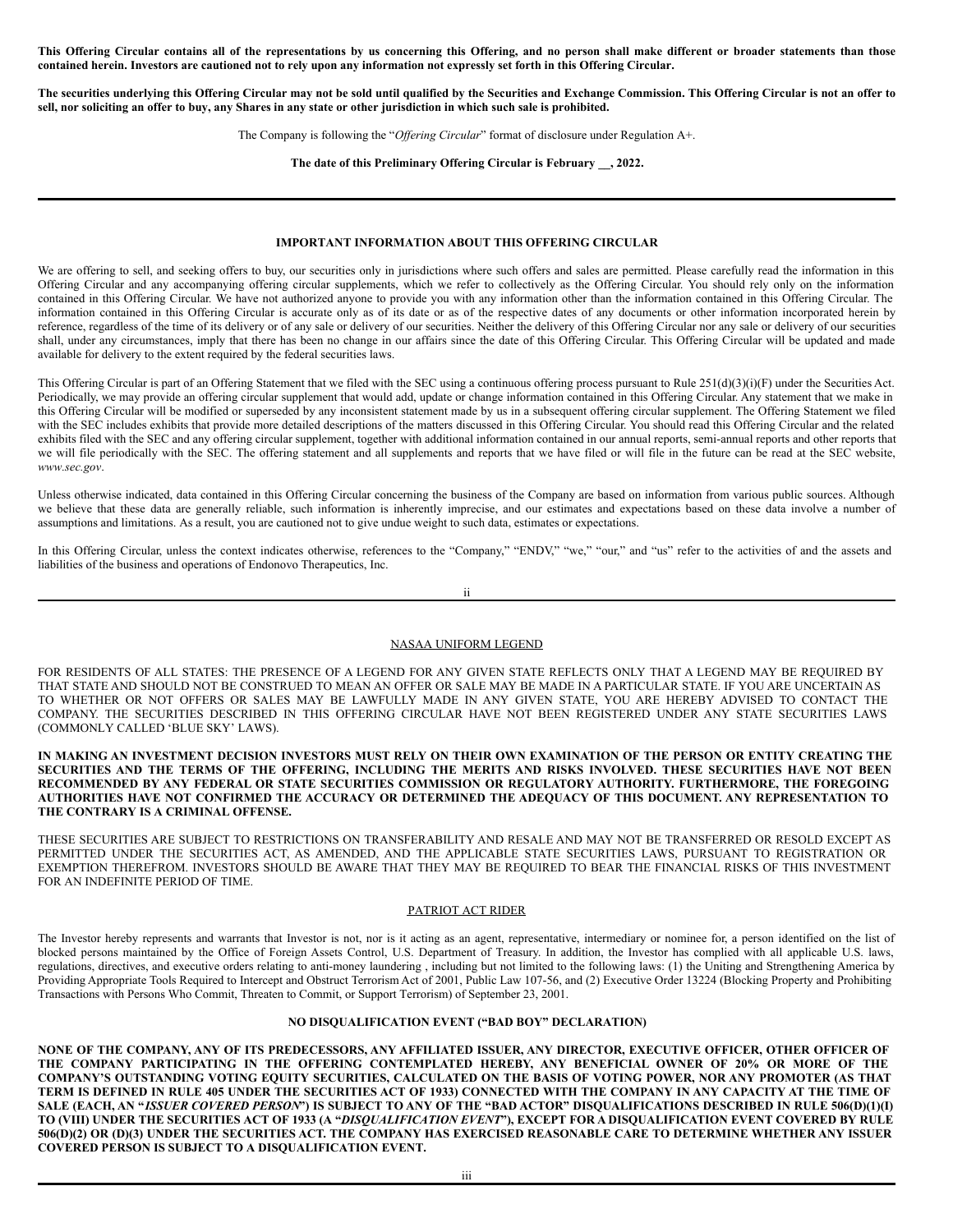#### **ABOUT THIS OFFERING CIRCULAR**

This offering circular is part of Form A-1 that we filed with the SEC under the Securities Act. This offering circular does not contain all of the information included in the registration statement. For further information, we refer you to the Form 1-A, including its exhibits, filed with the SEC. Statements contained in this offering circular about the contents of any document are not necessarily complete. If SEC rules require that a document be filed as an exhibit to the Form 1-A, please see such document for a complete description of these matters. You should carefully read this offering circular, together with the additional information described under the headings " *Where You Can Find More Information*."

Neither we nor the placement agent have authorized anyone to provide you with any information or to make any representations other than that contained in this offering circular or in any free writing offering circular we may authorize to be delivered or made available to you. We take no responsibility for, and can provide no assurance as to the reliability of, any other information that others may give you. Neither we nor the placement agent are making an offer to sell securities in any jurisdiction in which the offer or sale is not permitted. The information in this offering circular is accurate only as of the date on the front cover of this offering circular, regardless of the time of delivery of this offering circular or of any sale of our shares of common stock and the information in any free writing offering circular that we may provide to you in connection with this offering is accurate only as of the date of that free writing offering circular. Our business, financial condition, results of operations and prospects may have changed since those dates.

**For investors outside the United States:** We have not and the placement agent has not, done anything that would permit this offering, or possession or distribution of this offering circular, in any jurisdiction where action for that purpose is required, other than in the United States. Persons who come into possession of this offering circular in jurisdictions outside the United States are required to inform themselves about and to observe any restrictions as to this offering and the distribution of this offering circular applicable to those jurisdictions.

Unless otherwise indicated, information contained in this offering circular concerning our industry and the markets in which we operate, including our general expectations and market position, market opportunity and market share, is based on information from our own management estimates and research, as well as from industry and general publications and research, surveys and studies conducted by third parties. Management estimates are derived from publicly available information, our knowledge of our industry and assumptions based on such information and knowledge, which we believe to be reasonable. In addition, assumptions and estimates of our and our industry's future performance are necessarily subject to a high degree of uncertainty and risk due to a variety of factors, including those described in "*Risk Factors*." These and other factors could cause our future performance to differ materially from our assumptions and estimates. See "*Cautionary Notice Regarding Forward-Looking Statements*."

This offering circular contains summaries of certain provisions contained in some of the documents described herein, but reference is made to the actual documents for complete information. All of the summaries are qualified in their entirety by the actual documents. Copies of some of the documents referred to herein have been, or will be, filed or incorporated by reference as exhibits to the Form 1-A of which this offering circular is a part, and you may obtain copies of those documents as described below under the heading "*Where You Can Find More Information*."

All product and company names are trademarks of their respective owners. Solely for convenience, trademarks and trade names referred to in this offering circular, including logos, artwork and other visual displays, may appear without the ® or TM symbols, but such references are not intended to indicate, in any way, that their respective owners will not assert, to the fullest extent under applicable law, their rights thereto. We do not intend our use or display of other companies' trade names or trademarks to imply a relationship with, or endorsement or sponsorship of us by, any other companies.

Throughout this offering circular, the terms "we," "us," "our," and "our Company" and "the Company" refer to Endonovo Therapeutics, Inc., a Delaware corporation, and/or its related subsidiaries, as the context may require.

#### Corporate Information

Our principal executive offices are located at 6320 Canoga Avenue, 15th Floor, Woodland Hills, CA 91367, and our telephone number is (800) 489-4774. We maintain a website at www.endonovo.com. Information contained on or accessible through our website is not, and should not be considered, part of, or incorporated by reference into, this offering circular.

**The Offering**

|                                                                          | тие опение                                                                                                                                                                                                                                                                                                                                                                                                                              |
|--------------------------------------------------------------------------|-----------------------------------------------------------------------------------------------------------------------------------------------------------------------------------------------------------------------------------------------------------------------------------------------------------------------------------------------------------------------------------------------------------------------------------------|
| Shares offered by us                                                     | Up to 200,000,000 shares at \$0.XX per share on a best efforts basis.                                                                                                                                                                                                                                                                                                                                                                   |
| Total shares of common stock outstanding immediately after this offering | shares of common stock, assuming that all of the Shares offered by this offering circular is sold<br>in this offering.                                                                                                                                                                                                                                                                                                                  |
| Use of Proceeds                                                          | We intend to use the net proceeds of this offering for general corporate purposes, which includes,<br>among other purposes, the settlement and repayment of secured debt, funding and expansion of<br>pre-clinical trials and clinical trials, obtaining medical insurance reimbursement, medical<br>marketing and expansion into additional lines of business including the specialty construction<br>business. See "Use of Proceeds." |
| <b>Existing Trading Market</b>                                           | Our common stock is currently quoted on the OTCQB, one of the OTC Markets Group over-the-<br>counter markets, under the trading symbol "ENDV".                                                                                                                                                                                                                                                                                          |
| <b>Risk Factors</b>                                                      | Investing in our securities involves a high degree of risk. You should carefully review and<br>consider "Risk Factors" beginning on page 3 of this offering circular.                                                                                                                                                                                                                                                                   |
| Dividend Policy                                                          | We have never declared or paid any cash dividends on our common stock. We do not anticipate<br>paying any cash dividends in the foreseeable future.                                                                                                                                                                                                                                                                                     |
|                                                                          |                                                                                                                                                                                                                                                                                                                                                                                                                                         |

#### **DETERMINATION OF OFFERING PRICE**

This Offering is a self-underwritten offering, which means that it does not involve the participation of an underwriter to market. Our Offering Price is arbitrary with no relation to value of the Company.

#### **RISK FACTORS**

An investment our common stock is highly speculative and involves a high degree of risk. The risk factors described below summarize some of the material risks inherent in an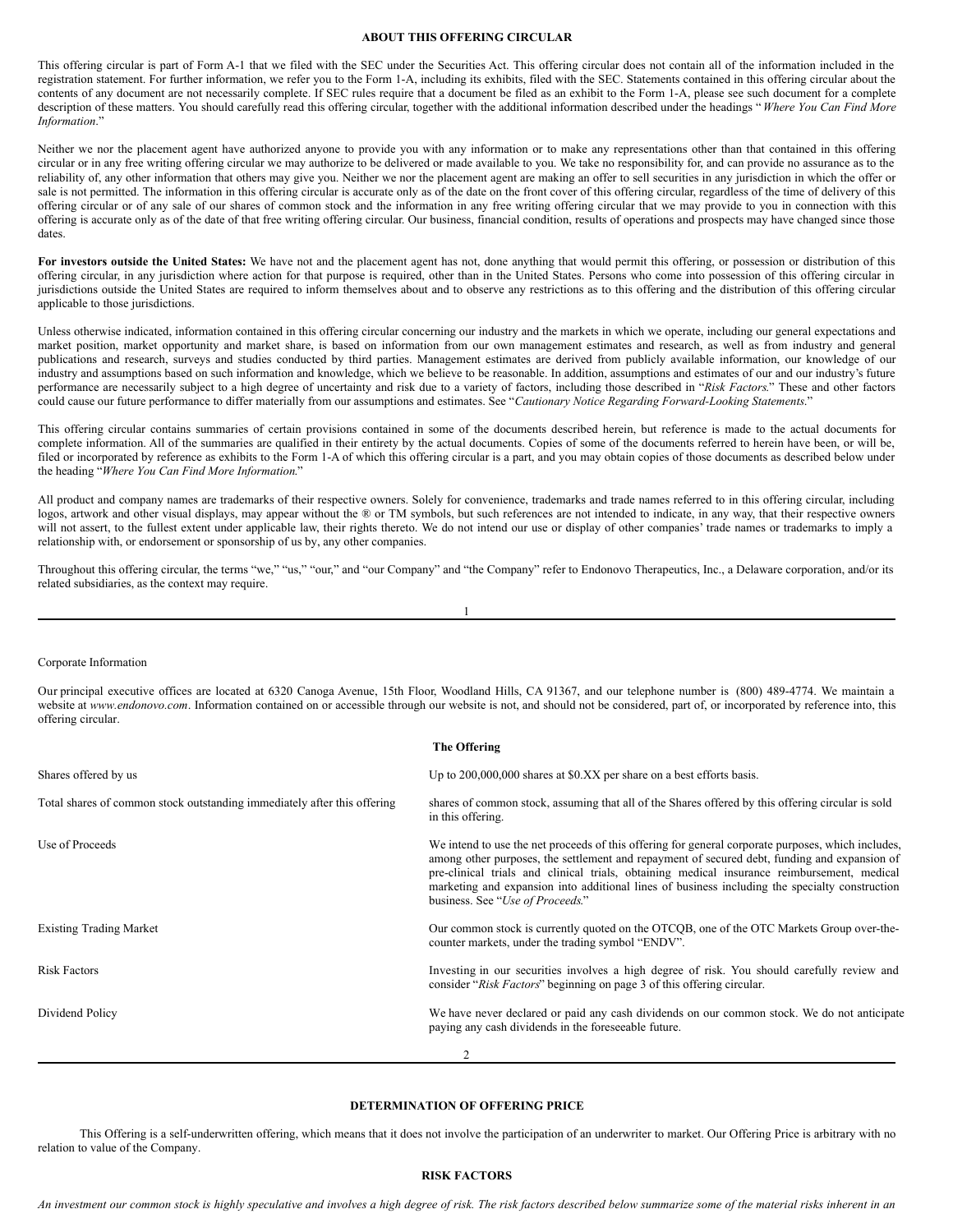investment in us. These risk factors are not presented in any particular order of significance. Each prospective investor should carefully consider the following risk factors inherent in and affecting our business and the Offering before making an investment decision. You should also refer to the other information set forth in this Offering Circular *and to the risk factors in our SEC filings.*

#### *Risks Relating to our Financial Condition*

We are a company with a limited operating history and have not generated significant revenues to date. We may never generate significant revenues. Our predecessor company, Hanover Asset Management, Inc. was incorporated in November 2008 in California. For the purpose of reincorporating in Delaware, we merged with a newly incorporated successor company, now called Endonovo Therapeutics, Inc., in July 2011. We have incurred losses since our inception. As of December 31, 2020, we had a total accumulated deficit of \$(53,338,522) and as of September 30, 2021 we had a total accumulated deficit of \$(58,839,746). While we have begun to realize revenues from the sale of SofPulse® devices, these revenues have fluctuated and been adversely affected by the COVID Pandemic. Accordingly, it is impossible for us meaningfully project the revenue levels that might be achieved or whether and when we might become profitable. In order to increase the market of our devices and to capitalize on the potential of our intellectual property, we must conduct clinical trials, obtain FDA approvals and seek recognition of our therapies within the healthcare industry including third party payors. We must also attract, retain, and motivate qualified personnel. There can be no assurance that we will be successful in addressing such risks, and the failure to do so could lead to an inability to meet our financial obligations and therefore result in bankruptcy and the loss of your entire investment in our common shares.

#### Our internal controls are not effective, which could cause our financial reporting to be unreliable and lead to misinformation being disseminated to the public.

Our management is responsible for establishing and maintaining adequate internal control over financial reporting. As defined in Exchange Act Rule 13a-15(f), internal control over financial reporting is a process designed by, or under the supervision of, the principal executive and principal financial officer and effected by the board of directors, management and other personnel, to provide reasonable assurance regarding the reliability of financial reporting and the preparation of financial statements for external purposes in accordance with generally accepted accounting principles and includes those policies and procedures that: (i) pertain to the maintenance of records that in reasonable detail accurately and fairly reflect the transactions and dispositions of the assets of the Company; (ii) provide reasonable assurance that transactions are recorded as necessary to permit preparation of financial statements in accordance with generally accepted accounting principles, and that receipts and expenditures of the Company are being made only in accordance with authorizations of management and directors of the Company, and (iii) provide reasonable assurance regarding prevention or timely detection of unauthorized acquisition, use or disposition of the Company's assets that could have a material effect on the financial statements.

3

#### **We currently have a limited executive management group managing the financial controls of the Company.**

We have a Chief Executive Officer, Alan Collier, who is responsible for monitoring and ensuring compliance with our internal control procedures. As a result, our internal controls may be inadequate or ineffective, which could cause our financial reporting to be unreliable and lead to misinformation being disseminated to the public. Investors relying upon the reporting may make an uninformed investment decision.

#### *Risks Relating to our Present Business and our Present Industry*

#### **We may encounter numerous difficulties frequently encountered by companies in the early stage of operations.**

We have a limited operating history upon which an investor can evaluate our current business and future prospects. Any potential investor must consider the risks and difficulties frequently encountered by early-stage companies. Historically, there has been a high failure rate among early-stage companies. Our future performance will depend upon a number of factors, including our ability to:

- generate revenues and implement our business plan and growth strategy;
- attract and retain marketing and commercial sponsors;
- aggressively counter and respond to actions by our competitors;
- maintain adequate control of our expenses;
- attract, retain and motivate qualified personnel;
- react to member preferences and demands;
- maintain regulatory compliance; and
- generate sufficient working capital through our operations or through issuance of additional debt or equity financing, and to continue as a going concern.

We cannot assure investors that we will successfully address any of these factors, and our failure to do so could have a material adverse effect on our business, financial condition, results of operations and future prospects**.**

#### The loss of the services of our key management and personnel or the failure to attract additional key personnel could adversely affect our ability to operate our **business.**

A loss of one or more of our current officers or key employees or consultants could severely and negatively impact our operations. We have no present intention of obtaining key-man life insurance on any of our executive officers or management. Additionally, competition for highly skilled technical, managerial and other personnel is intense. As our business develops, we might not be able to attract, hire, train, retain and motivate the highly skilled managers and employees we need to be successful. If we fail to attract and retain the necessary technical and managerial personnel, our business will suffer and might fail.

#### **Our limited operating history could delay our growth and result in the loss of your investment.**

We were incorporated in 2011. However, our prospects must be considered in light of the risks, expenses and difficulties frequently encountered by companies in their growth stage of development. Such risks include, but are not limited to, dependence on the growth of use of technology and services, complete product development, clinical trials and obtain industry acceptance while responding to competitive developments and attracting, retaining, and motivating qualified personnel. There can be no assurance that we will be successful in addressing such risks, and the failure to do so could lead to an inability to meet our financial obligations and therefore result in bankruptcy and the loss of your entire investment in our common shares. In November 2017 we acquired substantial intellectual property related to our electroceutial business from Rio Grande Neurosciences, Inc.. However, we will be required to allocate our limited resources effectively to complete required clinical trials and obtain market acceptance for our products.

4

#### **Our ability to implement and manage growth strategy is uncertain.**

We plan on expanding the market segments in which we acquire approval of medical indications. Implementation of our growth strategy may impose significant strain on our management, operating systems and financial resources. Failure by the Company to manage its growth, or unexpected difficulties encountered during expansion into different markets, could have a materially adverse impact on our results of operations or financial condition. Our ability to continue to operate our business depends upon a number of factors, including (i) generating sufficient funds for operations, (ii) our executive management team and our financial and accounting controls, and (iii) staffing, training and retaining skilled on-site management personnel. Certain of these factors are beyond our control and may be affected by the economy or actions taken by competing companies.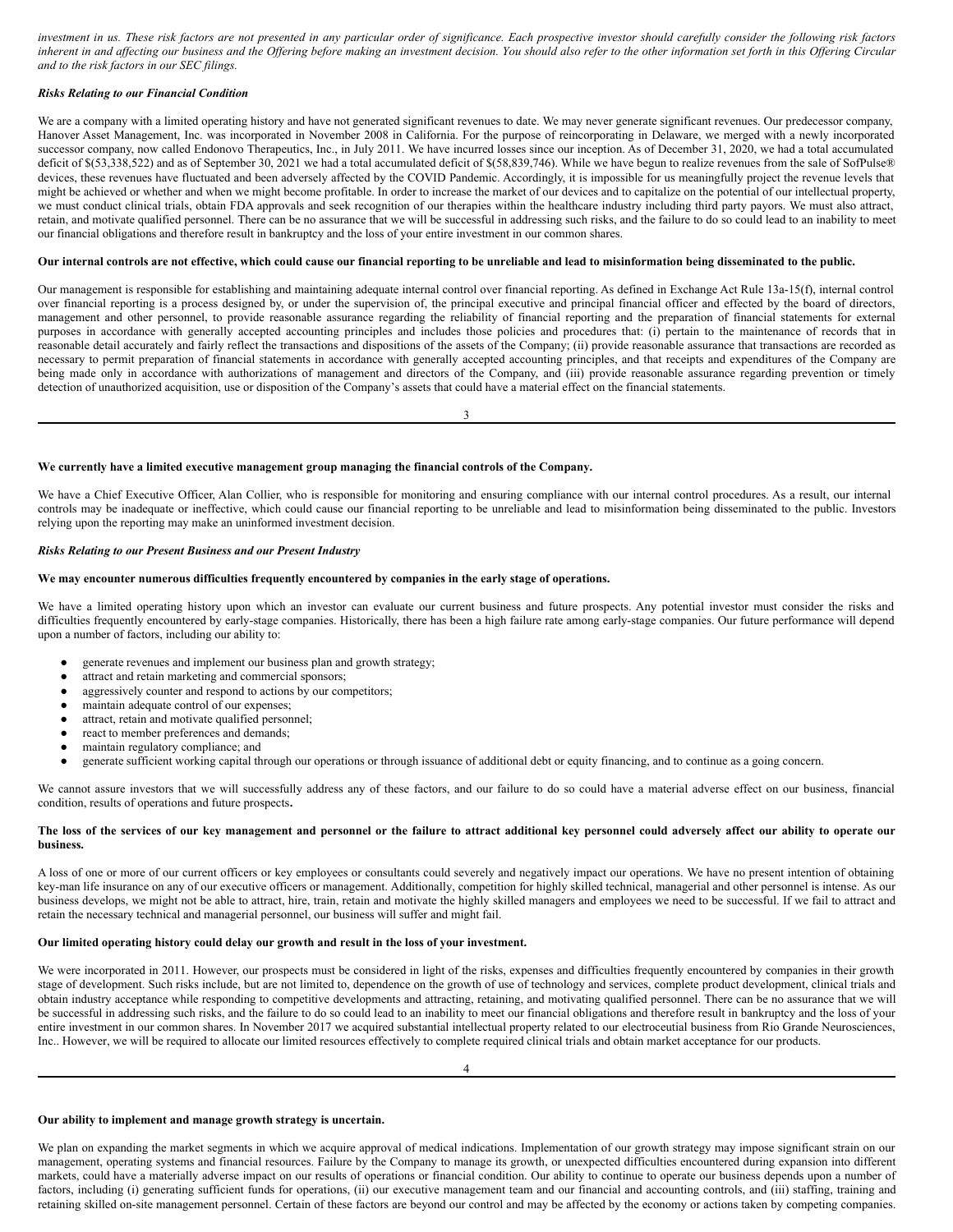Further, there can be no assurance that our market analysis and proprietary business data will continue to support our current marketing plans.

### We may not be able to retain our key personnel or attract additional personnel, which could affect our ability to complete necessary clinical trials and obtain approvals so that we can generate revenue sufficient to continue as a going concern diminishing your return on investment.

Our performance is substantially dependent on the services and on the performance of our Management. Endonovo Therapeutics is, and will be, heavily dependent on the skill, acumen and services of our key executives. Our performance also depends on our ability to attract, hire, retain and motivate our officers and key employees. The loss of the services of our executives could result in lost revenue depending on the length of time and effort required to find qualified replacements. We have not entered into long-term employment agreements with all of our key personnel and currently have no "Key Employee" life insurance policies.

#### Our future success may also depend on our ability to identify, attract, hire, train, retain and motivate other highly skilled technical, managerial, marketing and **customer service personnel.**

Competition for such personnel is intense, and there can be no assurance that we will be able to successfully attract, assimilate or retain sufficiently qualified personnel. If we are unable to attract, retain, and train the necessary technical, managerial, marketing and customer service personnel, our expectations of increasing our clientele could be hindered, and the profitability of Endonovo Therapeutics reduced.

#### As the Company intends to be conducting international business transactions, it will be exposed to local business risks in different countries, which could have a **material adverse effect on its financial condition or results of operations.**

The Company intends to promote and sell its products internationally by virtue of the global access to its products line and it expects to have customers located in several countries. The Company's international operations will be subject to risks inherent in doing business in foreign countries, including, but not necessarily limited to:

- New and different legal and regulatory requirements in local jurisdictions;
- Potentially adverse tax consequences, including imposition or increase of taxes on transactions or withholding and other taxes on remittances and other payments by subsidiaries;
- Risk of nationalization of private enterprises by foreign governments;
- Legal restrictions on doing business in or with certain nations, certain parties and/or certain products; and,
- Local economic, political and social conditions, including the possibility of hyperinflationary conditions and political instability.

The Company may not be successful in developing and implementing policies and strategies to address the foregoing factors in a timely and effective manner in the locations where it will do business. Consequently, the occurrence of one or more of the foregoing factors could have a material adverse effect on its base operations and upon its financial condition and results of operations.

5

| Since our products may be available over the Internet in foreign countries and the Company may have customers residing in foreign countries, foreign jurisdictions        |
|---------------------------------------------------------------------------------------------------------------------------------------------------------------------------|
| may require it to qualify to do business in their country. It will be required to comply with certain laws and regulations of each country in which it conducts business, |
| including laws and regulations currently in place or which may be enacted related to Internet services available to the residents of each country from online sites       |
| located elsewhere.                                                                                                                                                        |
|                                                                                                                                                                           |

The Company's operations in developing markets could expose it to political, economic and regulatory risks that are greater than those it may face in established markets. Further, its international operations may require it to comply with additional United States and international regulations.

For example, it may be required to comply with the Foreign Corrupt Practices Act, or "FCPA," which prohibits companies or their agents and employees from providing anything of value to a foreign official or agent thereof for the purposes of influencing any act or decision of these individuals in their official capacity to help obtain or retain business, direct business to any person or corporate entity or obtain any unfair advantage. The Company may operate in some nations that have experienced significant levels of governmental corruption. Its employees, agents and contractors, including companies to which it outsources business operations, may take actions in violation of its policies and legal requirements. Such violations, even if prohibited by its policies and procedures, could have an adverse effect on its business and reputation. Any failure by the Company to ensure that its employees and agents comply with the FCPA and applicable laws and regulations in foreign jurisdictions could result in substantial civil and criminal penalties or restrictions on its ability to conduct business in certain foreign jurisdictions, and its results of operations and financial condition could be materially and adversely affected.

#### We may be subject to litigation that will be costly to defend or pursue and uncertain in its outcome.

Our business relies in large part on granted patents which we own. However, the grant of a patent does not ensure that litigation will not arise where the validity of the patent is challenged or that the patent will not be found by a court to infringe upon patents held by others. Furthermore, any litigation relating to our patent rights is likely to be expensive and may require a significant amount of management's time and attention, at the expense of other aspects of our business. The outcome of litigation is always uncertain, and in some cases could include judgments against us that require us to pay damages, enjoin us from certain activities, or otherwise affect our legal or contractual rights, which could have a significant adverse effect on our business and financial condition.

#### We may not be able to obtain third-party reimbursement or favorable product pricing, which would reduce our ability to operate profitably.

Our ability to successfully commercialize certain of our proposed products may depend to a significant degree on reimbursement of the costs of such products and related services at acceptable levels from government authorities and other organizations. We cannot assure you that reimbursement in the United States or foreign countries will be available for any products we may develop or, if available, will not be decreased in the future, or that reimbursement amounts will not reduce the demand for, or the price of, our products with a consequent harm to our business. We cannot predict what additional regulation or legislation may be enacted in the future or what effect such regulation or legislation may have on our business. If additional regulations are overly onerous or expensive makes our business more expensive or burdensome than originally anticipated, we may be forced to significantly downsize our business plans or completely abandon our business model.

# We have not adopted various corporate governance measures, and as a result, stockholders may have limited protections against interested director transactions, **conflicts of interest and similar matters.**

Federal legislation, including the Sarbanes-Oxley Act of 2002, has resulted in the adoption of various corporate governance measures designed to promote the integrity of corporate management and the securities markets. Because our securities are not yet listed on a national securities exchange, we are not required to adopt these corporate governance measures and have not done so voluntarily in order to avoid incurring the additional costs associated with such measures. Furthermore, the absence of the governance measures referred to above with respect to our Company may leave our stockholders with more limited protection in connection with interested director transactions, conflicts of interest and similar matters.

# Certain provisions of Delaware law applicable to Endonovo could also delay a merger, tender offer, or proxy contest or make one more difficult.

As a Delaware corporation, we are subject to Delaware law, including Section 203 of the Delaware General Corporation Law. In general, Section 203 prohibits a Delaware corporation from engaging in any business combination with any interested stockholder for a period of three years following the date that the stockholder became an interested stockholder unless certain specific requirements are met as set forth in Section 203. These provisions, alone or together, could have the effect of deterring or delaying changes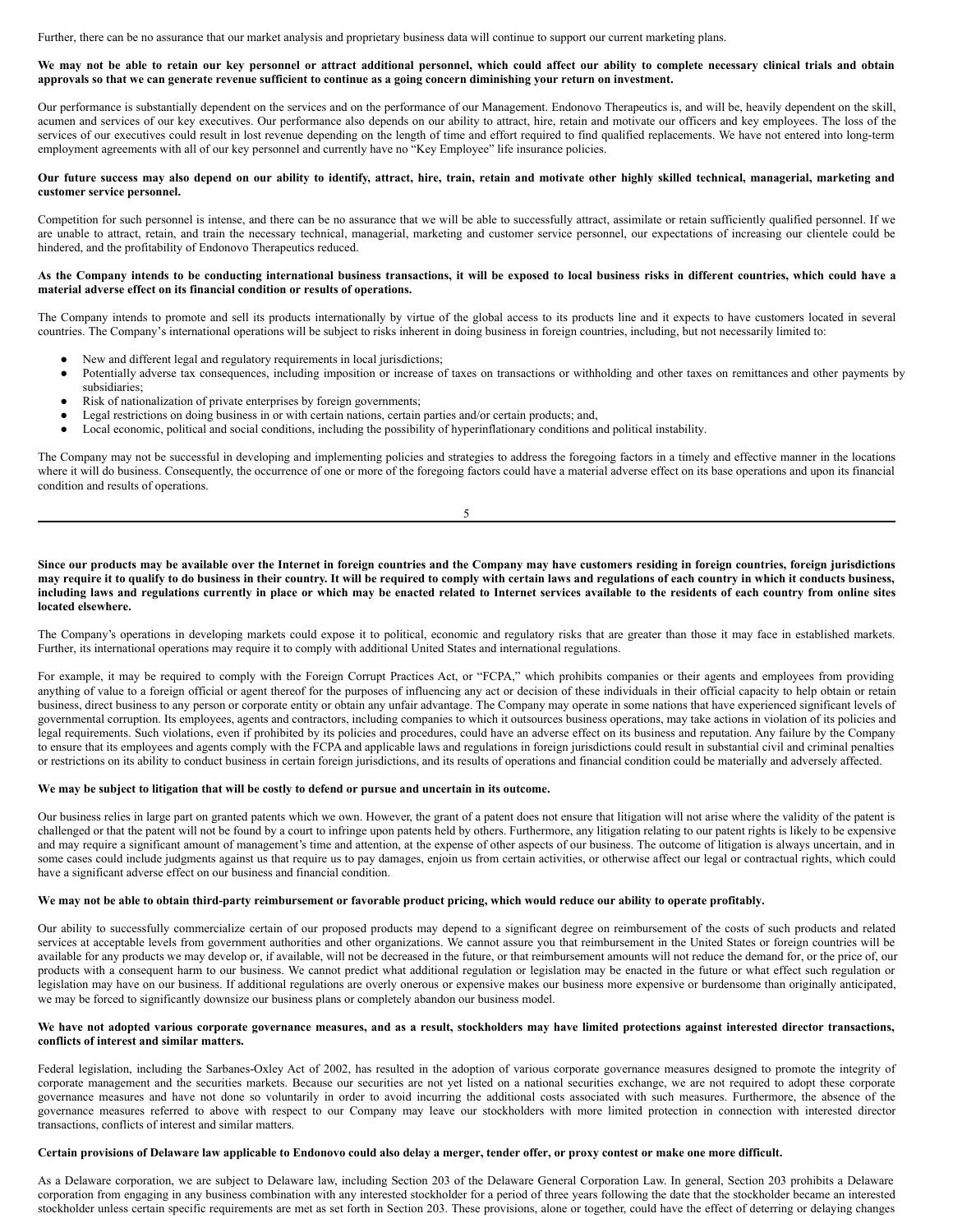#### *Risks Relating to Our Reliance on Third Parties*

#### **Because our Business Involves Medical Technology, Our Business Tends to be Capital Intensive.**

We are likely to require additional capital to maintain operations or expand our business. We have not made any arrangements to obtain any additional financing. Any additional financing may only be available on terms unfavorable to us and disadvantageous to our shareholders**.**

#### **The Protection from our Future Patents is Uncertain.**

We will rely on patents and trade secrets for the protection of our intellectual property. The issuance of a patent by the Patent Office does not ensure that the patent will be upheld if it is challenged in litigation or that the patent will not be found to infringe upon patents validly issued to others. We could be exposed to substantial litigation expense defending their intellectual property as well as liability to others.

#### **Our Products may Become Technologically Obsolete.**

The medical products market is characterized by extensive research and development activities. New developments are expected to continue at a rapid pace and there can be no assurance that new discoveries will not render our products, processes and devices uneconomical or obsolete. The likelihood of success for our products must be considered in light of the problems, expenses, difficulties, complications and delays frequently encountered in connection with the development of new medical processes, devices and products and their level of acceptance by the medical community.

#### **We may Encounter Liabilities Involving Customers and Third Parties.**

The sale of medical devices can result in claims for injury if a product causes harm or fails to perform as promised. Although we have not been subject to any such claim, no assurance can be given that such claims will not be made in the future or that we can obtain any insurance coverage. If we were subject to an uncovered claim, our assets could be greatly reduced.

## **Government Regulations May Result in Costs and Delays.**

The development, testing, production and marketing of our future products are subject to regulation by the FDA as devices under 1976 Medical Device Amendments to the Federal Food, Drug and Cosmetic Act. Additionally, our products may be subject to regulation by similar agencies in other states and foreign countries. While we believe that we have complied with all applicable laws and regulations, continued compliance with such laws or regulations, including any new laws or regulations, might impose additional costs on us which could adversely affect its financial performance and results of operations.

#### We depend on our collaborators to help us develop and test our devices, and our ability to develop and commercialize our devices may be impaired or delayed if **collaborations are unsuccessful.**

Our strategy for the development, testing and commercialization of our devices may require that we enter into collaborations with consultants, corporate partners, licensors, licensees and others. We are dependent upon the subsequent success of these other parties in performing their respective responsibilities and the continued cooperation of our partners. Our collaborators may not cooperate with us or perform their obligations under our agreements with them. We cannot control the amount and timing of our collaborators' resources that will be devoted to our research and development activities related to our collaborative agreements with them. Our collaborators may choose to pursue existing or alternative technologies in preference to those being developed in collaboration with us.

Under agreements with collaborators, we may rely significantly on such collaborators to, among other things, design prototypes for and value our intellectual property, and market for us any commercial products that result from our collaborations.

|--|

With respect to any additional clinical studies for our products which are required by the FDA or with respect to Clinical Trials relating to the development of our core technology for other applications, we rely on clinical investigators and clinical sites, some of which are private practices, and some of which are research university- or government-affiliated, to enroll patients in our Clinical Trials. We may rely on: pathologists and pathology laboratories; a contract research organization to assist in monitoring, collection of data, and ensuring FDA Good Clinical Practices ("GCP") are observed at our sites; a consultant biostatistician; and other third parties to manage the trial and to perform related data collection and analysis.

However, we may not be able to control the amount and timing of resources that clinical sites and other third parties may devote to our Clinical Trials. If these clinical investigators and clinical sites fail to enroll a sufficient number of patients in our Clinical Trials, or if the clinical sites fail to comply adequately with the clinical protocols, we will be unable to complete these trials, which could prevent us from obtaining regulatory approvals for our products or other products developed from our core technology. Our agreements with clinical investigators and clinical sites for clinical testing place substantial responsibilities on these parties and, if these parties fail to perform as expected, our trials could be delayed or terminated.

If these clinical investigators, clinical sites or other third parties do not carry out their contractual duties or obligations or fail to meet expected deadlines, or if the quality or accuracy of the clinical data they obtain are compromised due to their failure to adhere to our clinical protocols or for other reasons, our Clinical Trials may be extended, delayed or terminated, and we may be unable to obtain regulatory approval for, or successfully commercialize, our products or other products developed from our core technology.

In addition to the foregoing, any initial or additional clinical studies for any of our products which are required by the FDA and any Clinical Trials relating to the development of our core technology for other applications may be delayed or halted for numerous other reasons, including, but not limited to, the following:

- the FDA, an Institutional Review Board ("IRB") or other regulatory authorities place our clinical trial on hold;
- patients do not enroll in Clinical Trials at the rate we expect;
- patient follow-up is not at the rate we expect;
- IRBs and third-party clinical investigators delay or reject our trial protocol;
- third-party organizations do not perform data collection and analysis in a timely or accurate manner;
- regulatory inspections of our Clinical Trials or manufacturing facilities, among other things, require us to undertake corrective action or suspend or terminate our Clinical Trials, or invalidate our Clinical Trials;
- changes in governmental regulations or administrative actions; and
- the interim or final results of the clinical trial are inconclusive or unfavorable as to safety or effectiveness.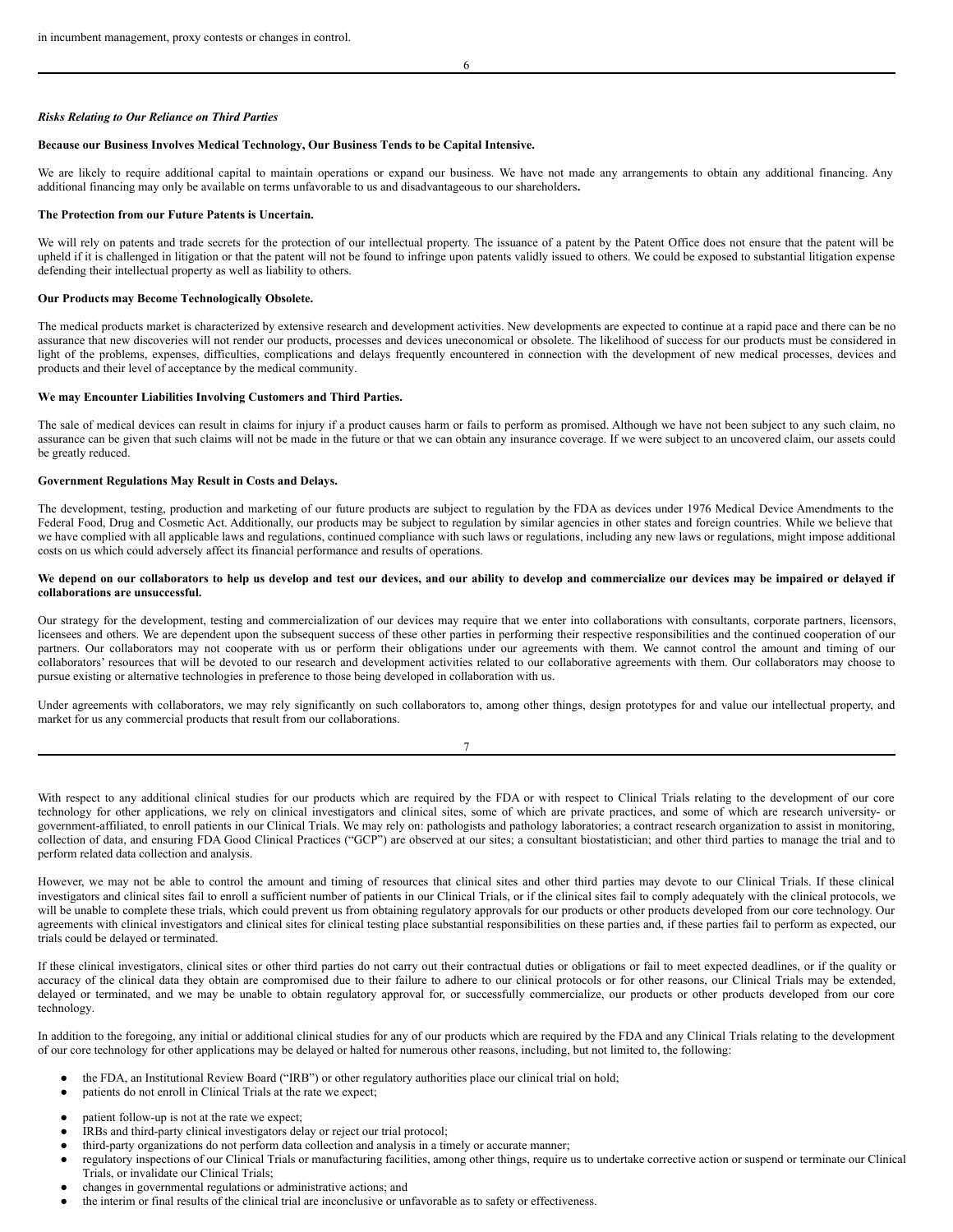# **We may not develop a substantial number of commercialized products.**

We are a development stage company and currently have one commercialized product, the SofPulse®. We believe that the patents that we have acquired will allow us to develop additional devices and prove usefulness for other applications. However, while we believe we will achieve the desired clinical results, commercialization of each of our products remains subject to certain significant risks. Our efforts may not lead to commercially successful products for a number of reasons, including:

- we may not be able to obtain regulatory approvals for our devices, or the approved indication may be narrower than we seek;
- any of our devices may not prove to be safe and effective in Clinical Trials to the FDA's satisfaction;
- physicians may not receive any reimbursement from third-party payers, or the level of reimbursement may be insufficient to support widespread adoption of our devices;
- we may experience delays in our continuing development program;
- any products that are approved by regulators may not be accepted in the marketplace by physicians or patients;
- we may not have adequate financial or other resources to complete the continued development or to commence the commercialization of our devices and we will not have adequate financial or other resources to achieve significant commercialization of our devices;
- we may not be able to manufacture our products in commercial quantities or at an acceptable cost; and
- rapid technological change may make our technology and products obsolete.

If we are unable to obtain regulatory approval for or successfully commercialize our products, we will be unable to generate revenue outside of our present approved device, the SofPulse®.

# **Non-FDA Government Regulation May Affect our Results.**

The advertising of our devices will be subject to both FDA and Federal Trade Commission regulations. In addition, the sale and marketing of our devices will be subject to a complex system of federal and state laws and regulations intended to deter, detect, and respond to fraud and abuse in the healthcare system. These laws and regulations restrict and may prohibit pricing, discounting, commissions and other commercial practices that may be typical outside of the healthcare business. In particular, anti-kickback and selfreferral laws and regulations will limit our flexibility in crafting promotional programs and other financial arrangements in connection with the sale of our products and related services, especially with respect to physicians seeking reimbursement through Medicare or Medicaid. These federal laws include, by way of example, the following:

- the anti-kickback statute prohibits certain business practices and relationships that might affect the provision and cost of healthcare services reimbursable under Medicare, Medicaid and other federal healthcare programs, including the payment or receipt of remuneration for the referral of patients whose care will be paid by Medicare or other federal healthcare programs;
- the physician self-referral prohibition, commonly referred to as the Stark Law, which prohibits referrals by physicians of Medicare or Medicaid patients to providers of a broad range of designated healthcare services in which the physicians or their immediate family members have ownership interests or with which they have certain other financial arrangements;
- the anti-inducement law, which prohibits providers from offering anything to a Medicare or Medicaid beneficiary to induce that beneficiary to use items or services covered by either program;
- the Civil False Claims Act, which prohibits any person from knowingly presenting or causing to be presented false or fraudulent claims for payment by the federal government, including the Medicare and Medicaid programs; and
- the Civil Monetary Penalties Law, which authorizes the US Department of Health and Human Services ("HHS") to impose civil penalties administratively for fraudulent or abusive acts.

Sanctions for violating these federal laws include criminal and civil penalties that range from punitive sanctions, damage assessments, money penalties, imprisonment, denial of Medicare and Medicaid payments, or exclusion from the Medicare and Medicaid programs, or both. These laws also impose an affirmative duty on those receiving Medicare or Medicaid funding to ensure that they do not employ or contract with persons excluded from the Medicare and other government programs.

Many states have adopted or are considering legislative proposals similar to the federal fraud and abuse laws, some of which extend beyond the Medicare and Medicaid programs to prohibit the payment or receipt of remuneration for the referral of patients and physician self-referrals regardless of whether the service was reimbursed by Medicare or Medicaid. Many states have also adopted or are considering legislative proposals to increase patient protections, such as limiting the use and disclosure of patientspecific health information. These state laws typically impose criminal and civil penalties similar to the federal laws.

#### 9

In the ordinary course of their business, medical device manufacturers and suppliers have been and are subject regularly to inquiries, investigations and audits by federal and state agencies that oversee these laws and regulations. Recent federal and state legislation has greatly increased funding for investigations and enforcement actions, which have increased dramatically over the past several years. This trend is expected to continue. Private enforcement of healthcare fraud also has increased, due in large part to amendments to the Civil False Claims Act in 1986 that were designed to encourage private persons to sue on behalf of the government. These whistleblower suits by private persons, known as qui tam relaters, may be filed by almost anyone, including physicians and their employees and patients, our employees, and even competitors. The Health Insurance Portability and Accountability Act of 1996 ("HIPAA"), in addition to its privacy provisions, created a series of new healthcare-related crimes**.**

# **Our Clinical Trials could be delayed by factors over which we have little control.**

The start or conduct of a clinical trial can be delayed by a number of factors that may include, but are not limited to, government sequestration that could limit the availability of federal grants or delay in the approval and compliance process of where our clinical trial will be conducted. As a result, the purchase of equipment necessary to prepare and optimize the prototype for the clinical trial could be delayed.

# The FDA may require additional Clinical Trials and any adverse results in such Clinical Trials, or difficulties in conducting such Clinical Trials, could have a **material adverse effect on our business.**

While we are undertaking the Clinical Trials we believe to be compliant with FDA regulations, for new devices. The occurrence of unexpected findings in connection with any initial or subsequent clinical trial required by the FDA may prevent or delay obtaining approval. In addition subsequent clinical studies would require the expenditure of additional company resources and could be a long and expensive process subject to unexpected delays. Any adverse results in such Clinical Trials, or difficulties in conducting such Clinical Trials, could have a material adverse effect on our business.

# **If any additional products are approved by the FDA, they may be approved only for narrow indications.**

Even if approved, our devices may not be approved for the indications that are necessary or desirable for successful commercialization.

If we wish to modify any of our devices after receiving FDA approval, including changes in indications or other modifications that could affect safety and effectiveness,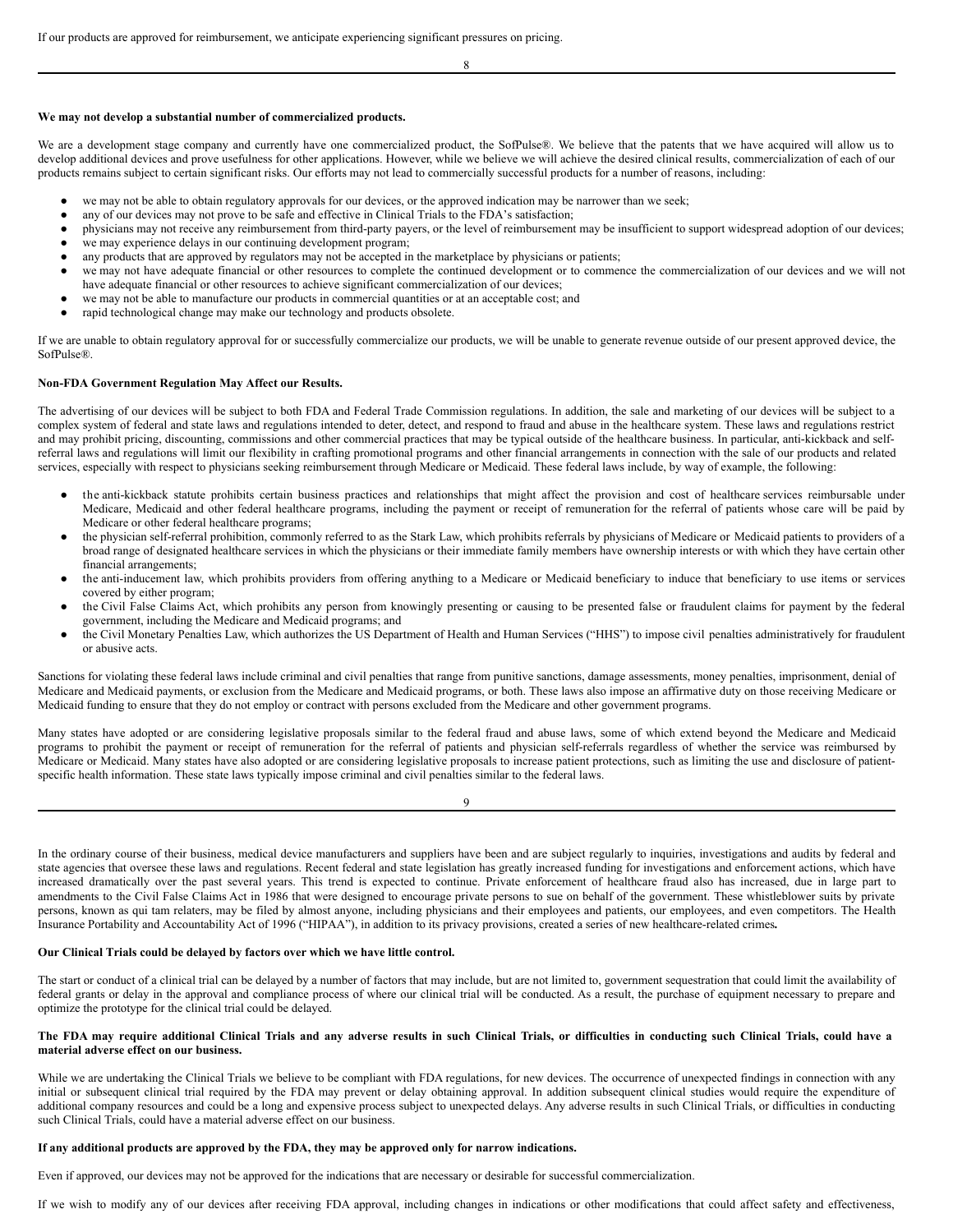additional approvals could be required from the FDA, we may be required to submit extensive pre-clinical and clinical data, depending on the nature of the changes. Any request by the FDA for additional data, or any requirement by the FDA that we conduct additional clinical studies, could delay the commercialization of our devices and require us to make substantial additional research, development and other expenditures. We may not obtain the necessary regulatory approvals to market our devices in the U.S. or anywhere else. Any delay in, or failure to receive or maintain, approval for our proprietary square wave form device and/or cell-free therapies could prevent us from generating revenue or achieving profitability, and our business, financial condition, and results of operations would be materially adversely affected.

#### **Management of our Company is within the control of our sole director who is also our CEO.**

All decisions with respect to the management of the Company will be made by our board of directors and our officers, who will beneficially own X % of our common stock and 25,000 shares super voting of Preferred AA, as calculated in accordance with Rule 13d-3 promulgated under the Securities Exchange Act of 1934. Holders of the common stock who purchase in this offering will not obtain majority control of the Company. Therefore, management will retain the power to elect all of the board of directors who shall, in turn, have the power to appoint the officers of the Company and to determine, in accordance with their fiduciary duties and the business judgment rule, the direction, objectives and policies of the Company including, without limitation, the purchase of businesses or assets; the sale of all or a substantial portion of the assets of the Company; the merger or consolidation of the Company with another corporation; raising additional capital through financing and/or equity sources; the retention of cash reserves for future product development, expansion of our business and/or acquisitions; the filing of Form 1-As with the Securities and Exchange Commission for offerings of our capital stock; and transactions which may cause or prevent a change in control of the Company or its winding up and dissolution. Accordingly, no investor should purchase the common stock we are offering unless such investor is willing to entrust all aspects of the management of the Company to one individual.

10

# Our reliance on the activities of our non-employee consultants whose activities are not wholly within our control, may lead to delays in development of proposed **products or in the development of our business.**

We rely extensively upon and have relationships with consultants. These consultants are not our employees and may have commitments to, or consulting or advisory contracts with, other entities that may limit their availability to us. We have limited control over the activities of these consultants and, except as otherwise required by our collaboration and consulting agreements to the extent they exist, can expect only limited amounts of their time to be dedicated to our activities.

#### **The outbreak of Corona Virus has negatively impacted our business.**

In December 2019, a novel strain of coronavirus was reported to have surfaced in Wuhan, China, which has and is continuing to spread throughout China and other parts of the world, including the United States. On January 30, 2020, the World Health Organization declared the outbreak of the coronavirus disease (COVID-19) a "Public Health Emergency of International Concern." On January 31, 2020, U.S. Health and Human Services Secretary Alex M. Azar II declared a public health emergency for the United States to aid the U.S. healthcare community in responding to COVID-19, and on March 11, 2020 the World Health Organization characterized the outbreak as a "pandemic". The significant outbreak of COVID-19 has resulted in a widespread health crisis that has adversely affect the economies and financial markets worldwide, and has adversely affected our business, results of operations and financial condition. While we are unable to quantify the impact, we are aware that our sales representatives' activities have been substantially curtailed by their being unable to access hospital staff and administration in the customary manner. Management hopes that the pandemic abates and that we are able to reestablish an active sales representative network.

#### **Our Proposed Additional Operations, should they be realized, also involve significant risks.**

The Company has been investigating several acquisitions in the construction industry. All of the proposed targets are profitable and generate cash flow. The Company has entered into a non-binding letter of intent with one acquisition target, but has not entered into any definitive binding agreements to acquire any target. Even if we are successful in acquiring a target, no assurance can be given that we would be able to operate such company profitably. Present management has no experience in operating a construction company and the construction industry has its own set of risks.

#### **Risks Related to Common Stock**

# The large number of shares eligible for immediate and future sales may depress the price of our stock.

As of the date of this offering circular we have shares of common stock outstanding. shares are "free trading" and may serve to overhang the market and depress the price of our common stock.

# "Penny Stock" rules may make buying or selling our common stock difficult. Limitations upon Broker-Dealers Effecting Transactions in "Penny Stocks"

Trading in our common stock is subject to material limitations as a consequence of regulations which limit the activities of broker-dealers effecting transactions in "penny stocks." Pursuant to Rule 3a51-1 under the Exchange Act, our common stock is a "penny stock" because it (i) is not listed on any national securities exchange or The NASDAQ Stock Market™, (ii) has a market price of less than \$5.00 per share, and (iii) its issuer (the Company) has net tangible assets less than \$2,000,000 (if the issuer has been in business for at least three (3) years) or \$5,000,000 (if the issuer has been in business for less than three (3) years).

Rule 15g-9 promulgated under the Exchange Act imposes limitations upon trading activities on "penny stocks", which makes selling our common stock more difficult compared to selling securities which are not "penny stocks." Rule 15a-9 restricts the solicitation of sales of "penny stocks" by broker-dealers unless the broker first (i) obtains from the purchaser information concerning his financial situation, investment experience and investment objectives, (ii) reasonably determines that the purchaser has sufficient knowledge and experience in financial matters that the person is capable of evaluating the risks of investing in "penny stocks", and (iii) delivers and receives back from the purchaser a manually signed written statement acknowledging the purchaser's investment experience and financial sophistication.

Rules 15g-2 through 15g-6 promulgated under the Exchange Act require broker-dealers who engage in transactions in "penny stocks" first to provide their customers with a series of disclosures and documents, including (i) a standardized risk disclosure document identifying the risks inherent in investing in "penny stocks", (ii) all compensation received by the broker-dealer in connection with the transaction, (iii) current quotation prices and other relevant market data, and (iv) monthly account statements reflecting the fair market value of the securities.

11

There can be no assurance that any broker-dealer which initiates quotations for the Common Stock will continue to do so, and the loss of any such broker-dealer likely would have a material adverse effect on the market price of our common stock.

#### **FINRA sales practice requirements may also limit a stockholder's ability to buy and sell our stock.**

In addition to the "penny stock" rules described below, FINRA has adopted rules that require that in recommending an investment to a customer, a broker-dealer must have reasonable grounds for believing that the investment is suitable for that customer. Prior to recommending speculative low priced securities to their non-institutional customers, broker-dealers must make reasonable efforts to obtain information about the customer's financial status, tax status, investment objectives and other information. Under interpretations of these rules, FINRA believes that there is a high probability that speculative low priced securities will not be suitable for at least some customers. The FINRA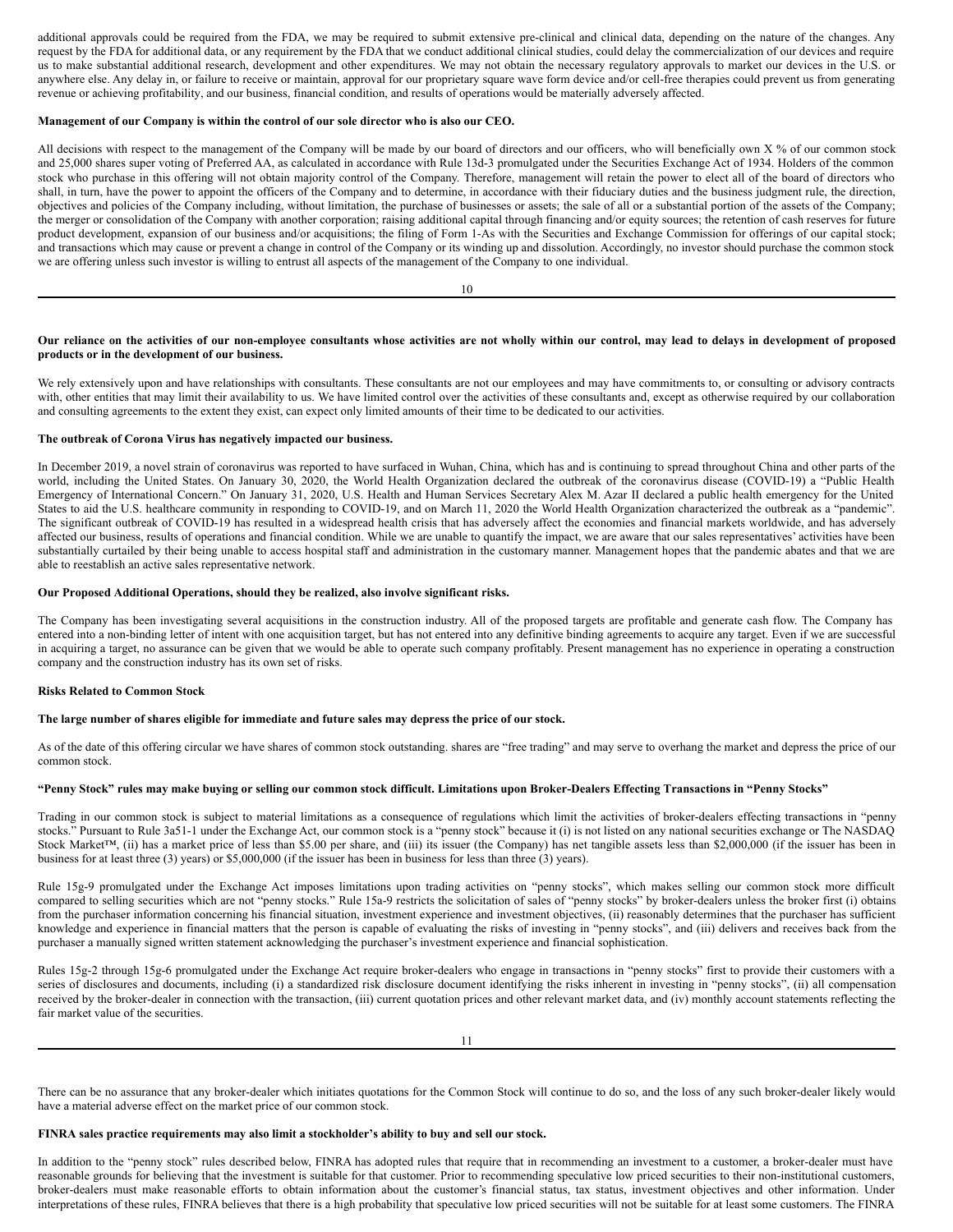requirements make it more difficult for broker-dealers to recommend that their customers buy our common stock, which may limit your ability to buy and sell our stock and have an adverse effect on the market for our shares.

Because our common stock is deemed a low-priced "penny stock," it will be cumbersome for brokers and dealers to trade in our common stock, making the market for our common stock less liquid and negatively affect the price of our stock.

We will be subject to certain provisions of the Securities Exchange Act of 1934 (the "Exchange Act"), commonly referred to as the "penny stock" rules as defined in Rule 3a51-1. A penny stock is generally defined to be any equity security that has a market price less than \$5.00 per share, subject to certain exceptions. Since our stock is deemed to be a penny stock, trading is subject to additional sales practice requirements of broker-dealers. These require a broker-dealer to:

- Deliver to the customer, and obtain a written receipts for, a disclosure document;
- Disclose certain price information about the stock;
- Disclose the amount of compensation received by the broker-dealer or any associated person of the broker-dealer;
- Send monthly statements to customers with market and price information about the penny stock; and
- In some circumstances, approve the purchaser's account under certain standards and deliver written statements to the customer with information specified in the rules.

Consequently, penny stock rules and FINRA rules may restrict the ability or willingness of broker-dealers to trade and/or maintain a market in our common stock. Also, prospective investors may not want to get involved with the additional administrative requirements, which may have a material adverse effect on the trading of our shares.

#### **We Have Paid No Dividends**

We never have paid any dividends on our common stock and we do not intend to pay any dividends in the foreseeable future.

#### We are an "emerging growth company" under the JOBS Act of 2012 and we cannot be certain if the reduced disclosure requirements applicable to emerging growth **companies will make our common stock less attractive to investors.**

We are an "emerging growth company", as defined in the Jumpstart Our Business Startups Act of 2012 ("JOBS Act"), and we may take advantage of certain exemptions from various reporting requirements that are applicable to other public companies that are not "emerging growth companies" including, but not limited to, not being required to comply with the auditor attestation requirements of section 404 of the Sarbanes-Oxley Act, reduced disclosure obligations regarding executive compensation in our periodic reports and proxy statements, and exemptions from the requirements of holding a nonbinding advisory vote on executive compensation and shareholder approval of any golden parachute payments not previously approved. We cannot predict if investors will find our common stock less attractive because we may rely on these exemptions. If some investors find our common stock less attractive as a result, there may be a less active trading market for our common stock and our stock price may be more volatile.

In addition, Section 107 of the JOBS Act also provides that an "emerging growth company" can take advantage of the extended transition period provided in Section 7(a)(2)(B) of the Securities Act for complying with new or revised accounting standards. In other words, an "emerging growth company" can delay the adoption of certain accounting standards until those standards would otherwise apply to private companies. We are choosing to take advantage of the extended transition period for complying with new or revised accounting standards.

We will remain an "emerging growth company" for up to five years, although we will lose that status sooner if our revenues exceed \$1 billion, if we issue more than \$1 billion in non-convertible debt in a three year period, or if the market value of our common stock that is held by non-affiliates exceeds \$700 million as of any June 30.

#### Our status as an "emerging growth company" under the JOBS Act of 2012 may make it more difficult to raise capital as and when we need it.

Because of the exemptions from various reporting requirements provided to us as an "emerging growth company" and because we will have an extended transition period for complying with new or revised financial accounting standards, we may be less attractive to investors and it may be difficult for us to raise additional capital as and when we need it. Investors may be unable to compare our business with other companies in our industry if they believe that our financial accounting is not as transparent as other companies in our industry. If we are unable to raise additional capital as and when we need it, our financial condition and results of operations may be materially and adversely affected.

#### We have the right to issue shares of preferred stock. If we were to issue preferred stock, it is likely to have rights, preferences and privileges that may adversely affect the common stock. Our CEO has, by virtue of his preferred stock ownership, voting control over all matters.

We are authorized to issue 5,000,000 shares of "blank check" preferred stock, with such rights, preferences and privileges as may be determined from time-to-time by our board of directors. We currently have 25,000 shares of Series AA Super Voting Preferred Stock outstanding which will have majority voting power for the foreseeable future, all of which is held by our CEO and sole director. Our board of directors is empowered, without shareholder approval, to issue preferred stock in one or more series, and to fix for any series the dividend rights, dissolution or liquidation preferences, redemption prices, conversion rights, voting rights, and other rights, preferences and privileges for the preferred stock. The issuance of shares of preferred stock, depending on the rights, preferences and privileges attributable to the preferred stock, could adversely reduce the voting rights and powers of the common stock and the portion of the Company's assets allocated for distribution to common stock holders in a liquidation event, and could also result in dilution in the book value per share of the common stock we are offering. The preferred stock could also be utilized, under certain circumstances, as a method for raising additional capital or discouraging, delaying or preventing a change in control of the Company, to the detriment of the investors in the common stock offered hereby. We cannot assure you that the Company will not, under certain circumstances, issue shares of its preferred stock.

13

### We may allocate the net proceeds from this offering in ways which differ from our estimates based on our current plans and assumptions discussed in the section **titled "Use of Proceeds" and with which you may not agree.**

The allocation of net proceeds of the offering set forth in the "Use of Proceeds" section below represents our estimates based upon our current plans and assumptions regarding industry and general economic conditions, our future revenues and expenditures. The amounts and timing of our actual expenditures will depend on numerous factors, including market conditions, cash generated by our operations, business developments and related rate of growth. We may find it necessary or advisable to use portions of the proceeds from this offering for other purposes. Circumstances that may give rise to a change in the use of proceeds and the alternate purposes for which the proceeds may be used are discussed in the section entitled "Use of Proceeds" below. You may not have an opportunity to evaluate the economic, financial or other information on which we base our decisions on how to use our proceeds. As a result, you and other shareholders may not agree with our decisions. See "Use of Proceeds" for additional information.

#### Management will have substantial discretion over the use of the proceeds of this Offering and may not choose to use it effectively.

We plan to use the proceeds from this Offering as set forth in the section entitled "Use of Proceeds." Our management will have significant flexibility in applying the net proceeds of this Offering and may apply the proceeds in ways with which you do not agree. The failure of our management to apply these funds effectively could materially harm our business.

<sup>12</sup>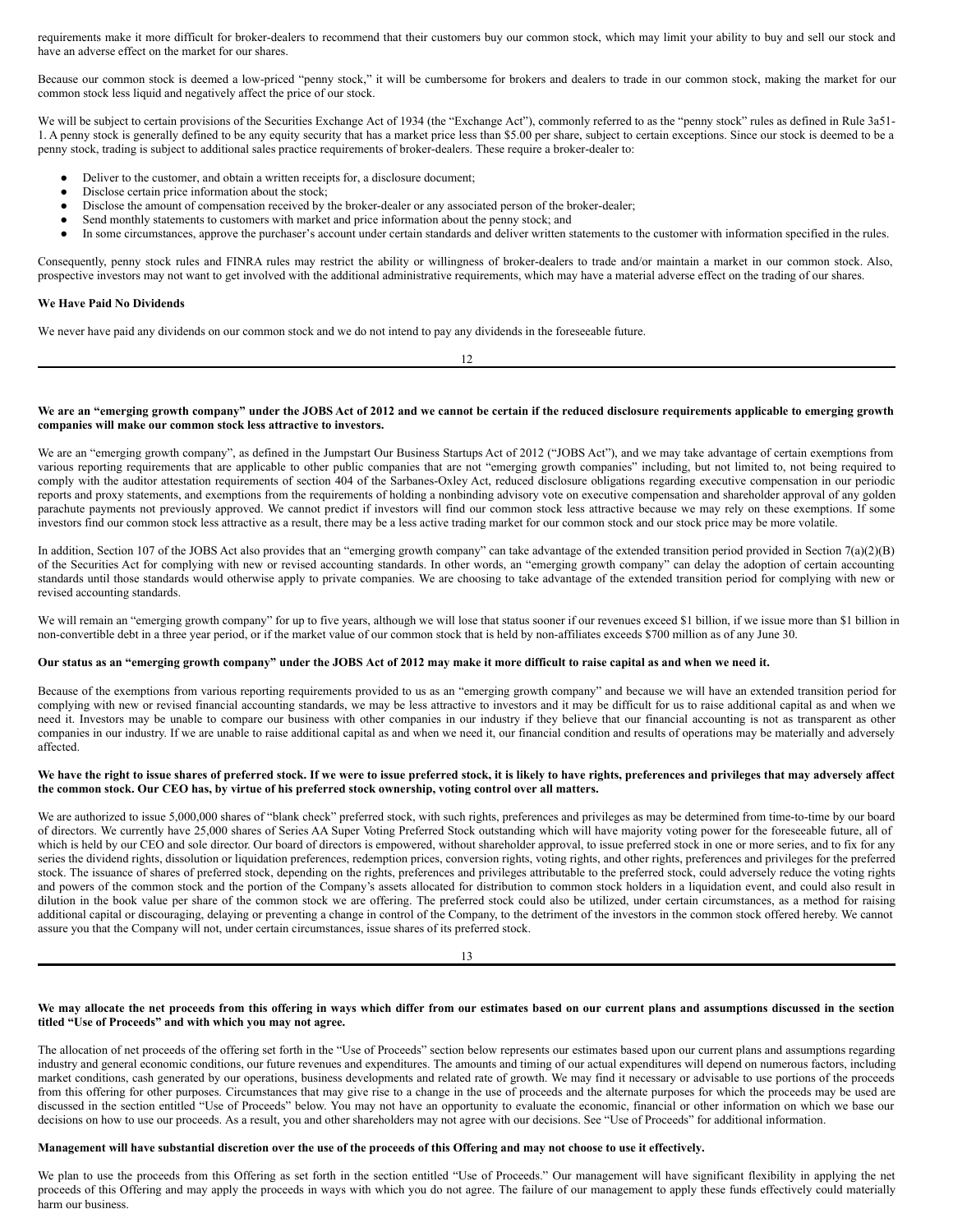#### Limitations on director and officer liability and indemnification of our officers and directors by us may discourage stockholders from bringing suit against a director.

Endonovo Therapeutics' Articles of Incorporation and Bylaws provide, with certain exceptions as permitted by governing state law, that a director or officer shall not be personally liable to us or our stockholders for breach of fiduciary duty as a director, except for acts or omissions

#### **USE OF PROCEEDS**

We estimate that our net proceeds from this offering, net of expenses, will be approximately \$4,895,500 in the event all of the Shares are sold.

We intend to use \$1,500,000 of the net proceeds of this offering to repay our secured lender pursuant to a settlement agreement and any additional amounts for general corporate purposes, which includes, among other purposes, the marketing efforts for our products, manufacturing, pre-clinical and clinical trials, obtaining medical insurance reimbursement and expansion into additional lines of business including the specialty construction industry. A portion of the proceeds may be applied to further these efforts.

Our expected use of net proceeds from the offering represents our current intentions based upon our present plans and business condition. Investors are cautioned, however, that expenditures may vary substantially from these uses. Investors will be relying on the judgment of our management, who will have broad discretion regarding the application of the proceeds of this offering. The amounts and timing of our actual expenditures will depend upon numerous factors, including the amount of cash generated by our operations, the amount of competition and other operational factors. We may find it necessary or advisable to use portions of the proceeds from this offering for other purposes.

#### **PLAN OF DISTRIBUTION**

Currently, we plan to have our sole director and executive officer sell the shares in this Offering. He will receive no discounts or commissions. Our executive officer will deliver this Offering Circular to those persons who he believes might have interest in purchasing all or a part of this Offering. We may generally solicit investors, including, but not limited to, the use of social media, newscasts, advertisements, roadshows and the like.

Our sole director and officer will not register as a broker-dealer under Section 15 of the Securities Exchange Act of 1934 in reliance upon Rule 3a4-1. Rule 3a4-1 sets forth those conditions under which a person associated with an issuer may participate in the Offering of the issuer's securities and not be deemed to be a broker-dealer. The conditions are that: the person meets the conditions of paragraph  $(a)(4)(ii)$  of Rule 3a4-1 of the Exchange Act, in that he (i) primarily performs, or is intended primarily to perform at the end of the offering, substantial duties for or on behalf of the issuer otherwise than in connection with transactions in securities; and (ii) is not a broker or dealer, or an associated person of a broker or dealer, within the preceding 12 months; and (iii) does not participate in selling and Offering of securities for any issuer more than once every 12 months other than in reliance on paragraphs (a)(4)(i) or (a)(4)(iii) of Rule 3a4-1 of the Exchange Act.

14

Our sole officer and director is not statutorily disqualified, is not being compensated, and is not associated with a broker-dealer. He is and will continue to hold his positions as officer and director following the completion of the Offering and have not been during the past 12 months and is currently not a broker or a dealer or associated with brokers or dealers. He has not nor will he participate in the sale of securities of any issuer more than once every 12 months.

Our Common Stock is not listed on any national securities exchange or the NASDAQ stock market. However, our stock is quoted on the OTC:QB under the symbol "ENDV." Recently there has been limited trading volume. There is no guarantee that an active trading market will develop in our securities. Accordingly, our shares should be considered highly illiquid, which inhibits investors' ability to resell their shares.

Upon this Offering Circular being qualified by the SEC, the Company may offer and sell shares from time to time until all of the shares registered are sold; however, this Offering will terminate one year from the qualification date of this amended Offering Circular, unless extended or terminated by the Company. The Company may terminate this Offering at any time and may also extend the Offering term by 90 days.

There can be no assurances that we will sell any or all of the securities. All shares will be offered on a "best efforts" basis.

All of the foregoing and following may affect the marketability of our securities. Should any fundamental change occur regarding the status or other matters concerning the selling shareholders or us, we will file an amendment to this Offering Circular disclosing such matters.

#### Generally, no sale may be made to you in this Offering if the aggregate purchase price you pay is more than 10% of the greater of your annual income or net worth. Different rules apply to accredited investors and non-natural persons. Before making any representation that your investment does not exceed applicable thresholds, we encourage you to review Rule 251(d)(2)(i)(C) of Regulation A. For general information on investing, we encourage you to refer to www.investor.gov.

We are offering up to 200,000,000 shares of our Common Stock for a tentative price of \$0.025 per share, for a total of up to \$5,000,000 in gross offering proceeds, assuming all securities are sold. There is no minimum investment established for investors and no minimum Offering amount. We may sell significantly fewer shares of common stock than those offered hereby. All accepted subscription funds will be immediately available for our use. We may, in our sole discretion, choose to accept the cancelation of debt owed by us as consideration for shares of common stock offered hereby. Any shares of Common Stock sold for debt cancellation shall be subject to the same terms and conditions as other shares sold hereunder, including the purchase price for such shares.

All subscription agreements and checks are irrevocable until accepted or rejected by the Company and should be delivered to us at the address provided in the subscription agreement. A subscription agreement executed by a subscriber is not binding on us until it is accepted on our behalf by our CEO or by specific resolution of our Board of Directors. We may accept or reject any subscription, in whole or in part, in its sole discretion.

We will deliver stock certificates to the purchasers within five days from request by a shareholder; otherwise shareholders' shares may be noted and held in our corporate shareholder register.

Effective February, 2022, Dalmore Group has agreed to act as our broker of record in connection with the sale of our Common Stock, subject to the terms and conditions of a Broker-Dealer Agreement dated February, 2022. Pursuant to the agreement, Dalmore Group's role in the offering is limited to serving as the broker of record, including providing investor qualification recommendations (e.g., "Know Your Customer" and anti-money-laundering checks) and coordinating with third-party providers to ensure adequate review and compliance. Dalmore Group will have access to the subscription information provided by investors and will serve as broker of record for the Offering. Dalmore Group will not solicit any investors on our behalf, act as underwriter or provide investment advice or investment recommendations to any investor.

Dalmore Group is a broker-dealer registered with the Commission and a member of FINRA and SIPC and is registered in each state where we sell shares of our Common Stock. Dalmore Group will receive a brokerage fee but will not purchase any interests and, therefore, will not be eligible to receive any discounts, commissions or any underwriting or finder's fees in connection with this Offering.

We paid Dalmore Group a consulting fee of \$20,000 as well as an advance of \$5,000 for expenses and \$1,250 for the FINRA corporate filing fee. In addition, we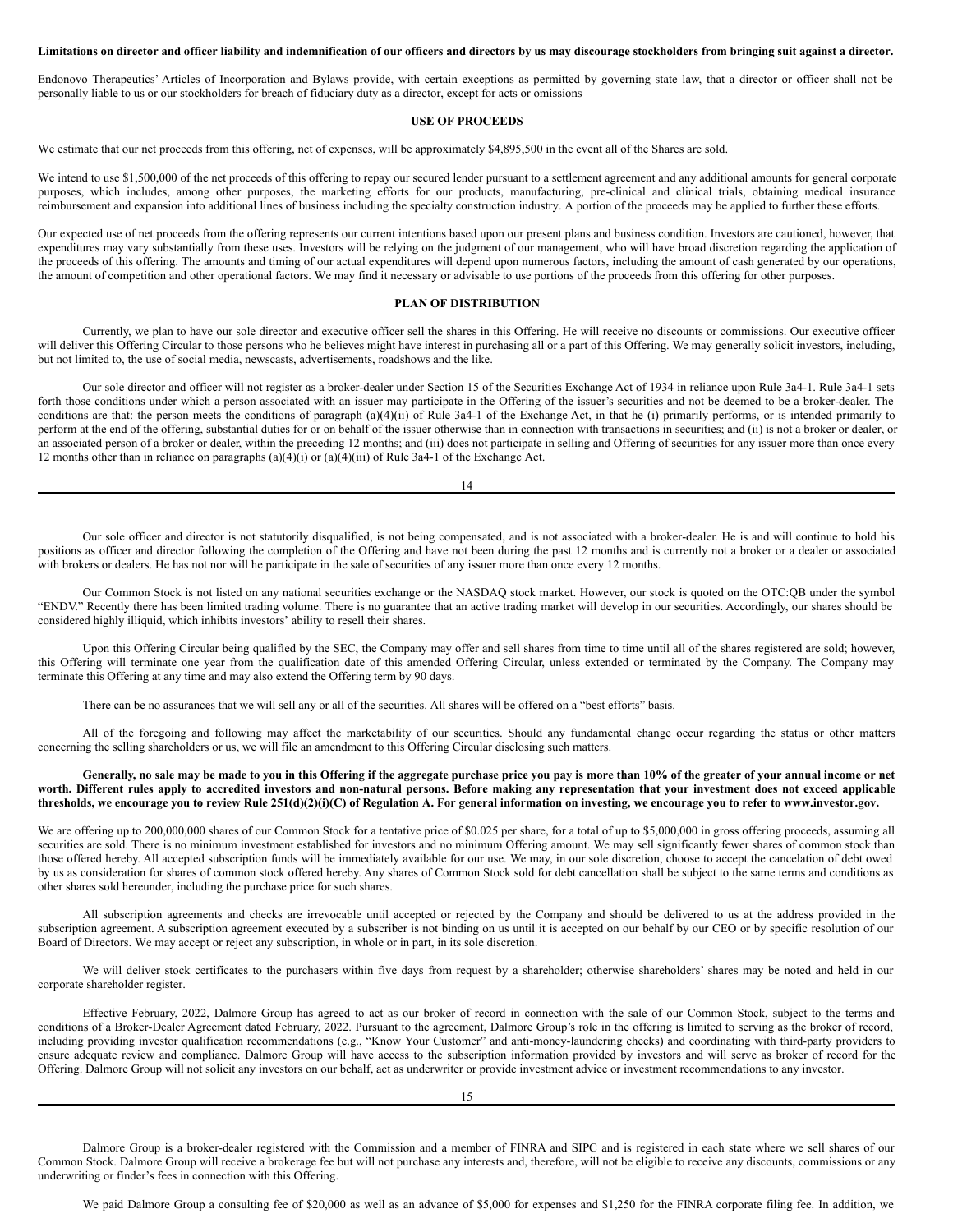agreed to indemnify Dalmore Group and each of its affiliates and their respective representatives and agents for any loss, liability, judgment, arbitration award, settlement, damage or cost (which we refer to as losses) incurred in any third-party suit, action, claim or demand (which we refer to, collectively, as a proceeding) to the extent they are based upon our breach of any provision of Broker-Dealer Agreement, our wrongful acts or omissions or this Offering. Dalmore Group agreed to indemnify us and each of our affiliates and their and our representatives and agents from any losses arising out of any proceeding to the extent they are based upon Dalmore Group's breach of the agreement or the wrongful acts or omissions of Dalmore Group or Dalmore Group's failure to comply with any applicable federal, state or local laws, regulators or codes in the performance of its obligations under the agreement.

The Broker-Dealer Agreement has a 12-month term beginning February , 2022 and will renew automatically for successive 2-months terms unless either party provides notice of non-renewal at least 30 days prior to the expiration of the then-current term. Additionally, the agreement may be terminated by either party for breach, misrepresentation, failure to comply with legal requirements or insolvency.

#### **OTC Markets Considerations**

The OTC Markets is separate and distinct from the New York Stock Exchange and Nasdaq stock market or other national exchange. Neither the New York Stock Exchange nor Nasdaq has a business relationship with issuers of securities quoted on the OTC Markets. The SEC's order handling rules, which apply to New York Stock Exchange and Nasdaq-listed securities, do not apply to securities quoted on the OTC Markets.

Although other national stock markets have rigorous listing standards to ensure the high quality of their issuers and can delist issuers for not meeting those standards; the OTC Markets has no listing standards. Rather, it is the market maker who chooses to quote a security on the system, files the application, and is obligated to comply with keeping information about the issuer in its files.

Investors may have greater difficulty in getting orders filled than if we were on Nasdaq or other exchanges. Trading activity in general is not conducted as efficiently and effectively on OTC Markets as with exchange-listed securities. Also, because OTC Markets stocks are usually not followed by analysts, there may be lower trading volume than New York Stock Exchange and Nasdaq-listed securities.

16

#### **MARKET INFORMATION**

#### **MARKET FOR COMMON EQUITY AND RELATED STOCKHOLDER MATTERS**

The Company's Common Stock is currently trading on the OTCQB market under the symbol "ENDV". The following sets forth the high and low closing prices of the Company's Common Stock in the US for the three most recent quarters and each quarter during the preceding two fiscal years. All prices quoted have, where applicable, been adjusted to reflect a 1,000 for one reverse stock split affected December 20, 2019.

The prices for the Company's common stock quoted by brokers are not necessarily a reliable indication of the value of the Company's common stock.

| Closing Price             | High<br>Low |
|---------------------------|-------------|
| Year Ended December, 2021 |             |
| First Quarter             |             |
| <b>Second Quarter</b>     |             |
| Third Quarter             |             |
| Fourth Quarter            |             |
|                           |             |
| Year Ended December, 2020 |             |
| First Quarter             |             |
| <b>Second Quarter</b>     |             |
| Third Quarter             |             |
| Fourth Quarter            |             |

#### **Holders of Common Equity**:

On February , 2022 there were approximately 5,000 shareholders of record of the Company's common stock. The number of record holders was determined from the records of our transfer agent and does not include beneficial owner's common stock whose shares are held in the names of various securities brokers, dealers and registered clearing agencies. The transfer agent of our common stock is Equity Stock Transfer, 237 W 37th Street - Suite 601, New York, NY 10018. The phone number of the transfer agent is (212) 575-5757.

#### **Dividends:**

Cash dividend: The Company has not declared or paid a cash dividend to common stock shareholders since the Company's inception. The Board of Directors presently intends to retain any earnings to finance company operations and does not expect to authorize cash dividends to common shareholders in the foreseeable future. Any payment of cash dividends in the future will depend upon Company's earnings, capital requirements and other factors.

#### **DILUTION**

If you invest in our common stock and warrants, your interest will be diluted immediately to the extent of the difference between the public offering price per unit and the asadjusted net tangible book value per share after this offering.

The net tangible book value (deficit) of our common stock as of September 30, 2021 was approximately \$[●], or approximately \$[●] per share. Net tangible book value per share represents the amount of our total tangible assets less total liabilities divided by the total number of our shares of common stock outstanding as of September 30, 2021.

After giving effect to the sale of 200,000,000 Shares in this offering at the offering price of \$0.XX per Share, our as adjusted net tangible book value as of September 30, 2021 vould have been approximately \$, or approxim would have been approximately \$, or approximately \$ per share. This represents an immediate increase in net tangible book value of approximately \$ per share to purchasers of units in this offering, as to our existing secur to our existing security holders and an immediate dilution in as-adjusted net tangible book value of approximately \$ illustrated by the following table:

| Public offering price per Share                                           |
|---------------------------------------------------------------------------|
| Consolidated net tangible book value per Common Share                     |
| Increase in consolidated net tangible book value per Common Share         |
| As adjusted consolidated net tangible book value per Common Share         |
| Dilution per Common Share to new investors participating in this offering |
|                                                                           |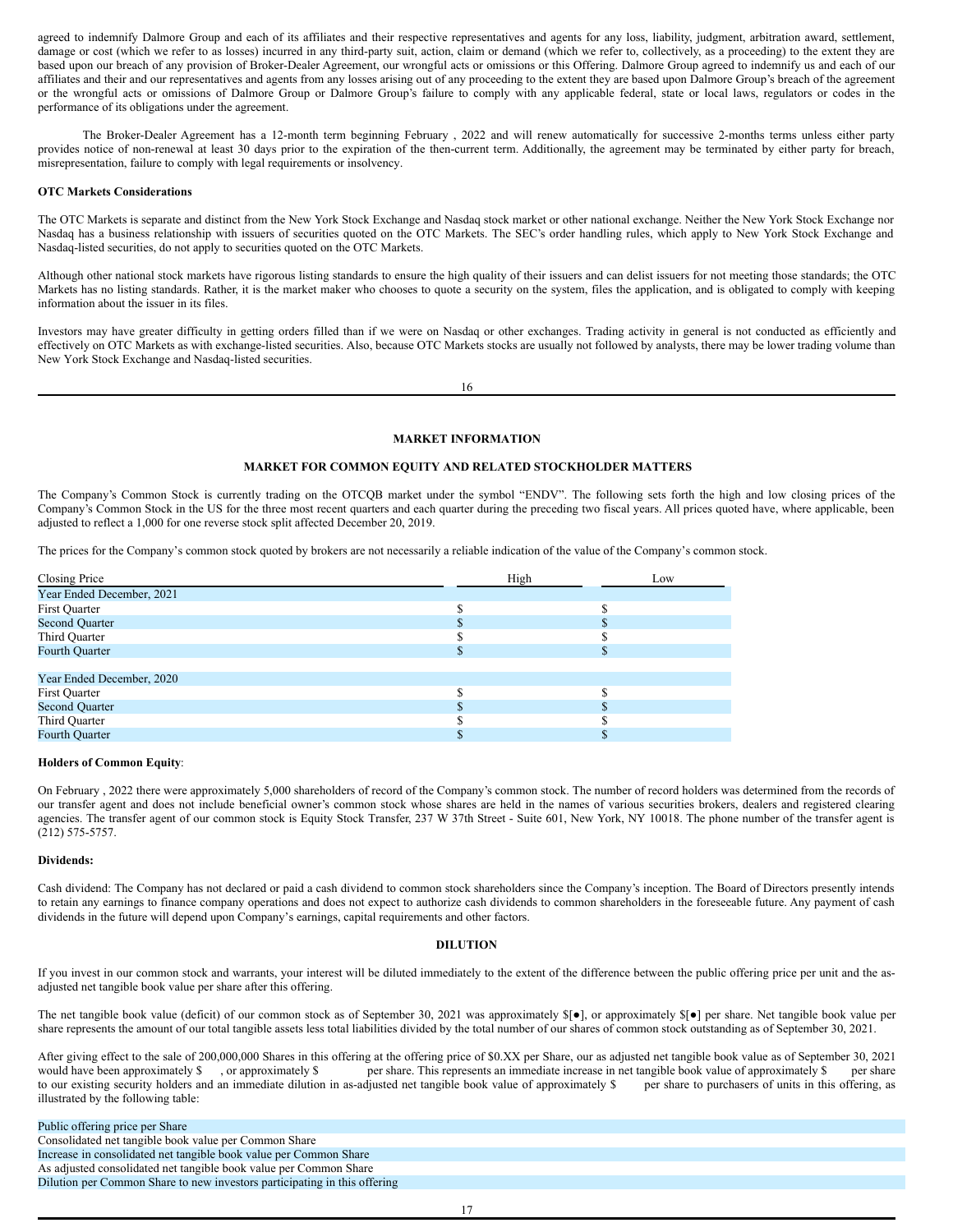# **MANAGEMENT'S DISCUSSION AND ANALYSIS OF FINANCIAL CONDITION AND RESULTS OF OPERATIONS**

# Management's Discussion and Analysis of Financial Condition and Results of Operations as of December 31, 2019 and 2020

The following discussion and analysis of financial condition and results of operations should be read in conjunction with our consolidated financial statements and related notes included elsewhere in this report. The information and financial data discussed below is only a summary and should be read in conjunction with the historical financial statements and related notes contained elsewhere in this 10-K. The financial statements contained elsewhere in this 10-K fully represent the Company's financial condition and operations; however, they are not indicative of the Company's future performance. Although management believes that the assumptions made and expectations reflected in the forward-looking statements are reasonable, there is no assurance that the underlying assumptions will, in fact, prove to be correct or that actual results will not be different *from expectations expressed in this 10-K.*

# **Cautionary Notice Regarding Forward Looking Statements**

The information contained in Item 2 contains forward-looking statements within the meaning of Section 27A of the Securities Act of 1933, as amended, and Section 21E of the Securities Exchange Act of 1934, as amended. Actual results may materially differ from those projected in the forward-looking statements as a result of certain risks and uncertainties set forth in this report. Although management believes that the assumptions made and expectations reflected in the forward-looking statements are reasonable, there is no assurance that the underlying assumptions will, in fact, prove to be correct or that actual results will not be different from expectations expressed in this report.

This filing contains a number of forward-looking statements which reflect management's current views and expectations with respect to our business, strategies, products, future results and events, and financial performance. All statements made in this filing other than statements of historical fact, including statements addressing operating performance, events, or developments which management expects or anticipates will or may occur in the future, including statements related to distributor channels, volume growth, revenues, profitability, new products, adequacy of funds from operations, statements expressing general optimism about future operating results, and non-historical information, are forward looking statements. In particular, the words "believe," "expect," "intend," "anticipate," "estimate," "may," variations of such words, and similar expressions identify forward-looking statements, but are not the exclusive means of identifying such statements, and their absence does not mean that the statement is not forward-looking. These forward-looking statements are subject to certain risks and uncertainties, including those discussed below. Our actual results, performance or achievements could differ materially from historical results as well as those expressed in, anticipated, or implied by these forward-looking statements. We do not undertake any obligation to revise these forward-looking statements to reflect any future events or circumstances.

Readers should not place undue reliance on these forward-looking statements, which are based on management's current expectations and projections about future events, are not guarantees of future performance, are subject to risks, uncertainties and assumptions (including those described below), and apply only as of the date of this filing. Our actual results, performance or achievements could differ materially from the results expressed in, or implied by, these forward-looking statements. Factors which could cause or contribute to such differences include, but are not limited to, the risks discussed in prior filings, in press releases and in other communications to shareholders issued by us from time to time which attempt to advise interested parties of the risks and factors which may affect our business. We undertake no obligation to publicly update or revise any forward-looking statements, whether as a result of new information, future events, or otherwise.

18

#### **Critical Accounting Policies and Estimates**

We prepare our consolidated financial statements in accordance with accounting principles generally accepted in the U.S. (U.S. GAAP). In doing so, we have to make estimates and assumptions that affect our reported amounts of assets, liabilities, revenues, and expenses, as well as related disclosure of contingent assets and liabilities. In some cases, we could reasonably have used different accounting policies and estimates. In some cases, changes in the accounting estimates are reasonably likely to occur from period to period. Accordingly, actual results could differ materially from our estimates. To the extent that there are material differences between these estimates and actual results, our financial condition or results of operations will be affected. We base our estimates on past experience and other assumptions that we believe are reasonable under the circumstances, and we evaluate these estimates on an ongoing basis. We refer to accounting estimates of this type as critical accounting policies and estimates, which we discuss further below.

# *Impairment of Other Intangible and Long-Lived Assets*

The Company accounts for its intangible assets under the provisions of ASC 350, "Intangibles - Goodwill and Other". In accordance with ASC 350, intangible assets with a definite life are analyzed for impairment under ASC 360-10-05 "Property, Plant and Equipment" and intangible assets with an indefinite life are analyzed for impairment under ASC 360 annually, or more often if circumstances dictate. The Company performs its annual simplified impairment test in the fourth quarter of each year. The Company reviews its long-lived assets for impairment whenever events or changes in business circumstances indicate that the carrying amount of assets may not be fully recoverable or that the useful lives of these assets are no longer appropriate. If impairment is indicated, the asset is written down to its estimated fair value.

#### *Use of estimates*

Preparing financial statements requires management to make estimates and assumptions that affect the reported amounts of assets, liabilities, revenue, and expenses. The significant estimates were made for the fair value of common stock issued for services, with notes payable arrangements, in connection with note extension agreements, and as repayment for outstanding debt, in estimating the useful life used for depreciation and amortization of our long-lived assets, in the valuation of the derivative liability, and the valuation of deferred income tax assets. Actual results and outcomes may differ from management's estimates and assumptions.

#### **Recently Issued Accounting Pronouncements**

In February 2016, the FASB issued ASU 2016-02, Leases (Topic 842), which supersedes existing guidance on accounting for leases in "Leases (Topic 840)" and generally requires all leases to be recognized in the consolidated balance sheet. ASU 2016-02 is effective for annual and interim reporting periods beginning after December 15, 2018; early adoption is permitted. The provisions of ASU 2016-02 are to be applied using a modified retrospective approach. The Company has adopted ASU 2016-02 on January 1, 2019. The adoption of ASU 2016-02 did not have a significant impact on the Company's consolidated financial statements.

In June 2018, the FASB issued ASU No. 2018-07, Compensation—Stock Compensation (Topic 718): Improvements to Nonemployee Share-Based Payment Accounting, which simplifies several aspects of the accounting for nonemployee share-based payment transactions resulting from expanding the scope of Topic 718, Compensation—Stock Compensation, to include share-based payment transactions for acquiring goods and services from nonemployees. This ASU is effective for public business entities for fiscal years beginning after December 15, 2018, including interim periods within that fiscal year. For all other entities, the amendments are effective for fiscal years beginning after December 15, 2019, and interim periods within fiscal years beginning after December 15, 2020. Early adoption is permitted, but no earlier than an entity's adoption date of Topic 606. The Company has early adopted ASU 2018-07 and the adoption did not have a significant impact on the Company's consolidated financial statements.

In August 2018, the FASB issued ASU No. 2018-13, Fair Value Measurement (Topic 820): Disclosure Framework- Changes to the Disclosure Requirements for Fair Value Measurement. The amendments in this Update modify the disclosure requirements on fair value measurements in Topic 820, Fair Value Measurement, based on the concepts in the Concepts Statement, including the consideration of costs and benefits. Effective for all entities for fiscal years, and interim periods within those fiscal years,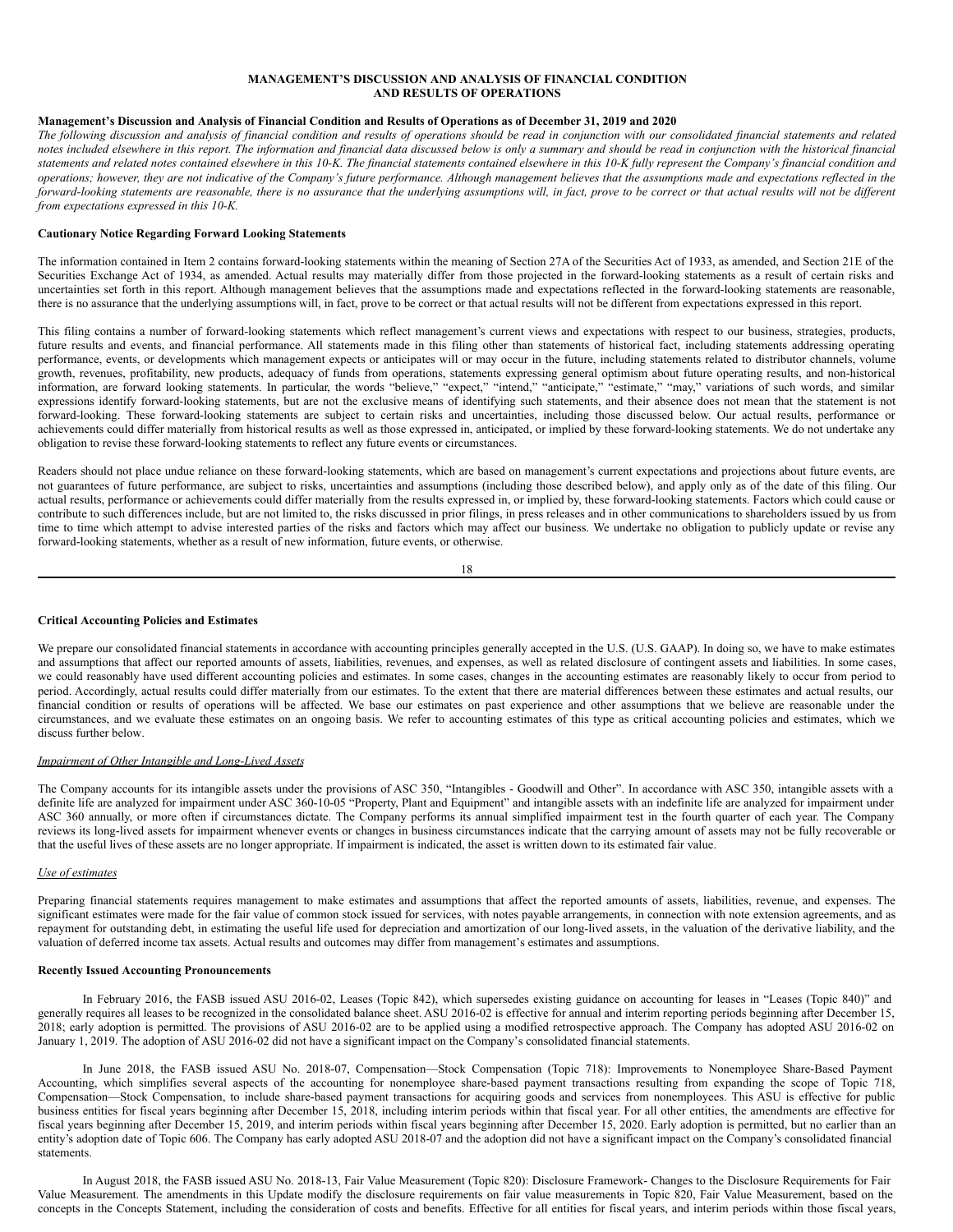beginning after December 15, 2019. The amendments on changes in unrealized gains and losses, the range and weighted average of significant unobservable inputs used to develop Level 3 fair value measurements, and the narrative description of measurement uncertainty should be applied prospectively for only the most recent interim or annual period presented in the initial fiscal year of adoption. All other amendments should be applied retrospectively to all periods presented upon their effective date. Early adoption is permitted upon issuance of this Update. Any entity is permitted to early adopt any removed or modified disclosures upon issuance of this Update and delay adoption of the additional disclosures until their effective date. The Company adopted ASU 2018-13 as of January 1, 2020 and ASU 2018-13 has not had a material impact on the consolidated financial statements.

In August 2020, the FASB issued "ASU 2020-06, Debt with Conversion and Other Options (Subtopic 470-20) and Derivatives and Hedging—Contracts in Entity's Own Equity (Subtopic 815-40)" which simplifies the accounting for convertible instruments. The guidance removes certain accounting models which separate the embedded conversion features from the host contract for convertible instruments. Either a modified retrospective method of transition or a fully retrospective method of transition is permissible for the adoption of this standard. Update No. 2020-06 is effective for fiscal years beginning after December 15, 2021, including interim periods within those fiscal years. Early adoption is permitted no earlier than the fiscal year beginning after December 15, 2020. The Company is currently evaluating the potential impact on its consolidated financial statements.

#### **Results of Operations**

#### **Results of Operations Year Ended December 31, 2020 vs. Year Ended December 31, 2019**

|                        | Year Ended December 31, |             |              |                | Favorable        |        |
|------------------------|-------------------------|-------------|--------------|----------------|------------------|--------|
|                        |                         | 2020        |              | 2019           | (Unfavorable)    | $\%$   |
| Revenue                | \$                      | 165,796     | $\mathbb{S}$ | 310,164        | (144, 368)       | (46.5) |
| Cost of revenue        |                         | 65,369      |              | 93,385         | 28,016           | 30.0   |
| Gross profit           |                         | 100,427     |              | 216,779        | (116,352)        | (53.7) |
| Operating expenses     |                         | 3,012,625   |              | 4,025,851      | 1,013,226        | 25.2   |
| Loss from operations   |                         | (2,912,198) |              | (3,809,072)    | 896,874          | 23.5   |
| Other income (expense) |                         | 2,516,614   |              | (13, 505, 432) | 16,022,046       | 118.6  |
| Net loss               |                         | (395, 584)  | \$           | (17,314,504)   | \$<br>16,918,920 | 97.7   |

#### *Revenue*

Revenue of the Company's SofPulse® product during the current year decreased by \$144,368 or 46.5% compared to the previous year.

Revenues for our SofPulse® product is typically recognized at the time the product is shipped, at which time the title passes to the customer, and there are no further performance obligations. Revenue has been negatively impacted by the COVID-19 contagious disease outbreak in March 2020. We anticipate that revenue will increase in future periods as the roll out of the SofPulse® product continues.

In connection with offering products and services provided to the end user by third-party vendors, we review the relationship between us, the vendor and the end user to assess whether revenue should be reported on a gross or net basis. In asserting whether revenue should be reported on a gross or net basis, we consider whether we act as a principal in the transaction and control the goods and services used to fulfill the performance obligation(s) associated with the transaction.

#### *Cost of Revenue*

Cost of revenue decreased by \$28,016 or 30.0% from the previous year to \$65,369 during the current year compared to \$93,385 during the previous year. Cost of revenue is recognized on those sales recorded as gross for which we are the principal in the transaction as opposed to net sales which reflect no cost of revenue.

It is anticipated that cost of revenue will increase in future periods as the roll out of the SofPulse® product continues.

20

# *Operating Expenses*

Our operating expenses decreased by \$1,013,226 or 25.2% to \$3,012,625 in 2020 compared to \$4,025,851 for 2019. The operating expenses were comprised primarily of consulting and professional fees for the development of our intellectual property, research and development, expenses related to being a public company and depreciation and amortization expenses. This change was due primarily to a decrease in consulting fees of approximately \$0.5 million, a decrease in professional fees of approximately \$0.4 million and a decrease in research of development of \$0.1 million.

# *Depreciation and Amortization*

We incur depreciation and amortization expense for costs related to our assets, including our patents, information technology and software. Our depreciation and amortization was \$651,247 in 2020 compared to \$650,315 in 2019. There were no equipment purchases or sales during 2020.

# *Other Income / Expense*

Other Income was \$2,516,614 in 2020 compared to expense of \$13,505,432 in 2019. The decrease in other expense during our fiscal year 2020 was primarily the result of revaluations to reflect liability accounting for convertible notes issued with variable conversion rates. This change was due primarily to a decrease in interest expense and the amortization of debt issuance costs and amortization of approximately \$4.0 million and a change in valuation of our derivative liabilities of approximately \$13.1 million.

# *Liquidity and Capital Resources*

|                    | $^{\circ}$ | ecember |                          |
|--------------------|------------|---------|--------------------------|
|                    | 2020       | 2019    | <b>Norgoca</b><br>Dunasi |
| Working<br>Capital |            |         |                          |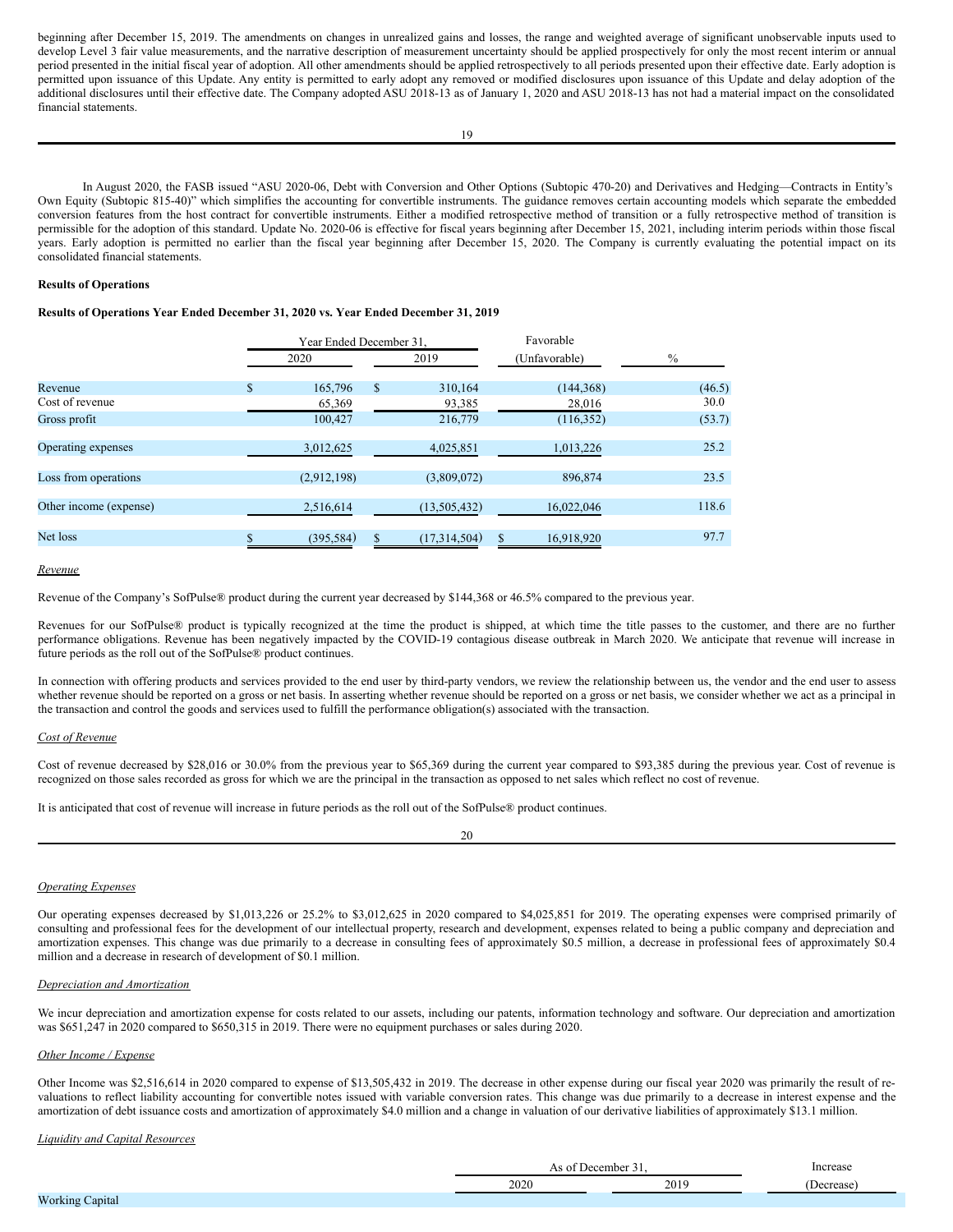| <b>Current</b> assets                       | $\mathbf S$ | 46,187                      | $\mathbb{S}$  | 62,555         | $\mathbf{s}$  | (16,368)    |
|---------------------------------------------|-------------|-----------------------------|---------------|----------------|---------------|-------------|
| <b>Current liabilities</b>                  |             | 16,825,821                  |               | 23,623,470     |               | (6,797,649) |
| Working capital deficit                     |             | (16,779,634)                |               | (23,560,915)   |               | 6,781,281   |
| Long-term debt                              |             | 155,000                     | $\mathbb{S}$  | 155,000        | \$            |             |
|                                             |             |                             |               |                |               |             |
| Stockholders' deficit                       |             | (14,373,786)                |               | (20, 503, 820) | \$            | 6,130,034   |
|                                             |             | For Year Ended December 31, |               |                |               | Increase    |
|                                             |             | 2020                        |               | 2019           |               | (Decrease)  |
| Statements of Cash Flows Select Information |             |                             |               |                |               |             |
| Net cash provided (used) by:                |             |                             |               |                |               |             |
| Operating activities                        | \$          | (741, 590)                  | \$            | (2,541,007)    | \$            | 1,799,417   |
| Investing activities                        | \$          |                             | $\mathcal{S}$ | (2,594)        | $\mathbb{S}$  | 2,594       |
| Financing activities                        | S           | 736,117                     | \$            | 2,183,343      | <sup>\$</sup> | (1,447,226) |
|                                             |             | As of December 31,          |               |                |               | Increase    |
|                                             |             | 2020                        |               | 2019           |               | (Decrease)  |
| <b>Balance Sheet Select Information</b>     |             |                             |               |                |               |             |
| Cash                                        | \$          | 13,420                      | \$            | 18,893         | $\mathbb{S}$  | (5, 473)    |
| Accounts payable and accrued expenses       |             |                             |               |                |               |             |
|                                             | S           | 5,989,185                   | \$            | 4,348,219      | \$            | (1,640,966) |
|                                             | 21          |                             |               |                |               |             |

Since inception and through December 31, 2020, the Company has raised approximately \$16.9 million in equity and debt transactions. These funds have been used to advance the operations of the Company, build its bio-medical platform, patent work and general corporate development. Our accompanying consolidated financial statements have been prepared assuming the Company will continue as a going concern, which contemplates realization of assets and the satisfaction of liabilities in the normal course of business for the twelve-month period following the date of these consolidated financial statements. However, the Company has incurred substantial losses. Our current liabilities exceed our current assets and available cash is not sufficient to fund the expected future operations. The Company is raising additional capital through debt and equity securities in order to continue the funding of its operations. However, there is no assurance that the Company can raise enough funds or generate sufficient revenues to pay its obligations as they become due, which raises substantial doubt about our ability to continue as a going concern. To reduce the risk of not being able to continue as a going concern, management has implemented its business plan to materialize revenues from sales and future license agreements and has also initiated an equity line of credit offering to raise capital through the sale of its common stock and has engaged an Investment Banker to raise additional capital. Although, uncertainty exists as to whether the Company will be able generate enough cash from operations to fund the Company's working capital needs or raise sufficient capital to meet the Company's obligations as they become due, no adjustments have been made to the carrying value of assets or liabilities as a result of this uncertainty. Our cash on hand at December 31, 2020 was \$13,420. This will not be sufficient to fund operations if additional capital is not raised. The Company raised an aggregate of \$0.3 million through the sale of equity and debt securities since December 31, 2020 through the date of this report.

#### *Of -Balance Sheet Arrangements*

We have no off-balance sheet arrangements, as defined in Item 303(a)(4)(ii) of Regulation S-K, obligations under any guarantee contracts or contingent obligations. We also have no other commitments, other than the costs of being a public company that will increase our operating costs or cash requirements in the future.

#### *Seasonality*

Management does not believe that our current business segment is seasonal to any material extent.

#### **Securities Authorized for Issuance under Equity Compensation Plans**

We do not have in effect any compensation plans under which our equity securities are authorized for issuance.

#### **Unregistered Sales of Equity Securities**

Number of

During the year ended December 31, 2020, we issued the following unregistered equity securities:

| Number of     |                                           |           |
|---------------|-------------------------------------------|-----------|
| Common Shares | Source of                                 |           |
| Issued        | Payment                                   | Amount    |
| 2,813,250     | Conversion of Preferred Series C          | 1,400,934 |
| 14,557,343    | Conversion of notes                       | 3,339,109 |
| 1,500,000     | Exchange of options for restricted shares | 165,000   |
| 1,206,398     | Services                                  | 109,800   |
| 1,264,000     | Note modification inducement              | 137,995   |
| 771.926       | Commitment shares                         | 97.920    |
| 1,234,568     | Issuance for cash                         | 100,000   |
|               |                                           |           |

The above issuances of were exempt from registration pursuant to Section 4(2), and/or Regulation D promulgated under the Securities Act. These securities qualified for exemption under Section 4(2) of the Securities Act since the issuance securities by us did not involve a public offering. The offering was not a "public offering" as defined in Section 4(2) due to the insubstantial number of persons involved in the deal, size of the offering, manner of the offering and number of securities offered. We did not undertake an offering in which we sold a high number of securities to a high number of investors. In addition, these stockholders had the necessary investment intent as required by Section 4(2) since they agreed to and received share certificates bearing a legend stating that such securities are restricted pursuant to Rule 144 of the Securities Act. This restriction ensures that these securities would not be immediately redistributed into the market and therefore not be part of a "public offering." Based on an analysis of the above factors, we have met the requirements to qualify for exemption under Section 4(2) of the Securities Act for this transaction.

#### **Item 7A. Quantitative and Qualitative Disclosures About Market Risk.**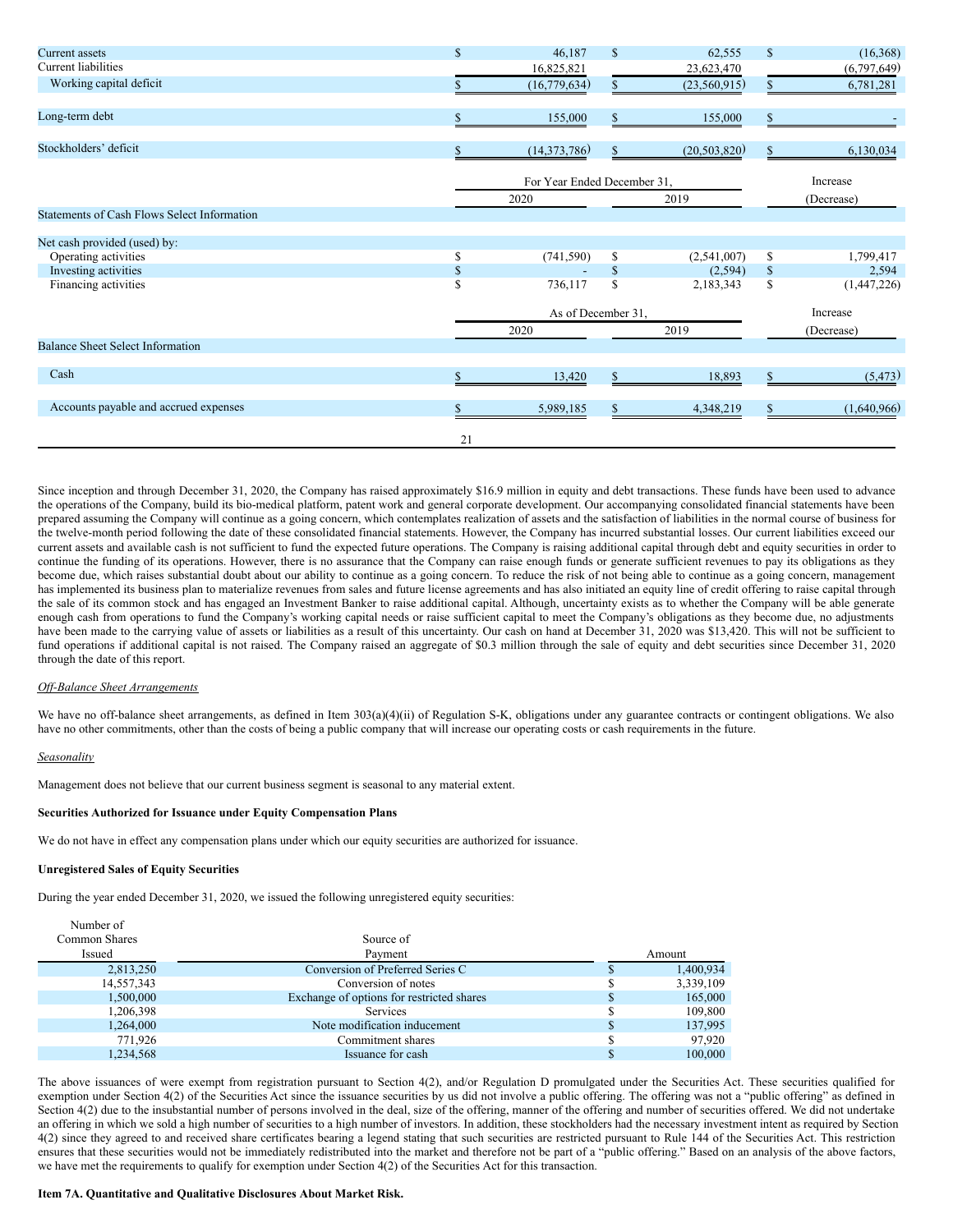# Management's Discussion and Analysis of Financial Condition and Results of Operations From 10-Q September 30, 2021

# **Cautionary Notice Regarding Forward Looking Statements**

The information contained in Item 2 contains forward-looking statements within the meaning of Section 27A of the Securities Act of 1933, as amended, and Section 21E of the Securities Exchange Act of 1934, as amended. Actual results may materially differ from those projected in the forward-looking statements as a result of certain risks and uncertainties set forth in this report. Although management believes that the assumptions made and expectations reflected in the forward-looking statements are reasonable, there is no assurance that the underlying assumptions will, in fact, prove to be correct or that actual results will not be different from expectations expressed in this report.

This filing contains a number of forward-looking statements which reflect management's current views and expectations with respect to our business, strategies, products, future results and events, and financial performance. All statements made in this filing other than statements of historical fact, including statements addressing operating performance, events, or developments which management expects or anticipates will or may occur in the future, including statements related to distributor channels, volume growth, revenues, profitability, new products, adequacy of funds from operations, statements expressing general optimism about future operating results, and non-historical information, are forward looking statements. In particular, the words "believe," "expect," "intend," "anticipate," "estimate," "may," and variations of such words, and similar expressions identify forward-looking statements, but are not the exclusive means of identifying such statements, and their absence does not mean that the statement is not forward-looking. These forward-looking statements are subject to certain risks and uncertainties, including those discussed below. Our actual results, performance or achievements could differ materially from historical results as well as those expressed in, anticipated, or implied by these forward-looking statements. We do not undertake any obligation to revise these forward-looking statements to reflect any future events or circumstances.

Readers should not place undue reliance on these forward-looking statements, which are based on management's current expectations and projections about future events, are not guarantees of future performance, are subject to risks, uncertainties and assumptions (including those described below), and apply only as of the date of this filing. Our actual results, performance or achievements could differ materially from the results expressed in, or implied by, these forward-looking statements. We undertake no obligation to publicly update or revise any forward-looking statements, whether as a result of new information, future events, or otherwise.

#### **Overview**

Endonovo Therapeutics, Inc. (Endonovo or the "Company") is an innovative biotechnology company that has developed a bio-electronic approach to regenerative medicine. Endonovo is a growth stage company whose stock is publicly traded (OTCQB: ENDV).

The Company develops, manufactures and distributes evolutionary medical devices focused on the rapid healing of wounds and reduction of pain, edema and inflammation in the human body. The Company's non-invasive bioelectric medical devices are designed to target inflammation, cardiovascular diseases, chronic kidney disease, and central nervous system disorders ("CNS" disorders).

The Company's non-invasive Electroceutical® therapeutics device, SofPulse®, using pulsed short-wave radiofrequency at 27.12 MHz has been FDA-Cleared and CE Marked for the palliative treatment of soft tissue injuries and post-operative plain and edema, and has CMS National Coverage for the treatment of chronic wounds. The Company's current portfolio of pre-clinical stage Electroceutical® therapeutics devices address chronic kidney disease, liver disease non-alcoholic steatohepatitis (NASH), cardiovascular and peripheral artery disease (PAD) and ischemic stroke.

Endonovo's core mission is to transform the field of medicine by developing safe, wearable, non-invasive bioelectric medical devices that deliver the Company's Electroceutical<sup>®</sup> Therapy. Endonovo's bioelectric Electroceutical® devices harnesses *bioelectricity* to restore key electrochemical processes that initiate anti-inflammatory processes and growth factors in the body necessary for healing to rapidly occur.

#### **Going Concern**

Our independent registered auditors included an explanatory paragraph in their opinion on our consolidated financial statements as of and for the fiscal year ended December 31, 2020, that states that our ongoing losses and lack of resources causes doubt about our ability to continue as a going concern.

The World Health Organization declared the Coronavirus outbreak a pandemic on March 11, 2020, and in the United States various emergency actions have been taken on the National, State and Local levels. The effects of this pandemic on the Company's business are uncertain.

| I |             |  |
|---|-------------|--|
|   | I<br>v<br>× |  |

# **Critical Accounting Policies**

A summary of our significant accounting policies is included in Note 1 of the "Notes to the Consolidated Financial Statements," contained in our Form 10-K for the year ended December 31, 2020. Management believes that the consistent application of these policies enables us to provide users of the financial statements with useful and reliable information about our operating results and financial condition. The summary condensed consolidated financial statements are prepared in accordance with accounting principles generally accepted in the U.S., which require us to make estimates and assumptions. We did not experience any significant changes during the nine months ended September 30, 2021, in any of our Critical Accounting Policies from those contained in our Form 10-K for the year ended December 31, 2020.

#### **New Accounting Pronouncements**

See Note 1 of Notes to Condensed Consolidated Financial Statements for further discussion of new accounting standards that have been adopted or are being evaluated for future adoption.

# **Results of Operations**

*Nine Months ended September 30, 2021, and 2020.*

|                 | Nine Months Ended<br>September 30, |  |         |  | Favorable     |          |
|-----------------|------------------------------------|--|---------|--|---------------|----------|
|                 | 2021                               |  | 2020    |  | (Unfavorable) |          |
| Revenue         | 72,789                             |  | 154,296 |  | (81, 507)     | $-52.8%$ |
| Cost of revenue | 6.124                              |  | 18,320  |  | 12.196        | 66.5%    |
| Gross profit    | 66,665                             |  | 135,976 |  | (69,311)      | $-50.9%$ |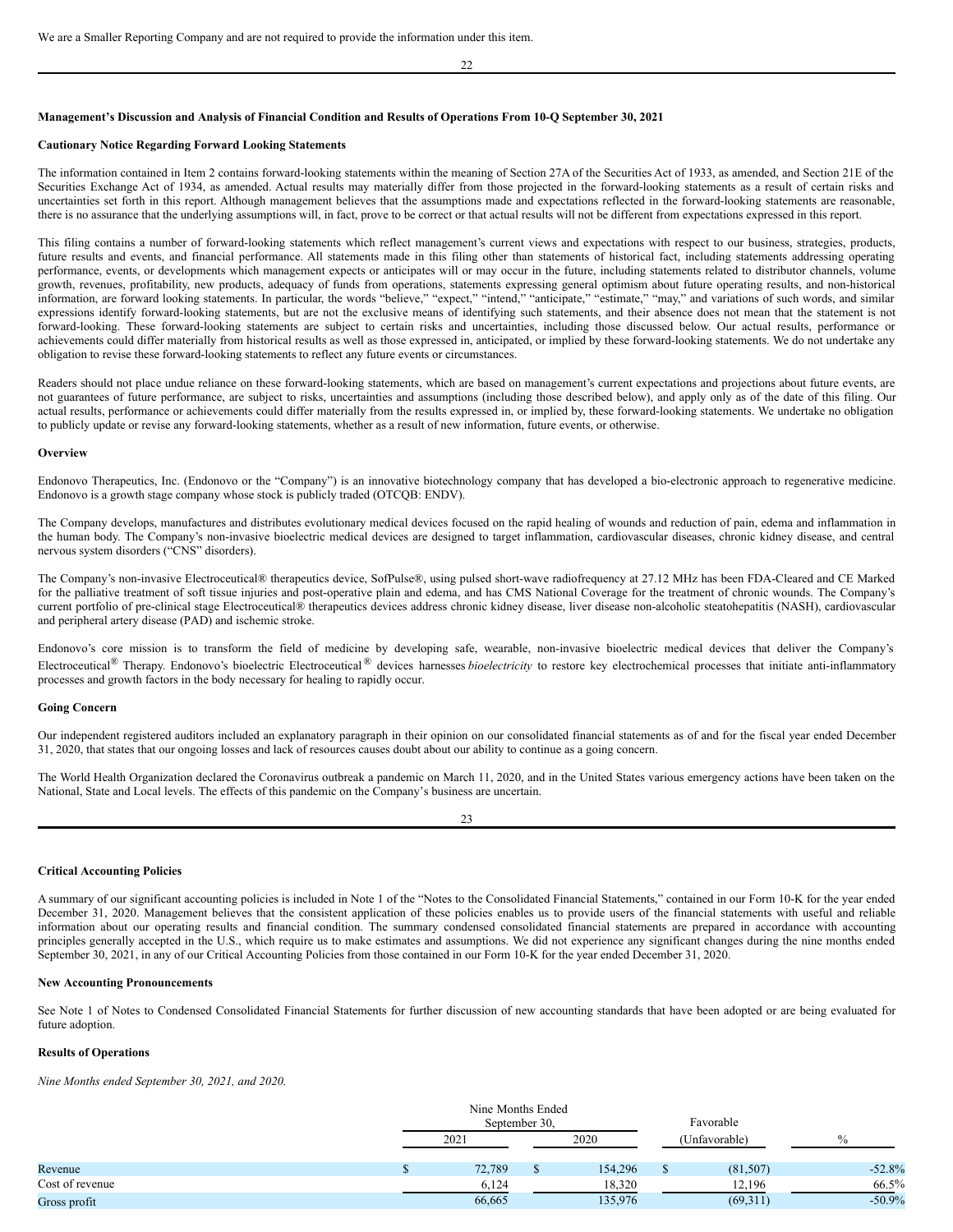| Operating expenses     | 1.919.418   | 2,364,213   |            | 444,795       | 18.9%  |
|------------------------|-------------|-------------|------------|---------------|--------|
| Loss from operations   | (1,852,753) | (2,228,237) |            | 375,484       | 16.9%  |
| Other (expense) income | (3,648,471) | 3,862,963   |            | (7,511,434)   | 194.5% |
| Net loss               | (5,501,224) | 1.634.726   | $\sqrt{2}$ | (7, 135, 950) | 436.5% |

#### *Revenue*

Revenue of the Company's SofPulse® product during the nine months ended September 30, 2021, was \$72,789, a decrease of \$81,507, or approximately 53%, compared to \$154,296 for the nine months ended September 30, 2020.

Revenues for our SofPulse® product is typically recognized at the time the product is shipped, at which time the title passes to the customer, and there are no further performance obligations. Revenue has been negatively impacted by the COVID-19 contagious disease outbreak in March 2020. We anticipate that revenue will increase in future periods as the roll out of the SofPulse® product continues.

# *Cost of Revenue*

Cost of revenue during the nine months ended September 30, 2021, was \$6,124, a decrease of \$12,196 or 66.5% compared to \$18,320 for the nine months ended September 30, 2020. Cost of revenue is recognized on those sales recorded as gross for which we are the principal in the transaction as opposed to net sales which reflect no cost of revenue. It is anticipated that cost of revenue will increase in future quarters as the roll out of the SofPulse® product continues.

24

# *Operating Expenses*

Operating expenses decreased by \$444,795 or 18.9%, to \$1,919,418 for the nine months ended September 30, 2021, compared to \$2,364,213 for the nine months ended September 30, 2020. This change was due primarily to a decrease in consulting fees of approximately \$107,000 a decrease in stock-based compensation by approximately \$244,000, a decrease in payroll expense by approximately \$88,000.

# *Other Expense/Income*

Other expense for the nine months ended September 30, 2021, was \$3,648,471 compared an income of \$3,862,963 for the nine months ended September 30, 2020. This change was due primarily to a change in valuation of our derivative liabilities of approximately \$8.9 million offset by a decrease of approximately \$0.9 million in interest expense and a decrease of approximately \$0.6 million in loss from debt extinguishment. We anticipate continued large fluctuations in other income/expense following quarterly re-evaluation of derivative liabilities.

*Three Months ended September 30, 2021, and 2020.*

|                        | Three Months Ended<br>September 30, |               |             |               | Favorable     |               |  |
|------------------------|-------------------------------------|---------------|-------------|---------------|---------------|---------------|--|
|                        | 2021                                |               | 2020        |               | (Unfavorable) | $\frac{0}{0}$ |  |
| Revenue                | 7,790                               | $\mathcal{S}$ | 39,980      | <sup>\$</sup> | (32,190)      | $-80.5%$      |  |
| Cost of revenue        | 3,103                               |               | 760         |               | 2,343         | 308.2%        |  |
| Gross profit           | 4,687                               |               | 39,220      |               | (34, 533)     | $-88.0\%$     |  |
| Operating expenses     | 696,943                             |               | 986,019     |               | 289,076       | 29.4%         |  |
| Loss from operations   | (692, 256)                          |               | (946, 799)  |               | 254,543       | 26.9%         |  |
| Other income (expense) | (831, 418)                          |               | (122, 242)  |               | (709, 176)    | $-580.2%$     |  |
| Net income (loss)      | (1,523,674)                         |               | (1,069,041) |               | (454, 633)    | 42.5%         |  |

*Revenue*

Revenue of the Company's SofPulse® product during the three months ended September 30, 2021, was \$7,790, a decrease of \$32,190, or 80.5%, compared to \$39,980 for the three months ended September 30, 2020. Revenues for our SofPulse® product is typically recognized at the time the product is shipped, at which time the title passes to the customer, and there are no further performance obligations. Revenue has been negatively impacted by the COVID-19 contagious disease outbreak in March 2020. We anticipate that revenue will continue to increase in future periods as the roll out of the SofPulse® product continues.

#### *Cost of Revenue*

Cost of revenue during the three months ended September 30, 2021, was \$3,103, an increase of \$2,343 or 308.2% compared to \$760 for the three months ended September 30, 2020. Cost of revenue is recognized on those sales recorded as gross for which we are the principal in the transaction as opposed to net sales which reflect no cost of revenue. It is anticipated that cost of revenue will increase in future quarters as the roll out of the SofPulse® product continues.

# *Operating Expenses*

Operating expenses decreased by \$289,076 or 29.4%, to \$696,943 for the three months ended September 30, 2021, compared to \$986,019 for the three months ended September 30, 2020. This change was due primarily to a decrease in stock-based compensation of approximately \$230,000 and consulting fees by approximately \$72,000.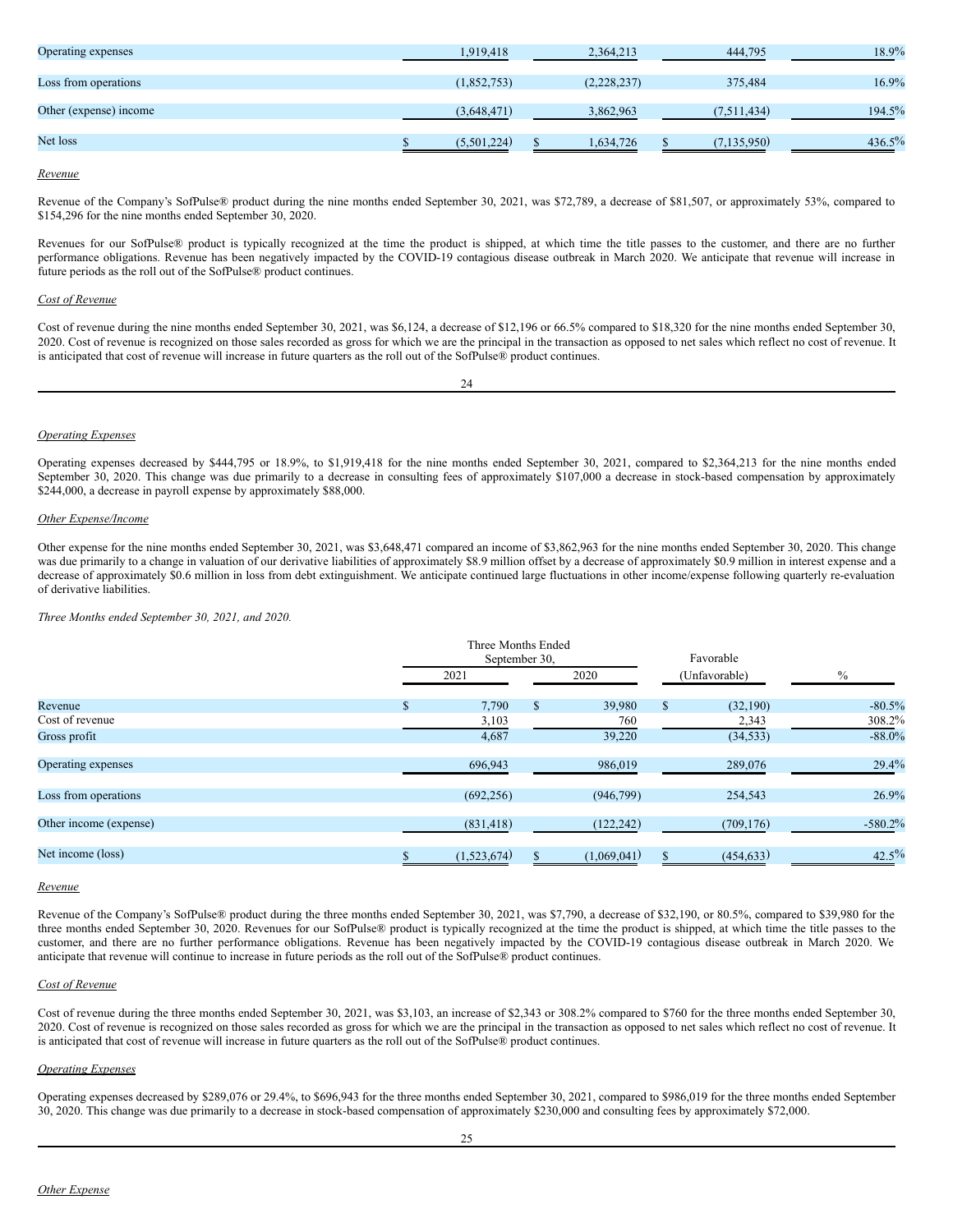Other expense for the three months ended September 30, 2021, was \$831,418 compared to \$122,242 for the three months ended September 30, 2020. This change was due primarily to a change in valuation of our derivative liabilities of approximately \$962,000 coupled with a decrease in interest expense of approximately \$207,000. We anticipate continued large fluctuations in other income (expense) as a result of quarterly re-evaluation of derivative liabilities.

#### *Liquidity and Capital Resources*

|                                             |                                 | As of                 |              |                      |              |                         |  |
|---------------------------------------------|---------------------------------|-----------------------|--------------|----------------------|--------------|-------------------------|--|
|                                             |                                 | September 30,<br>2021 |              | December 31,<br>2020 |              | Favorable (Unfavorable) |  |
| <b>Working Capital</b>                      |                                 |                       |              |                      |              |                         |  |
| <b>Current</b> assets                       | $\mathbb{S}$                    | 62,549                | $\mathbb{S}$ | 46,187               | \$           |                         |  |
| <b>Current liabilities</b>                  |                                 | 20,275,204            |              | 16,825,821           |              | (16, 362)<br>3,449,383  |  |
| Working capital deficit                     |                                 |                       |              |                      |              |                         |  |
|                                             |                                 | (20, 212, 655)        | $\mathbb{S}$ | (16,779,634)         | \$           | (3,433,021)             |  |
| Long-term debt                              | \$                              | 79,825                | \$           | 155,000              | \$           | (75, 175)               |  |
| Stockholders' deficit                       | \$.                             | (18,218,396)          | $\mathbf S$  | (14,373,786)         | \$           | (3,844,610)             |  |
|                                             | Nine Months Ended September 30, |                       |              |                      | Favorable    |                         |  |
|                                             |                                 | 2021                  |              | 2020                 |              | (Unfavorable)           |  |
| Statements of Cash Flows Select Information |                                 |                       |              |                      |              |                         |  |
| Net cash provided (used) by:                |                                 |                       |              |                      |              |                         |  |
| Operating activities                        | \$                              | (595, 288)            | \$           | (548, 734)           | \$           | (46, 554)               |  |
| Investing activities                        | $\$$                            |                       | \$           |                      | $\$$         |                         |  |
| Financing activities                        | \$                              | 587,600               | \$           | 532,424              | S            | 55,176                  |  |
|                                             |                                 | As of                 |              |                      |              | Favorable               |  |
|                                             |                                 | September 30,         |              | December 31,         |              |                         |  |
|                                             |                                 | 2021                  |              | 2020                 |              | (Unfavorable)           |  |
| <b>Balance Sheet Select Information</b>     |                                 |                       |              |                      |              |                         |  |
| Cash                                        | $\mathbb{S}$                    | 5,732                 | $\mathbb{S}$ | 13,420               | $\mathbb{S}$ | (7,688)                 |  |
| Accounts payable and accrued expenses       | \$                              | 7,057,399             | \$           | 5,989,185            | \$           | (1,068,214)             |  |

Since January 1, 2021, and through September 30, 2021, the Company has raised approximately \$0.6 million in debt and equity transactions. These funds have been used to fund on-going corporate operations. Our accompanying condensed consolidated financial statements have been prepared assuming the Company will continue as a going concern, which contemplates realization of assets and the satisfaction of liabilities in the normal course of business for the twelve-month period following the date of these condensed consolidated financial statements. Our cash on hand at September 30, 2021 was less than \$6,000. The Company has incurred substantial losses since inception. Its current liabilities exceed its current assets and available cash is not sufficient to fund expected future operations. The Company is contemplating raising additional capital through debt and equity in order to continue the funding of its operations and to acquire a profitable business. However, there is no assurance that the Company can raise sufficient funds or generate sufficient revenues to pay its obligations as they become due, which raises substantial doubt about our ability to continue as a going concern.

26

The Company is not aware of any recently issued accounting pronouncements that when adopted will have a material effect on the Company's financial position or result of its operation.

# **Off-Balance Sheet Arrangements**

We have no off-balance sheet arrangements.

# **Cautionary Notice Regarding Forward Looking Statements**

The information contained herein includes forward-looking statements within the meaning of Section 27A of the Securities Act of 1933, as amended, and Section 21E of the Securities Exchange Act of 1934, as amended. Actual results may materially differ from those projected in the forward-looking statements as a result of certain risks and uncertainties set forth in this report. Although management believes that the assumptions made and expectations reflected in the forward-looking statements are reasonable, there is no assurance that the underlying assumptions will, in fact, prove to be correct or that actual results will not be different from expectations expressed in this offering circular.

This offering circular contains a number of forward-looking statements which reflect management's current views and expectations with respect to our business, strategies, products, future results and events, and financial performance. All statements made herein other than statements of historical fact, including statements addressing operating performance, events, or developments which management expects or anticipates will or may occur in the future, including statements related to distributor channels, volume growth, revenues, profitability, new products, adequacy of funds from operations, statements expressing general optimism about future operating results, and non-historical information, are forward looking statements. In particular, the words "believe," "expect," "intend," "anticipate," "estimate," "may," and variations of such words, and similar expressions identify forward-looking statements, but are not the exclusive means of identifying such statements, and their absence does not mean that the statement is not forward-looking. These forward-looking statements are subject to certain risks and uncertainties, including those discussed below. Our actual results, performance or achievements could differ materially from historical results as well as those expressed in, anticipated, or implied by these forward-looking statements. We do not undertake any obligation to revise these forward-looking statements to reflect any future events or circumstances.

Readers should not place undue reliance on these forward-looking statements, which are based on management's current expectations and projections about future events, are not guarantees of future performance, are subject to risks, uncertainties and assumptions (including those described below), and apply only as of the date of this filing. Our actual results, performance or achievements could differ materially from the results expressed in, or implied by, these forward-looking statements. We undertake no obligation to publicly update or revise any forward-looking statements, whether as a result of new information, future events, or otherwise.

# **Going Concern**

Our independent registered auditors included an explanatory paragraph in their opinion on our consolidated financial statements as of and for the fiscal year ended December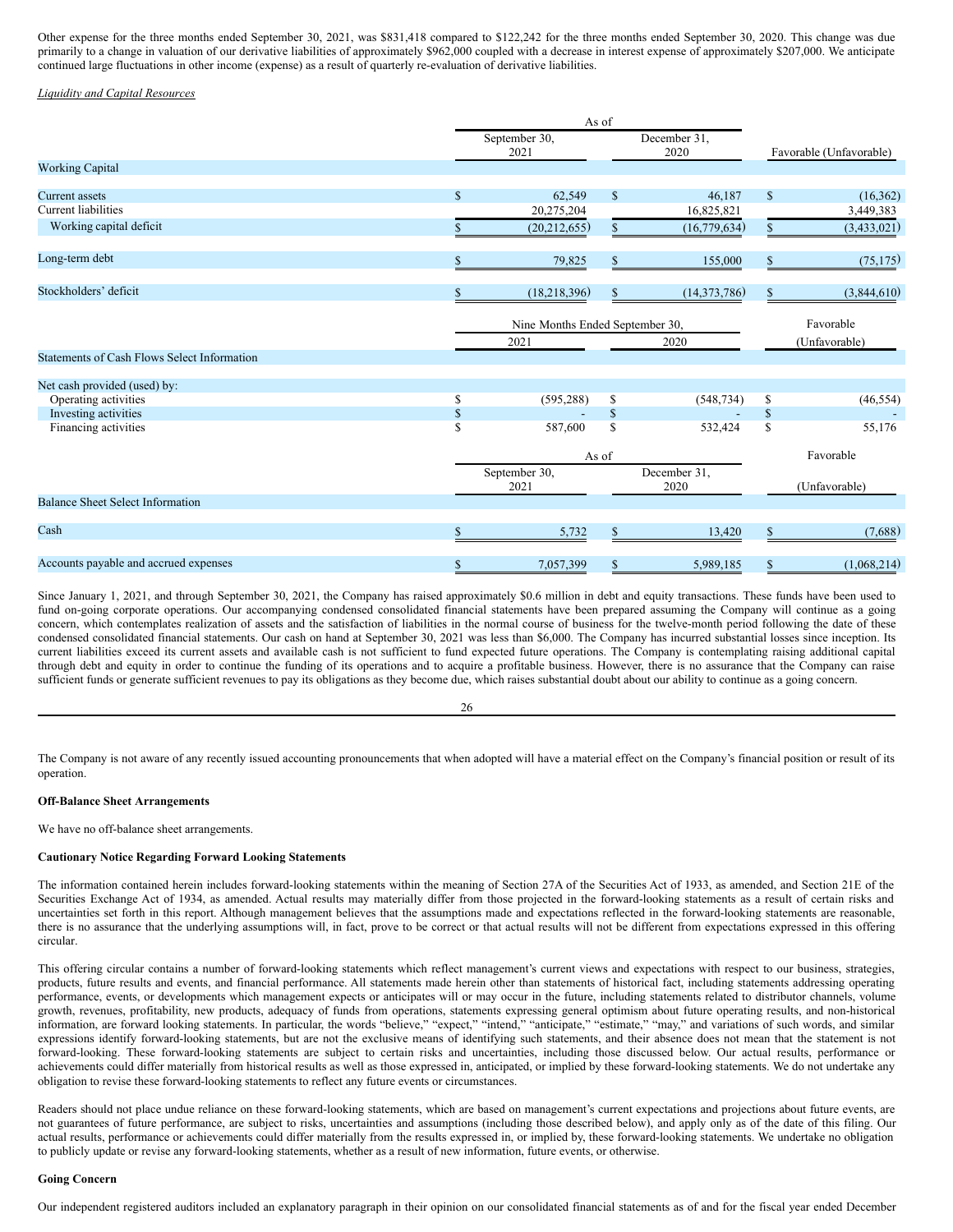31, 2020 that states that our ongoing losses and lack of resources causes doubt about our ability to continue as a going concern.

The World Health Organization declared the Coronavirus outbreak a pandemic on March 11, 2020 and in the United States various emergency actions have been taken on the National, State and Local levels. The effects of this pandemic on our business have been substantial and have been negative.

#### **Critical Accounting Policies and Estimates**

We prepare our consolidated financial statements in accordance with accounting principles generally accepted in the U.S. (U.S. GAAP). In doing so, we have to make estimates and assumptions that affect our reported amounts of assets, liabilities, revenues, and expenses, as well as related disclosure of contingent assets and liabilities. In some cases, we could reasonably have used different accounting policies and estimates. In some cases, changes in the accounting estimates are reasonably likely to occur from period to period. Accordingly, actual results could differ materially from our estimates. To the extent that there are material differences between these estimates and actual results, our financial condition or results of operations will be affected. We base our estimates on past experience and other assumptions that we believe are reasonable under the circumstances, and we evaluate these estimates on an ongoing basis. We refer to accounting estimates of this type as critical accounting policies and estimates, which we discuss further below.

#### *Use of estimates*

Preparing financial statements requires management to make estimates and assumptions that affect the reported amounts of assets, liabilities, revenue, and expenses. The significant estimates were made for the fair value of common stock issued for services, with notes payable arrangements, in connection with note extension agreements, and as repayment for outstanding debt, in estimating the useful life used for depreciation and amortization of our long-lived assets, in the valuation of the derivative liability, and the valuation of deferred income tax assets. Actual results and outcomes may differ from management's estimates and assumptions.

#### *Net Loss per Share*

Basic net loss per share is calculated based on the net loss attributable to common shareholders divided by the weighted average number of shares outstanding for the period excluding any dilutive effects of options, warrants, unvested share awards and convertible securities. Diluted net loss per common share assumes the conversion of all dilutive securities using the if-converted method and assumes the exercise or vesting of other dilutive securities, such as options, common shares issuable under convertible debt, warrants and restricted stock using the treasury stock method when dilutive.

#### *Accounts Receivable*

The Company uses the specific identification method for recording the provision for doubtful accounts, which was \$0 at December 31, 2019 and 2018. Accounts receivable are written off when all collection attempts have failed.

#### *Research and Development*

Costs relating to the development of new products are expensed as research and development as incurred in accordance with FASB Accounting Standards Codification ("ASC") 730-10, *Research and Development*. Research and development costs amounted to \$153,126 and \$274,271 for the years ended December 31, 2019 and 2018, respectively, and are included in operating expenses in the consolidated statements of operations.

#### **Recently Issued Accounting Pronouncements**

In February 2016, the FASB issued ASU 2016-02, Leases (Topic 842), which supersedes existing guidance on accounting for leases in "Leases (Topic 840)" and generally requires all leases to be recognized in the consolidated balance sheet. ASU 2016-02 is effective for annual and interim reporting periods beginning after December 15, 2018; early adoption is permitted. The provisions of ASU 2016-02 are to be applied using a modified retrospective approach. The Company has adopted ASU 2016-02 on January 1, 2019. The adoption of ASU 2016-02 did not have a significant impact on the Company's consolidated results of operations, financial position and cash flows.

In June 2018, the FASB issued ASU No. 2018-07, Compensation—Stock Compensation (Topic 718): Improvements to Nonemployee Share-Based Payment Accounting, which simplifies several aspects of the accounting for nonemployee share-based payment transactions resulting from expanding the scope of Topic 718, Compensation—Stock Compensation, to include share-based payment transactions for acquiring goods and services from nonemployees. This ASU is effective for public business entities for fiscal years beginning after December 15, 2018, including interim periods within that fiscal year. For all other entities, the amendments are effective for fiscal years beginning after December 15, 2019, and interim periods within fiscal years beginning after December 15, 2020. Early adoption is permitted, but no earlier than an entity's adoption date of Topic 606. The Company has early adopted ASU 2018-07 and the adoption did not have a significant impact on the Company's consolidated financial statements.

In August 2018, the FASB issued ASU No. 2018-13, Fair Value Measurement (Topic 820): Disclosure Framework- Changes to the Disclosure Requirements for Fair Value Measurement. The amendments in this Update modify the disclosure requirements on fair value measurements in Topic 820, Fair Value Measurement, based on the concepts in the Concepts Statement, including the consideration of costs and benefits. Effective for all entities for fiscal years, and interim periods within those fiscal years, beginning after December 15, 2019. The amendments on changes in unrealized gains and losses, the range and weighted average of significant unobservable inputs used to develop Level 3 fair value measurements, and the narrative description of measurement uncertainty should be applied prospectively for only the most recent interim or annual period presented in the initial fiscal year of adoption. All other amendments should be applied retrospectively to all periods presented upon their effective date. Early adoption is permitted upon issuance of this Update. Any entity is permitted to early adopt any removed or modified disclosures upon issuance of this Update and delay adoption of the additional disclosures until their effective date. The Company adopted ASU 2018-13 as of January 1, 2020, and ASU 2018-13 has not had a material impact on the condensed consolidated financial position or results of operations and liquidity.

The Company has evaluated all the recent accounting pronouncements and determined that there are no other accounting pronouncements that will have a material effect on the Company's financial statements.

Since inception and through September 30, 2021, the Company has raised approximately \$18 million in equity and debt transactions. These funds have been used to commence the operations of the Company to acquire and begin the development of its intellectual property portfolio. These activities include attending trade shows and corporate development. Our accompanying condensed consolidated financial statements have been prepared assuming the Company will continue as a going concern, which contemplates realization of assets and the satisfaction of liabilities in the normal course of business for the twelve-month period following the date of these condensed consolidated financial statements. The Company has incurred substantial losses since inception. Its current liabilities exceed its current assets and available cash is not sufficient to fund expected future operations. The Company is raising additional capital through debt and equity securities in order to continue the funding of its operations. However, there is no assurance that the Company can raise enough funds or generate sufficient revenues to pay its obligations as they become due, which raises substantial doubt about our ability to continue as a going concern. To reduce the risk of not being able to continue as a going concern, management is commercializing its FDA cleared and CE marked products and has commenced its business plan to materialize revenues from potential, future, license agreements, has raised capital through the sale of its common stock and is seeking out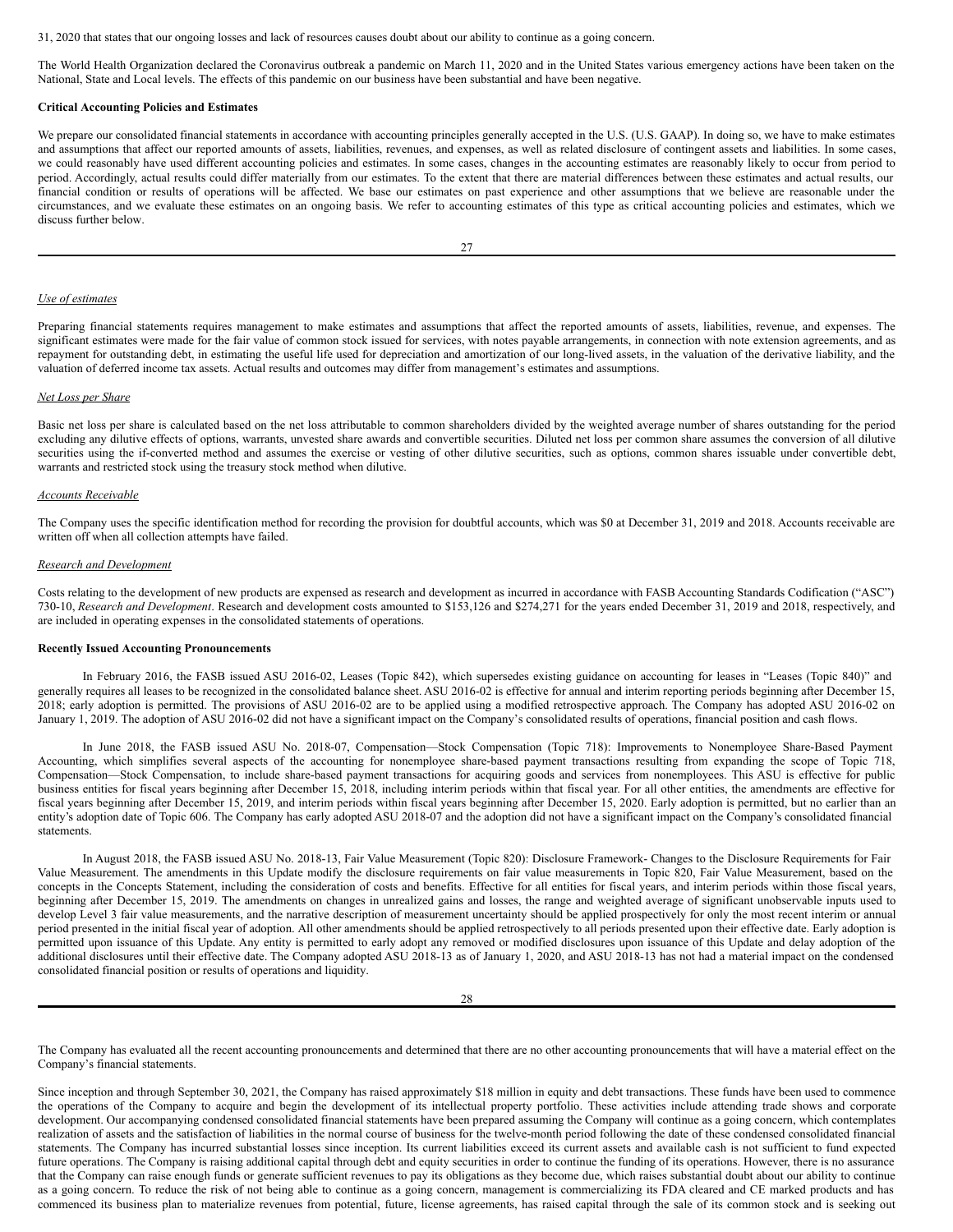profitable companies. Our cash on hand at September 30, 2021 was \$6,000. This will be insufficient to fund operations if additional capital is not raised. The Company raised approximately \$600,000 through the sale of equity and debt securities during the nine months ended September 30, 2021.

#### **Controls and Procedures.**

#### *Disclosure of controls and procedures.*

We maintain disclosure controls and procedures that are designed to ensure that information required to be disclosed in our reports, filed under the Securities Exchange Act of 1934, is recorded, processed, summarized and reported within the time periods specified in the SEC's rules and forms, and that such information is accumulated and communicated to our management, including our chief executive officer and chief financial officer, as appropriate, to allow timely decisions regarding required disclosure. In designing and evaluating the disclosure controls and procedures, management recognized that any controls and procedures, no matter how well designed and operated, can provide only reasonable and not absolute assurance of achieving the desired control objectives. In reaching a reasonable level of assurance, management necessarily was required to apply its judgment in evaluating the cost-benefit relationship of possible controls and procedures. In addition, the design of any system of controls also is based in part upon certain assumptions about the likelihood of future events, and there can be no assurance that any design will succeed in achieving its stated goals under all potential future conditions. Over time, a control may become inadequate because of changes in conditions or the degree of compliance with policies or procedures may deteriorate. Because of the inherent limitations in a cost-effective control system, misstatements due to error or fraud may occur and not be detected.

As required by the SEC Rule 13a-15(b), we carried out an evaluation under the supervision and with the participation of our management, including our principal executive officer and principal financial officer, of the effectiveness of the design and operation of our disclosure controls and procedures as of the end of the period covered by this report. Based on the foregoing, our principal executive officer and principal financial officer concluded that our disclosure controls and procedures were not effective at the reasonable assurance level due to the material weaknesses described below.

In light of the material weaknesses described below, we performed additional analysis and other post-closing procedures to ensure our financial statements were prepared in accordance with generally accepted accounting principles. Accordingly, we believe that the financial statements included in this report fairly present, in all material respects, our financial condition, results of operations and cash flows for the periods presented.

29

A material weakness is a control deficiency (within the meaning of the Public Company Accounting Oversight Board (PCAOB) Auditing Standard No. 2) or combination of control deficiencies that result in more than a remote likelihood that a material misstatement of the annual or interim financial statements will not be prevented or detected. Management has identified the following two material weaknesses which have caused management to conclude that as of September 30, 2021 our disclosure controls and procedures were not effective at the reasonable assurance level:

1. We do not have written documentation of our internal control policies and procedures. Written documentation of key internal controls over financial reporting is a requirement of Section 404 of the Sarbanes-Oxley Act which is applicable to us for the quarter ended September 30, 2021. Management evaluated the impact of our failure to have written documentation of our internal controls and procedures on our assessment of our disclosure controls and procedures and has concluded that the control deficiency that resulted represented a material weakness.

2. We do not have sufficient segregation of duties within accounting functions, which is a basic internal control. Due to our size and nature, segregation of all conflicting duties may not always be possible and may not be economically feasible. However, to the extent possible, the authorization of transactions, the custody of assets and the recording of transactions should be performed by separate individuals. Management evaluated the impact of our failure to have segregation of duties on our assessment of our disclosure controls and procedures and has concluded that the control deficiency that resulted represented a material weakness.

To address these material weaknesses, management performed additional analyses and other procedures to ensure that the financial statements included herein fairly present, in all material respects, our financial position, results of operations and cash flows for the periods presented.

#### **Changes in internal controls over financial reporting.**

There has been no change in our internal control over financial reporting that occurred during the fiscal quarter covered by this Quarterly Report on Form 10-Q that has materially affected, or is reasonably likely to materially affect, our internal control over financial reporting.

#### **Critical Accounting Policies**

We consider the following accounting policies to be critical given they involve estimates and judgments made by management and are important for our investors' understanding of our operating results and financial condition.

#### *Basis of Consolidation*

The consolidated financial statements contained in this report include the accounts of Endonovo Therapeutics, Inc. and its subsidiaries. All intercompany balances and transactions have been eliminated.

#### *Long-Lived Assets*

Our long-lived assets include property, plant and equipment, capitalized costs of filing patent applications and goodwill and other assets. We evaluate our long-lived assets for impairment in accordance with Accounting Standards Codification ("ASC") 360, whenever events or changes in circumstances indicate that the carrying amount of such assets may not be recoverable. Estimates of future cash flows and timing of events for evaluating long-lived assets for impairment are based upon management's judgment. If any of our intangible or long-lived assets are considered to be impaired, the amount of impairment to be recognized is the excess of the carrying amount of the assets over its fair value.

Applicable long-lived assets are amortized or depreciated over the shorter of their estimated useful lives, the estimated period that the assets will generate revenue, or the statutory or contractual term in the case of patents. Estimates of useful lives and periods of expected revenue generation are reviewed periodically for appropriateness and are based upon management's judgment. Goodwill and other assets are not amortized.

#### *Certain Expenses and Liabilities*

On an ongoing basis, management evaluates its estimates related to certain expenses and accrued liabilities. We base our estimates on historical experience and on various other assumptions that we believe to be reasonable under the circumstances, the results of which form the basis for making judgments about the carrying values of liabilities that are not readily apparent from other sources. Actual results may differ materially from these estimates under different assumptions or conditions.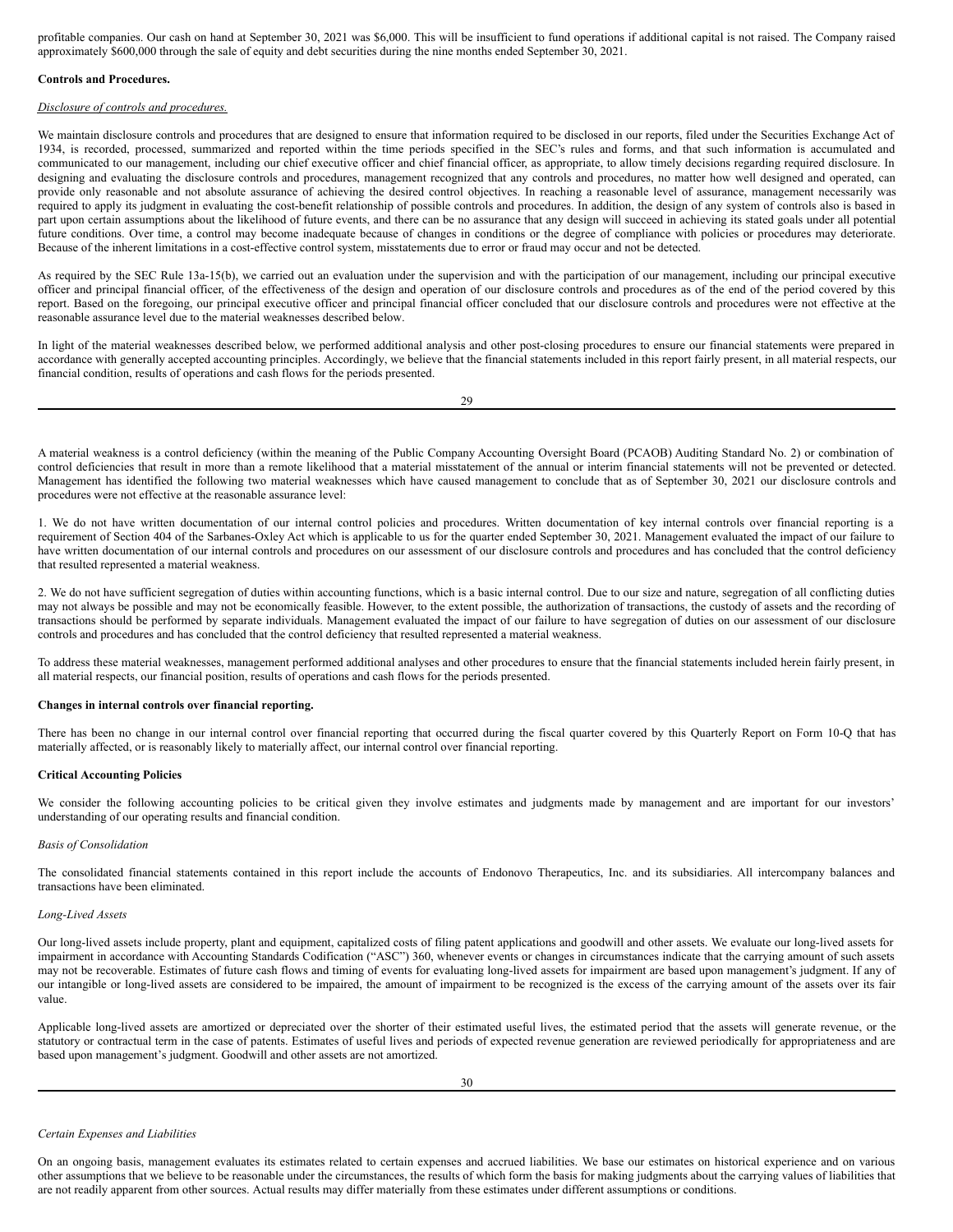#### **Inflation**

We believe that inflation has not had a material adverse impact on our business or operating results during the periods presented.

### **Off-balance Sheet Arrangements**

We have no off-balance sheet arrangements as of February , 2022.

# **PRINCIPAL ACCOUNTANT FEES AND SERVICES**

For the Company's fiscal years ended December 31, 2020 and 2019, we were billed approximately \$98,500 and \$87,315, respectively, for professional services rendered for the audit and review of our financial statements.

#### **Audit Related Fees**

There were no fees for audit related services for the years ended December 31, 2020 and 2019.

#### **Tax Fees**

For the Company's fiscal years ended December 31, 2020 and 2019, we were billed approximately \$ \$9,245 and \$9,900 for professional services rendered for tax compliance, tax advice, and tax planning.

#### **All Other Fees**

For the Company's fiscal years ended December 31, 2020 and 2019, we were billed approximately \$11,000 and \$0, respectively, for professional services rendered in connection with our registration statement.

The Company did not incur any other fees related to services rendered by our principal accountant for the fiscal years ended December 31, 2020 and 2019.

Effective May 6, 2003, the Securities and Exchange Commission adopted rules that require that before our auditor is engaged by us to render any auditing or permitted nonaudit related service, the engagement be:

- approved by our audit committee; or
- entered into pursuant to pre-approval policies and procedures established by the audit committee, provided the policies and procedures are detailed as to the particular service, the audit committee is informed of each service, and such policies and procedures do not include delegation of the audit committee's responsibilities to management.

We do not have an audit committee. Our board of directors pre-approves all services provided by our independent auditors. The pre-approval process has just been implemented in response to the new rules. Therefore, our board of directors does not have records of what percentage of the above fees was pre-approved. However, all of the above services and fees were reviewed and approved by the board of directors either before or after the respective services were rendered.

#### 31

#### **CHANGES AND DISAGREEMENTS WITH ACCOUNTANTS**

None.

# **OUR BUSINESS**

#### **Overview**

Endonovo Therapeutics, Inc. (Endonovo or the "Company") is an innovative biotechnology company that has developed a bio-electronic approach to regenerative medicine.

The Company develops, manufactures and distributes evolutionary medical devices focused on the rapid healing of wounds and reduction of pain, edema and inflammation on and in the human body. The Company's non-invasive bioelectric medical devices are designed to target inflammation, cardiovascular diseases, chronic kidney disease, and central nervous system disorders ("CNS" disorders).

Endonovo's core mission is to transform the field of medicine by developing safe, wearable, non-invasive bioelectric medical devices that deliver the Company's Electroceutical® Therapy. Endonovo's bioelectric Electroceutical® devices harnesses bioelectricity to restore key electrochemical processes that initiate anti-inflammatory processes and growth factors in the body necessary for healing to rapidly occur.

Recently management has entered into a program to expand our operations through a program of acquisition of specialty construction and facilities maintenance companies. We have had contact with several potential acquisition targets and entered into a letter of intent with one such company. However, no definitive agreements have been signed and no assurance can be given that we will be able to make any such acquisition or that it will prove profitable.

#### **Corporate History**

Our predecessor company, Hanover Asset Management, Inc. was incorporated in November 2008 in California. For the purpose of reincorporating in Delaware, we merged with a newly incorporated successor company, Hanover Portfolio Acquisitions, Inc., in July 2011 under which we continue to operate.

IP Resources International, Inc. began operations on September 1, 2011 and was formally incorporated on October 17, 2011.

#### **Reverse Acquisition**

On March 14, 2012, we entered into a Share Exchange Agreement ("Agreement") with IPR and certain of its shareholders. Under the Agreement, each participating IPR shareholder exchanged all of their issued and outstanding IPR common shares totaling 33,234,294, free and clear of all liens, and \$155,000 for Company common shares equal to 1.2342 times the number of IPR shares being transferred to the Company for a total of 410 of our shares (410,177 pre-reverse split). The \$155,000 was not paid at closing. The Company recorded the \$155,000 as acquisition payable. IPR agreed to make payments of up to 25% of the proceeds from any private placement or gross profits earned by IPR until the obligation is satisfied. The percentage of the proceeds to be paid is at the sole discretion of IPR's Chief Executive Officer and the ex-Chief Executive Officer of the Company based on the liquidity of the Company.

As a result of the Agreement, the former shareholders of IPR, immediately post acquisition owned approximately 89% of the Company and its officers and directors constituted the majority of the officers and directors of the Company. Since the shareholders, officers and directors of IPR have control of the Company, the acquisitions constitutes a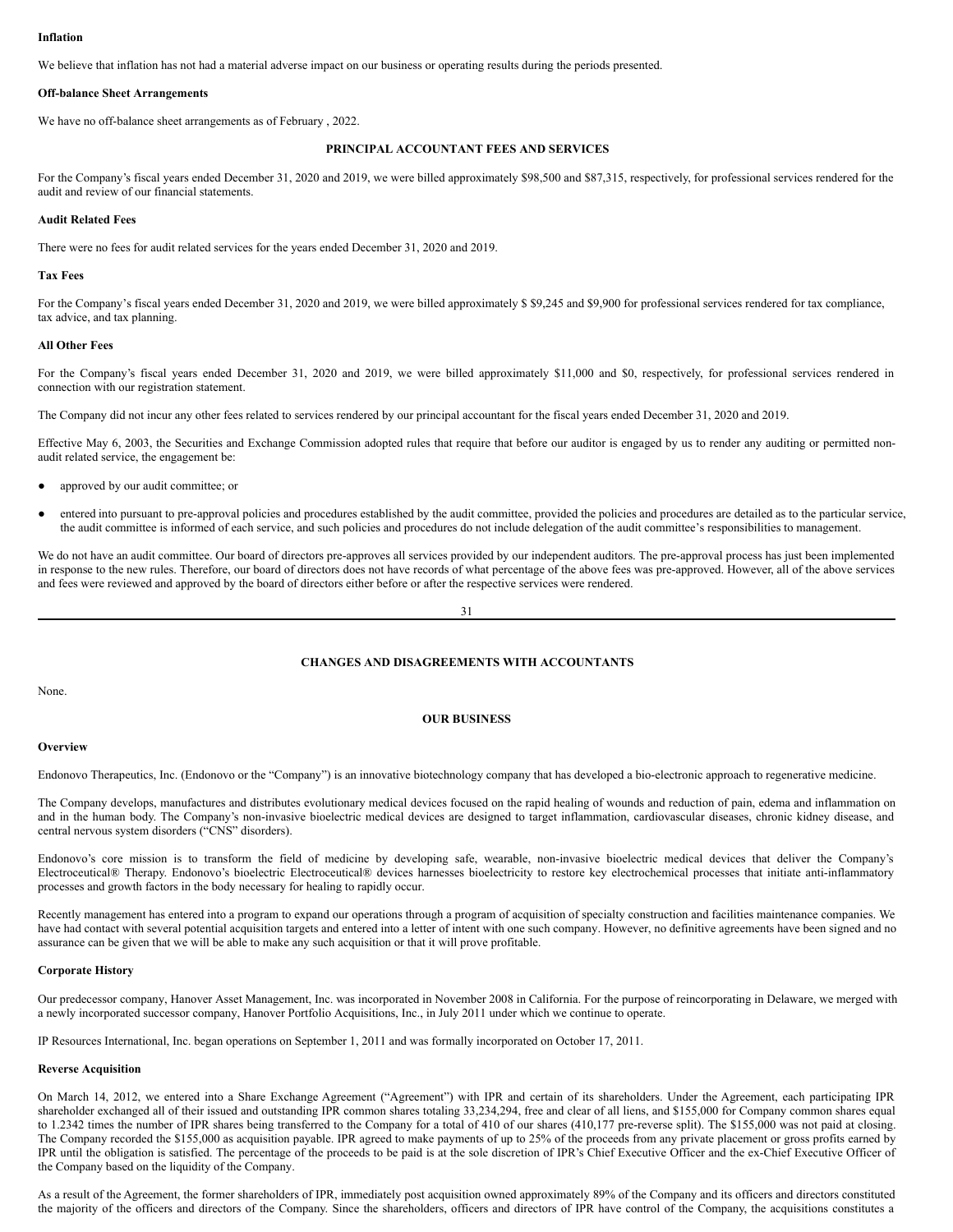reverse acquisition, so IPR was the accounting acquirer and we were the accounting acquiree. For legal purposes, we are the legal parent and IPR is the legal subsidiary.

#### **Acquisition of Aviva Companies Corporation**

On April 2, 2013, the Company entered into an Acquisition Agreement (the "Acquisition Agreement") with (i) The Aviva Companies Corporation ("Aviva") and (ii) all of the shareholders of Aviva (the "Shareholders") pursuant to which the Company acquired all of the outstanding shares of Aviva in exchange for the issuance of 60 shares of our common stock (60,000 pre-reverse split), par value \$0.0001 per share to the Shareholders (the "Share Exchange"). As a result of the Share Exchange, Aviva became a whollyowned subsidiary of the Company.

32

Other than in respect to the transaction, there is no material relationship among Aviva's stockholders and any of the Company's affiliates, directors or officers. We are not currently actively pursuing the development of the Aviva Companies Corporation.

#### **Acquisition of WeHealAnimals, Inc.**

On November 16, 2013, the Company entered into an Acquisition Agreement (the "Acquisition Agreement") with (i) WeHealAnimals, Inc. ("WHA") and (ii) the sole shareholder of WHA (the "Shareholder") pursuant to which the Company acquired all of the outstanding shares of WHA in exchange for the issuance of 3 shares of our common stock (3,000 shares pre- reverse split), par value \$0.0001 per share and \$96,000 to the Shareholder (the "Share Exchange"). As a result of the Share Exchange, WHA became a wholly-owned subsidiary of the Company and all of the equity of WHA including its and its sole shareholder's intellectual property became the property of the Company. This obligation was fully paid on December 15, 2015 through the issuance of 350 shares of stock (350,000 pre-reverse split) to Shareholder. WHA is a Nevada corporation with intellectual property in the fields of bio-technology including its biologics and time-varying electromagnetic frequencies with potential applications on people and animals that management believes can be developed to the benefit of the Company and its shareholders. WHA's sole shareholder was formerly Chairman and Chief Scientist of Regenetech, Inc. Regenetech was acquired by a company that wanted its technology, biomolecules grown in microgravity, for use in cosmetics. WHA's sole shareholder left Regenetech with exclusive rights to this proprietary square wave form technology and stem cell technologies, including the patents and patent applications relating thereto.

Other than in respect to the transaction, there is no material relationship between WHA's sole stockholder and any of the Company's affiliates, directors or officers.

#### **Acquisition of Rio Grande Assets**

On December 22, 2017, we acquired intellectual property and other assets (the "RGN Assets") from Rio Grande Neurosciences, Inc. (RGN). The price was \$4,500,000 of which we paid \$3,000,000 in cash and delivered a \$1,500,000 secured promissory note due November 30, 2018 and security agreement. Before such note was due, the note was assigned to Eagle Equities, LLC ("Eagle") its due date was extended to November 30, 2019, and it was made convertible into our common stock at a price related to our common stock's market price at the time of conversion. The maturity date was then extended to December 31, 2020. The RGN Assets relate to RGN's PEMF portfolio of intellectual property, including 27 issued patents with foreign patent protection covering the therapeutic use of PEMF as well as the treatment of various central nervous system disorders. We intend to initiate and fund future clinical trials to evaluate the further use of PEMF in the treatment of central nervous system disorders, including traumatic brain injury, post-concussion syndrome, stroke and multiple sclerosis. However, no assurance can be given that we will be successful in these endeavors or that the results of any tests will indicate further development of the RGN Assets.

The PEMF assets acquired include SofPulse®, a portable, disposable PEMF device with a CE Mark and an FDA 510(k) clearance for the treatment of post-surgical pain and edema in addition to medical reimbursement for the treatment of chronic wounds. Endonovo Therapeutics has begun the commercialization of the PEMF assets through marketing and the creation of various sales channels and distribution agreements.

#### **Present Development Plans**

We now are a biotechnology company developing bioelectronic devices and cell therapies for regenerative medicine and a commercial-stage developer of non-invasive wearable Electroceuticals™ therapeutic devices.

The Company's current portfolio of commercial and clinical-stage wearable Electroceuticals™ therapeutic devices addresses wound healing, pain, post-surgical pain and edema, cardiovascular disease, chronic kidney disease, and Central Nervous System (CNS) Disorders, including traumatic brain injury (TBI), acute concussions, postconcussion syndrome and multiple sclerosis. The Company's non-invasive Electroceutical™ therapeutic device, SofPulse®, using pulsed short-wave radiofrequency at 27.12 MHz has been FDA-Cleared and CE Marked for the palliative treatment of soft tissue injuries and post-operative pain and edema, and has CMS National Coverage for the treatment of chronic wounds. The Company's current portfolio of pre-clinical stage Electroceuticals™ therapeutic devices address chronic kidney disease, liver disease nonalcoholic steatohepatitis (NASH), cardiovascular and peripheral artery disease (PAD), and ischemic stroke. The Company's non-invasive, wearable Electroceuticals™ therapeutic devices work by restoring key electrochemical processes that initiate anti-inflammatory and growth factor cascades necessary for healing to occur.

| I  | I |
|----|---|
| I  | I |
| ×  | × |
| ۰. | v |
|    |   |

These bioelectronics devices are also commonly referred to as "electroceuticals." These products are part of an emerging field termed "Bioelectronic Medicine," that seeks to harness electrical signals in nerves and cells to alter the course of diseases and conditions. Whereas our competitors are primarily using implantable electrical nerve stimulators, we are developing devices that are not implantable and use electromagnetic pulses to deliver electrical stimulation to cells and tissues. We are developing these bioelectronic devices for the treatment of inflammatory conditions in tissues and vital organs with a concentration on vascular diseases and ischemia/reperfusion injuries.

# **Intellectual Property:**

SofPulse: We have 29 issued patents with foreign patent protection covering the therapeutic use of tPEMF as well as the treatment of various central nervous system disorders. Additionally to date, we have filed seven patent applications in the U.S. through the U.S. Patent and Trademark Office (USPTO) and four international patent applications in the E.U., China, South Korea and Japan covering our Time-Varying Electromagnetic Field (TVEMF) technology, the production of biomolecules, the creation of an allogeneic mesenchymal stem cell product a treatment for chemical and radiation injuries, production of stem cell secretome and a method of treating tissues and organs using our TVEMF technology. To date, we have been granted one U.S. Patent (U.S. Patent No. 9,410,143) issued on August 9, 2017 covering the production of human biomolecules using our TVEMF technology. We will continue to seek to strengthen our portfolio of intellectual property by filing additional patents around uses of our core technologies.

Our business strategy is aimed at building value by positioning each of our technologies and therapies to treat specific diseases that lack effective treatment, post-operative pain and edema, or whose current standard of treatment involves invasive procedures and/or potentially harmful side effects. We anticipate updating and refining the business strategy as new medical and/or clinical advancements are made as a result of extensive research and development. In general, the component functions of the business model are to:

- Commercialize our FDA cleared technology through direct sales, distributors and licensees;
- License our technologies;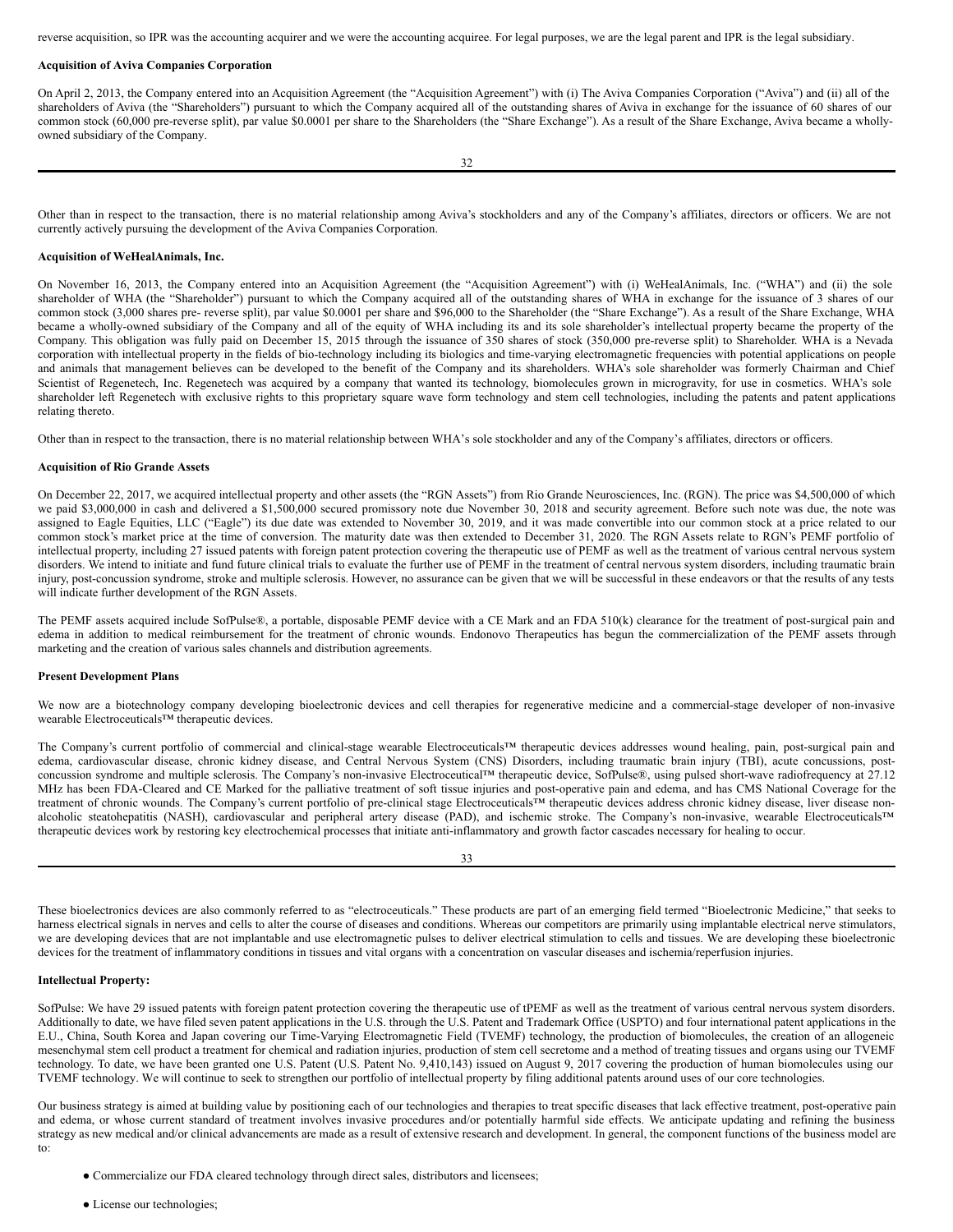- Develop additional medical indications for our medical devices;
- Develop additional non-invasive, medical technologies;
- Conduct pre-clinical and clinical human studies for FDA Approval of our medical devices and cell therapies;
- Acquire subsidiaries under the parent company, Endonovo Therapeutics, to assist in the development and distribution of medical technologies;
- Incrementally invest, market, and refine acquired and developed medical technologies and therapies.

#### **Industry Overview**

#### *Bioelectrical Medicine ("PEMF") within the Healthcare Industry*

The healthcare industry is one of the world's largest and fastest-growing industries. Consuming over 10 percent of Gross Domestic Product (GDP) of most developed nations, health care can form an enormous part of a country's economy.

As of 2016, 91.1% of residents had health protection in the United States, either through their employer or bought individually. During 2016, healthcare costs reached \$3.3 trillion, or \$10,348 per person. The share of U.S. GDP devoted to healthcare was 17.9% of U.S. Gross Domestic Product (GDP), the largest of any country in the world. Specifically, the cost of pharmaceuticals in the United States is the highest on the planet. It is expected that Healthcare's share of U.S. GDP will continue its upward trend, reaching 20 percent of U.S. GDP by 2025. Globally, by 2040, Healthcare spending is expected to exceed \$18 Trillion annually.

34

Bio-Electrical Medicine is a \$17.2 Billion sector of the Healthcare Industry growing at more than a 11% CAGR estimated to exceed \$35.5 Billion by 2025, according to Grand View Research. Get me a copy of this Bioelectric medicine is at the forefront of technological revolution in medical sciences. As opposed to the pharmaceutical industry, bioelectric medicine has a different treatment therapy that is based on electrical pulses instead of drugs to trigger the body's recovery capabilities. Bioelectric medicine develops nerve stimulating and sensors activation technologies to regulate biological functions and treat diseases by combining bioengineering, neuroscience, molecular medicines and electronics. These technologies may change the future of therapies for wide range of diseases.

On the basis of type of device, the global Electroceuticals®/Bioelectrical Medicine Market is classified into two major classes:

- Implantable Electroceuticals® Devices, and,
- Non-Invasive Electroceuticals® Devices.

# *BioElectric Medicine vs. Drug Therapies*

Over the past 15 years, long-acting and extended-release opioids have been used to treat open wounds, post-operative wounds and chronic pain. These opioids are normally administered at high doses and over long treatment durations particularly in the United States, resulting in a drastic increase in the number opioid-tolerant individuals and a prescription opioid abuse epidemic. Endonovo offers an alternative, non-opioid treatment through its Electroceuticals® systems: The Company's SofPulse® system is a medical device and is FDA-Cleared and CE Marked for the palliative treatment of soft tissue injuries and post-operative pain and edema. Additionally, through medical studies, SofPulse® system has shown to reduce pain and accelerate the recovery of chronic wounds using PEMF. Chronic pain therapy via PEMF works by relieving the underlying cause of pain – inflammation.

Drug therapies remain the standard of care for a broad range of medical conditions, including high blood pressure, chronic pain, autoimmune diseases, and psychiatric disorders. Management believes that bioelectronic medicine has developed as a viable alternative for the treatment of many disorders.

Normally, our nervous systems send signals to our tissues and organs to suppress inflammation, a phenomenon known as the inflammatory reflex. But sometimes, this system does not work properly, with malfunctions resulting in diseases like rheumatoid arthritis and inflammatory bowel disease. Traditionally, doctors have treated these diseases using drugs designed to suppress inflammation, such as infliximab (trade name Remicade) or adalimumab (Humira). But these drugs are expensive. Plus, they don't work for everyone, often come with nasty side effects, and in some rare cases, they can even kill.

#### **Current Product Being Sold – SofPulse®**

The Company's SofPulse® system is a medical device and is FDA-Cleared and CE Marked for the palliative treatment of soft tissue injuries and post-operative pain and edema. In clinical trials, the SofPulse® device has proven to reduce mean pain scores by nearly 300% and inflammation by 275% thereby improving and reducing recovery time. Additionally, active patients have experienced a 2.2 fold reduction in narcotic use. The SofPulse® delivers tPEMF to enhance post-surgical recovery, naturally. Since the SofPulse® is non-invasive and non-pharmacologic, there are no known side effects and no potential for overdose or dependency AND no effects on healthy tissue.

# *How the SofPulse® Works*

SofPulse® delivers low intensity microcurrents of energy directly to the procedure site, to enhance recovery, by increasing the amount of naturally occurring Vascular Endothelial Growth Factor (VEGF), thereby increasing the physiological process through which new blood vessels form from pre-existing vessels (Angiogenesis). Within hours/days, the Fibroblast Growth Factor (FGF) enhances, thereby increasing the production of Collagen/Granulation (within days) and Transforming Growth Factor (TGF-β) accelerating Remodeling in the body within days/weeks. This device reduces inflammation and speeds/improves the healing process. The natural healing process allows patients to get back to life faster with lowered use of narcotics. A surgeon places and activates SofPulse® immediately after a procedure. The SofPulse® can be placed over a surgical dressing or clothing and can easily be applied and/or removed in many cases by the patient themselves. The length of time the device is used will vary depending on the type of procedure.

The SofPulse® allows patients to get back to an active life faster with less use of narcotics.

- Immediately Usable and Effective Single use patient device applied immediately after surgery.
- Easy to Use SofPulse® can easily be applied and or removed, including in many cases by the patient themselves.
- Automated Dosing Device is activated automatically or can be used as needed.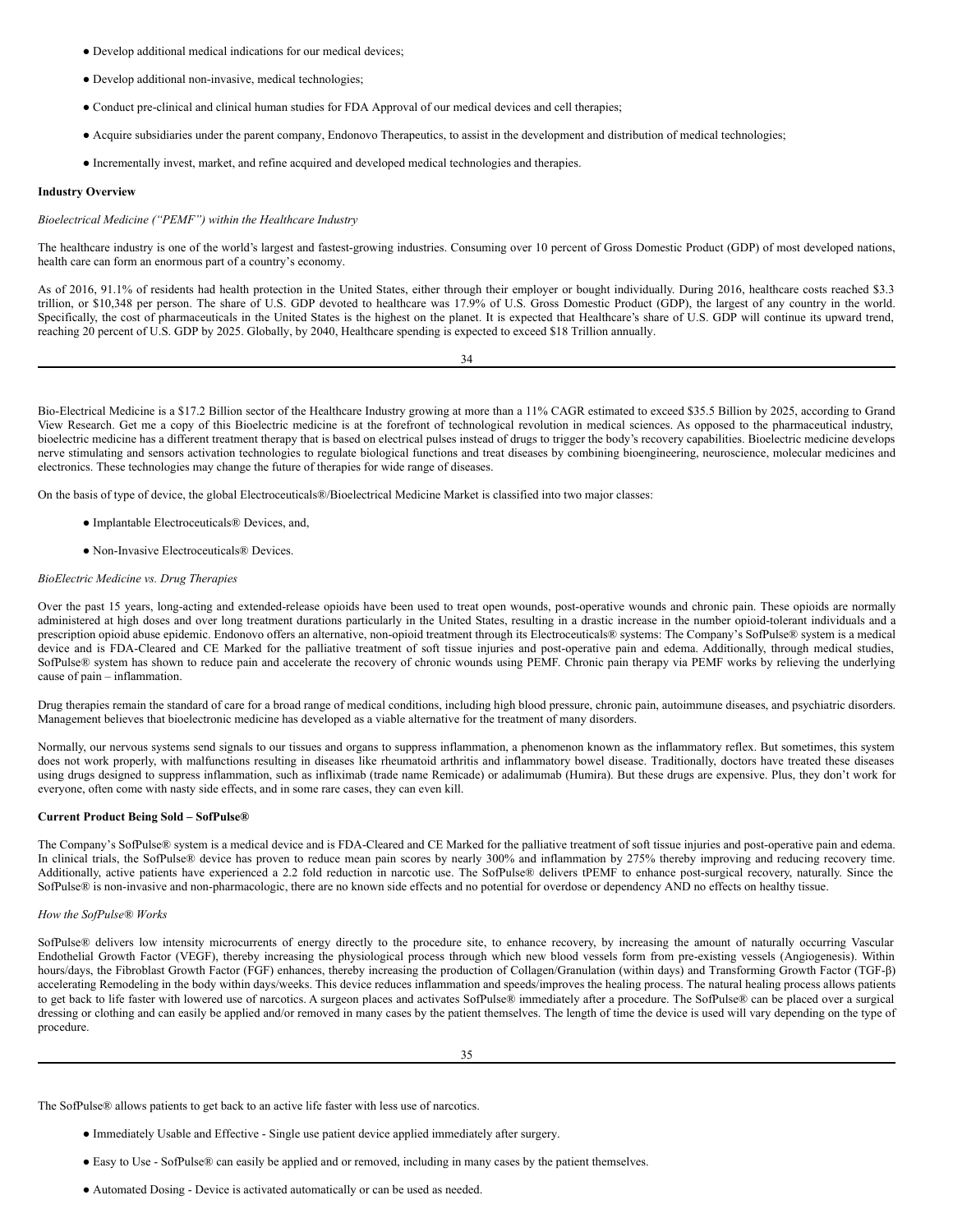● Versatile - The product comes as a single device or dual device to accommodate different surgical procedures.

# **Manufacturing**

Our SofPulse® device is manufactured for us by ADM Tronics, Inc. in an FDA approved facility in Northvale, New Jersey.

# **Sales & Marketing**

Endonovo's strategy is to establish relationships with third parties (such as well-established sales organizations, distributors and marketing coordinators) that assist us in developing, marketing, selling and implementing our products.

We believe that strategic and technology-based relationships with medical facilities are fundamental to our success. We have forged numerous relationships with medical device distributors to enhance our combined capabilities. This approach enhances our ability to accelerate market penetration, accelerate the pace of our sales growth and solidify relationships.

We have a variety of marketing programs designed to create brand awareness and market recognition for our product offerings and for sales lead generation. Our marketing efforts include attending and presenting at healthcare related conferences, advertising, content development and distribution, public relations, social media publication of technical and informative articles in industry journals and sales training.

In addition, our strategic partners augment our marketing and sales campaigns through seminars, trade shows and joint public relations and advertising campaigns. Our customers and strategic partners provide references and recommendations that we often feature in external marketing activities.

Endonovo also is utilizing Key Opinion Leaders (KOLs) and Scientific Advisory Board Members (SABs) within the medical community to develop sales channel recommendations to other physicians/surgeons.

| i<br>۰,<br>I<br>۹<br>×<br>٧<br>×<br>۰. |
|----------------------------------------|
|----------------------------------------|

# **Clinical Trials & Medical Reimbursement**

Currently, Endonovo and SofPulse® device are being utilized in clinical trials to prove the efficacy and effectiveness of pain management in Orthopedic surgical cases and Mastectomy reconstruction surgical cases.

The two current clinical trials, at Columbia University and Stanford University, when completed and published will allow the Company to apply for and potentially obtain Medical reimbursement for the SofPulse® PEMF device. The two current clinical trials are as follows and are listed and updated on clinicaltrials.gov

The Columbia University study is being conducted by the Chief of division of Plastic Surgery at Columbia, Christine Hsu Rohde, MD, and is titled "PEMF and PEC Blocks in Mastectomy Reconstruction Patients", is in recruitment stage with scheduled completion date of December 31, 2021 https://clinicaltrials.gov/ct2/show/NCT03360214? term=sofpulse&draw=2&rank=7

The Stanford University Clinical trial is being conducted by Board certified Orthopedic surgeon Geoffrey Abrams, MD and is titled, "Pulsed Electromagnetic Field (PEMF) Therapy for Post-operative Pain", is in recruitment stage with scheduled completion date of August 2023. https://clinicaltrials.gov/ct2/show/NCT04109638? term=pulsed+electromagnetic+field+therapy&cond=PEMF&draw=3&rank=15

#### **International Expansion Into Taiwan Advances**

Endonovo and SofPulse<sup>®</sup> entered into an agreement with Evermed Medical Enterprise Ltd. ("Evermed") In Taiwan in 2019 to bring commercialization of SofPuls<sup>®</sup> to Taiwan through gaining approval of the SofPulse® PEMF device with the Taiwan FDA.

In July 2021, Evermed through its dedicated team, in unison with Endonovo's US operations, a has received QSD (Quality System Documentation) approval with the Taiwan FDA which is a major milestone in the commercialization of SofPulse<sup>®</sup> in Taiwan.

Evermed and Endonvo will be completing the final administration processes of the Taiwan FDA over the next 6 to 8 months which will allow us to target pain and opioid relief for over 23.5 million Taiwanese residence who have annual surgical cases exceeding 1,123,077 In-hospital surgeries, and 900,000+ outpatient surgeries annually.

#### **Competition**

The pain management market is intensely competitive, highly fragmented and characterized by rapidly changing technology and drugs. We currently compete with other medical device manufacturers as well as pharmaceutical companies that have developed drugs many which are considered addictive.

#### **Employees**

We do not have any employees, but rely on consultants. We have retained approximately 5 individuals as independent contractors that are involved in business development and sales, research & development and administrative functions.

#### **Properties**

We have one office locations in serviced office suite in Woodland Hills, California which we rent on a month-to-month basis. We believe such office is adequate for our present needs.

#### **Legal Proceedings**

We are a defendant in a case entitled Auctus Fund, LLC v. Endonovo Therapeutics, Inc. et.al 20-cv-11286-PBS filed in the Federal District Court in Massachusetts in July 2020. The complaint seeks damages related to a variable rate dated in August 2019 in the original amount of \$275,250 and alleges various counts of State and Federal securities laws violations, breach of contract, fraud, consumer fraud and other claimed theories of damages while claiming damages in excess of \$500,000, other unspecified damages and attorney fees. The Company is vigorously defending the action and as filed an answer with counterclaims. While the matter is in its early stages and there are always uncertainties in litigation, management does not believe that the litigation will result in a finding significantly averse to the Company. Otherwise, we are not party to any material legal proceeding. Due to the nature of our business, we may become active in litigation relating to the defense or assertion of our patent rights or other corporate matters. Refer to Note 9 of the Financial statements for the year ended December 31, 2020 for further discussion.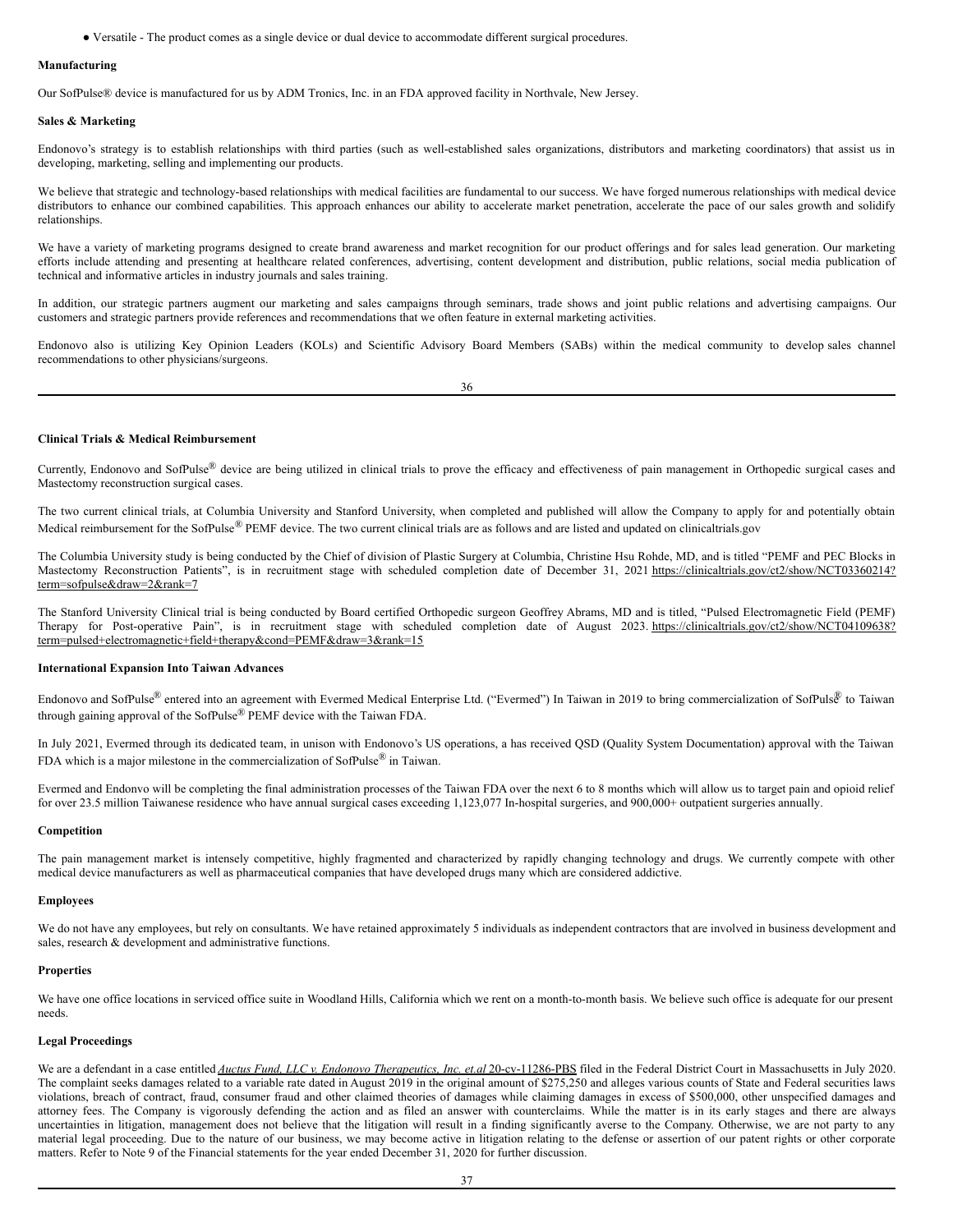#### **MANAGEMENT**

The following table sets forth the name and age of officers and director. Our Executive officers are elected annually by our Board of Directors. Our executive officers hold their offices until they resign, are removed by the Board, or his successor is elected and qualified.

| Name         | Age | <b>Position</b>                                                                   |
|--------------|-----|-----------------------------------------------------------------------------------|
| Alan Collier |     | Director. Chief Executive Officer. Interim Chief Financial Officer, and Secretary |

#### **Biographies**

*Alan Collier* has been the Chief Executive Officer, Secretary, and a director of the Company Since March 2012. Mr. Collier has more than twenty (20) years of experience in finance, telecommunications, and consumer products. Over the progression of his career, he has specialized in the development and financing of early stage, high growth, and acquisitive companies (public and private). He has structured, participated in, and completed numerous transactions including mergers and acquisitions, equity and debt placements, capital restructuring, joint venture development, and channel partner procurement. Additionally, Mr. Collier was a Senior Managing Director at Mid-Market Securities, a FINRA-registered Broker-Dealer. He is also the co-founder and a Managing Member of C2 Capital, LLC, which provides management consulting services to companies preparing to go public. Prior to joining Mid-Market Securities, Mr. Collier was a Managing Director of Mosaic Capital and co-managed its Capital Markets Group at Mosaic Capital. He was previously a Vice President at Corporate Capital Group and Managing Director and CEO of Greenbridge Capital Group. He has held numerous board and executive positions throughout his career.

Except as set forth in our discussion below in "Certain Relationships and Related Transactions," none of our directors or executive officers has been involved in any transactions with us or any of our directors, executive officers, affiliates or associates which are required to be disclosed pursuant to the rules and regulations of the Commission.

# **Key Staff Member**

In February 2022, we retained Garry Michael Kann, age 65, as Head of Corporate Development. Mr. Kann's primary responsibilities will be to oversee the development of Endonovo's "build up strategy" of acquiring complementary specialty service providers in the construction industry. Key responsibilities will be in identifying, preforming due diligence on, evaluating and otherwise assisting in company mergers and acquisitions, principally in the specialty construction industry. For more than the past five years, Mr. Kann has been the CEO of Firebird Partners a private investment firm and chairs the Capital Markets Group at Mosaic Capital LLC, a financial advisory firm both located in Los Angeles, California. Mr. Kann has been a prominent corporate finance professional in the United States on both the East and West Coasts for over 30 years. Over that time, he has been an innovator in asset backed financial instruments and has worked with clientele around the globe including Europe, Asia, Central and South America. As an investment banker he has completed more than 60 mergers and acquisition transactions exceeding \$2 billion in value. Previously, while in senior management positions for a wide variety of financial institutions serving the middle market, he structured and completed more than 200 transactions exceeding several billion dollars in value.

# **Code of Ethics**

We do not have a code of ethics that applies to our officers, employees and directors.

#### **Corporate Governance**

The business and affairs of the company are managed under the direction of our board. We have a board consisting of one member. In addition to the contact information in this annual report, each stockholder will be given specific information on how he/she can direct communications to the officers and our director of the corporation. All material communications from stockholders are relayed to our board.

| I<br>I<br>w<br>۹<br>۰.<br>× |
|-----------------------------|
|-----------------------------|

#### **Role in Risk Oversight**

Our board is primarily responsible for overseeing our risk management processes. The board receives and reviews periodic reports from management, auditors, legal counsel, and others, as considered appropriate regarding our company's assessment of risks. The board focuses on the most significant risks facing our company and our company's general risk management strategy, and also ensures that risks undertaken by our company are consistent with the board's appetite for risk. While the board oversees our company's risk management, management is responsible for day-to-day risk management processes. We believe this division of responsibilities is the most effective approach for addressing the risks facing our company and that our board leadership structure supports this approach.

#### **Section 16(a) Beneficial Ownership Reporting Compliance**

We became subject to the reporting requirements of the Securities Exchange Act of 1934, as amended ("34 Act") on June 15, 2015 when we filed a Form 8-A. Our officers and director have made appropriate filings under Section 16(a) of the Exchange Act, although on two occasions, Mr. Mann filed his Form 4 a few days late. These instances involved reporting of open market purchases and did not involve any short swing profits.

#### **Executive Compensation.**

The following executives of the Company received compensation in the amounts set forth in the chart below for the fiscal years ended December 31, 2020 and 2019. No other item of compensation was paid to any officer or director of the Company other than reimbursement of expenses.

The following executives of the Company received compensation in the amounts set forth in the chart below for the fiscal years ended December 31, 2020, and 2019. No other item of compensation was paid to any officer or director of the Company other than reimbursement of expenses.

#### **Summary Compensation Table**

| Name and Principal Position                               | <b>Fiscal Year</b> | Salary (\$)        | Bonus $(S)$                        | <b>Stock Awards</b>                | All Other<br>Compensation (\$) | Total (\$)         |
|-----------------------------------------------------------|--------------------|--------------------|------------------------------------|------------------------------------|--------------------------------|--------------------|
| Alan Collier, CEO, Interim<br>CFO, Secretary and Director | 2020<br>2019       | 300,000<br>300,000 | $\overline{\phantom{0}}$<br>15.000 | $\sim$<br>$\overline{\phantom{0}}$ |                                | 315,000<br>300,000 |
| Michael Mann, V.P., Former<br><b>CEO</b>                  | 2019               | 45,000             | $\overline{\phantom{0}}$           | $\sim$                             |                                | 45,000             |

#### **Outstanding Equity Awards at Fiscal Year-End Table**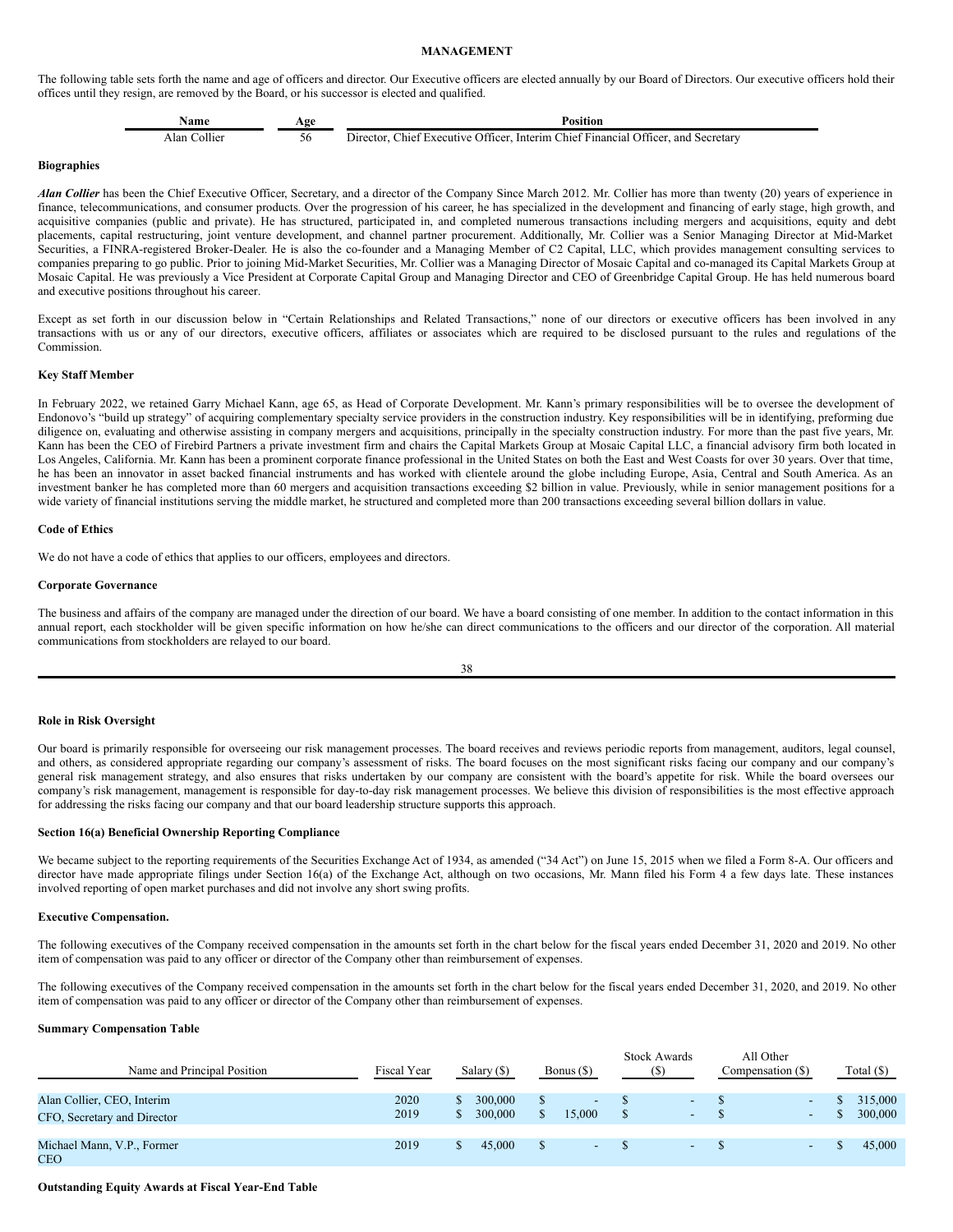|                                | Number of Securities<br>Underlying Unexercised | Number of Securities<br>Underlying Unexercised | Option<br><b>Exercise Price</b> | Option                 |
|--------------------------------|------------------------------------------------|------------------------------------------------|---------------------------------|------------------------|
| Name                           | Options $(\#)$ Exercisable                     | Options (#) Unexercisable                      |                                 | <b>Expiration Date</b> |
| Alan Collier, CEO, Interim     | 5,000                                          | $\overline{\phantom{0}}$                       | 54.00                           | 4/17/2027              |
| CFO, Secretary and Director    | 10.185                                         | $\overline{\phantom{0}}$                       | 21.60                           | 8/29/2020              |
|                                |                                                |                                                |                                 |                        |
| Michael Mann, V.P., Former CEO | 10,185                                         |                                                | 21.60                           | 8/29/2020              |
|                                |                                                |                                                |                                 |                        |
|                                |                                                | 39                                             |                                 |                        |

# **Compensation of Directors**

The directors receive no compensation for serving as directors. However, the Company may reimburse its directors for any out-of-pocket cost reasonably incurred to attend a Board meeting.

# **Compensation Agreements**

All of the new officers pursuant to the terms of the Share Exchange Agreement dated March 14, 2012 have agreed to accrue and defer payment of their compensation until the Company has generated sufficient financing proceeds or revenue to pay such compensation. Initially, Messrs. Collier and Mann each received compensation of \$10,000 per month which has increased to \$25,000 and \$22,500 per month, respectively.

# **Compensation of Directors**

The directors receive no compensation for serving as directors. However, the Company may reimburse its directors for any out-of-pocket cost reasonably incurred to attend a Board meeting.

# **Security Ownership of Certain Beneficial Owners and Management and Related Stockholder Matters.**

The following table sets forth certain information regarding our shares of common stock beneficially owned as of June 9, 2020, for (i) each stockholder known to be the beneficial owner of 5% or more of our outstanding shares of common stock, (ii) each named executive officer and director, and (iii) all executive officers and directors as a group. A person is considered to beneficially own any shares: (i) over which such person, directly or indirectly, exercises sole or shared voting or investment power, or (ii) of which such person has the right to acquire beneficial ownership at any time within 60 days through an exercise of stock options or warrants. Unless otherwise indicated, voting and investment power relating to the shares shown in the table for our directors and executive officers is exercised solely by the beneficial owner or shared by the owner and the owner's spouse or children.

For purposes of this table, a person or group of persons is deemed to have "beneficial ownership" of any shares of common stock that such person has the right to acquire within 60 days of the date of this offering circular. For purposes of computing the percentage of outstanding shares of our common stock held by each person or group of persons named above, any shares that such person or persons has the right to acquire within 60 days of this offering circular is deemed to be outstanding, but is not deemed to be outstanding for the purpose of computing the percentage ownership of any other person. The inclusion herein of any shares listed as beneficially owned does not constitute an admission of beneficial ownership. Unless otherwise specified, the address of each of the persons set forth below is care of the company at the address of: 6320 Canoga Avenue, 15th Floor Woodland Hills, CA 91367.

| <b>Name of Beneficial Owner</b>                   | <b>Amount of Beneficial</b><br>Ownership<br>(1) | <b>Percent of Ownership</b><br>$(2)$ $(3)$ |
|---------------------------------------------------|-------------------------------------------------|--------------------------------------------|
| Alan Collier                                      | 41,004                                          | 0.3%                                       |
| All officers and directors as a group (1 persons) | 41,004                                          | $0.3\%$                                    |

(1) This includes common shares controlled by Mr. Collier

(2) Based on shares of common stock outstanding as of February , 2022

(3) Does not include certain options owned by Messrs. Collier which have an exercise price of \$0.15 per share and are not currently exercisable.

40

#### **Certain Relationships and Related Transactions, and Director Independence.**

On March 31, 2014, the Company issued a promissory note to Michael Mann then an officer of the company for a principal amount of \$70,000. The Note carries an interest rate of 14% per annum and a maturity date of September 30, 2017 with interest due monthly. The note was fully paid as of December 31, 2019 and the balance is \$0 as of September 30, 2021.

On October 29, 2014, the Company issued a promissory note to Michael Mann for a principal amount of \$50,000. The Note carries an interest rate of 12% per annum and a maturity date of October 29, 2017 with interest due monthly. On September 29, 2019, the maturity date of the promissory note was extended to December 31, 2019. The balance of the note is \$0 as of September 30, 2021.

On February 10, 2015, the Company issued a promissory note to Michael Mann for a principal amount of \$50,000. The Note carries an interest rate of 12% per annum and a maturity date of June 4, 2015 with interest due monthly. On September 29, 2019, the maturity date of the promissory note was extended to December 31, 2019. As of September 30, 2021, the Company has a remaining principal balance of \$26,100.

On December 21, 2017, the Company issued a promissory note to Michael Mann for a principal amount of \$100,000. The Note carries an interest rate of 10% per annum and a maturity date of March 22, 2018 with interest due monthly. On September 29, 2019, the maturity date of the promissory note was extended to December 31, 2019. As of September 30, 2021, the Company has a remaining principal balance of \$100,000.

The outstanding notes to Mr. Mann equal \$126,100 at September 30, 2021. In the opinion of management, these notes were on terms no less favorable to the lenders than the Company might have obtained from an unaffiliated party.

# **Director Independence**

We do not have any independent directors. Because our common stock is not currently listed on a national securities exchange, we have used the definition of "independence"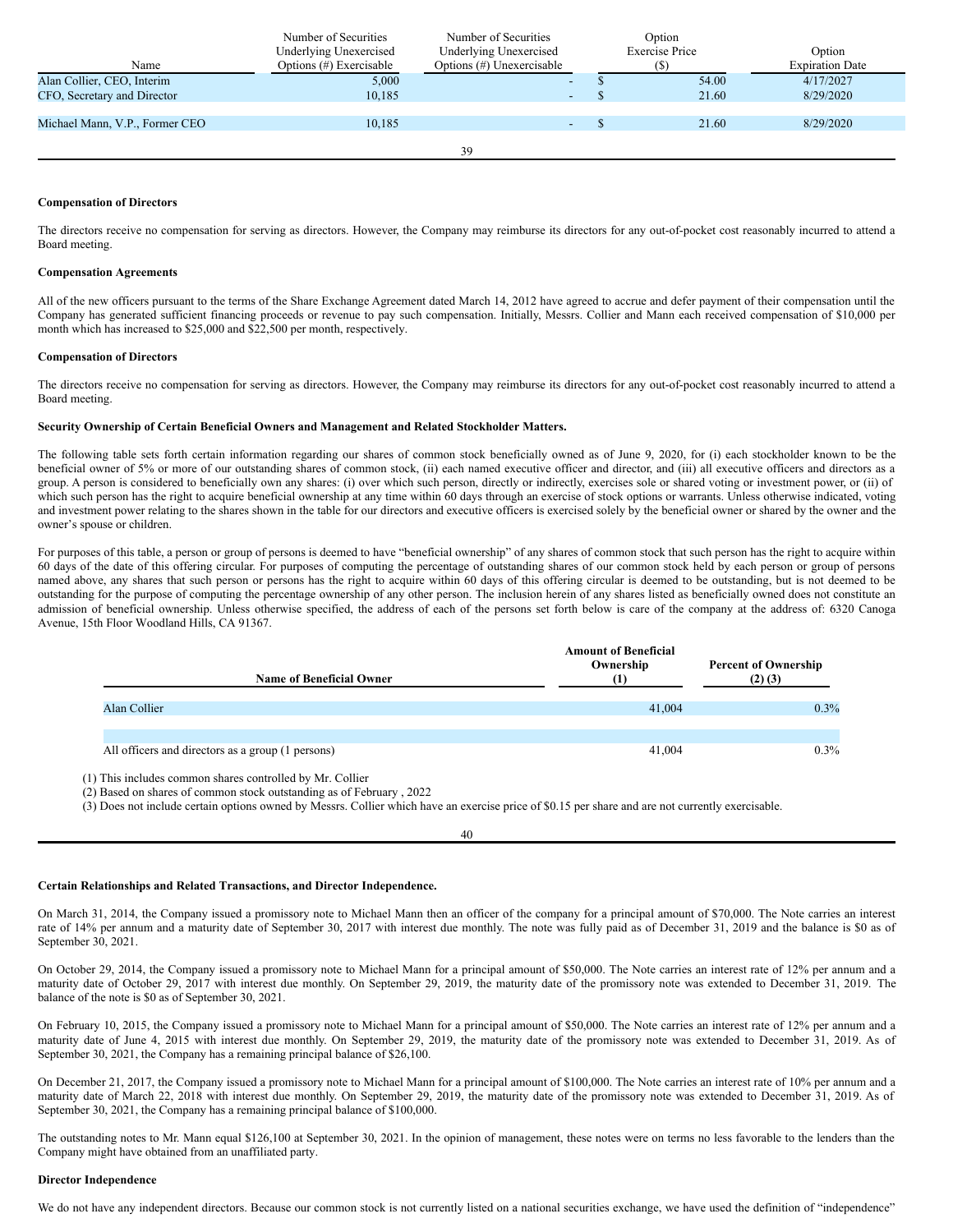of The NASDAQ Stock Market to make this determination. NASDAQ Listing Rule 5605(a)(2) provides that an "independent director" is a person other than an officer or employee of the company or any other individual having a relationship which, in the opinion of the Company's Board of Directors, would interfere with the exercise of independent judgment in carrying out the responsibilities of a director. The NASDAQ listing rules provide that a director cannot be considered independent if:

- the director is, or at any time during the past three years was, an employee of the company;
- the director or a family member of the director accepted any compensation from the company in excess of \$120,000 during any period of 12 consecutive months within the three years preceding the independence determination (subject to certain exclusions, including, among other things, compensation for board or board committee service);
- a family member of the director is, or at any time during the past three years was, an executive officer of the company;
- the director or a family member of the director is a partner in, controlling stockholder of, or an executive officer of an entity to which the company made, or from which the company received, payments in the current or any of the past three fiscal years that exceed 5% of the recipient's consolidated gross revenue for that year or \$200,000, whichever is greater (subject to certain exclusions);
- the director or a family member of the director is employed as an executive officer of an entity where, at any time during the past three years, any of the executive officers of the company served on the compensation committee of such other entity; or
- the director or a family member of the director is a current partner of the company's outside auditor, or at any time during the past three years was a partner or employee of the company's outside auditor, and who worked on the company's audit.

Mr. Alan Collier is not considered independent because he is the Company's Chief Executive Officer.

We do not currently have a separately designated audit, nominating or compensation committee.

41

#### **DESCRIPTION OF CAPITAL STOCK**

The Company's Articles of Incorporation, as amended (the "Articles of Incorporation") authorize us to issue (a) 2,500,000,000 shares of Common Stock, par value \$0.0001 per share, of which, 78,197,953 shares are issued and outstanding as of February , 2022, and (b) 5,000,000 shares of Preferred Stock, \$0.001 par value per share, 26,643 of which were issued and outstanding on February , 2022.

#### **Common Stock**

Holders of Common Stock are entitled to one vote for each share on all matters submitted to a vote of shareholders. Holders of Common Stock do not have cumulative voting rights. Holders of Common Stock are entitled to share in all dividends that the Board of Directors, in its discretion, declares from legally available funds. In the event of our liquidation, dissolution or winding up, subject to the preferences of any shares of Preferred Stock which may then be authorized and outstanding, each outstanding share entitles its holder to participate in all assets that remain after payment of liabilities and after providing for each class of stock, if any, having preference over the Common Stock.

Holders of Common Stock have no conversion, preemptive or other subscription rights, and there are no redemption provisions for the Common Stock. The rights of the holders of Common Stock are subject to any rights that may be fixed for holders of Preferred Stock, when and if any Preferred Stock is authorized and issued. All outstanding shares of Common Stock are duly authorized, validly issued, fully paid and non-assessable.

#### **Preferred Stock**

Our articles of incorporation authorized the issuance of up to 5,000,000 shares of Preferred Stock in one or more series with such designations, voting powers, if any, preferences and relative, participating, optional or other special rights, and such qualifications, limitations and restrictions, as are determined by resolution of our Board of Directors.

#### *Series AA Super Voting Preferred Stock*

On April 3, 2013, the Company filed a Certificate of Designation that authorized the issuance of up to one million (1,000,000) shares of a new series designated "Series AA Super Voting Preferred Stock," and established the rights, preferences and limitations thereof.

Each holder of outstanding shares of Series AA Super Voting Preferred Stock shall be entitled to one hundred thousand (100,000) votes for each share of Series AA Super Voting Preferred Stock held on the record date for the determination of stockholders entitled to vote at each meeting of stockholders of the Company.

There are no rights to dividends, liquidation preferences or conversion rights associated with the Series AA Super Voting Preferred Stock. We presently have 25,000 shares of Series AA Super Voting Preferred Stock outstanding which are held by Alan Collier our CEO. This gives him effective control over all shareholder votes conducted by us.

The summary of the rights, privileges and preferences of the Series AA Super Voting Preferred Stock described above is qualified in its entirety by reference to the Certificate of Designation, a copy of which is an exhibit hereto.

# *Series B Convertible Preferred Stock*

On February 7, 2017, the Company filed a certificate of designation for 50,000 shares of Series B Convertible Preferred Stock designated as Series B ("Series B") which are authorized and convertible, at the option of the holder, commencing six months from the date of issuance into common shares and warrants. For each share of Series B, the holder, on conversion, shall receive the stated value divided by 75% of the market price on the date of purchase of Series B and a three-year warrant exercisable into up to a like amount of common shares with an exercise price of 150% of the market price as defined in the Certificate of Designation. Dividends shall be paid only if dividends on the Company's issued and outstanding Common Stock are paid and the amount paid to the Series B holder will be as though the conversion shares had been issued. The Series B holders have no voting rights. Upon liquidation, the holder of Series B, shall be entitled to receive an amount equal to the stated value, \$100 per share, plus any accrued and unpaid dividends thereon before any distribution is made to Series C Secured Redeemable Preferred Stock or common stockholders. As of the date of this Prospectus, 600 shares of Series B and 4,805,600 warrant shares have been issued and are outstanding.

#### *Series C Convertible Redeemable Preferred Stock*

On December 22, 2017, the Company filed a certificate of designation for 8,000 shares of Series C Secured Redeemable Preferred Stock ("Series C"). Each share of the C Preferred is entitled to receive a \$20.00 quarterly dividend commencing March 31, 2018 and each quarter thereafter and is to be redeemed for the stated value, \$1,000 per share,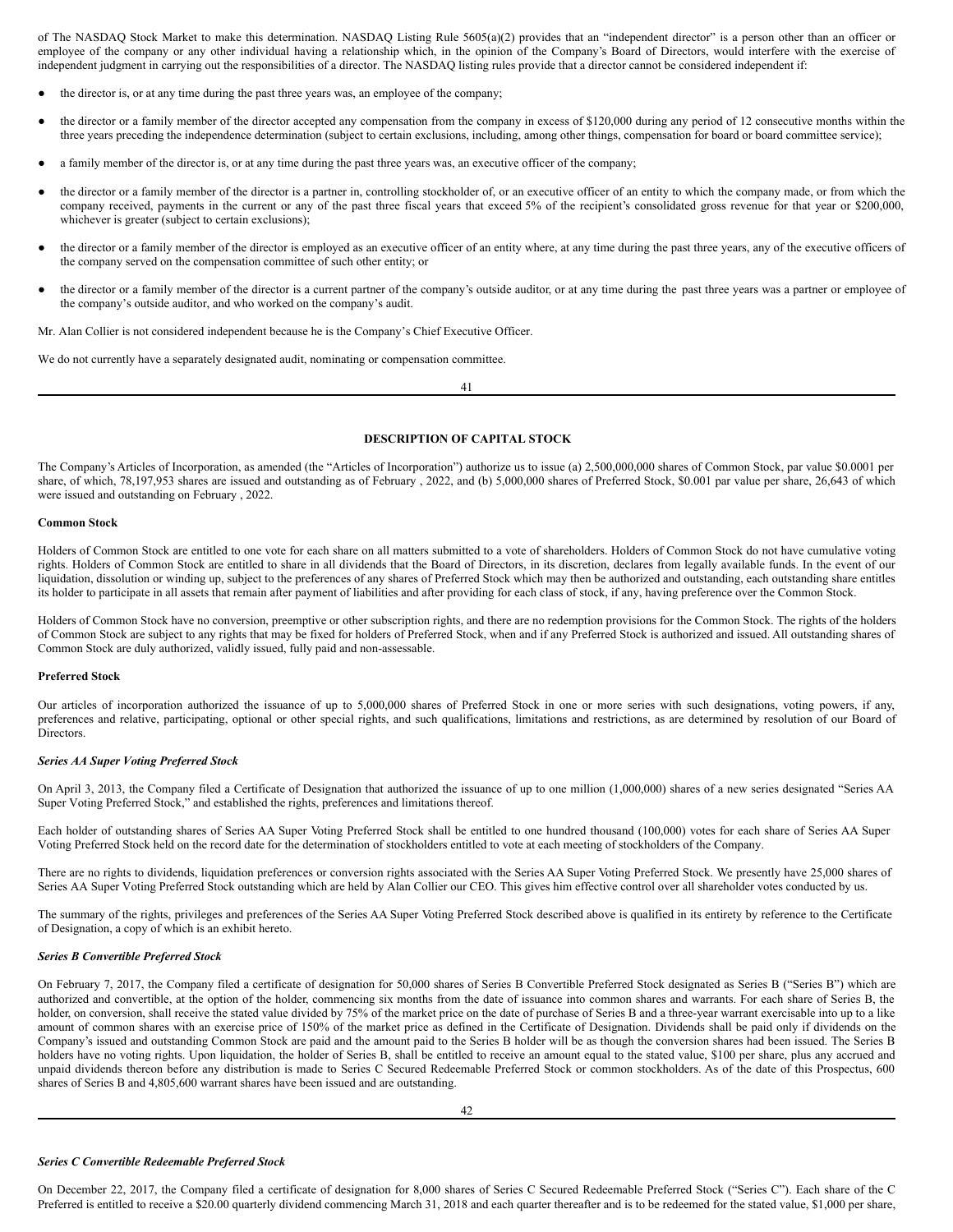plus accrued dividends in cash (i) at the Company's option, commencing one year from issuance and (ii) mandatorily as of December 31, 2019. Management determined that the Series C should be classified as liability per the guidance in ASC 480 Distinguishing Liabilities from Equity as of December 31, 2019. On January 29, 2020, the Company filed the amended and restated certificate of designation fort its Series C Secured Redeemable Preferred Stock. The amendment changed the rights of the Series C by (a) removing the requirement to redeem the Series C, (b) removing the obligation to pay dividends on the Series C, (c) Allowing the holders of shares of Series C to convert the stated value of their shares into common stock of the Company at 75% of the last closing price of such common stock. The C Preferred does not have any rights to vote with the common stock.

Upon liquidation, the holder of Series C, shall be entitled to receive an amount equal to the stated value, \$1,000 per share, plus any accrued and unpaid dividends thereon before any distribution is made to common stockholders but after distributions are made to holders of Series B.

Management reviewed the guidance in ASC 470-60 Troubled Debt Restructurings and ASC 470-50 Debt Modifications and Extinguishments and concluded that the changes to the terms of the Series C qualified for debt extinguishment and recorded a loss on debt extinguishment totaling approximately \$604,000.

Management determined the fair value of the new instrument based on the guidance in ASC 820 Fair Value Measurement. Management concluded that the preferred stock should not be classified as a liability per the guidance in ASC 480 Distinguishing Liabilities from Equity even though the conversion would require the issuance of variable number of shares since such obligation is not unconditional. Management classified the Series C in permanent equity as of March 31, 2020.

During the three months ended March 31, 2020, the Company converted 936 shares of Series C into 1,636,166 shares of common stock. As of the date of this Offering Circular 878 shares of Series C were outstanding

#### *Series D Convertible Preferred Stock*

On November 11, 2019, the Company filed a certificate of designation for 20,000 shares of Series D Convertible Preferred Stock designated as Series D ("Series D"), which are convertible, at the option of the holder, at any time from the date of issuance, into shares of common shares. On or prior to August 1, 2020, for each share of Series D, the holder, on conversion, shall receive a number of common shares equal to 0.01% of the Company's issued and outstanding shares on conversion date and for conversion on or after August 2, 2020, the holder shall receive conversion shares as though the conversion date was August 1, 2020, with no further adjustments for issuances by the Company of common stock after August 1, 2020, except for stock split or reverse stock splits of the common stock.

The Series D holders have no voting rights. Upon liquidation, the holder of Series D, shall be entitled to receive an amount equal to the stated value, \$1,000 per share, plus any accrued and unpaid dividends thereon before any distribution is made to common stockholders. During the year ended December 31, 2019, 255 shares of Series D have been issued. As of the date of this Offering Circular, there are 255 shares of Series D outstanding.

# *Dividend Policy*

We have not declared dividends since our inception. Holders of Common Stock are entitled to receive ratably such dividends, if any, as may be declared by the Board of Directors out of funds legally available. We presently anticipate that all earnings, if any, will be retained for development of our business. Any future disposition of dividends will be at the discretion of our Board of Directors and will depend upon, among other things, our future earnings, operating and financial condition, capital requirements, and other factors.

43

#### **Transfer Agent**

The transfer agent for our common stock is Equity Stock Transfer, 237 W 37th Street - Suite 601, New York, NY 10018; phone: (212) 575-5757.

#### **LEGAL MATTERS**

The validity of the common stock offered by this offering circular will be passed upon for us by Frank J. Hariton, Esq. White Plains, New York.

#### **DISCLOSURE OF COMMISSION POSITION ON INDEMNIFICATION FOR SECURITIES ACT LIABILITIES**

Insofar as indemnification for liabilities arising under the Securities Act may be permitted to directors, officers or persons controlling the registrant pursuant to the foregoing provisions, the registrant has been informed that in the opinion of the SEC such indemnification is against public policy as expressed in the Securities Act and is therefore unenforceable**.**

#### **EXPERTS**

The financial statements for the years ended December 31, 2020 and December 31, 2019, included in this prospectus have been audited by Rose, Snyder & Jacobs LLP, Encino, California, to the extent and for the periods indicated in their report thereon. Such financial statements have been included in this prospectus and Registration Statement in reliance upon the report of Rose Snyder & Jacobs LLP and upon the authority of such firm as experts in auditing and accounting.

#### **WHERE YOU CAN FIND MORE INFORMATION**

We have filed a registration statement on Form S-1 with the SEC for the stock offered pursuant to this prospectus. This prospectus does not contain all of the information set forth in the registration statement and the exhibits and schedules thereto. Statements contained in this prospectus as to the contents of any contract or other document referred to are not necessarily complete and in each instance reference is made to the copy of such contract or other document filed as an exhibit to the registration statement, each such statement being qualified in all respects by such reference. For further information with respect to us and the common stock offered hereby, please refer to the registration statement and its exhibits and schedules for further information relating to us and our common stock.

We are subject to the information and periodic reporting requirements of the Securities Exchange Act of 1934 and in accordance therewith file reports, proxy statements and other information with the SEC. Such reports, proxy statements, other information and a copy of the registration statement may be inspected by anyone without charge and copies of these materials may be obtained upon the payment of the fees prescribed by the SEC, at the Public Reference Room maintained by the SEC at Room 1580, 100 F Street, N.E., Washington, D.C. 20549. You may obtain information on the operation of this public reference room by calling 1-800-SEC-0330. The Registration Statement, including all exhibits and schedules and amendments, has been filed with the SEC through the Electronic Data Gathering Analysis and Retrieval system and is available to the public from the SEC's web site at http://www.sec.gov.

# **INDEX TO FINANCIAL STATEMENTS**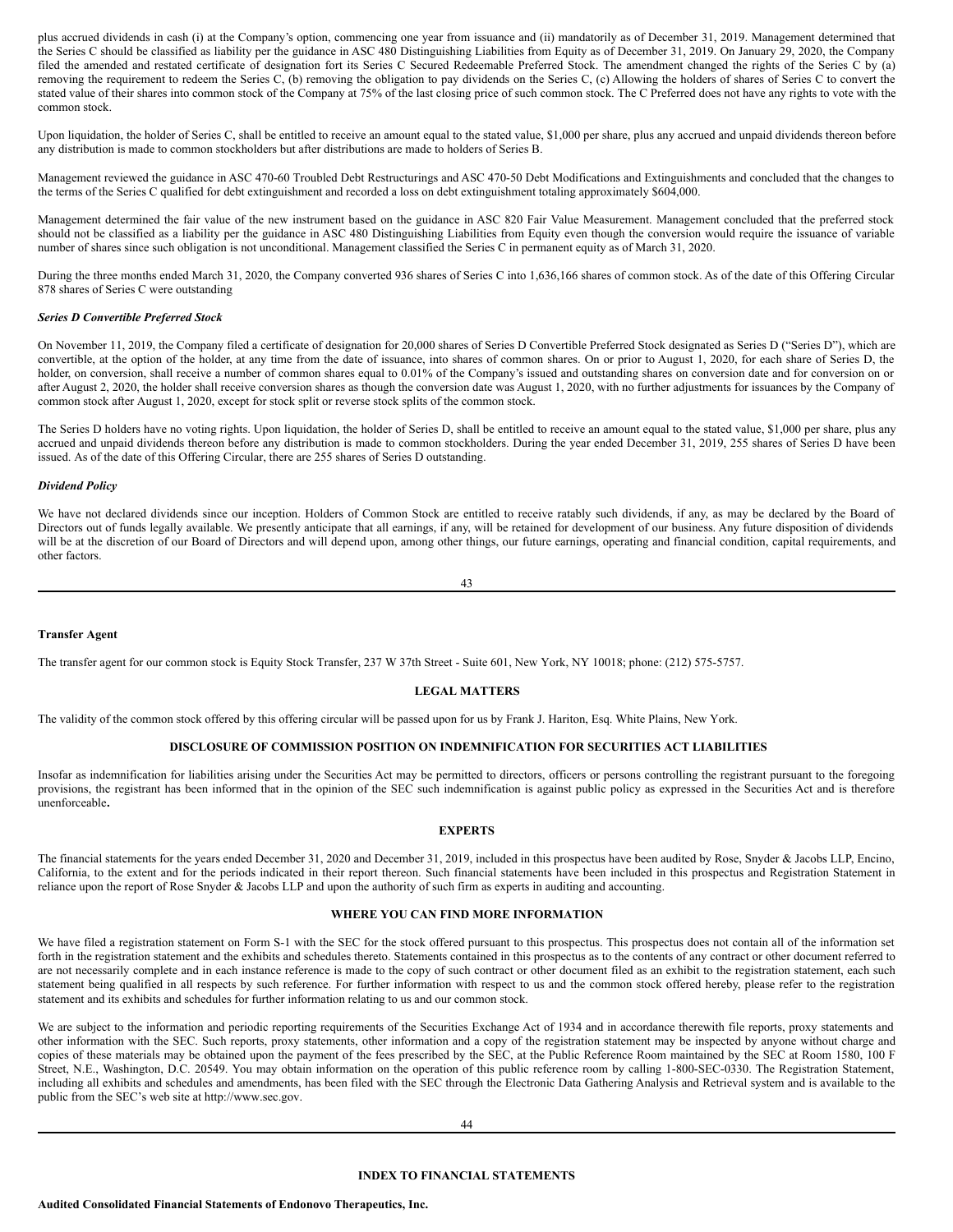| Report of Independent Registered Public Accounting Firm                                   | $F-2$ |
|-------------------------------------------------------------------------------------------|-------|
| Consolidated Balance Sheets as of December 31, 2020 and 2019                              | $F-3$ |
| Consolidated Statement of Operations For Years Ended December 31, 2020 and 2019           | $F-4$ |
| Consolidated Statement of Stockholders' Equity For Years Ended December 31, 2020 and 2019 | F-5   |
| Consolidated Statement of Cash Flows For Years Ended December 31, 2020 and 2019           | $F-7$ |
| Notes to Consolidated Financial Statements                                                |       |

#### **Unaudited Consolidated Financial Statements of Endonovo Therapeutics, Inc.**

| Consolidated Balance Sheets as of September 30, 2021 (Unaudited) and December 31, 2020                            | $F-28$ |
|-------------------------------------------------------------------------------------------------------------------|--------|
| Consolidated Statements of Operations for the three and nine months ended September 30, 2021 and 2020 (Unaudited) | $F-29$ |
| Consolidated Statements of Cash Flows for the nine months ended September 30, 2021 and 2020 (Unaudited)           | $F-30$ |
| Condensed Notes to Consolidated Financial Statements                                                              | F-33   |
|                                                                                                                   |        |

F-1

# **FINANCIAL INFORMATION**

#### **Audited Financial Statements for Year ended 2019 and 2020**

#### <span id="page-27-0"></span>REPORT OF INDEPENDENT REGISTERED PUBLIC ACCOUNTING FIRM

To the Board of Directors and Stockholders Endonovo Therapeutics, Inc. and Subsidiaries

#### **Opinion on the Financial Statements**

We have audited the accompanying consolidated balance sheets of Endonovo Therapeutics, Inc. and Subsidiaries (the Company) as of December 31, 2020 and 2019, and the related statements of operations, stockholders' deficit, and cash flows for each of the years in the two-year period ended December 31, 2020, and the related notes to the consolidated financial statements (collectively referred to as the consolidated financial statements). In our opinion, the consolidated financial statements present fairly, in all material respects, the financial position of the Company as of December 31, 2020 and 2019, and the results of its operations and its cash flows for each of the years in the twoyear period ended December 31, 2020, in conformity with accounting principles generally accepted in the United States of America.

#### **Explanatory Paragraph – Going Concern**

The accompanying consolidated financial statements have been prepared assuming that the Company will continue as a going concern. As discussed in Note 1 to the consolidated financial statements, the Company has continued to incur significant operating losses and negative cash flows from operations, during the year ended December 31, 2020 and has negative working capital at December 31, 2020. These conditions raise substantial doubt about the Company's ability to continue as a going concern. Management's plans in regard to these matters are also described in Note 1. The consolidated financial statements do not include any adjustments that might result from the outcome of this uncertainty.

# **Basis for Opinion**

These consolidated financial statements are the responsibility of the Company's management. Our responsibility is to express an opinion on the Company's consolidated financial statements based on our audits. We are a public accounting firm registered with the Public Company Accounting Oversight Board (United States) (PCAOB) and are required to be independent with respect to the Company in accordance with the U.S. federal securities laws and the applicable rules and regulations of the Securities and Exchange Commission and the PCAOB.

We conducted our audits in accordance with the standards of the PCAOB. Those standards require that we plan and perform the audit to obtain reasonable assurance about whether the consolidated financial statements are free of material misstatement, whether due to error or fraud. The Company is not required to have, nor were we engaged to perform, an audit of its internal control over financial reporting. As part of our audits, we are required to obtain an understanding of internal control over financial reporting, but not for the purpose of expressing an opinion on the effectiveness of the Company's internal control over financial reporting. Accordingly, we express no such opinion.

Our audits included performing procedures to assess the risks of material misstatement of the consolidated financial statements, whether due to error or fraud, and performing procedures that respond to those risks. Such procedures included examining, on a test basis, evidence regarding the amounts and disclosures in the consolidated financial statements. Our audits also included evaluating the accounting principles used and significant estimates made by management, as well as evaluating the overall presentation of the consolidated financial statements. We believe that our audits provide a reasonable basis for our opinion.

#### **Critical Audit Matters**

The critical audit matters communicated below are matters arising from the current period audit of the financial statements that were communicated or required to be communicated to the audit committee and that: (1) relate to accounts or disclosures that are material to the financial statements and (2) involved our especially challenging, subjective, or complex judgments. The communication of critical audit matters does not alter in any way our opinion on the financial statements, taken as a whole, and we are not, by communicating the critical audit matters below, providing separate opinions on the critical audit matters or on the accounts or disclosures to which they relate.

# **Instruments with Embedded Conversion Features**

#### Description of the Matter

As discussed in Note 1 to the Consolidated Financial Statements, the Company issues instruments with embedded conversion features. These embedded conversion features result in a derivative liability that is measured at fair value.

Auditing derivative liability is complex and highly judgmental due to the variability and uncertainty associated with the Company's assessment of estimates used in calculating the value of the derivative liability. Changes in these estimates would have a significant effect on the valuation of the derivative liability and the related change in fair value of derivative liability.

#### How We Addressed the Matter in Our Audit

To test the derivative liability, our audit procedures included, among others, evaluating the appropriateness of the Company's accounting policy for instruments with embedded conversion features and the estimates and assumptions used in calculating the fair value of the derivative liability. We evaluated whether the methods used to calculate the fair value of the derivative liability were applied consistently. We also tested the completeness and accuracy of the underlying data used for the fair value measurement.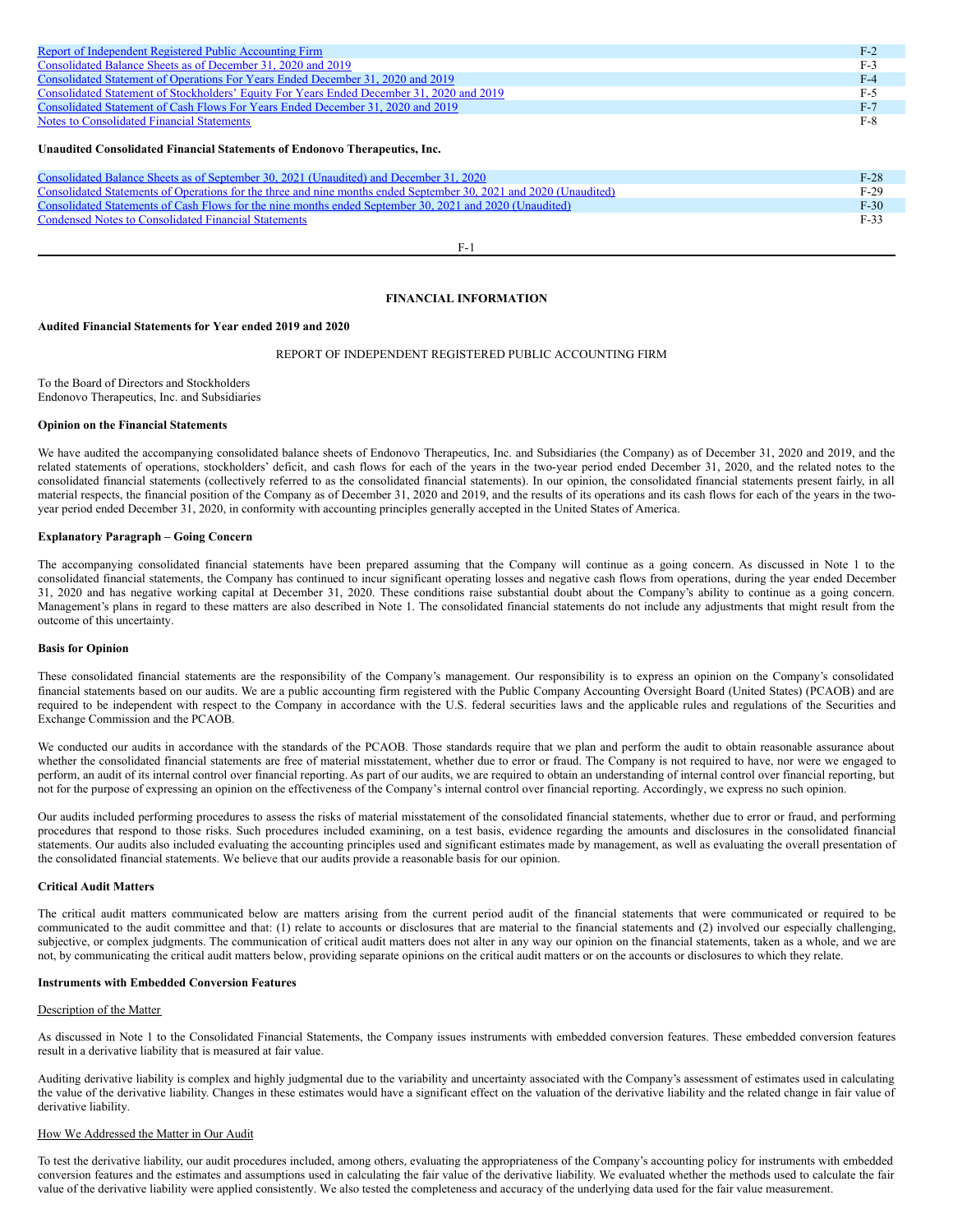*/s/ Rose, Snyder & Jacobs LLP*

We have served as the Company's auditor since 2008.

Encino, California April 13, 2021

F-2

#### <span id="page-28-0"></span>**Endonovo Therapeutics, Inc. and Subsidiaries Consolidated Balance Sheets As of December 31,**

|                                                                                                                                                                        |              | 2020           |              | 2019           |
|------------------------------------------------------------------------------------------------------------------------------------------------------------------------|--------------|----------------|--------------|----------------|
| <b>ASSETS</b>                                                                                                                                                          |              |                |              |                |
| Current assets:                                                                                                                                                        |              |                |              |                |
| Cash                                                                                                                                                                   | $\mathbb{S}$ | 13.420         | $\mathbb{S}$ | 18.893         |
| Accounts receivable, net of allowance for doubtful accounts of \$0                                                                                                     |              | 942            |              | 22.742         |
| Prepaid expenses and other current assets                                                                                                                              |              | 31.825         |              | 20,920         |
| Total current assets                                                                                                                                                   |              | 46.187         |              | 62,555         |
| Property Plant and Equipment, net                                                                                                                                      |              | 1,580          |              | 5,915          |
| Patents, net                                                                                                                                                           |              | 2,559,268      |              | 3,206,180      |
| Total assets                                                                                                                                                           | S            | 2,607,035      | $\mathbb{S}$ | 3,274,650      |
| LIABILITIES AND SHAREHOLDERS' DEFICIT                                                                                                                                  |              |                |              |                |
| <b>Current Liabilities</b>                                                                                                                                             |              |                |              |                |
| Accounts payable                                                                                                                                                       | \$           | 700,932        | \$           | 599,470        |
| Accrued interest                                                                                                                                                       |              | 1,904,136      |              | 1,317,376      |
| Deferred compensation                                                                                                                                                  |              | 3,384,117      |              | 2,431,373      |
| Notes payable, net of discounts of \$201,157 as of December 31, 2020 and \$12,649 as of December 31, 2019                                                              |              | 6,491,039      |              | 6,697,146      |
| Notes payable – former related party                                                                                                                                   |              | 143,000        |              | 165,000        |
| Derivative liability                                                                                                                                                   |              | 4,202,597      |              | 10,599,690     |
| Series C preferred stock liability, net of discounts of \$766 at December 31, 2019                                                                                     |              |                |              | 1,813,415      |
| <b>Total current liabilities</b>                                                                                                                                       |              | 16,825,821     |              | 23,623,470     |
| Acquisition payable                                                                                                                                                    |              | 155,000        |              | 155,000        |
| <b>Total liabilities</b>                                                                                                                                               |              | 16,980,821     |              | 23,778,470     |
| COMMITMENTS AND CONTINGENCIES, note 9                                                                                                                                  |              |                |              |                |
| Shareholders' deficit                                                                                                                                                  |              |                |              |                |
| Super AA super voting preferred stock, \$0.001 par value; 1,000,000 authorized and 25,000 issued and<br>outstanding at December 31, 2020 and December 31, 2019         |              | 25             |              | 25             |
| Series B convertible preferred stock, \$0.0001 par value; 50,000 shares authorized and 600 issued and                                                                  |              |                |              |                |
| outstanding at December 31, 2020 and December 31, 2019                                                                                                                 |              | $\overline{1}$ |              | $\mathbf{1}$   |
| Series C convertible preferred stock, 8,000 shares authorized, 763 and 1,814 shares issued and outstanding at<br>December 31, 2020 and December 31, 2019, respectively |              |                |              |                |
| Series D convertible preferred stock, \$0,0001 par value; 20,000 shares authorized and 305 and 255 issued and                                                          |              |                |              |                |
| outstanding at December 31, 2020 and December 31, 2019, respectively                                                                                                   |              |                |              |                |
| Common stock, \$0.0001 par value; 2,500,000,000 shares authorized; and 24,536,689 and 1,189,204 shares                                                                 |              |                |              |                |
| issued and outstanding as of December 31, 2020 and December 31, 2019, respectively                                                                                     |              | 2,453          |              | 118            |
| Additional paid-in capital                                                                                                                                             |              | 38,963,827     |              | 32,432,392     |
| Stock subscriptions<br>Accumulated deficit                                                                                                                             |              | (1,570)        |              | (1,570)        |
| Total shareholders' deficit                                                                                                                                            |              | (53,338,522)   |              | (52, 934, 786) |
|                                                                                                                                                                        |              | (14, 373, 786) |              | (20, 503, 820) |
| Total liabilities and shareholders' deficit                                                                                                                            |              | 2,607,035      |              | 3,274,650      |

*See accompanying summary of accounting policies and notes to consolidated financial statements.*

F-3

#### <span id="page-28-1"></span>**Endonovo Therapeutics, Inc. and Subsidiaries Consolidated Statements of Operations For the Years Ended December 31,**

|                                              |    | 2020        |               | $2019(*)$   |
|----------------------------------------------|----|-------------|---------------|-------------|
| Revenue                                      | Ъ. | 165,796     | <sup>\$</sup> | 310,164     |
| Cost of revenue                              |    | 65,369      |               | 93,385      |
| Gross profit                                 |    | 100,427     |               | 216,779     |
| Operating expenses                           |    | 3,012,625   |               | 4,025,851   |
| Loss from operations                         |    | (2,912,198) |               | (3,809,072) |
| Other income (expense)                       |    |             |               |             |
| Change in fair value of derivative liability |    | 5,607,213   |               | (7,488,690) |
| Gain (loss) on extinguishment of debt        |    | (555, 430)  |               | 73,503      |
| Other expense, net                           |    | (452,095)   |               |             |
| Interest expense, net                        |    | (2,083,074) |               | (6,090,245) |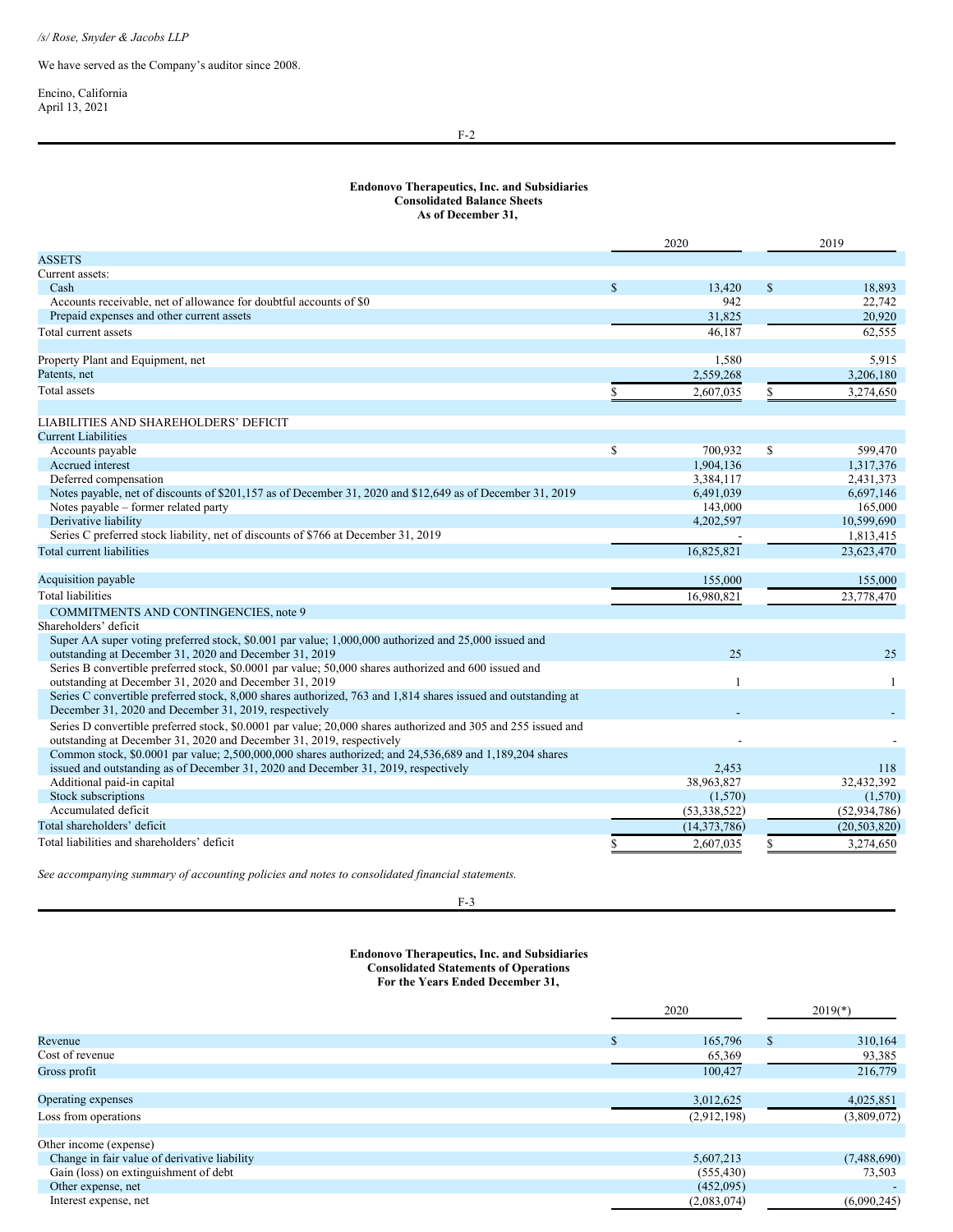| Total other income (expense)                                                   | 2,516,614  | (13, 505, 432) |
|--------------------------------------------------------------------------------|------------|----------------|
| Loss before income taxes                                                       | (395, 584) | (17,314,504)   |
| Provision for income taxes                                                     |            |                |
| Net loss                                                                       | (395, 584) | (17,314,504)   |
| Basic and diluted loss per share<br>Weighted average common share outstanding: | (0.03)     | (24.83)        |
| Basic and diluted                                                              | 12.215.844 | 697,305        |

*See accompanying summary of accounting policies and notes to consolidated financial statements.*

(\*) The consolidated financial statements have been retroactively restated to reflect the 1,000-for-1-reverse stock split that occurred on December 20, 2019.

F-4

#### <span id="page-29-0"></span>**Endonovo Therapeutics, Inc. and Subsidiaries Consolidated Statement of Stockholders Deficit For the Years Ended December 31, 2020 and 2019**

|                                                               | Preferred Stock | Series AA |        | Preferred Stock | Series B<br>Convertible |        | Preferred Stock          | Series D<br>Convertible |        | Common Stock |        |     | Additional<br>Paid-in | Subscription             | Retained                 | Total<br>Shareholder's |
|---------------------------------------------------------------|-----------------|-----------|--------|-----------------|-------------------------|--------|--------------------------|-------------------------|--------|--------------|--------|-----|-----------------------|--------------------------|--------------------------|------------------------|
|                                                               | Shares          |           | Amount | Shares          | Amount                  |        | Shares                   | Amount                  |        | Shares       | Amount |     | Capital               | Receivable               | Earnings                 | Deficit                |
| Balance December 31, 2018                                     | 25,000          | -8        | 25     | 600             | -8                      |        | $\overline{\phantom{a}}$ |                         |        | 431,063      |        | 43  | \$24,229,945          | (1,570)                  | \$ (35,620,282)          | \$(11,391,838)         |
| Shares issued for cash (*)                                    |                 |           |        |                 |                         |        |                          |                         |        | 17,900       |        |     | 168,342               |                          |                          | 168,343                |
| Shares issued for services (*)                                |                 |           |        |                 |                         |        |                          |                         |        | 10,340       |        |     | 159,849               |                          |                          | 159,850                |
| Shares issued with lock-up agreements $(*)$                   |                 |           |        |                 |                         |        |                          |                         |        | 310          |        |     | 3,788                 | $\overline{\phantom{a}}$ | $\overline{\phantom{a}}$ | 3,788                  |
| Shares issued for conversion of notes payable and             |                 |           |        |                 |                         |        |                          |                         |        |              |        |     |                       |                          |                          |                        |
| accrued interest (*)                                          |                 |           |        |                 |                         |        |                          |                         |        | 728,057      |        | 73  | 7,533,245             |                          |                          | 7,533,318              |
| Shares issued for Preferred Series D                          | ۰               |           |        |                 |                         | $\sim$ | 255                      |                         | н.     |              |        | ÷   | 255,000               |                          | ۰.                       | 255,000                |
| Valuation of stock issued with notes payable (*)              |                 |           |        |                 |                         |        |                          |                         | ٠      | 1,091        |        |     | 26,545                |                          | $\overline{\phantom{a}}$ | 26,545                 |
| Valuation of warrants issued with Preferred Series C          |                 |           |        |                 |                         |        |                          |                         |        |              |        |     | 16,333                |                          | ٠                        | 16,333                 |
| Valuation of warrant and stock options issued for<br>services |                 |           |        |                 |                         |        |                          |                         |        |              |        |     | 31,012                |                          |                          | 31,012                 |
| Valuation of common stock issued for extension of             |                 |           |        |                 |                         |        |                          |                         |        |              |        |     |                       |                          |                          |                        |
| notes $(*)$                                                   | $\sim$          |           |        |                 |                         |        |                          |                         | $\sim$ | 443          |        | ۰   | 8,333                 |                          |                          | 8,333                  |
| Net loss for the year ended December 31, 2019                 |                 |           |        |                 |                         |        |                          |                         |        |              |        |     |                       |                          | (17,314,504)             | (17,314,504)           |
| Balance December 31, 2019                                     | 25,000          |           | 25     | 600             |                         |        | 255                      |                         | $\sim$ | 1,189,204    |        | 118 | 32,432,392            | (1,570)                  | (52, 934, 786)           | (20, 503, 820)         |

(\*) The consolidated financial statements have been retroactively restated to reflect the 1,000-for-1-reverse stock split that occurred on December 20, 2019.

F-5

# **Endonovo Therapeutics, Inc. and Subsidiaries Consolidated Statement of Stockholders Deficit For the Years Ended December 31, 2020 and 2019**

|                                                                    | Preferred Stock | Series AA |        | Preferred Stock | Series B<br>Convertible |        | Series D<br>Convertible<br>Preferred Stock | Series C<br><b>Preferred Stock</b> | Convertible              | Common Stock |        | Additional<br>Paid-in | Subscription |                          | Retained                 | Total<br>Shareholder's |
|--------------------------------------------------------------------|-----------------|-----------|--------|-----------------|-------------------------|--------|--------------------------------------------|------------------------------------|--------------------------|--------------|--------|-----------------------|--------------|--------------------------|--------------------------|------------------------|
|                                                                    | Shares          |           | Amount | Shares          | Amount                  | Shares | Amount                                     | Shares                             | Amount                   | Shares       | Amount | Capital               | Receivable   |                          | Earnings                 | Deficit                |
| Balance December 31, 2019                                          | 25,000          |           | 25     | 600             |                         | 255    |                                            |                                    |                          | 1.189.204    | 118    | \$32,432,392          |              | (1,570)                  | \$ (52,934,786)          | (20,503,820)           |
| Reclassification Preferred Series C                                |                 |           |        |                 |                         |        |                                            | 1,814                              |                          |              |        | 2,418,269             |              |                          | ۰                        | 2,418,269              |
| Shares issued for Preferred Series D                               |                 |           |        |                 |                         | 50     |                                            |                                    |                          |              |        | 50,000                |              |                          |                          | 50,000                 |
| Shares issued for conversion of notes payable and accrued interest |                 |           |        |                 |                         |        |                                            |                                    | ۰.                       | 14,557,343   | 1,456  | 3,337,653             |              |                          | ۰                        | 3,339,109              |
| Shares issued for conversion of Preferred Series C to common share |                 |           |        |                 |                         |        | $\overline{a}$                             | (1,051)                            | $\overline{\phantom{a}}$ | 2,754,822    | 276    | (151)                 |              |                          | $\overline{\phantom{a}}$ | 125                    |
| Valuation of stock options issued for services                     |                 |           |        |                 |                         |        |                                            |                                    |                          |              |        | 57,400                |              |                          | $\sim$                   | 57,400                 |
| Shares issued for exchange of stock options                        |                 |           |        |                 |                         |        |                                            |                                    |                          | 1,500,000    | 150    | 164,850               |              |                          | ٠                        | 165,000                |
| Shares issued as inducement to note holder                         |                 |           |        |                 |                         |        |                                            |                                    |                          | 855,000      | 85     | 79,055                |              |                          | ٠                        | 79,140                 |
| Common stock issued for services                                   |                 |           |        |                 |                         |        |                                            |                                    |                          | 1,206,398    | 120    | 109,680               |              |                          |                          | 109,800                |
| Restricted shares issued as inducement to Series C                 |                 |           |        |                 |                         |        |                                            |                                    |                          | 58,428       | 6      | 8.146                 |              | $\sim$                   | (8, 152)                 |                        |
| Common stock issued with exchange of convertible notes             |                 |           |        |                 |                         |        |                                            | н.                                 | . .                      | 409,000      | 41     | 58,814                |              |                          | -                        | 58,855                 |
| Commitment shares                                                  |                 |           |        |                 |                         |        |                                            |                                    |                          | 771,926      | 78     | 97,842                |              | $\overline{\phantom{a}}$ |                          | 97,920                 |
| Common stock issued for cash                                       |                 |           |        |                 |                         |        |                                            |                                    |                          | 1,234,568    | 123    | 99,877                |              |                          |                          | 100,000                |
| Beneficial conversion feature on convertible note                  |                 |           |        |                 |                         |        |                                            |                                    |                          |              |        | 50,000                |              |                          |                          | 50,000                 |
| Net loss for the year ended December 31, 2020                      |                 |           |        |                 |                         |        |                                            |                                    |                          |              |        |                       |              |                          | (395, 584)               | (395, 584)             |
| Balance December 31, 2020                                          | 25,000          |           | 25     | 600             |                         | 305    |                                            | 763                                |                          | 24,536,689   | 2,453  | 38,963,827            |              | (1,570)                  | (53, 338, 522)           | (14,373,786)           |

*See accompanying summary of accounting policies and notes to consolidated financial statements.*

F-6

<span id="page-29-1"></span>**Endonovo Therapeutics, Inc. and Subsidiaries Consolidated Statements of Cash Flows For the Years Ended December 31, 2020 and 2019**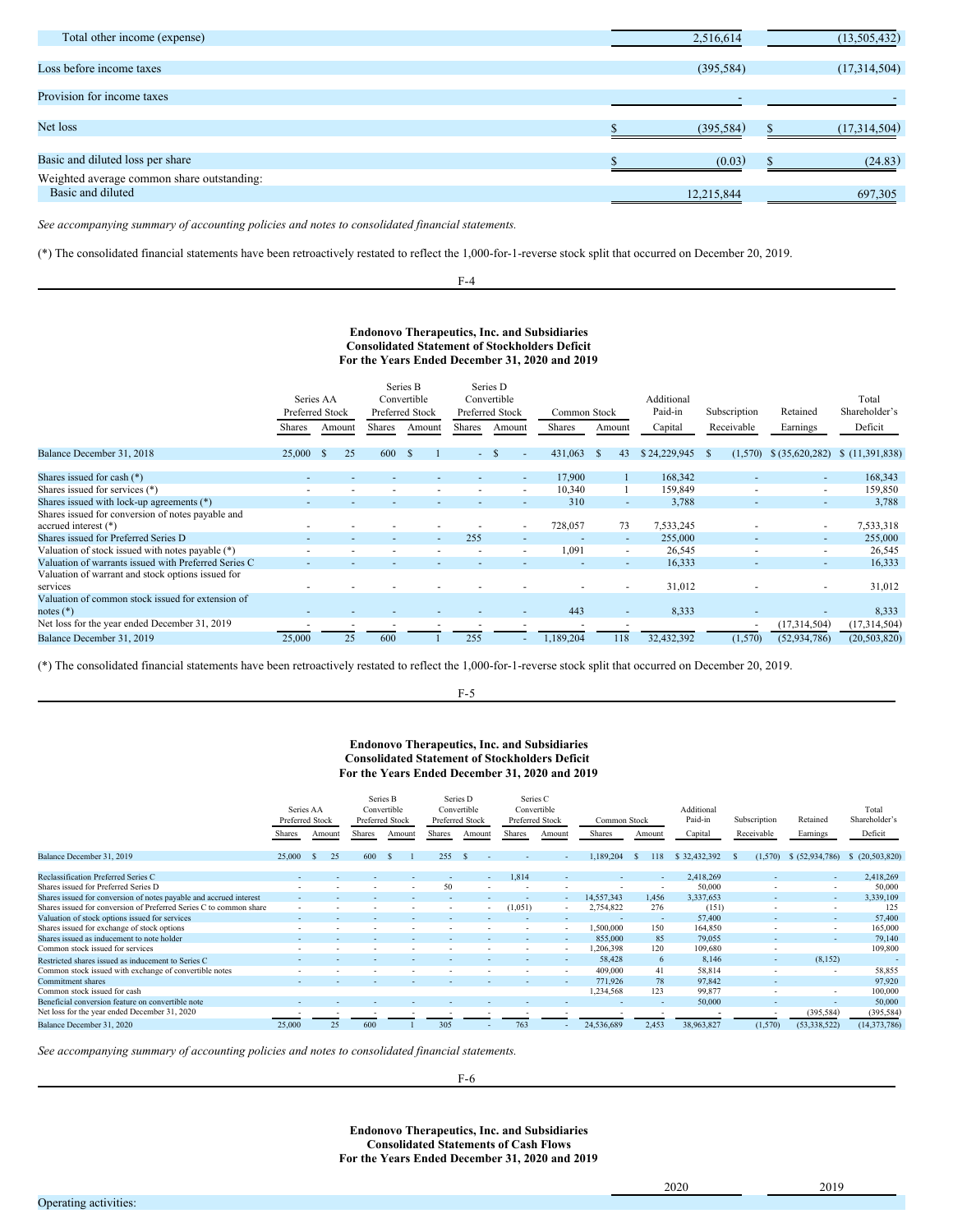| Net loss                                                                                                    | \$ | (395, 584)     | \$                 | (17,314,504)  |
|-------------------------------------------------------------------------------------------------------------|----|----------------|--------------------|---------------|
| Adjustments to reconcile net loss to cash used in operating activities:                                     |    |                |                    |               |
| Depreciation and amortization expense                                                                       |    | 651,247        |                    | 650,315       |
| Amortization of discount on Series C Preferred stock liability                                              |    | 248            |                    | 196,269       |
| Non-cash increase to convertible notes principal (included in interest expense)                             |    | 452,095        |                    |               |
| Non-cash interest and fees                                                                                  |    | 1,032,358      |                    | 2,654,071     |
| Stock compensation expense                                                                                  |    | 456,519        |                    | 194,652       |
| Amortization of note discount and original issue discount                                                   |    | 225,171        |                    | 2.044.940     |
| Change in fair value of derivative liability                                                                |    | (5,607,213)    |                    | 7,488,690     |
| Loss (gain) on extinguishment of debt                                                                       |    | 555,430        |                    | (73, 503)     |
| Changes in assets and liabilities:                                                                          |    |                |                    |               |
| Accounts receivable                                                                                         |    | 21,800         |                    | (19, 397)     |
|                                                                                                             |    |                |                    |               |
| Prepaid expenses and other current assets                                                                   |    | (10, 905)      |                    | (20,920)      |
| Accounts payable                                                                                            |    | 94,202         |                    | 442,082       |
| Accrued interest                                                                                            |    | 830,298        |                    | 1,030,682     |
| Deferred compensation                                                                                       |    | 952,744        |                    | 185,616       |
| Net cash used in operating activities                                                                       |    | (741, 590)     |                    | (2, 541, 007) |
|                                                                                                             |    |                |                    |               |
| Investing activities:                                                                                       |    |                |                    |               |
| Acquisition of property and equipment                                                                       |    | $\overline{a}$ |                    | (2, 594)      |
| Net cash used in investing activities                                                                       |    |                |                    | (2, 594)      |
| Financing activities:                                                                                       |    |                |                    |               |
| Proceeds from the issuance of notes payable                                                                 |    | 608,117        |                    | 1,995,000     |
| Repayments on former related party advances                                                                 |    | (22,000)       |                    | (105,000)     |
| Proceeds from issuance of common stock                                                                      |    | 100,000        |                    | 168,343       |
| Payment on notes payable                                                                                    |    |                |                    | (130,000)     |
| Proceeds from issuance of preferred shares                                                                  |    | 50,000         |                    | 255,000       |
|                                                                                                             |    |                |                    |               |
| Net cash provided by financing activities                                                                   |    | 736,117        |                    | 2,183,343     |
|                                                                                                             |    |                |                    |               |
| Net decrease in cash                                                                                        |    | (5, 473)       |                    | (360, 258)    |
| Cash, beginning of year                                                                                     |    |                |                    |               |
|                                                                                                             |    | 18,893         |                    | 379,151       |
| Cash, end of year                                                                                           | \$ | 13,420         | \$                 | 18,893        |
|                                                                                                             |    |                |                    |               |
| Supplemental disclosure of cash flow information:                                                           |    |                |                    |               |
| Cash paid for interest                                                                                      | \$ | 25,747         | \$                 | 17,000        |
| Cash paid for income taxes                                                                                  | \$ |                | $\overline{\$}$    |               |
| Cash paid for Preferred C dividends                                                                         | \$ |                | $\mathbf{\hat{S}}$ | 115,115       |
| Non-Cash Investing and Financing Activities:                                                                |    |                |                    |               |
| Conversion of notes payable and accrued interest                                                            |    |                |                    |               |
| to common stock                                                                                             | \$ | 1,493,413      | $\mathbb{S}$       | 3,645,956     |
| Conversion of Preferred C stock to common stock                                                             |    | 1,400,934      |                    |               |
| Value of derivative liability from transfer to equity upon conversion of notes payable and accrued interest |    | 1,879,398      |                    | 3,960,864     |
| Exchange of note and accrued interest to new convertible note                                               |    | 316,494        |                    |               |
| Issuance of common stock to Preferred C Stock inducement                                                    |    | 8,152          | \$                 |               |
| Conversion of notes payable to redeemable preferred stock                                                   |    |                |                    |               |
|                                                                                                             | S  | $\blacksquare$ | \$                 | 94,000        |

*See accompanying summary of accounting policies and notes to consolidated financial statements.*

F-7

<span id="page-30-0"></span>**Endonovo Therapeutics, Inc. and Subsidiary Notes to Consolidated Financial Statements For the Years Ended December 31, 2020 and 2019**

# **Note 1 - Nature of Business and Summary of Significant Accounting Policies**

Endonovo Therapeutics, Inc. (Endonovo or the "Company") is an innovative biotechnology company that has developed a bio-electronic approach to regenerative medicine. Endonovo is a growth stage company whose stock is publicly traded (OTCQB: ENDV).

The Company develops, manufactures and distributes evolutionary medical devices focused on the rapid healing of wounds and reduction of inflammation on and in the human body. The Company's non-invasive bioelectric medical devices are designed to target inflammation, cardiovascular diseases, chronic kidney disease, and central nervous system disorders ("CNS" disorders).

Endonovo's core mission is to transform the field of medicine by developing safe, wearable, non-invasive bioelectric medical devices that deliver the Company's Electroceutical<sup>®</sup> Therapy. Endonovo's bioelectric Electroceutical® devices harnesses *bioelectricity* to restore key electrochemical processes that initiate anti-inflammatory processes and growth factors in the body necessary for healing to rapidly occur.

On January 22, 2014, Hanover Portfolio Acquisitions, Inc. (the "Company") received written consents in lieu of a meeting of stockholders from holders of a majority of the shares of Common Stock representing in excess of 50% of the total issued and outstanding voting power of the Company approving an amendment to the Company's Certificate of Incorporation to change the name of the Company from "Hanover Portfolio Acquisitions, Inc." to "Endonovo Therapeutics, Inc." The name change was affected pursuant to a Certificate of Amendment (the "Certificate of Amendment"), filed with the Secretary of State of Delaware on January 24, 2014.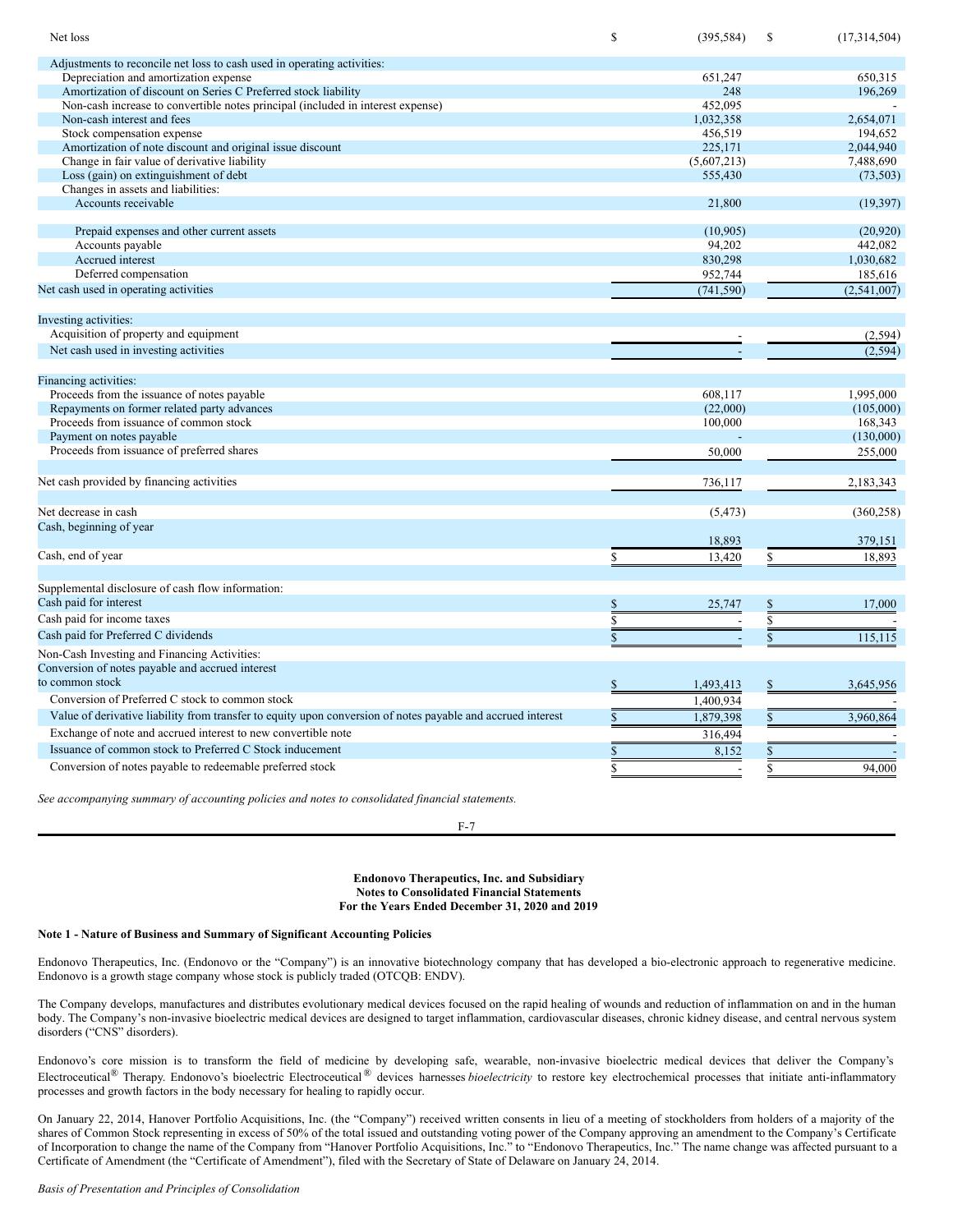The consolidated financial statements of the Company include the accounts of ETI, IP Resources International, Inc., Aviva Companies Corporation, and WeHealAnimals, Inc. All significant intercompany accounts and transactions are eliminated in consolidation.

#### *Going Concern*

These accompanying consolidated financial statements have been prepared assuming the Company will continue as a going concern, which contemplates realization of assets and the satisfaction of liabilities in the normal course of business for a period following the date of these consolidated financial statements. The Company has recurring net losses, negative cash flows from operations and working capital deficits. The Company has raised approximately \$ 0.7 million in debt and equity financing for the year ended December 31, 2020. The Company is raising additional capital through debt and equity securities in order to continue the funding of its operations. However, there is no assurance that the Company can raise enough funds or generate sufficient revenues to pay its obligations as they become due, which raises substantial doubt about our ability to continue as a going concern. No adjustments have been made to the carrying value of assets or liabilities as a result of this uncertainty. To reduce the risk of not being able to continue as a going concern, management has implemented its business plan to materialize revenues from potential, future, license agreements, has initiated an equity line of credit offering to raise capital through the sale of its common stock, has engaged a broker/dealer to raise additional capital.

F-8

#### **Endonovo Therapeutics, Inc. and Subsidiaries Notes to Consolidated Financial Statements (continued)**

#### *Reverse Split*

In October 2019, the Company's Board of Directors and stockholders approved an amendment to the Company's amended and restated certificate of incorporation to effect a 1,000-for-1 reverse split of the Company's common stock, which was effected on December 20, 2019. The par value of the common stock was not adjusted as a result of the reverse stock split. Accordingly, all common stock, stock options, warrants and related per share amounts have been retroactively adjusted to give effect to the reverse split for the year ended December 31, 2019.

#### *Use of Estimates*

The preparation of financial statements in conformity with accounting principles generally accepted in the United States of America requires management to make estimates and assumptions that affect the amounts reported in the consolidated financial statements and accompanying notes. Critical estimates include the value of shares issued for services, in connection with notes payable agreements, in connection with note extension agreements, and as repayment for outstanding debt, the useful lives of property and equipment, the valuation of the derivative liability, and the valuation of deferred income tax assets. Management uses its historical records and knowledge of its business in making these estimates. Actual results could differ from these estimates.

# *Cash and cash equivalents*

The Company considers all highly liquid investments with an original maturity of three months or less to be cash equivalents. Financial instruments that potentially subject us to a concentration of credit risk consist of cash and cash equivalents. Cash is deposited with what we believe are highly credited, quality institutions. The deposited cash may exceed Federal Deposit Insurance Corporation ("FDIC") insured limits. At December 31, 2020, the Company does not hold any cash in excess of FDIC limits.

#### *Accounts Receivable*

The Company uses the specific identification method for recording the provision for doubtful accounts, which was \$0 at December 31, 2020 and 2019. Accounts receivable are written off when all collection attempts have failed.

#### *Property, plant and equipment*

Property, plant and equipment are stated at cost. Depreciation is computed using the straight-line method over the estimated useful lives of the assets, which range between five and seven years. Repairs and maintenance are charged to expense as incurred while improvements are capitalized. Upon the sale, retirement or disposal of fixed assets, the accounts are relieved of the cost and the related accumulated depreciation with any gain or loss recorded to the consolidated statements of operations.

#### *Impairment of Long-lived Assets*

The Company reviews its long-lived assets for impairment whenever events or changes in business circumstances indicate that the carrying amount of assets may not be fully recoverable or that the useful lives of these assets are no longer appropriate. If impairment is indicated, the asset is written down to its estimated fair value.

#### *Equity-Based Compensation*

The Company measures equity-based compensation cost at the grant date based on the fair value of the award and recognizes it as expense, net of forfeitures which are recognized as they occur, over the vesting or service period, as applicable, of the stock award using the straight-line method.

F-9

#### **Endonovo Therapeutics, Inc. and Subsidiaries Notes to Consolidated Financial Statements (continued)**

The Company measured equity-based compensation using the Black-Scholes option valuation model using the following assumptions:

|                            |  | For Year Ending December 31, |         |
|----------------------------|--|------------------------------|---------|
|                            |  | 2020                         | 2019    |
| Expected term              |  | 1.38 years                   | 4 years |
| Exercise price             |  | 0.15                         | 11.60   |
| <b>Expected volatility</b> |  | 231.10%                      | 349.60% |
| Expected dividends         |  | None                         | None    |
| Risk-free interest rate    |  | 0.14%                        | 2.28%   |
| Forfeitures                |  | None                         | None    |

*Income Taxes*

The Company records a tax provision for the anticipated tax consequences of its reported results of operations. The provision for income taxes is computed using the asset and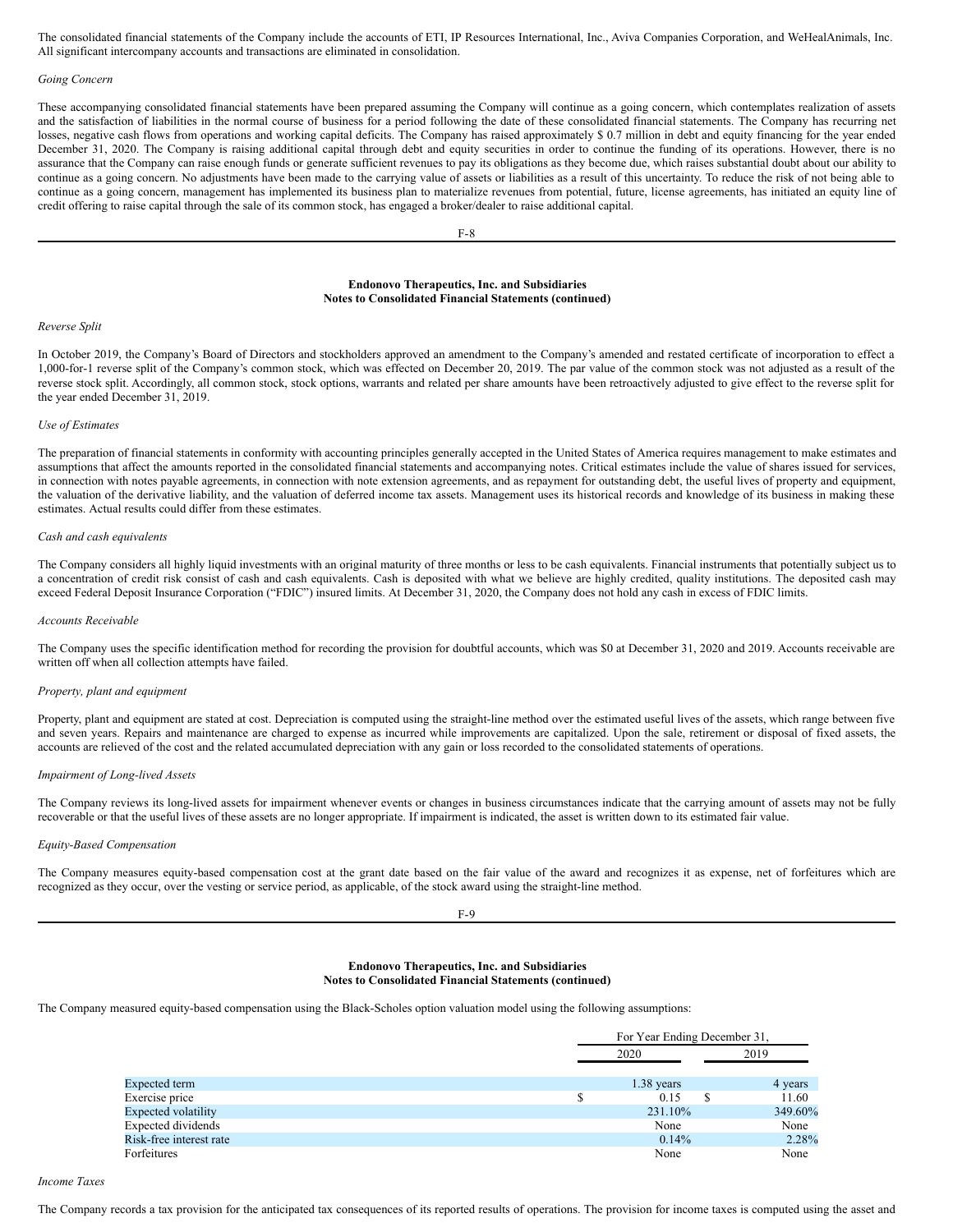liability method, under which deferred tax assets and liabilities are recognized for the expected future tax consequences of temporary differences between the financial reporting and tax bases of assets and liabilities, and for operating losses and income tax credit carryforwards. Deferred tax assets and liabilities are measured using the currently enacted tax rates that apply to taxable income in effect for the years in which those tax assets are expected to be realized or settled. The Company records a valuation allowance to reduce deferred tax assets to the amount that is more likely than not to be realized.

The Company has adopted ASC Topic 740, which clarifies the accounting for uncertainty in income taxes recognized in an enterprise's financial statements. ASC Topic 740 prescribes a recognition threshold and measurement attribute for the financial statement recognition and measurement of a tax position taken or expected to be taken in a tax return, and also provides guidance on derecognition of tax benefits, classification on the balance sheet, interest and penalties, accounting in interim periods, disclosure and transition. The Company has determined that the adoption did not result in the recognition of any liability for unrecognized tax benefits and that there are no unrecognized tax benefits that would, if recognized, affect the Company's effective tax rate.

#### *Net Loss per Share*

Basic net loss per share is calculated based on the net loss attributable to common shareholders divided by the weighted average number of shares outstanding for the period excluding any dilutive effects of options, warrants, unvested share awards and convertible securities. Diluted net loss per common share assumes the conversion of all dilutive securities using the if-converted method and assumes the exercise or vesting of other dilutive securities, such as options, common shares issuable under convertible debt, warrants and restricted stock using the treasury stock method when dilutive.

#### *Research and Development*

Costs relating to the development of new products are expensed as research and development as incurred in accordance with FASB Accounting Standards Codification ("ASC") 730-10, *Research and Development*. Research and development costs amounted to \$3,283 and \$153,126 for the years ended December 31, 2020 and 2019, respectively, and are included in operating expenses in the consolidated statements of operations.

F-10

#### **Endonovo Therapeutics, Inc. and Subsidiaries Notes to Consolidated Financial Statements (continued)**

*Fair Value of Financial Instruments*

Accounting guidance on fair value measurements and disclosures defines fair value, establishes a framework for measuring the fair value of assets and liabilities using a hierarchy system, and defines required disclosures. It clarifies that fair value is the price that would be received to sell an asset or paid to transfer a liability in an orderly transaction between market participants in the market in which the reporting entity transacts business.

The Company's balance sheet contains derivative liability that is recorded at fair value on a recurring basis. The three-level valuation hierarchy for disclosure of fair value is as follows:

Level 1: uses quoted market prices in active markets for identical assets or liabilities.

Level 2: uses observable market-based inputs or unobservable inputs that are corroborated by market data.

Level 3: uses unobservable inputs that are not corroborated by market data.

The fair value of the Company's recorded derivative liability is determined based on unobservable inputs that are not corroborated by market data, which require a Level 3 classification. A Black-Sholes option valuation model was used to determine the fair value. The Company records derivative liability on the condensed consolidated balance sheets at fair value with changes in fair value recorded in the condensed consolidated statements of operation.

The following table presents changes in the liabilities with significant unobservable inputs (Level 3) for the years ended December 31, 2020 and 2019:

|                      |                                                                                       | Fair Value Measurements at December 31, 2020 Using     |                                                    |   |            |
|----------------------|---------------------------------------------------------------------------------------|--------------------------------------------------------|----------------------------------------------------|---|------------|
|                      | <b>Ouoted Prices in</b><br>Active Markets for<br><b>Identical Assets</b><br>(Level 1) | Significant Other<br>Observable<br>Inputs<br>(Level 2) | Significant<br>Unobservable<br>Inputs<br>(Level 3) |   | Total      |
| Derivative liability |                                                                                       |                                                        | 4,202,597                                          | S | 4,202,597  |
| Total                |                                                                                       |                                                        | 4,202,597                                          |   | 4,202,597  |
|                      |                                                                                       | Fair Value Measurements at December 31, 2019 Using     |                                                    |   |            |
|                      | Quoted Prices in                                                                      | Significant Other                                      | Significant                                        |   |            |
|                      | Active Markets for                                                                    | Observable                                             | Unobservable                                       |   |            |
|                      | <b>Identical Assets</b><br>(Level 1)                                                  | Inputs<br>(Level 2)                                    | Inputs<br>(Level 3)                                |   | Total      |
|                      |                                                                                       |                                                        |                                                    |   |            |
| Derivative liability |                                                                                       |                                                        | 10,599,690                                         |   | 10,599,690 |
| Total                |                                                                                       |                                                        | 10,599,690                                         |   | 10,599,690 |
|                      | $F-11$                                                                                |                                                        |                                                    |   |            |

#### **Endonovo Therapeutics, Inc. and Subsidiaries Notes to Consolidated Financial Statements (continued)**

The following table presents changes in the liabilities with significant unobservable inputs (Level 3) for the years ended December 31, 2020 and 2019:

|                           | Derivative<br>Liability |
|---------------------------|-------------------------|
| Balance December 31, 2018 | 4,426,026               |
|                           |                         |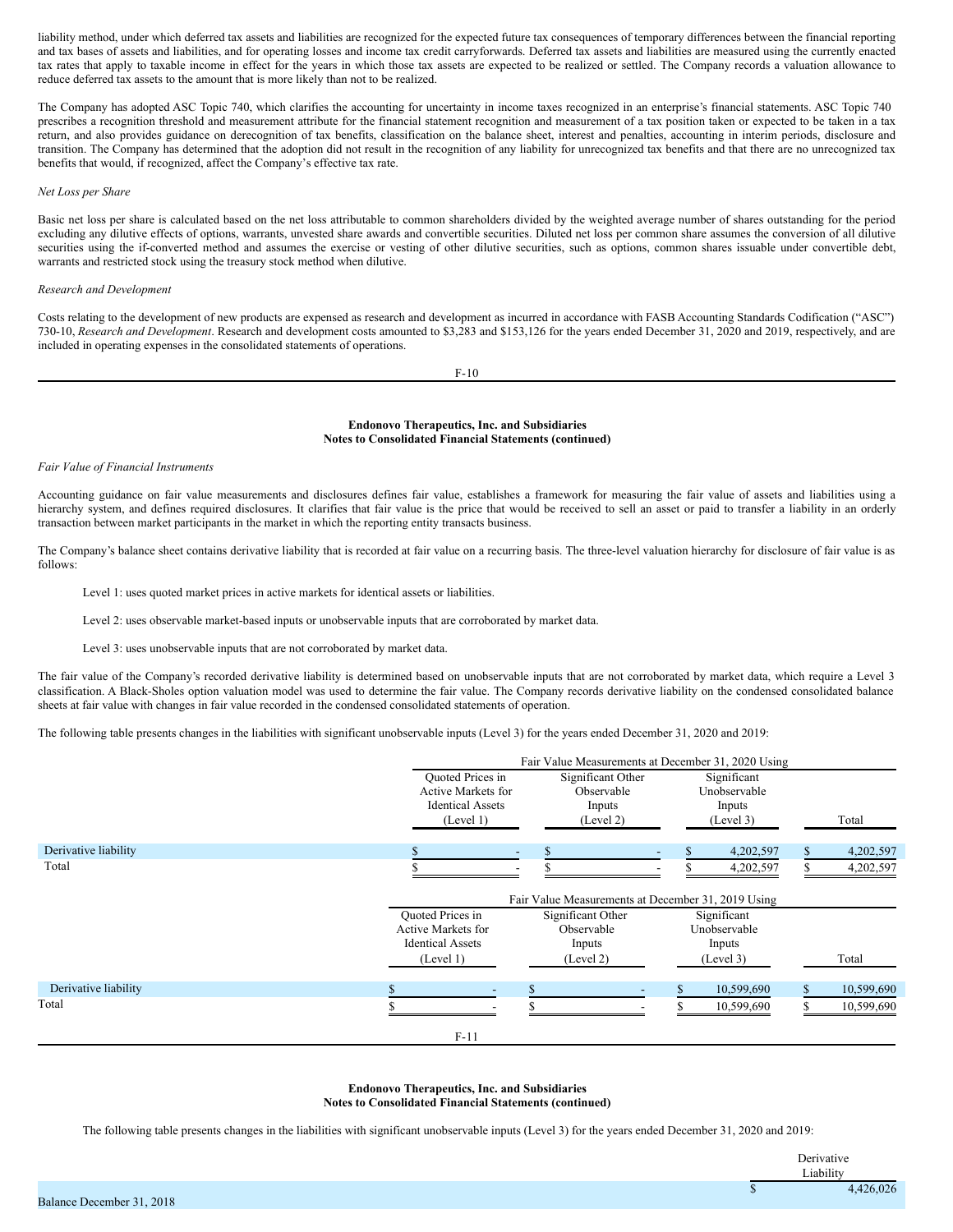| Issuance of convertible debt           | 2,645,838   |
|----------------------------------------|-------------|
| Settlements by debt extinguishment     | (3,960,864) |
| Change in estimated fair value         | 7,488,690   |
|                                        |             |
| Balance December 31, 2019              | 10,599,690  |
|                                        |             |
| Issuance of convertible debt           | 1,244,898   |
| Extinguishment following note exchange | (177, 422)  |
| Settlements by debt extinguishment     | (1,857,356) |
| Change in estimated fair value         | (5,607,213) |
|                                        |             |
| Balance December 31, 2020              | 4,202,597   |
|                                        |             |

#### *Derivative Liability*

The Company issued Variable Debentures during the years ended December 31, 2020 and 2019, which contained variable conversion rates based on unknown future prices of the Company's common stock. This resulted in a derivative liability. The Company measures the derivative liability using the Black-Scholes option valuation model using the following assumptions:

|                            | For Year Ending December 31, |                   |
|----------------------------|------------------------------|-------------------|
|                            | 2020                         | 2019              |
|                            |                              |                   |
| Expected term              | $1 - 6$ months               | 1 month-1 year    |
| Exercise price             | $$0.01-S0.76$                | \$0.65-\$12.87    |
| <b>Expected volatility</b> | 110.04%-248.90%              | 133.50%-166.00%   |
| Expected dividends         | None                         | None              |
| Risk-free interest rate    | $0.03\% - 1.54\%$            | $1.51\% - 2.87\%$ |
| Forfeitures                | None                         | None              |

The assumptions used in determining fair value represent management's best estimates, but these estimates involve inherent uncertainties and the application of management's judgment. As a result, if factors change, including changes in the market value of the Company's common stock, managements' assessment or significant fluctuations in the volatility of the trading market for the Company's common stock, the Company's fair value estimates could be materially different in the future.

The Company computes the fair value of the derivative liability at each reporting period and the change in the fair value is recorded as non-cash expense or non-cash income. The key component in the value of the derivative liability is the Company's stock price, which is subject to significant fluctuation and is not under its control, and the assessment of volatility. The resulting effect on net loss is therefore subject to significant fluctuation and will continue to be so until the Company's Variable Debentures, which the convertible feature is associated with, are converted into common stock or paid in full with cash. Assuming all other fair value inputs remain constant, the Company will record non-cash expense when its stock price increases and non-cash income when its stock price decreases.

#### F-12

#### **Endonovo Therapeutics, Inc. and Subsidiaries Notes to Consolidated Financial Statements (continued)**

#### *Preferred Stock*

The Company elects to accrete the difference between the redemption value and carrying value of outstanding preferred stock over the period from the date of issuance to the earliest redemption date using the effective interest method.

#### *Recent Accounting Standard Updates*

In February 2016, the FASB issued ASU 2016-02, Leases (Topic 842), which supersedes existing guidance on accounting for leases in "Leases (Topic 840)" and generally requires all leases to be recognized in the consolidated balance sheet. ASU 2016-02 is effective for annual and interim reporting periods beginning after December 15, 2018; early adoption is permitted. The provisions of ASU 2016-02 are to be applied using a modified retrospective approach. The Company has adopted ASU 2016-02 on January 1, 2019. The adoption of ASU 2016-02 did not have a significant impact on the Company's consolidated financial statements.

In June 2018, the FASB issued ASU No. 2018-07, Compensation—Stock Compensation (Topic 718): Improvements to Nonemployee Share-Based Payment Accounting, which simplifies several aspects of the accounting for nonemployee share-based payment transactions resulting from expanding the scope of Topic 718, Compensation—Stock Compensation, to include share-based payment transactions for acquiring goods and services from nonemployees. This ASU is effective for public business entities for fiscal years beginning after December 15, 2018, including interim periods within that fiscal year. For all other entities, the amendments are effective for fiscal years beginning after December 15, 2019, and interim periods within fiscal years beginning after December 15, 2020. Early adoption is permitted, but no earlier than an entity's adoption date of Topic 606. The Company has early adopted ASU 2018-07 and the adoption did not have a significant impact on the Company's consolidated financial statements.

In August 2018, the FASB issued ASU No. 2018-13, Fair Value Measurement (Topic 820): Disclosure Framework- Changes to the Disclosure Requirements for Fair Value Measurement. The amendments in this Update modify the disclosure requirements on fair value measurements in Topic 820, Fair Value Measurement, based on the concepts in the Concepts Statement, including the consideration of costs and benefits. Effective for all entities for fiscal years, and interim periods within those fiscal years, beginning after December 15, 2019. The amendments on changes in unrealized gains and losses, the range and weighted average of significant unobservable inputs used to develop Level 3 fair value measurements, and the narrative description of measurement uncertainty should be applied prospectively for only the most recent interim or annual period presented in the initial fiscal year of adoption. All other amendments should be applied retrospectively to all periods presented upon their effective date. Early adoption is permitted upon issuance of this Update. Any entity is permitted to early adopt any removed or modified disclosures upon issuance of this Update and delay adoption of the additional disclosures until their effective date. The Company has not yet selected a transition method, nor has it determined the effect of the standard on its ongoing financial reporting.

In August 2020, the FASB issued "ASU 2020-06, Debt with Conversion and Other Options (Subtopic 470-20) and Derivatives and Hedging—Contracts in Entity's Own Equity (Subtopic 815-40)" which simplifies the accounting for convertible instruments. The guidance removes certain accounting models which separate the embedded conversion features from the host contract for convertible instruments. Either a modified retrospective method of transition or a fully retrospective method of transition is permissible for the adoption of this standard. Update No. 2020-06 is effective for fiscal years beginning after December 15, 2021, including interim periods within those fiscal years. Early adoption is permitted no earlier than the fiscal year beginning after December 15, 2020. The Company is currently evaluating the potential impact on its consolidated financial statements.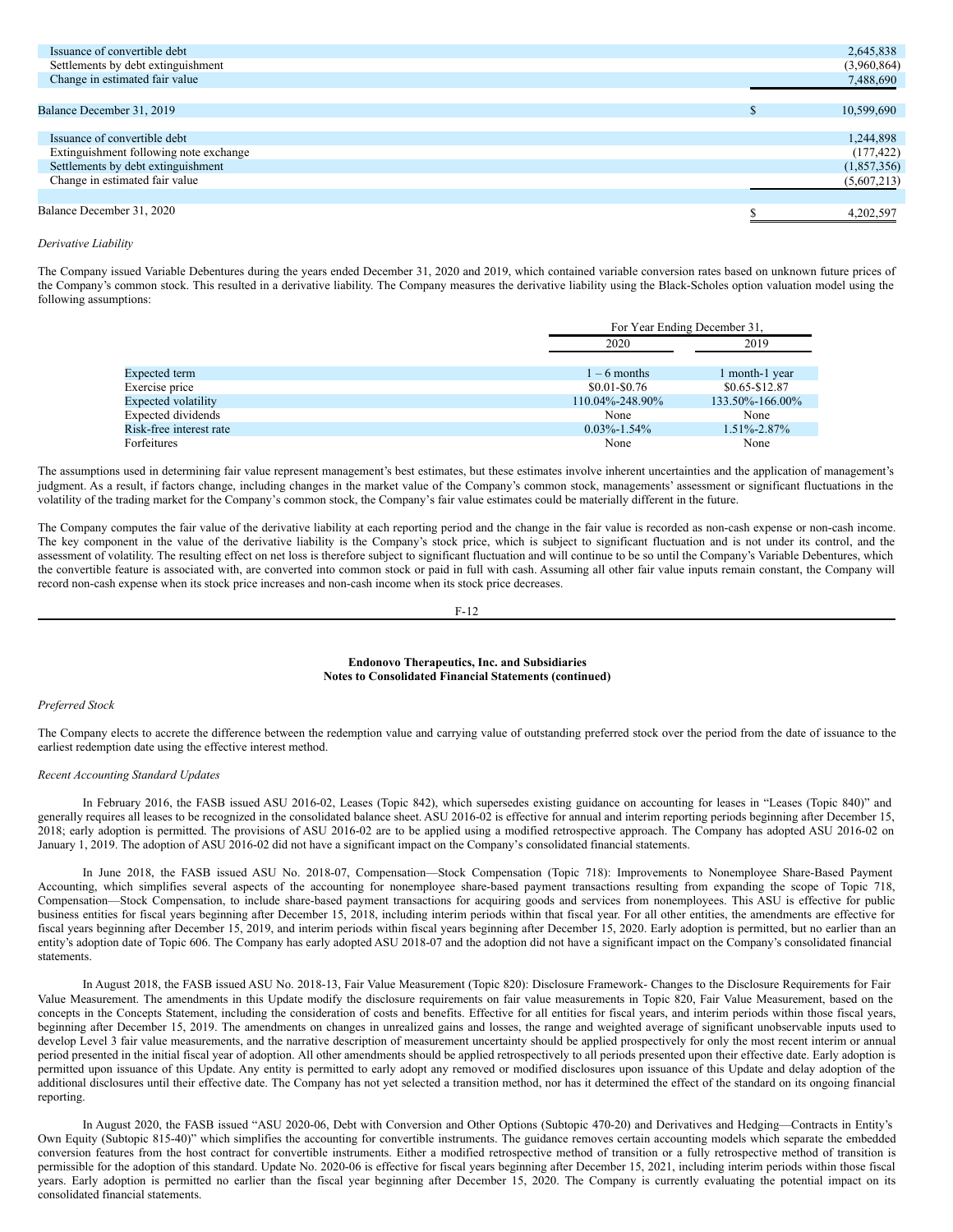The Company has evaluated all the recent accounting pronouncements and determined that there are no other accounting pronouncements that will have a material effect on the Company's financial statements.

F-13

**Endonovo Therapeutics, Inc. and Subsidiaries Notes to Consolidated Financial Statements (continued)**

#### **Note 2 - Revenue Recognition**

#### *Contracts with Customers*

We have adopted ASC 606, *Revenue from Contracts with Customers* effective January 1, 2018 using the modified retrospective method applied to those contracts which were not substantially completed as of January 1, 2018. These standards provide guidance on recognizing revenue, including a five-step model to determine when revenue recognition is appropriate. The standard requires that an entity recognize revenue to depict the transfer of control of promised goods or services to customers in an amount that reflects the consideration to which the entity expects to be entitled in exchange for those goods or services.

We routinely plan on entering into contracts with customers that include general commercial terms and conditions, notification requirements for price increases, shipping terms and in most cases prices for the products and services that we offer. Our performance obligations are established when a customer submits a purchase order notification (in writing, electronically or verbally) for goods and services, and we accept the order. We identify performance obligations as the delivery of the requested product or service in appropriate quantities and to the location specified in the customer's contract and/or purchase order. We generally recognize revenue upon the satisfaction of these criteria when control of the product or service has been transferred to the customer at which time, we have an unconditional right to receive payment. Our sales and sale prices are final and our prices are not affected by contingent events that could impact the transaction price.

Revenues for our SofPulse® product is typically recognized at the time the product is shipped, at which time the title passes to the customer, and there are no further performance obligations.

In connection with offering products and services provided to the end user by third-party vendors, we review the relationship between us, the vendor and the end user to assess whether revenue should be reported on a gross or net basis. In asserting whether revenue should be reported on a gross or net basis, we consider whether we act as a principal in the transaction and control the goods and services used to fulfill the performance obligation(s) associated with the transaction.

During the year ended December 31, 2020, we recognized gross revenue of \$165,796 from products we sold as a principal in the transaction.

#### *Sources of Revenue*

We have identified the following revenues disaggregated by revenue source:

- 1. Plastic Surgeons
- 2. Wound Care Facilities
- 3. Hospitals
- 4. Other Physicians

F-14

#### **Endonovo Therapeutics, Inc. and Subsidiaries Notes to Condensed Consolidated Financial Statements (continued)**

As of December 31, 2020, and 2019 the sources of revenue were as follows:

|                                       |         | Year Ended<br>December 31, |         |
|---------------------------------------|---------|----------------------------|---------|
|                                       | 2020    |                            | 2019    |
| Direct sales- Plastic surgeons, gross | 165,796 |                            | 310,164 |
| Total sources of revenue              | 165,796 |                            | 310,164 |

#### *Warranty*

Our general product warranties do not extend beyond an assurance that the product delivered will be consistent with stated specifications and do not include separate performance obligations.

#### *Significant Judgments in the Application of the Guidance in ASC 606*

There are no significant judgments associated with the satisfaction of our performance obligations. We generally satisfy performance obligations upon delivery of the product to the customer. This is consistent with the time in which the customer obtains control of the products. Performance obligations are also generally settled quickly after the purchase order acceptance, therefore the value of unsatisfied performance obligations at the end of any reporting period is generally immaterial.

We consider variable consideration in establishing the transaction price. Forms of variable consideration applicable to our arrangements include sales returns, rebates, volumebased bonuses, and prompt pay discounts. We use historical information along with an analysis of the expected value to properly calculate and to consider the need to constrain estimates of variable consideration. Such amounts are included as a reduction to revenue from the sale of products in the periods in which the related revenue is recognized and adjusted in future periods as necessary.

#### *Practical Expedients*

Our payment terms for sales direct to distributors, End Users, Hospitals and Doctors are substantially less than the one-year collection period that falls within the practical expedient in determination of whether a significant financing component exists.

#### *Ef ective Date and Transition Disclosures*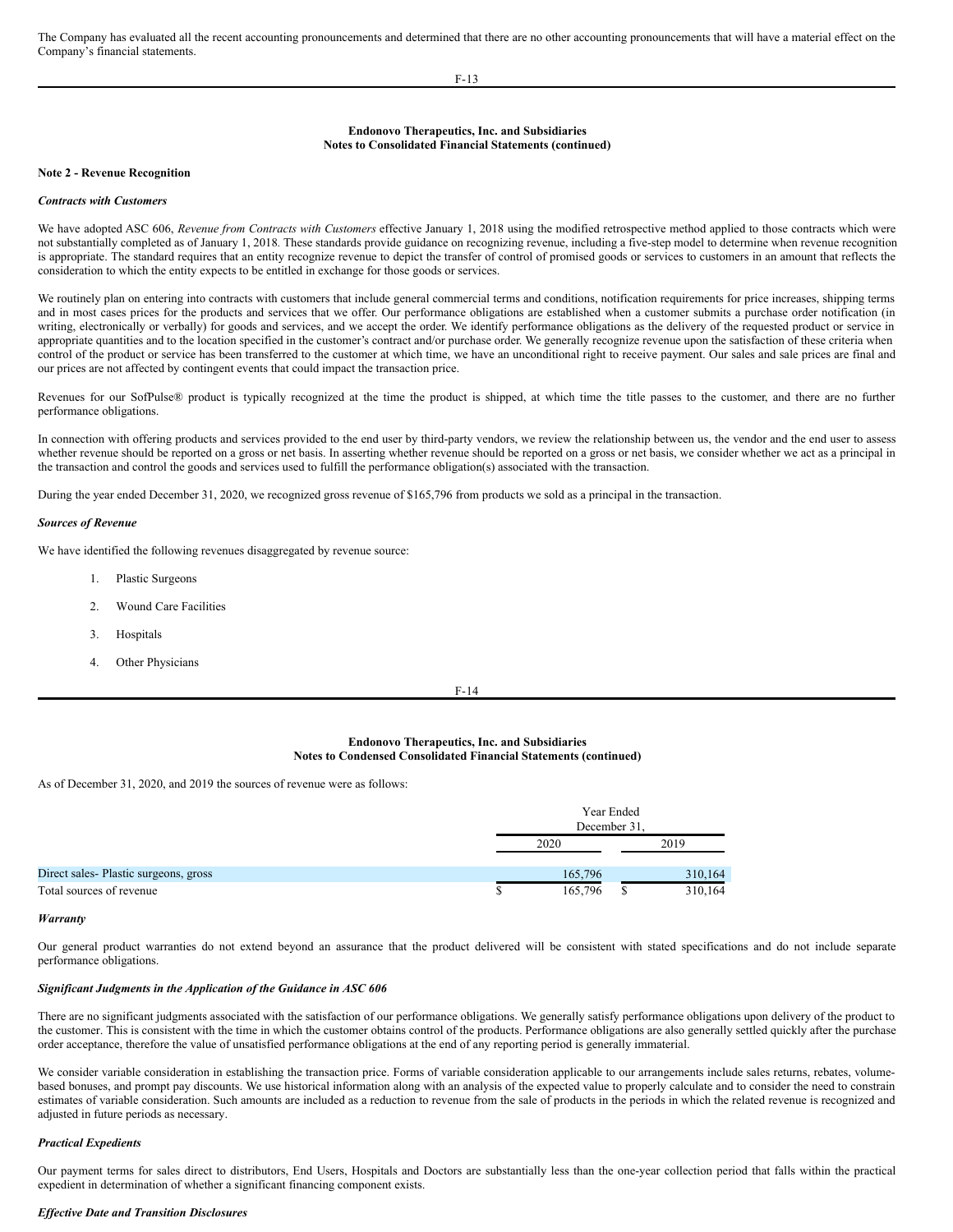F-15

#### **Endonovo Therapeutics, Inc. and Subsidiaries Notes to Consolidated Financial Statements (continued)**

#### **Note 3- Property and Equipment**

The following is a summary of equipment, at cost, less accumulated depreciation at December 31, 2020 and 2019:

|                               | As of December 31, |   |        |
|-------------------------------|--------------------|---|--------|
|                               | 2020               |   | 2019   |
| Autos                         | \$<br>64,458       | S | 64,458 |
| Medical equipment             | 13,969             |   | 13,969 |
| Other equipment               | 11,367             |   | 11,367 |
|                               | 89,794             |   | 89,794 |
| Less accumulated depreciation | 88,214             |   | 83,879 |
|                               | 1.580              |   | 5,915  |

Depreciation expense for the years ended December 31, 2020 and 2019 was \$4,335 and \$3,405, respectively.

#### **Note 4 – Patents**

In December 2017, we acquired from RGN a patent portfolio for \$4,500,000. The earliest patent expires in 2024. The following is a summary of patents less accumulated amortization at December 31, 2020 and 2019:

|                               | December 31,<br>2020<br>2019 |    |           |  |  |  |
|-------------------------------|------------------------------|----|-----------|--|--|--|
|                               |                              |    |           |  |  |  |
| Patents                       | \$<br>4,500,000              | \$ | 4,500,000 |  |  |  |
| Less accumulated amortization | 1,940,732                    |    | 1,293,820 |  |  |  |
|                               | 2,559,268                    | \$ | 3,206,180 |  |  |  |

Amortization expense for the years ended December 31, 2020 and 2019 was \$646,912 and \$646,910, respectively.

F-16

# **Endonovo Therapeutics, Inc. and Subsidiaries**

**Notes to Consolidated Financial Statements (continued)**

The estimated future amortization expense related to patents as of December 31, 2020 is as follows:

| Year Ended December 31. |    | Amount    |
|-------------------------|----|-----------|
|                         |    |           |
| 2021                    | S  | 646,910   |
| 2022                    |    | 646,910   |
| 2023                    |    | 646,910   |
| 2024                    |    | 618,538   |
| Total                   | \$ | 2,559,268 |

#### **Note 5 - Notes payable**

*Notes Payable*

In October 2013, July 2014, October 2014 and August 2015, the Company initiated a series ofprivate placements for up to \$500,000, each, of financing by the issuance of notes payable at a minimum of \$25,000, one unit. The notes bear interest at 10% per annum and were due and payable with accrued interest one year from issuance. During the years ended December 31, 2020 and 2019, the Company did not issue notes in connection with these private placements and did not repay any of these notes. As of December 31, 2020, and 2019, notes payable outstanding under these private placements are \$624,903, all of which are past maturity.

During the year ended December 31, 2020, the Company issued nine fixed rate promissory notes totaling \$1,485,000 for funding of \$608,117 with original terms of two to twelve months and interest rates of 8% to 15%. If the notes are not paid at maturity, the fixed rate promissory notes bear a default interest of 10% to 24%. As of December 31, 2020, five of the nine newly issued promissory notes became variable rate notes, which triggered the recognition of \$301,727 new derivative liability for the embedded conversion feature. As of December 31, 2020, all of the notes remain outstanding with balance of \$1,212,167.

During the year ended December 31, 2020, the Company converted seven (7) previous fixed rate notes into variable rate notes (including the five newly issued fixed rate promissory notes) in an accumulated amount of \$1,136,000 as a result of the notes not being paid at maturity and, therefore, triggering a conversion option for the noteholder. For four of the variable rate notes, the conversion rate is between 70% and 75% of the Company's common stock based on the terms included in the variable rate notes. For three of the variable rate notes, the conversion rate is 100% of the Company's common stock based on the terms included in the variable rate notes. As of December 31, 2020, the Company exchanged one of the variable notes with \$316,494 unamortized principal and accrued interest into one fixed rate promissory notes for \$525,000 due in twelve months from issuance date and convertible upon an event of default. The Company recorded the exchange in accordance with ASC 470-50 Debt-Modifications and Extinguishments and recorded \$151,496 as gain from debt extinguishment in the condensed consolidated statements of operations.

On May 20, 2020, the Company entered into modification and forbearance agreements (the "agreements") with three investors as a condition for the execution of the equity line purchase agreement (see note 6), collectively totaling \$4,397,000 in principal and approximately \$1,080,000 in accrued interest. As long as the Equity Line Purchase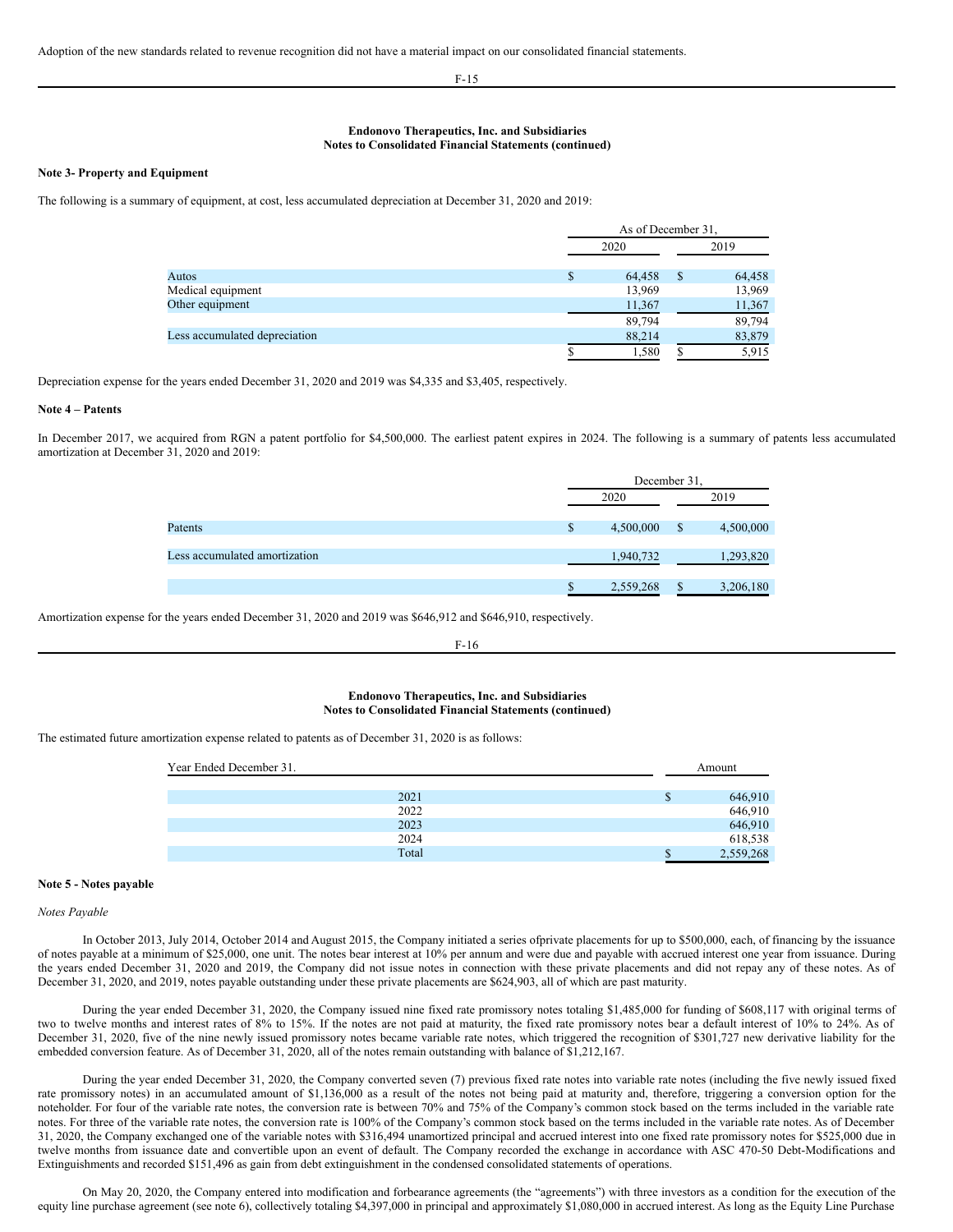Agreement is in effect and its terms are being complied with, the terms of the forbearance agreements include the extension of the maturity date, elimination of the conversion feature attached to the hybrid instrument and a 12.5% premium for future cash redemption.

On July 16, 2020, the Securities and Exchange Commission declared effective the registration statement on Form S-1, for the registration of the shares under the Equity Line Purchase Agreements, which was filed on June 23, 2020 and amended on July 10, 2020. Management reviewed the guidance per ASC 470-60 *Troubled debt restructurings* and ASC 470-50 *Debt-Modifications and Extinguishments* and concluded that the terms of the agreements were not substantially different as of December 31, 2020 and accounted for the transaction as a debt modification.

Notes payable to a former related party in the aggregate amount of \$143,000 were outstanding at December 31, 2020 which are past maturity date. The notes bear interest between 10% and 12% per annum. During the year ended December 31, 2020, the Company paid \$22,000 principal to this former related party.

As of December 31, 2020, fixed rate notes payable outstanding totaled \$1,409,903, of which \$624,903 is past maturity.

During the year ended December 31, 2019, the Company issued eight fixed rate promissory notes totaling \$2,192,250 for funding of \$1,995,000 with original terms of two to six months and interest rates of 10% to 12%, default rates of 10% to 24% and for three of the notes, if the notes are not paid at maturity, an additional 2% per month for the next three months. On November 1, 2019, the Company entered into debt modification agreements with two of the notes holders and extend the maturity date to November 1, 2020. Management reviewed the guidance in ASC 470-60 Troubled Debt Restructurings and ASC 470-50 Debt Modifications and Extinguishments and concluded that the changes to the terms of its debts qualified for debt modification, which did not result in any gain or loss in the Company's statement of operation. As of December 31, 2019, the balance on these notes amounts to \$894,250 and none of the notes is past maturity.

During the year ended December 31, 2019, the Company converted two previous fixed rate notes into variable rate notes in an accumulated amount of \$1,650,000 as a result of the notes not being paid at maturity and, therefore, triggering conditional conversion options to the benefit of the noteholders. The conversion rate is 68% of the Company's common stock based on the terms included in the variable rate notes.

During October 2019, the Company entered into an agreement to receive a license, data delivery and ancillary marketing services in exchange for a note of \$352,500 at 8% annual interest and a conversion rate of the lower of \$9.00 or 82% of the lowest bid price during the five trading days prior to conversion. The note will become effective when the license period and the services start, and the data is delivered. As of December 31, 2020, the data and license have not been delivered.

#### F-17

#### **Endonovo Therapeutics, Inc. and Subsidiaries Notes to Consolidated Financial Statements (continued)**

The gross amount of all convertible notes with variable conversion rates outstanding at December 31, 2020 and December 31, 2019, is \$5,282,293, of which \$2,613,246 are past maturity, and \$5,090,642, of which \$5,090,642 were past maturity, respectively.

Notes payable to a former related party in the aggregate amount of \$143,000 were outstanding at December 31, 2020. The notes bear interest at 12% per annum. During the year ended December 31, 2020, the Company paid \$22,000 principal and \$0 interest to this related party.

Notes payable to a former related party in the aggregate amount of \$165,000 were outstanding at December 31, 2019. The notes bear interest at 12% per annum. During the year ended December 31, 2019, the Company paid \$105,000 principal and \$17,000 interest to this related party. On September 29, 2019, the Company extended the maturity on all outstanding notes to December 31, 2019.

The Company recorded a derivative liability as a result of the conversion feature. The derivative liability was allocated between a note discount, up to the value of the Variable Debenture, and interest expense for the excess, and the note discount is being amortized over the life of the Variable Debenture through interest expense. During the years ended December 31, 2020 and 2019, the Company recorded \$199,341 and \$0 respectively, in discounts on these Variable Debentures.

As of December 31, 2020, the Company had notes payable to related parties amounting to \$143,000. Refer to Note 7– Related Party Transactions.

|                                              |     |             | As of December 31.<br>2019<br>6,874,795<br><sup>\$</sup><br>1,364,611<br>452,095<br>25,190<br>120,389<br>(697, 253)<br>(22,000) |             |  |  |
|----------------------------------------------|-----|-------------|---------------------------------------------------------------------------------------------------------------------------------|-------------|--|--|
|                                              |     | 2020        |                                                                                                                                 |             |  |  |
| Notes payable at beginning of period         | \$. |             |                                                                                                                                 | 8,158,198   |  |  |
| Notes payable issued                         |     |             |                                                                                                                                 | 2,101,000   |  |  |
| Liquidated damages                           |     |             |                                                                                                                                 |             |  |  |
| Notes modification                           |     |             |                                                                                                                                 |             |  |  |
| Loan fees added to note payable              |     |             |                                                                                                                                 | 91,250      |  |  |
| Settlements on note payable                  |     |             |                                                                                                                                 |             |  |  |
| Repayments of notes payable in cash          |     |             |                                                                                                                                 | (235,000)   |  |  |
| Less amounts converted to redeemable notes   |     |             |                                                                                                                                 | (67, 500)   |  |  |
| Less amounts converted to stock              |     | (1,282,631) |                                                                                                                                 | (3,173,153) |  |  |
| Notes payable at end of period               |     |             |                                                                                                                                 |             |  |  |
|                                              |     | 6,835,196   |                                                                                                                                 | 6,874,795   |  |  |
| Less debt discount                           |     | (201, 157)  |                                                                                                                                 | (12, 649)   |  |  |
|                                              |     | 6,634,039   |                                                                                                                                 | 6,862,146   |  |  |
|                                              |     |             |                                                                                                                                 |             |  |  |
| Notes payable issued to former related party |     | 143,000     |                                                                                                                                 | 165,000     |  |  |
| Notes payable issued to non-related party    |     | 6,491,039   |                                                                                                                                 | 6,697,146   |  |  |
| $F-18$                                       |     |             |                                                                                                                                 |             |  |  |

**Endonovo Therapeutics, Inc. and Subsidiaries Notes to Consolidated Financial Statements (continued)**

The maturity dates on the notes payable are as follows:

|                       |                              |           |  | Former Related |           |
|-----------------------|------------------------------|-----------|--|----------------|-----------|
| Twelve months ending. | party<br>Non-related parties |           |  |                | Total     |
| Past due              |                              | 3.238.149 |  | 143,000        | 3.381.149 |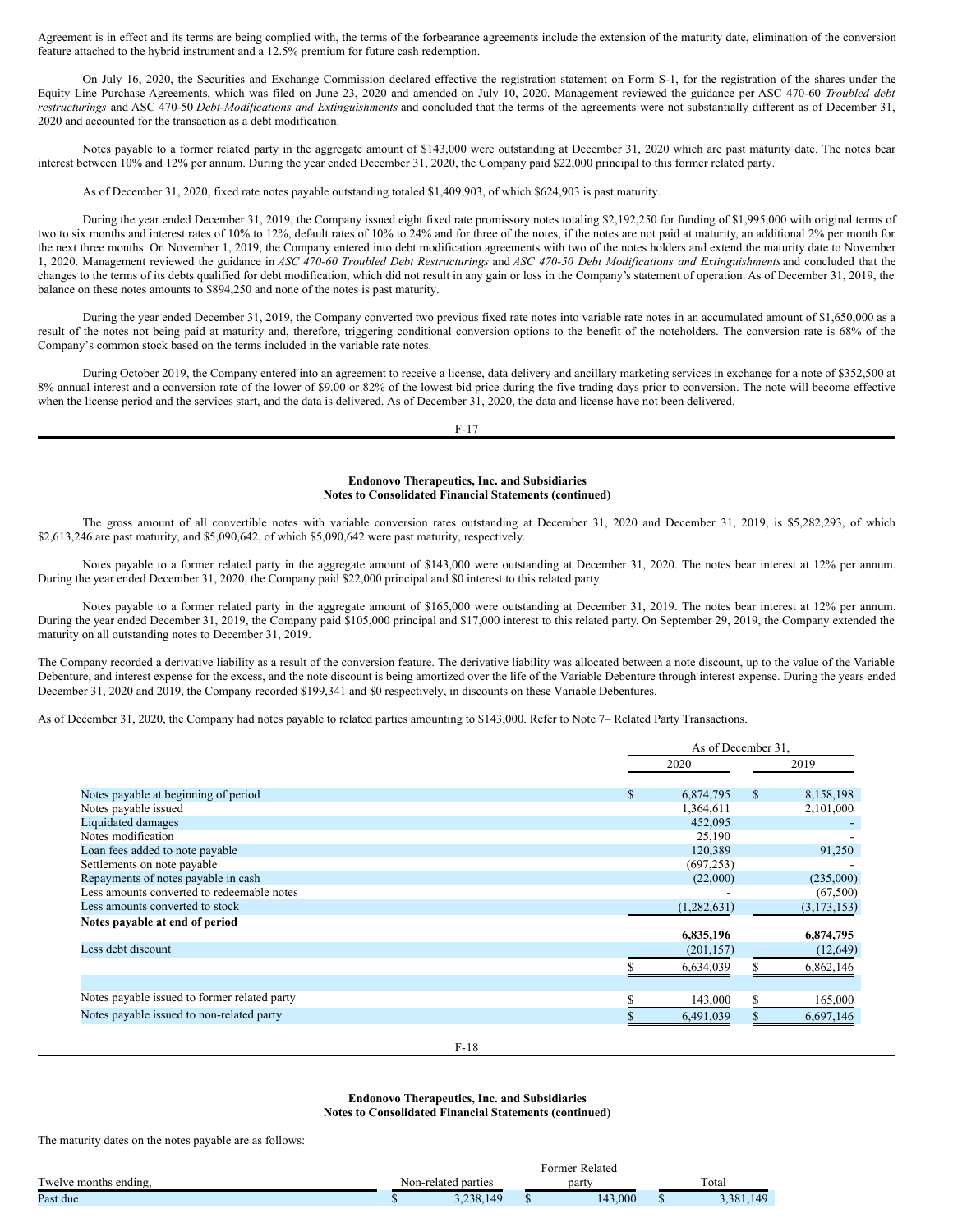| December 31, 2021 | .454.047<br>--- |        | 4.047<br>---            |
|-------------------|-----------------|--------|-------------------------|
| Total             | 6.692.196       | .3,000 | 106<br>$\Omega$<br>J.U. |

#### *Acquisition Payable*

In connection with the Company's acquisition of IPR in 2012, IPR recorded a \$155,000 long-term acquisition payable for costs that were not paid at closing. This payable is non-interest bearing and IPR agreed to make payments up to 25% of the proceeds from any private placement or gross profits earned by IPR until the obligation is satisfied. The percentage of the proceeds to be paid is at the sole discretion of IPR's Chief Executive Officer and the ex-Chief Executive Officer of the Company based on the liquidity of the Company.

#### *Ef ective Interest Rate*

During the year ended December 31, 2020 and 2019, the Company's effective interest rate was 37% and 95% respectively.

#### **Note 6 - Shareholders' Deficit**

# *Preferred Stock*

The Company has authorized 5,000,000 shares of preferred stock which have been designated as follows:

|                    |                             | Number of Shares            |           |                             |
|--------------------|-----------------------------|-----------------------------|-----------|-----------------------------|
|                    |                             | Outstanding at December 31, |           |                             |
|                    | Number of Shares Authorized | 2020                        | Par Value | Liquidation Value per Share |
| Series AA          | .000.000                    | 25,000                      | 0.0010    |                             |
| Preferred Series B | 50,000                      | 600                         | 0.0001    | 100                         |
| Preferred Series C | 8,000                       | 763                         | 0.0001    | 000,1                       |
| Preferred Series D | 20,000                      | 305                         | 0.0001    | 000.                        |
| Undesignated       | 3.922,000                   | ۰                           | -         | $\sim$                      |

#### *Series AA Preferred Shares*

On February 22, 2013, the Board of Directors of the Company authorized an amendment to the Company's Articles of Incorporation, as amended (the "Articles of Incorporation"), in the form of a Certificate of Designation that authorized the issuance of up to one million (1,000,000) shares of a new series of preferred stock, par value \$0.001 per share, designated "Series AA Super Voting Preferred Stock," for which the board of directors established the rights, preferences and limitations thereof.

Each holder of outstanding shares of Series AA Super Voting Preferred Stock shall be entitled to one hundred thousand (100,000) votes for each share of Series AA Super Voting Preferred Stock held on the record date for the determination of stockholders entitled to vote at each meeting of stockholders of the Company. As of December 31, 2020, and 2019, there were and 25,000 shares of Series AA Preferred stock outstanding.

#### F-19

#### **Endonovo Therapeutics, Inc. and Subsidiaries Notes to Consolidated Financial Statements (continued)**

#### *Series B Convertible Preferred Stock*

On February 7, 2017, the Company filed a certificate of designation for 50,000 shares of Series B Convertible Preferred Stock designated as Series B ("Series B") which are authorized and convertible, at the option of the holder, commencing six months from the date of issuance into common shares and warrants. For each share of Series B, the holder, on conversion, shall receive the stated value divided by 75% of the market price on the date of purchase of Series B and a three-year warrant exercisable into up to a like amount of common shares with an exercise price of 150% of the market price as defined in the Certificate of Designation. Dividends shall be paid only if dividends on the Company's issued and outstanding Common Stock are paid and the amount paid to the Series B holder will be as though the conversion shares had been issued. The Series B holders have no voting rights. Upon liquidation, the holder of Series B, shall be entitled to receive an amount equal to the stated value, \$100 per share, plus any accrued and unpaid dividends thereon before any distribution is made to Series C Secured Redeemable Preferred Stock or common stockholders. There has been no activity during the year ended December 31, 2020 and 2019. As of December 31, 2020, and 2019, there are 600 shares of Series B outstanding.

#### *Series C Secured Redeemable Preferred Stock*

On December 22, 2017, the Company filed a certificate of designation for 8,000 shares of Series C Secured Redeemable Preferred Stock ("Series C"). Each share of the C Preferred is entitled to receive a \$20.00 quarterly dividend commencing March 31, 2018 and each quarter thereafter and is to be redeemed for the stated value, \$1,000 per share, plus accrued dividends in cash (i) at the Company's option, commencing one year from issuance and (ii) mandatorily as of December 31, 2019. Management determined that the Series C should be classified as liability per the guidance in ASC 480 *Distinguishing Liabilities from Equity* as of December 31, 2019.

On January 29, 2020, the Company filed the amended and restated certificate of designation fort its Series C Secured Redeemable Preferred Stock. The amendment changed the rights of the Series C by (a) removing the requirement to redeem the Series C, (b) removing the obligation to pay dividends on the Series C, (c) Allowing the holders of shares of Series C to convert the stated value of their shares into common stock of the Company at 75% of the closing price of such common stock on the day prior to the conversion. The Series C preferred does not have any rights to vote with the common stock. Upon liquidation, the holder of Series C, shall be entitled to receive an amount equal to the stated value, \$1,000 per share, plus any accrued and unpaid dividends thereon before any distribution is made to common stockholders but after distributions are made to holders of Series B.

Management reviewed the guidance in ASC 470-60 *Troubled Debt Restructurings* and ASC 470-50 *Debt Modifications and Extinguishments* and concluded that the changes to the terms of the Series C qualified for debt extinguishment and recorded a loss on debt extinguishment totaling approximately \$604,000 for the twelve months ended December 31, 2020.

Management determined the fair value of the new instrument based on the guidance in ASC 820 Fair Value Measurement. Management concluded that the preferred stock should not be classified as a liability per the guidance in ASC 480 Distinguishing Liabilities from Equity even though the conversion would require the issuance of variable number of shares since such obligation is not unconditional. Management classified the Series C in permanent equity as of December 31, 2020.

For the years ended December 31, 2020 and 2019, the Company has sold 0 and 94 shares of Series C in units comprised of shares of C Preferred and common stock purchase warrants exercisable into up to 0 and 960 shares of common stock for consideration of \$0 and \$94,000. The warrants resulted in a debt discount after amortization of \$0 and \$776 at December 31, 2020 and 2019, respectively, and are recorded as a discount to the preferred stock liability on the consolidated balance sheets.

During the twelve months ended December 31, 2020, the Company converted 1,051 shares of Series C into 2,754,822 shares of common stock. As of December 31, 2020, and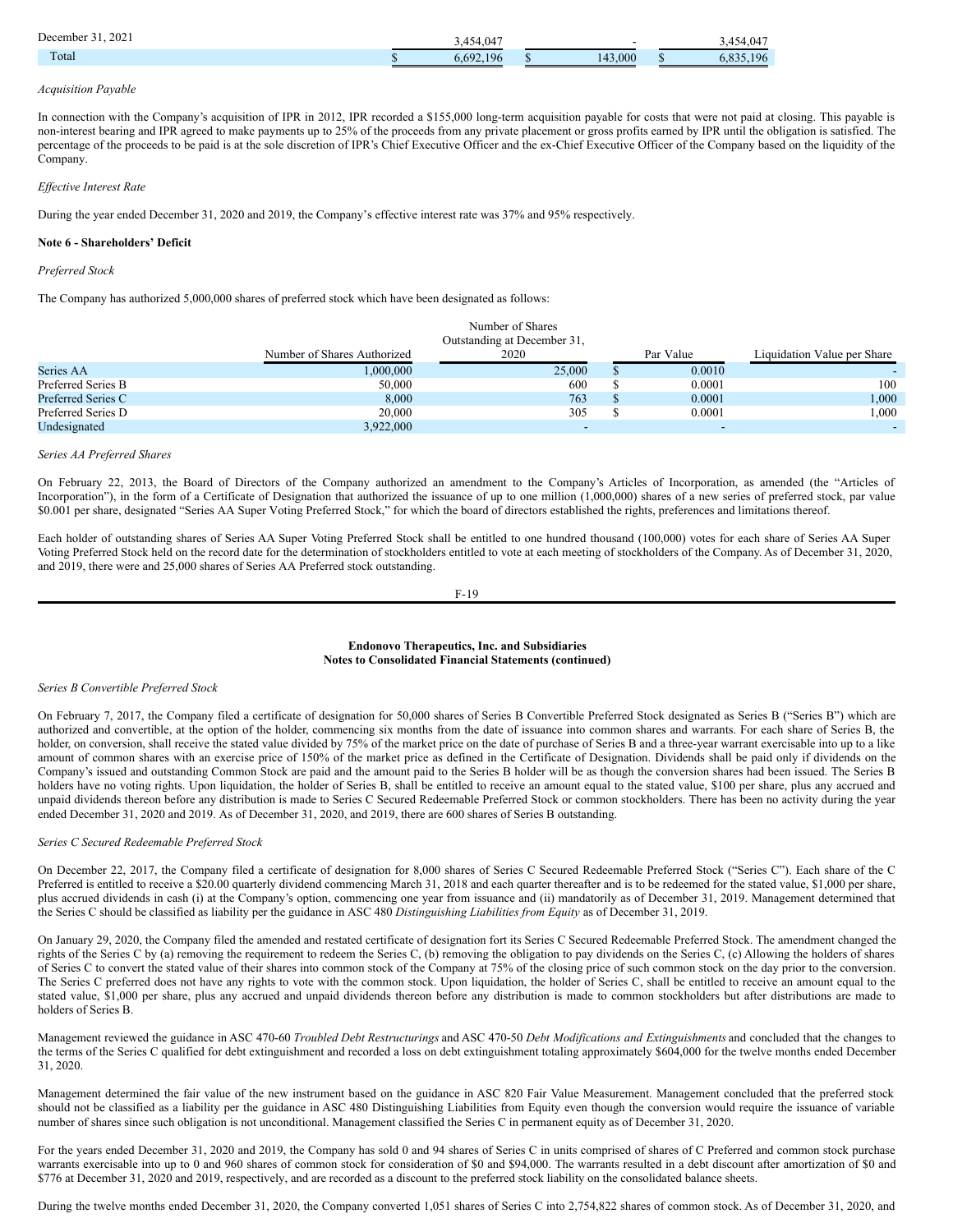2019, there were 763 and 1,814 shares of Series C outstanding.

#### *Series D Convertible Preferred Stock*

On November 11, 2019, the Company filed a certificate of designation for 20,000 shares of Series D Convertible Preferred Stock designated as Series D ("Series D"), which are authorized and convertible, at the option of the holder, at any time from the date of issuance, into shares of common shares. On or prior to August 1, 2020, for each share of Series D, the holder, on conversion, shall receive a number of common shares equal to 0.01% of the Company's issued and outstanding shares on conversion date and for conversion on or after August 2, 2020, the holder shall receive conversion shares as though the conversion date was August 1, 2020, with no further adjustments for issuances by the Company of common stock after August 1, 2020, except for stock split or reverse stock splits of the common stock.

The Series D holders have no voting rights. Upon liquidation, the holder of Series D, shall be entitled to receive an amount equal to the stated value, \$1,000 per share, plus any accrued and unpaid dividends thereon before any distribution is made to common stockholders. During the years ended December 31, 2020 and 2019, 50 and 255 shares of Series D have been issued. As of December 31, 2020, and 2019, there are 305 and 255 shares of Series D outstanding.

#### *Common Stock*

On December 31, 2018, we entered into a non-transferrable Investment Agreement whereby the investor committed to purchase up to \$10,000,000 of our common stock, over the course of 36 months. The aggregate number of shares issuable by us and purchasable by the investor under the Investment Agreement is 81,250. A registration statement for the sale of our common stock related to the Investment Agreement went effective on February 11, 2019.

F-20

#### **Endonovo Therapeutics, Inc. and Subsidiaries Notes to Consolidated Financial Statements (continued)**

We may draw on the facility from time to time, as and when we determine appropriate in accordance with the terms and conditions of the Investment Agreement. The maximum amount that we are entitled to put in any one notice is the greater of: (i) 200% of the average daily volume (U.S. market only) of the common stock for the three (3) trading days prior to the date of delivery of the applicable put notice, multiplied by the average of the closing prices for such trading days or (ii) \$100,000. The purchase price shall be set at ninety-four percent (94%) of the lowest daily VWAP of our common stock during the Pricing Period. However, if, on any trading day during a Pricing Period, the daily VWAP of the common stock is lower than the floor price specified by us in the put notice, then we will withdraw that portion of the put amount for each such trading day during the Pricing Period, with only the balance of such put amount above the minimum acceptable price being put to the investor. There are put restrictions applied on days between the put notice date and the closing date with respect to that particular put. During such time, we are not entitled to deliver another put notice.

There are circumstances under which we will not be entitled to put shares to the investor, including the following:

● we will not be entitled to put shares to the investor unless there is an effective registration statement under the Securities Act to cover the resale of the shares by the investor.

● we will not be entitled to put shares to the investor unless our common stock continues to be quoted on the OTCQB market or becomes listed on a national securities exchange.

● we will not be entitled to put shares to the investor to the extent that such shares would cause the investor's beneficial ownership to exceed 4.99% of our outstanding shares; and

● we will not be entitled to put shares to the investor prior to the closing date of the preceding put.

In connection with the preparation of the Investment Agreement and the registration rights agreement, we incurred fees of \$20,000.

In no event will we be obligated to register for resale more than \$10,000,000 in value of shares of common stock, or 81,250 shares.

During the year ended December 31, 2020 and 2019, the Company issued 0 and 17,900 shares of common stock in exchange for \$0 and \$168,343 cash, respectively, pursuant to the Investment Agreement.

On May 29, 2020, the Company filed a post-effective amendment on Form RW removing from registration all of the remaining unsold securities with respect to Amendment Number 1 to Registration Statement on Form S-1 filed January 8, 2019 Registration No. 333-229146 and ordered effective February 11, 2019. The shares removed from registration include all remaining shares under the Equity Line Purchase Agreement.

On May 18, 2020, the Company and Cavalry Fund I LP (the "investor") entered into an Equity Line Purchase Agreement ("ELPA") pursuant to which the investor committed to purchase, subject to certain restrictions and conditions, up to \$10,000,000 (the "Commitment") worth of the Company's common stock, over a period of 24 months from the effectiveness of the registration statement registering the resale of shares purchased by the investor pursuant to the ELPA.

The Company agreed to issue shares of its common stock (the "commitment shares") to the investor having a market value of 5% of the commitment (\$500,000 and 3,859,630 shares) based on the market price of the shares at the execution of the ELPA to be delivered in three tranches of 385,963 shares on: (i) the execution of the ELPA; (ii) thirty days after the effectiveness of the registration statement to be filed under the RRA (the "registration right agreement" or the "registration statement"), and (iii) 90 trading days after the effectiveness of the registration statement with the balance of the commitment shares to be issued pro-rata over the first \$3,000,000 of puts in accordance with a formula set forth in the ELPA.

The ELPA provides that at any time after the effective date of the registration statement and provided the closing sale price of the common shares on the OTCQB is not below \$0.01, from time to time on any business day selected by the Company (the "Purchase Date"), the Company shall have the right, but not the obligation, to direct the investor to buy up to 300,000 shares of the common stock (the "regular purchase amount") at a purchase price equal to the lower of: (i) the lowest applicable sales price on the date of the put and (ii) 85% of the arithmetic average of the 3 lowest closing prices for the common stock during the 10 consecutive trading days ending on the trading day immediately preceding such put date. The regular purchase amount may be increased as follows: to up to 400,000 shares of common stock if the closing price of the common shares is not below \$0.25 per share and up to 500,000 shares if the closing price is not below \$0.40 per share.

Under the ELPA the Company has the right to submit a regular purchase notice to the investor as often as every business day. The payment for the shares covered by each put notice will generally occur on the day following the put notice. The ELPA contains provisions which allow for the Company to make additional puts beyond the regular purchase amount at greater discounts to the market price of the common stock as forth in the ELPA.

F-21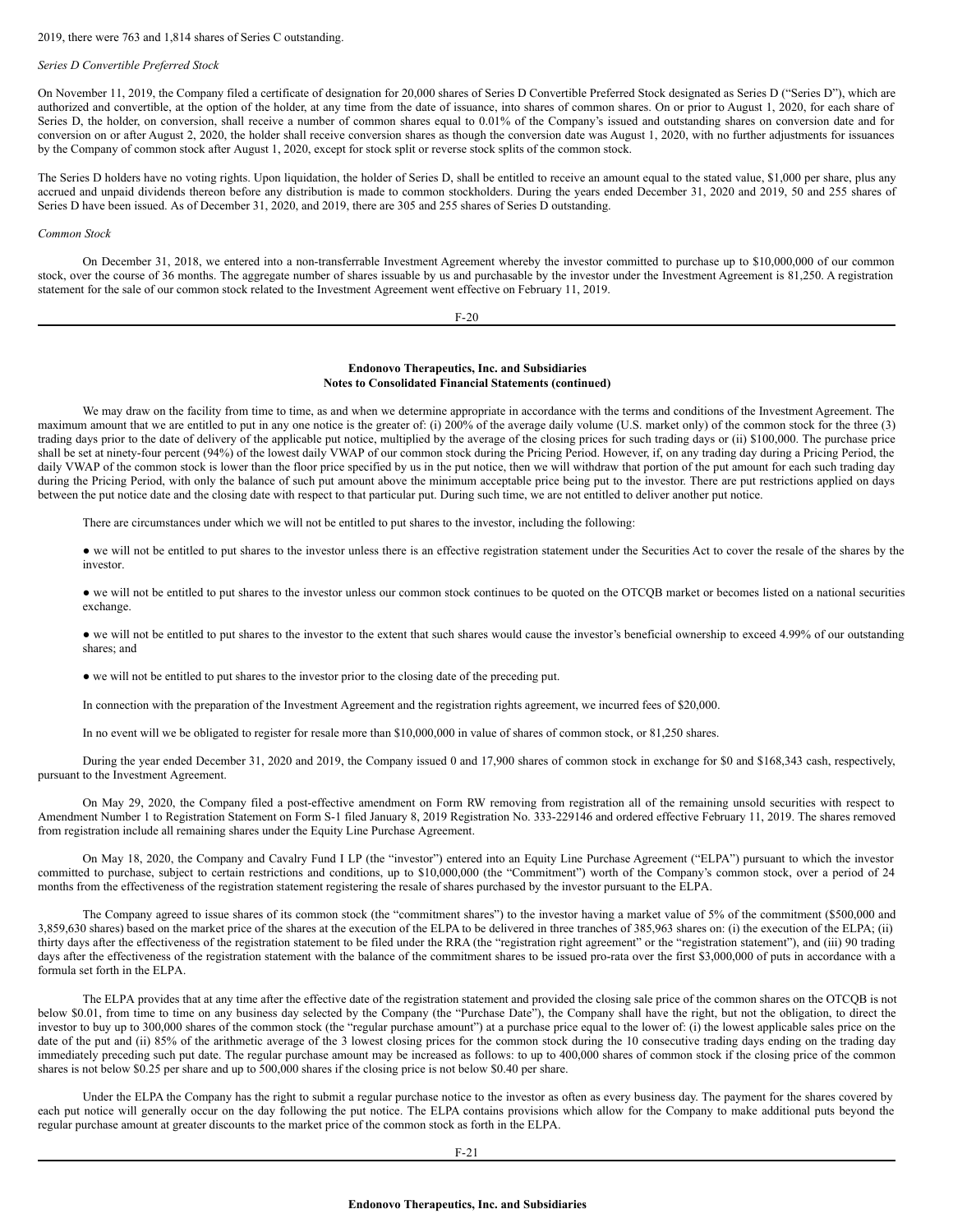#### **Notes to Consolidated Financial Statements (continued)**

The ELPA requires the Company to apply at least 50% of the proceeds of puts to the payment of certain variable rate convertible notes issued by the Company.

During the twelve months ended December 31, 2020, pursuant to the execution of the ELPA, the Company issued 771,926 shares of common stock with a fair value of \$97,920. The Company does not anticipate that it will raise any funds under the ELPA.

During the year ended December 31, 2020 and 2019, the Company issued 14,557,343 and 728,057 shares of common stock, respectively, for the conversion of notes and accrued interest for aggregate fair value of issued common stock of \$3,339,109 and \$7,533,318, respectively.

During the year ended December 31, 2020 and 2019, the Company issued 1,206,398 and 10,340 shares of common stock with a value of \$109,800 and \$159,850 related to services, respectively.

During the year ended December 31, 2020 and 2019, the Company issued 0 and 753 shares of common stock valued at \$0 and \$12,121, respectively, related to the extension of outstanding notes and lock-up agreements;0 and 1,091 shares valued at \$26,545 were issued as additional consideration for the issuance of two promissory notes totaling \$0 and \$336,000, respectively.

During the year ended December 31, 2020, the Company issued 1,234,568 shares of common stock in exchange for \$100,000 cash pursuant to Securities Purchase Agreements. During the year ended December 31, 2019, the Company issued 17,900 shares of common stock in exchange for \$168,343 cash pursuant to Securities Purchase Agreements.

During the year ended December 31, 2020, the Company issued 1,500,000 shares of common stock for total value of \$165,000 in exchange for 34,690 stock options regarding the ambiguity of price adjustment in the event of a reverse split that the Company completed on December 20, 2019.

During the year ended December 31, 2020, the Company issued 58,428 shares of common stock to Series C with a value of \$8,152 to induce the holders to convert into shares of common stock.

During the year ended December 31, 2020, the Company issued 2,754,822 shares of common stock with a value of \$1,400,934, related to the conversion of Series C.

During the year ended December 31, 2020, the Company modified the terms of its promissory note with one investor, which extended the maturity date of its promissory note and the issuance of 500,000 restricted stock with a fair value of \$55,000. The recorded of this transaction resulted in a loss on debt extinguishment of \$55,000 per ASC 470-60 *Troubled Debt Restructurings*.

During the year ended December 31, 2020, in connection with the issuance of a new self-amortization promissory note, the Company issued 355,000 restricted shares as inducement with a fair value of \$24,140.

During the year ended December 31, 2020, the Company issued 409,000 shares with a value of \$58,855 to one investor to exchange one variable convertible note with remaining principal of \$283,000 past maturity for a fix rate convertible note with principal of \$525,000 and maturing one year from issuance. The Company recorded a loss on debt extinguishment of \$151,496 for the fair value of the shares issued in accordance with guidance in ASC 470-50 *Debt- Modifications and Extinguishments*.

F-22

#### **Endonovo Therapeutics, Inc. and Subsidiaries Notes to Consolidated Financial Statements (continued)**

#### *Stock Options*

During the year ended December 31, 2020, the Company granted stock options to independent contractor exercisable into up to 3,000,000 shares of common stock with an exercise price of \$ 0.15 per share and expiration date of 2 years from the vesting date. The options shall vest in twelve equal quarterly installments so long as the contractor remains under retention by the Company to provide service. The stock options will vest in twelve equal installments of 250,000 shares. These options were valued at approximately \$245,900 using the Black Scholes option pricing model.

During the year ended December 31, 2019, the Company granted stock options to the Company's Chief Medical Officer, exercisable into up to 5,280 shares of common stock with an exercise price of from \$11.60 per share, and a weighted average remaining life of 3.38 years. These stock options were valued at \$76,532 using the Black Scholes option pricing model. The stock options will vest in eight equal quarterly installments of 660 shares. 1,980 options are vested and exercisable in shares of common stock as of December 31, 2020. Per the terms of the agreement, the Company forfeited the 3,300 remaining options due to termination of employment.

Share-based compensation expense for the years ended December 31, 2020, and 2019, totaled \$57,400 and \$31,012, respectively. At December 31, 2020, the total unrecognized deferred share-based compensation expected to be recognized over the remaining weighted average vesting periods of 29 months for outstanding grant was approximately \$198,060.

The weighted average grant date fair value of stock options issued during the years ended December 31, 2020 and 2019 were \$0.08 and \$14.49 per share, respectively.

#### F-23

#### **Endonovo Therapeutics, Inc. and Subsidiaries Notes to Consolidated Financial Statements (continued)**

Stock option activities for the years ended December 31, 2020 and 2019 are as follows:

|                                  |                          |     |                          | Weighted     |           |  |
|----------------------------------|--------------------------|-----|--------------------------|--------------|-----------|--|
|                                  |                          |     | Weighted                 | Average      |           |  |
|                                  |                          |     | Average                  | Remaining    | Aggregate |  |
|                                  |                          |     | <b>Exercise Price</b>    | Contractual  | Intrinsic |  |
|                                  | Options                  |     | Per Share                | Term (years) | Value     |  |
| Outstanding at January 1, 2019   | 94,553                   |     | 28.71                    | 2.94         |           |  |
| Granted                          | 5,280                    |     | 11.60                    | 3.38         |           |  |
| Cancelled                        | $\overline{\phantom{a}}$ |     | $\overline{\phantom{a}}$ |              |           |  |
| Exercised                        | $\overline{\phantom{a}}$ |     | $\overline{\phantom{0}}$ |              |           |  |
| Outstanding at December 31, 2019 | 99,833                   | \$. | 27.81                    | 2.02         |           |  |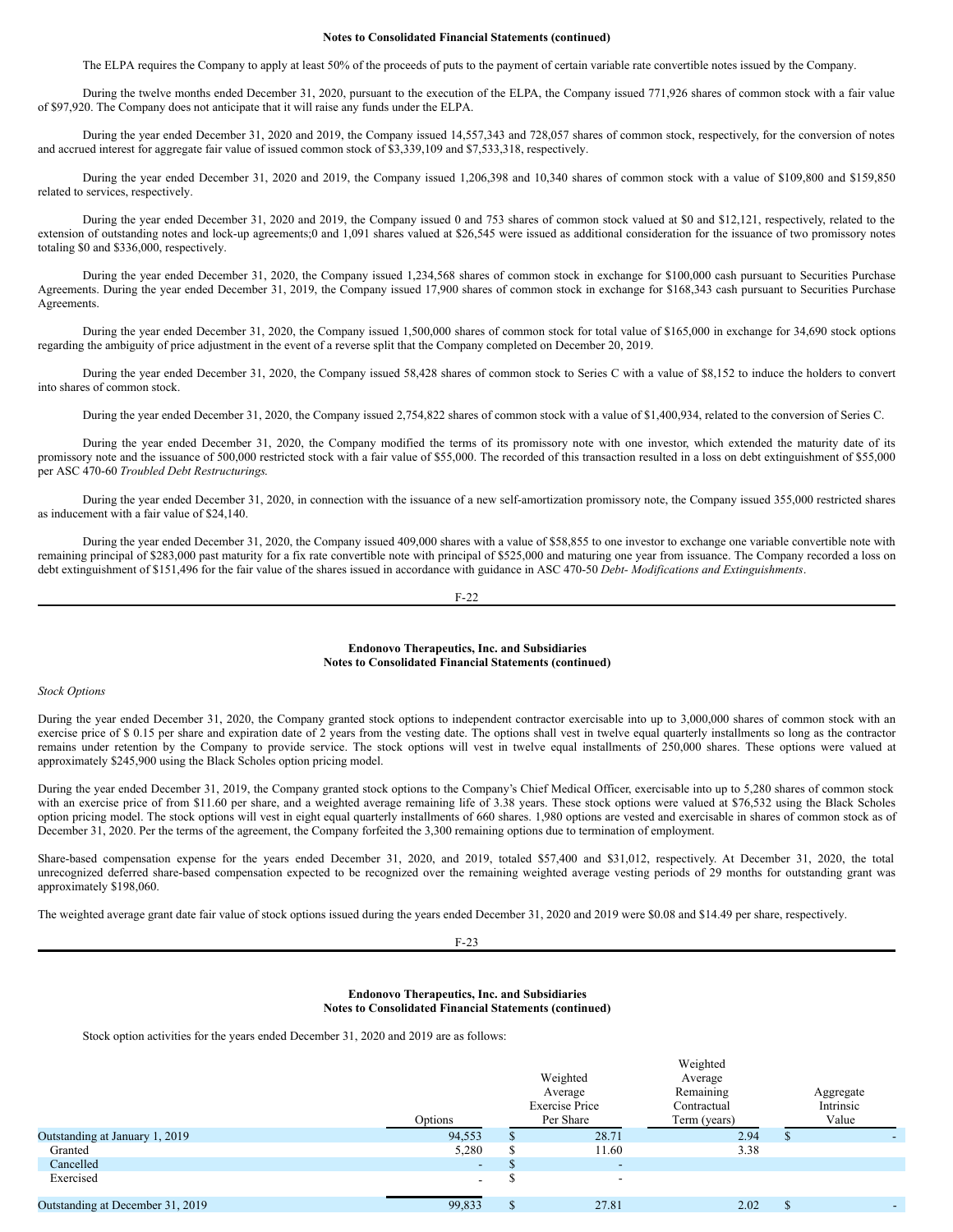| Granted                          | 3,000,000                | 0.15                     | 1.65 |  |  |
|----------------------------------|--------------------------|--------------------------|------|--|--|
| Cancelled                        | (85,753)                 | 23.53                    | 0.68 |  |  |
| Exercised                        | $\overline{\phantom{0}}$ | $\overline{\phantom{0}}$ |      |  |  |
| Outstanding at December 31, 2020 | 3.014.080                | 0.37                     | . 67 |  |  |
|                                  |                          |                          |      |  |  |
| Exercisable at December 31, 2020 | 514,080                  | 1.46                     | . 76 |  |  |

The balance of all stock options outstanding as of December 31, 2020 is as follows:

|    |                                |                       | Outstanding                                             |    |                                          |                       | Exercisable |                                          |
|----|--------------------------------|-----------------------|---------------------------------------------------------|----|------------------------------------------|-----------------------|-------------|------------------------------------------|
|    | Range of<br>Exercise<br>Prices | Number<br>Outstanding | Weighted<br>Average<br>Remaining<br>Contractual<br>Life |    | Weighted<br>Average<br>Exercise<br>Price | Number<br>Exercisable |             | Weighted<br>Average<br>Exercise<br>Price |
|    | <b>Options</b>                 |                       |                                                         |    |                                          |                       |             |                                          |
| S  | 54.00                          | 11,750                | 6.30                                                    | S  | 54.00                                    | 11,750                | \$          | 54.00                                    |
| \$ | 47.00                          | 350                   | 0.12                                                    | \$ | 47.00                                    | 350                   | ъ           | 47.00                                    |
| S  | 11.60                          | 1,980                 | 1.75                                                    |    | 11.60                                    | 1,980                 |             | 11.60                                    |
| \$ | 0.15                           | 3,000,000             | 1.65                                                    | S  | 0.15                                     | 500,000               | ъ           | 0.15                                     |
|    |                                | 3,014,080             | 1.67                                                    |    |                                          | 514,080               |             | 1.76                                     |

On June 11, 2020, the Board of Directors approved the issuance of 74,668,000 non-incentive stock options to officers, directors, and key consultants. The key terms and conditions of the award have not been mutually understood and agreed upon, as a result, the Company has not recognized stock compensation for such awards for the year ended December 31, 2020.

#### *Warrants*

During the year ended December 31, 2020, the Company did not issue any warrants. During the year ended December 31, 2019, in conjunction with the conversion of fixed rate promissory notes into Preferred C stock, the Company issued two-year common stock purchase warrants to acquire up to 960 shares of common stock with exercise prices ranging from \$14.50 to \$27.90 per share.

F-24

#### **Endonovo Therapeutics, Inc. and Subsidiaries Notes to Consolidated Financial Statements (continued)**

A summary of the status of the warrants granted under these agreements at December 31, 2020, and changes during the years ended December 31, 2020 and 2019 are presented below:

|                                  |             |                     |              |          | <b>Outstanding Warrants</b> |               |                                                        |                |
|----------------------------------|-------------|---------------------|--------------|----------|-----------------------------|---------------|--------------------------------------------------------|----------------|
|                                  |             |                     |              |          | <b>Shares</b>               |               | Weighted Average<br><b>Exercise Price</b><br>Per Share |                |
| Outstanding at January 1, 2019   |             |                     |              |          | 77,551                      | \$            |                                                        | 297.92         |
| Granted                          |             |                     |              |          | 960                         | \$            |                                                        | 19.53          |
| Cancelled                        |             |                     |              |          | (5,025)                     | $\mathbb S$   |                                                        | 122.46         |
| Exercised                        |             |                     |              |          |                             | \$            |                                                        |                |
| Outstanding at December 31, 2019 |             |                     |              |          | 73,486                      | $\mathsf{\$}$ |                                                        | 306.28         |
| Granted                          |             |                     |              |          | $\sim$                      | $\mathbb{S}$  |                                                        | $\blacksquare$ |
| Cancelled                        |             |                     |              |          | (33,920)                    | \$            |                                                        | 404.55         |
| Exercised                        |             |                     |              |          | (271)                       | $\mathcal{S}$ |                                                        | 44.35          |
| Outstanding at December 31, 2020 |             |                     |              |          | 39,295                      | \$            |                                                        | 200.72         |
|                                  |             |                     |              |          |                             |               |                                                        |                |
| Exercisable at December 31, 2020 |             |                     |              |          | 39,295                      | \$            |                                                        | 200.72         |
|                                  |             | Outstanding         |              |          |                             |               | Exercisable                                            |                |
|                                  |             | Weighted<br>Average |              | Weighted |                             |               |                                                        | Weighted       |
| Range of                         |             | Remaining           |              | Average  |                             |               |                                                        | Average        |
| Exercise                         | Number      | Contractual         |              | Exercise | Number                      |               |                                                        | Exercise       |
| Prices                           | Outstanding | Life                |              | Price    | Exercisable                 |               |                                                        | Price          |
| <b>Warrants</b>                  |             |                     |              |          |                             |               |                                                        |                |
| 14.50-50.00                      | 11,286      | 1.26                | $\mathbb S$  | 31.53    |                             | 11,286        | $\mathbb{S}$                                           | 31.53          |
| 51.00-100.00                     | 16,078      | 1.02                | $\mathbb{S}$ | 75.59    |                             | 16,078        | \$                                                     | 75.59          |
| 101.25-239.00                    | 4,765       | 0.82                | $\mathbb{S}$ | 174.66   |                             | 4,765         | $\mathbb{S}$                                           | 174.66         |
| 255.00-480.00                    | 1,062       | 0.55                | $\mathbb{S}$ | 320.22   |                             | 1,062         | \$                                                     | 320.22         |
| 562.30-1,000.00                  | 6,104       | 0.23                | $\mathbb{S}$ | 842.61   |                             | 6,104         | $\mathbb{S}$                                           | 842.61         |
|                                  | 39,295      | 0.93                | \$           | 200.71   |                             | 39,295        | $\mathbb{S}$                                           | 200.72         |
|                                  |             | $F-25$              |              |          |                             |               |                                                        |                |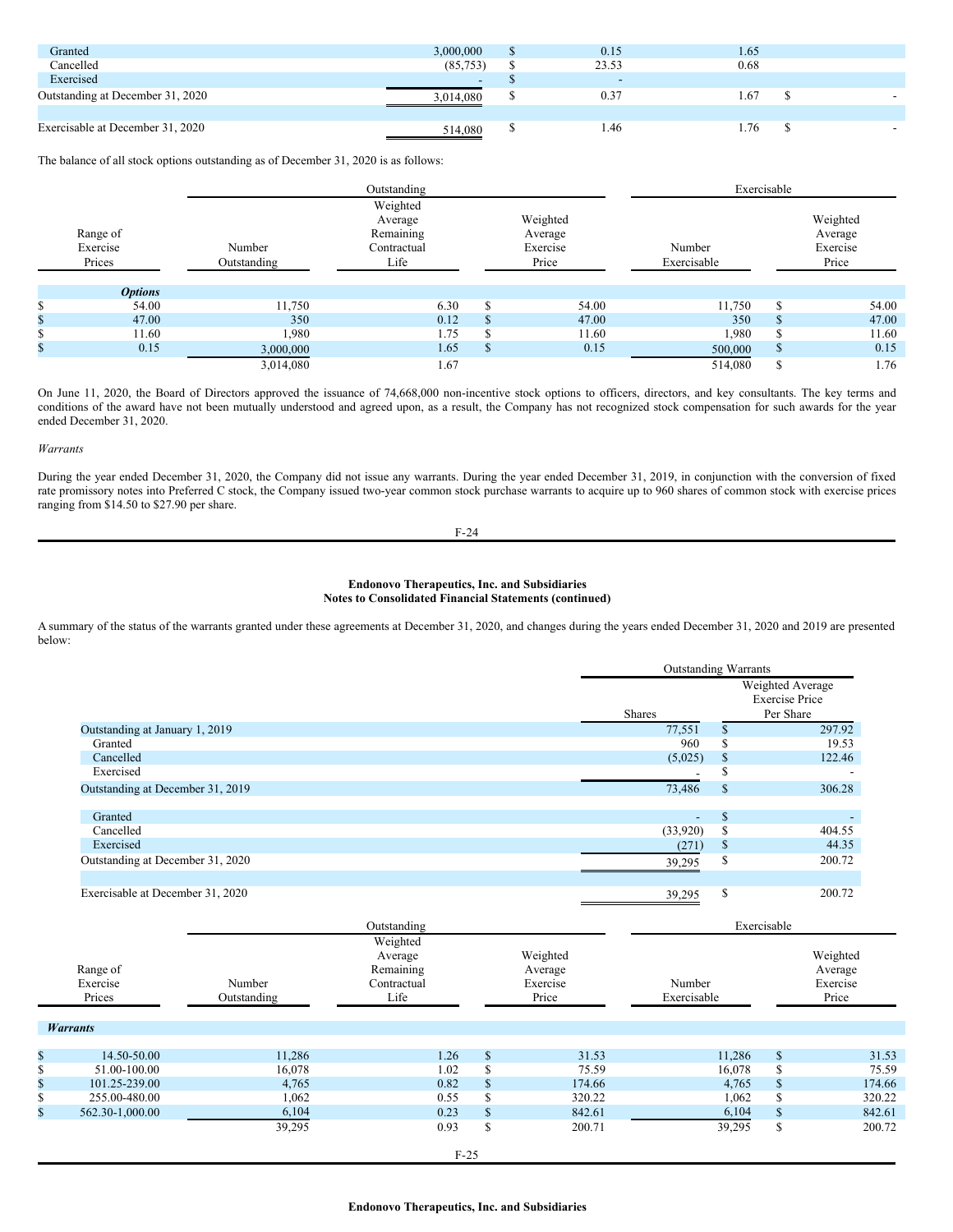# **Note 7 – Related Party and former Related Parties Transactions**

One executive officer, one former executive and one former operational manager of the Company have agreed to defer a portion of their compensation until cash flow improves. As of December 31, 2020, and 2019, the balances of their deferred compensation was \$1,240,575 and \$898,475, which reflects \$535,000 accrual of deferred compensation and \$192,900 cash repayments of deferred compensation during the year ended December 31, 2020 and \$650,000 accrual of deferred compensation, \$684,675 cash repayments during the year ended December 31, 2019.

From time-to-time officers of the Company advance monies to the Company to cover costs. During the years ended December 31, 2020 and 2019, officers and operational manager advanced \$30,074 and \$27,130 of funds to the Company of which \$23,545 and \$14,722 were repaid during the years then ended. Also, during the years ended December 31, 2020 and 2019 accrued interest was repaid in an amount of \$0 and \$17,000, respectively. The balance of short-term advances due to one officer and executive of the Company at December 31, 2020 and 2019 was \$6,529 and \$5,236, respectively and is included in the Company's accounts payable balance as of December 31, 2020.

At December 31, 2020 and 2019, notes payable remain outstanding to the former President of the Company, in the amounts of \$143,000 and \$165,000, respectively. At December 31, 2020 and 2019, accrued interest on these notes payable totaled \$54,271 and \$38,389, respectively, and are included in accrued expenses on the consolidated balance sheets.

# **Note 8 - Income taxes**

The Company files income tax returns with the Internal Revenue Service ("IRS") and various state jurisdictions. For jurisdictions in which tax filings are prepared, the Company is subject to income tax examinations by state tax authorities and federal tax authorities for all tax years.

The deferred tax assets are mainly comprised of net loss carryforwards. As of December 31, 2020, the Company had approximately \$26,900,000 of federal net operating loss carryforwards, that it can use to offset a certain amount of taxable income in the future. Some of these federal net operating loss carryforwards begin to expire in 2030. The resulting deferred tax asset is offset by a 100% valuation allowance due to the uncertainty of its realization. Utilization of these net operating losses could be limited under Section 382 of the Internal Revenue Code of 1986, as amended (the "Code"), and similar state laws based on ownership changes and the value of the Company's stock.

A reconciliation of the provision for income tax expense with the expected income tax computed by applying the federal statutory income tax rate to income before provision for income taxes was as follows for the years ended December 31, 2020 and 2019:

|                                               | 2020      | 2019      |
|-----------------------------------------------|-----------|-----------|
| Income tax computed at federal statutory rate | $-21.0\%$ | $-21.0\%$ |
| State taxes, net of federal benefit           | $-7.1\%$  | $-7.1\%$  |
| Non-Deductible expenses                       | 15.0%     | 15.0%     |
| Change in valuation allowance                 | 13.1%     | $13.1\%$  |
| Total                                         | $0.0\%$   | $0.0\%$   |
| _ _ _                                         |           |           |

F-26

#### **Endonovo Therapeutics, Inc. and Subsidiaries Notes to Consolidated Financial Statements (continued)**

The primary difference between income tax expense attributable to continuing operations and the amount of income tax expense that would result from applying domestic federal statutory rates to income before provision for income taxes relates to the change in the valuation allowance.

The Company has adopted the accounting standards that clarify the accounting for uncertainty in income taxes recognized in an enterprise's financial statements and prescribes a recognition threshold of more likely than not and a measurement process for financial statement recognition and measurement of a tax position taken or expected to be taken in a tax return. In making this assessment, a company must determine whether it is more likely than not that a tax position will be sustained upon examination, based solely on the technical merits of the position and must assume that the tax position will be examined by taxing authorities. Our policy is to include interest and penalties related to unrecognized tax benefits in income tax expense. Interest and penalties totaled \$0 for the years ended December 31, 2020 and 2019.

#### **Note 9 - Commitments and Contingencies**

#### *Legal matters*

The Company is a defendant in a case brought by Auctus Fund, LLC seeking to enforce a variable rate dated in August 2019 which was in the original amount of \$275,250 and claiming damages in excess of \$500,000, other unspecified damages and attorney fees. The Company is vigorously defending the action and as filed an answer with counterclaims. While the matter is in its early stages and there are always uncertainties in litigation, management does not believe that the litigation will have a result significantly averse to the Company.

The Company may become involved in various legal proceedings in the normal course of business.

#### **Note 10 – Concentrations.**

*Sales*

During the year ended December 31, 2020, we had two significant customers which accounted for 36%, 20% of sales. During the year ended December 31, 2019, we had three significant customers which accounted for 7.2%, 7.5% and 23.7% of sales.

#### *Supplier*

We also have a single source for our bioelectric medical devices, which account for 100% of our sales. The interruption of products provided by this supplier would adversely affect our business and financial condition unless an alternative source of products could be found.

#### *Accounts Receivable*

At December 31, 2020, we had two customers which accounted for 67%, 33% of our accounts receivable balances. At December 31, 2019, we had three customers which accounted for 37%, 33% and 16% of our accounts receivable balances.

#### **Note 11 - Subsequent Events.**

Subsequent to December 31, 2020, an aggregate of 19,739,112 shares of restricted common stock were issued on the conversion of \$260,700 of principal and \$84,034 of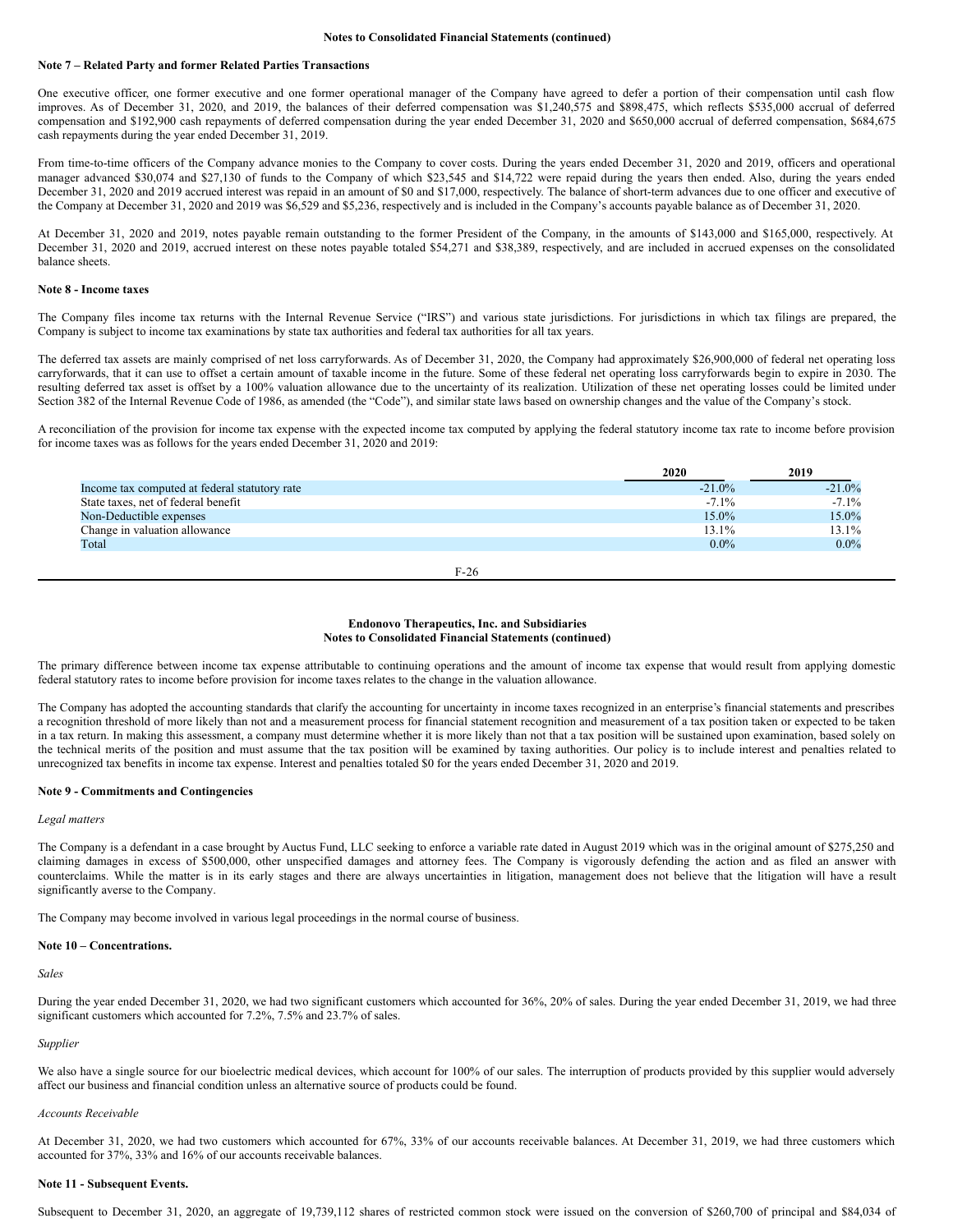#### accrued interest pursuant to Variable Notes.

Subsequent to December 31, 2020, the Company received \$126,000 of cash from the issuance of 7,000,000 shares of common stock.

Subsequent to December 31, 2020, the Company issued 2,300,334 as inducement for the execution of convertible promissory notes at no consideration.

Subsequent to December 31, 2020, the Company received \$250,000 of cash from the issuance of convertible notes with principal amount of \$250,000.

As a result of these issuances, the total number of common shares outstanding is 53,576,135, Preferred B shares outstanding is 600, Preferred C shares outstanding is 763 and Preferred D shares outstanding is 305.

#### **Financial Statements as of September 30, 2021**

#### <span id="page-42-0"></span>**Endonovo Therapeutics, Inc. and Subsidiaries Condensed Consolidated Balance Sheets**

|                                                                                                                                                                              |             | September 30, 2021<br>(Unaudited) | December 31, 2020<br>(Audited) |                |  |
|------------------------------------------------------------------------------------------------------------------------------------------------------------------------------|-------------|-----------------------------------|--------------------------------|----------------|--|
| <b>ASSETS</b>                                                                                                                                                                |             |                                   |                                |                |  |
| Current assets:                                                                                                                                                              |             |                                   |                                |                |  |
| Cash                                                                                                                                                                         | $\mathbf S$ | 5,732                             | $\mathbb{S}$                   | 13,420         |  |
| Accounts receivable, net of allowance for doubtful accounts of \$0                                                                                                           |             | 7,092                             |                                | 942            |  |
| Prepaid expenses and other current assets                                                                                                                                    |             | 49,725                            |                                | 31,825         |  |
| Total current assets                                                                                                                                                         |             | 62.549                            |                                | 46.187         |  |
| Property, Plant and Equipment, net                                                                                                                                           |             |                                   |                                | 1,580          |  |
| Patents, net                                                                                                                                                                 |             | 2,074,084                         |                                | 2,559,268      |  |
| Total assets                                                                                                                                                                 | S           | 2,136,633                         | S.                             | 2,607,035      |  |
| LIABILITIES AND SHAREHOLDERS' DEFICIT                                                                                                                                        |             |                                   |                                |                |  |
| <b>Current liabilities</b>                                                                                                                                                   |             |                                   |                                |                |  |
| Accounts payable                                                                                                                                                             | \$          | 753,041                           | \$                             | 700,932        |  |
| Accrued interest                                                                                                                                                             |             | 2,334,302                         |                                | 1,904,136      |  |
| Deferred compensation                                                                                                                                                        |             | 3,970,056                         |                                | 3,384,117      |  |
| Notes payable, net of discounts of \$48,927 and \$201,157 as of September 30, 2021, and December 31,<br>2020                                                                 |             | 6,639,056                         |                                | 6,491,039      |  |
| Notes payable – former related party                                                                                                                                         |             | 132,600                           |                                | 143,000        |  |
| Derivative liability                                                                                                                                                         |             | 6,446,149                         |                                | 4,202,597      |  |
| Total current liabilities                                                                                                                                                    |             | 20,275,204                        |                                | 16,825,821     |  |
| Acquisition payable                                                                                                                                                          |             | 79,825                            |                                | 155,000        |  |
| Total liabilities                                                                                                                                                            |             | 20,355,029                        |                                | 16,980,821     |  |
| <b>COMMITMENTS AND CONTINGENCIES, note 10</b>                                                                                                                                |             |                                   |                                |                |  |
| Shareholders' deficit                                                                                                                                                        |             |                                   |                                |                |  |
| Super AA super voting preferred stock, \$0.001 par value; 1,000,000 authorized and 25,000 issued and<br>outstanding at September 30, 2021, and December 31, 2020             |             | 25                                |                                | 25             |  |
| Series B convertible preferred stock, \$0.0001 par value; 50,000 shares authorized, 600 shares issued and<br>outstanding at September 30, 2021, and December 31, 2020        |             | $\mathbf{1}$                      |                                | $\mathbf{1}$   |  |
| Series C convertible preferred stock, \$0.0001 par value; 8,000 shares authorized, 738 and 763 shares<br>issued and outstanding at September 30, 2021, and December 31, 2020 |             |                                   |                                |                |  |
| Series D convertible preferred stock, \$0,0001 par value; 20,000 shares authorized, 305 issued and<br>outstanding at September 30, 2021, and December 31, 2020               |             |                                   |                                |                |  |
|                                                                                                                                                                              |             |                                   |                                |                |  |
| Common stock, \$0.0001 par value; 2,500,000,000 shares authorized; 69,193,105 and 24,536,689 shares                                                                          |             |                                   |                                |                |  |
| issued and outstanding as of September 30, 2021, and December 31, 2020                                                                                                       |             | 6,920                             |                                | 2,453          |  |
| Additional paid-in capital                                                                                                                                                   |             | 40,615,974                        |                                | 38,963,827     |  |
| Stock subscriptions                                                                                                                                                          |             | (1,570)                           |                                | (1,570)        |  |
| Accumulated deficit                                                                                                                                                          |             | (58, 839, 746)                    |                                | (53, 338, 522) |  |
| Total shareholders' deficit                                                                                                                                                  |             | (18, 218, 396)                    |                                | (14, 373, 786) |  |
| Total liabilities and shareholders' deficit                                                                                                                                  | S           | 2,136,633                         | \$                             | 2,607,035      |  |

*See accompanying summary of accounting policies and notes to unaudited condensed consolidated financial statements.*

F-28

<span id="page-42-1"></span>**Endonovo Therapeutics, Inc. and Subsidiaries Condensed Consolidated Statements of Operations (Unaudited)**

Three Months Ended Nine Months Ended September 30, September 30,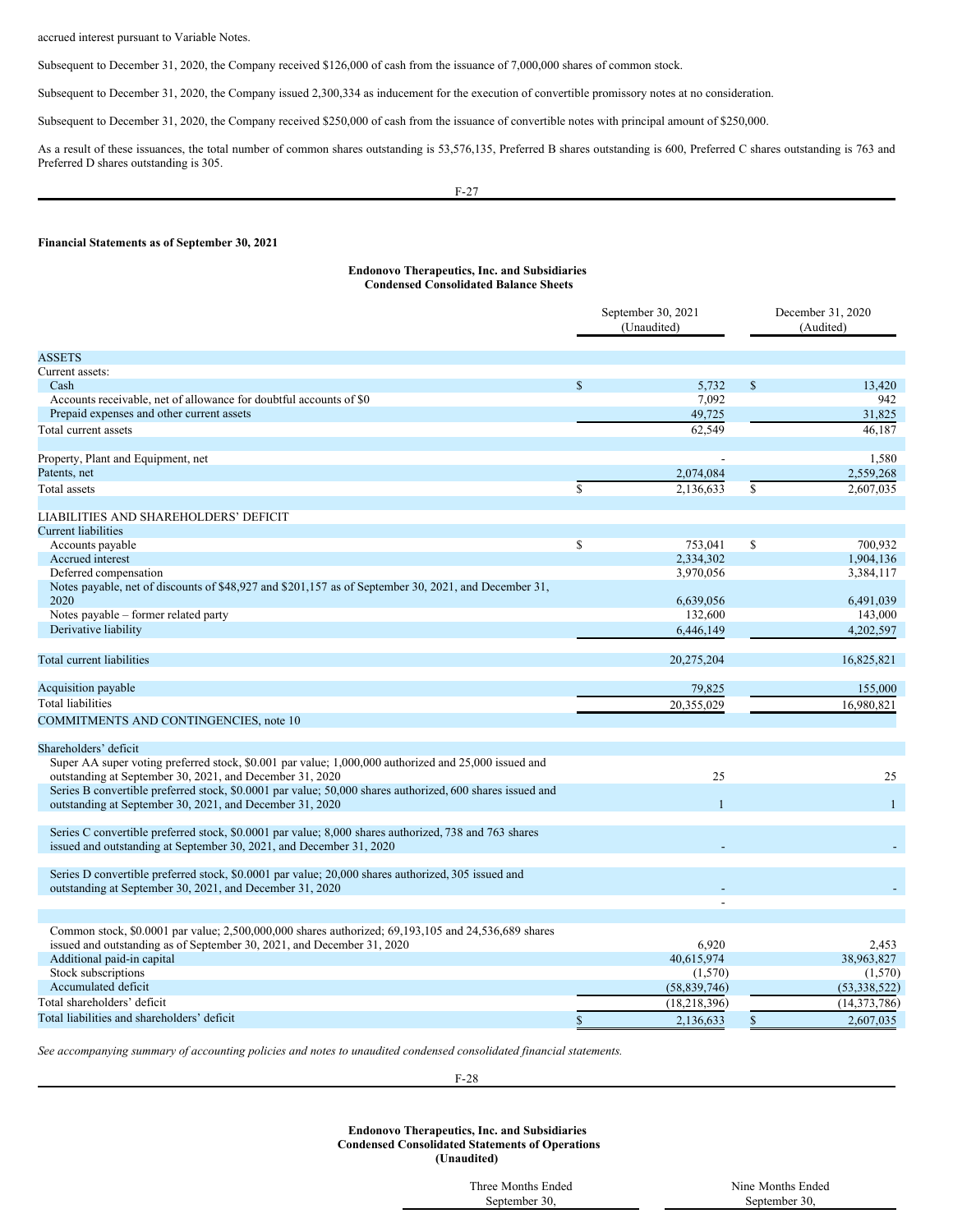|                                              | 2021        | 2020         |              | 2021        | 2020         |               |
|----------------------------------------------|-------------|--------------|--------------|-------------|--------------|---------------|
| Revenue                                      | \$<br>7,790 | \$<br>39.980 | $\mathbb{S}$ | 72,789      | $\mathbb{S}$ | 154,296       |
| Cost of revenue                              | 3,103       | 760          |              | 6,124       |              | 18,320        |
| Gross profit                                 | 4,687       | 39,220       |              | 66,665      |              | 135,976       |
| Operating expenses                           | 696,943     | 986,019      |              | 1,919,418   |              | 2,364,213     |
| Loss from operations                         | (692, 256)  | (946, 799)   |              | (1,852,753) |              | (2,228,237)   |
| Other income (expense)                       |             |              |              |             |              |               |
| Change in fair value of derivative liability | (542, 346)  | 416,370      |              | (2,962,795) |              | 6,016,625     |
| Gain (loss) on settlement of debt            | (42, 460)   | (47,602)     |              | 28,536      |              | (564, 385)    |
| Other expense                                |             | (58,902)     |              |             |              | (58,902)      |
| Interest expense, net                        | (246, 612)  | (432, 108)   |              | (714, 212)  |              | (1, 530, 375) |
| Other income (expense)                       | (831, 418)  | (122, 242)   |              | (3,648,471) |              | 3,862,963     |
| Income (Loss) before income taxes            | (1,523,674) | (1,069,041)  |              | (5,501,224) |              | 1,634,726     |
| Provision for income taxes                   |             |              |              |             |              |               |
| Net Income (loss) income                     | (1,523,674) | (1,069,041)  | \$           | (5,501,224) | \$           | 1,634,726     |
| Basic Income (Loss) per share                | (0.02)      | \$<br>(0.07) | $\mathbb{S}$ | (0.10)      | \$           | 0.17          |
| Diluted Income (Loss) per share              | (0.02)      | (0.07)       | \$           | (0.10)      | S            | (0.15)        |
| Weighted average common share outstanding:   |             |              |              |             |              |               |
| <b>Basic</b>                                 | 66,291,292  | 16, 137, 373 |              | 55,303,026  |              | 9,621,530     |
| Diluted                                      | 66,291,292  | 16, 137, 373 |              | 55,303,026  |              | 23,575,380    |

*See accompanying summary of accounting policies and notes to unaudited condensed consolidated financial statements.*

F-29

#### <span id="page-43-0"></span>**Endonovo Therapeutics, Inc. and Subsidiaries Condensed Consolidated Statements of Cash Flows (Unaudited)**

| 2021<br>2020<br>Operating activities:<br>Net (Loss) Income<br>(5,501,224)<br>\$<br>1,634,726<br>S<br>Adjustments to reconcile net (loss) income to cash used in operating activities:<br>488,616<br>Depreciation and amortization expense<br>486,764<br>Stock compensation expense<br>61,453<br>400,108<br>Fair value of commitment shares issued with debt<br>70,971<br>Fair value of equity issued for services<br>95,250<br>13.067<br>Loss (gain) on extinguishment of debt<br>(28, 536)<br>564,385<br>Amortization of note discount and original issue discount<br>103,659<br>50,348<br>Amortization of discount on Series C Preferred stock liability<br>248<br>Non-cash interest expense<br>713,462<br>Change in fair value of derivative liability<br>2,962,795<br>(6,016,625)<br>Changes in assets and liabilities:<br>Accounts receivable<br>(6,150)<br>21,800<br>Deposit<br>(2,500)<br>Prepaid expenses and other current assets<br>(17,900)<br>18,320<br>Account payable<br>52,109<br>82,006<br>Accrued interest<br>539,582<br>766,319<br>Deferred compensation<br>716,986<br>585,939<br>Net cash used in operating activities<br>(548, 734)<br>(595, 288)<br>Financing activities:<br>Proceeds from the issuance of notes payable<br>475,000<br>401,424<br>Repayments to former related-party of notes payable<br>(10, 400)<br>(19,000)<br>Repayments of convertible debt in cash<br>(3,000)<br>Proceeds from issuance of common stock and units<br>100,000<br>126,000<br>Proceeds from issuance of preferred stock<br>50,000<br>Net cash provided by financing activities<br>587,600<br>532,424<br>Net decrease in cash<br>(7,688)<br>(16,310)<br>Cash, beginning of year<br>18,893<br>13,420<br>Cash, end of period<br>\$<br>5,732<br>\$<br>2,583<br>Supplemental disclosure of cash flow information:<br>Cash paid for interest<br>\$<br>\$<br>Cash paid for income taxes<br>\$<br>$\mathbf S$<br>$\overline{\phantom{a}}$<br>Non-Cash Investing and Financing Activities:<br>Conversion of notes payable and accrued interest to common stock<br>\$<br>458,335<br>1,357,573<br>\$ |  | Nine Months ended September 30, |  |
|---------------------------------------------------------------------------------------------------------------------------------------------------------------------------------------------------------------------------------------------------------------------------------------------------------------------------------------------------------------------------------------------------------------------------------------------------------------------------------------------------------------------------------------------------------------------------------------------------------------------------------------------------------------------------------------------------------------------------------------------------------------------------------------------------------------------------------------------------------------------------------------------------------------------------------------------------------------------------------------------------------------------------------------------------------------------------------------------------------------------------------------------------------------------------------------------------------------------------------------------------------------------------------------------------------------------------------------------------------------------------------------------------------------------------------------------------------------------------------------------------------------------------------------------------------------------------------------------------------------------------------------------------------------------------------------------------------------------------------------------------------------------------------------------------------------------------------------------------------------------------------------------------------------------------------------------------------------------------------------------------------------------------------------------------------------------------------------------------|--|---------------------------------|--|
|                                                                                                                                                                                                                                                                                                                                                                                                                                                                                                                                                                                                                                                                                                                                                                                                                                                                                                                                                                                                                                                                                                                                                                                                                                                                                                                                                                                                                                                                                                                                                                                                                                                                                                                                                                                                                                                                                                                                                                                                                                                                                                   |  |                                 |  |
|                                                                                                                                                                                                                                                                                                                                                                                                                                                                                                                                                                                                                                                                                                                                                                                                                                                                                                                                                                                                                                                                                                                                                                                                                                                                                                                                                                                                                                                                                                                                                                                                                                                                                                                                                                                                                                                                                                                                                                                                                                                                                                   |  |                                 |  |
|                                                                                                                                                                                                                                                                                                                                                                                                                                                                                                                                                                                                                                                                                                                                                                                                                                                                                                                                                                                                                                                                                                                                                                                                                                                                                                                                                                                                                                                                                                                                                                                                                                                                                                                                                                                                                                                                                                                                                                                                                                                                                                   |  |                                 |  |
|                                                                                                                                                                                                                                                                                                                                                                                                                                                                                                                                                                                                                                                                                                                                                                                                                                                                                                                                                                                                                                                                                                                                                                                                                                                                                                                                                                                                                                                                                                                                                                                                                                                                                                                                                                                                                                                                                                                                                                                                                                                                                                   |  |                                 |  |
|                                                                                                                                                                                                                                                                                                                                                                                                                                                                                                                                                                                                                                                                                                                                                                                                                                                                                                                                                                                                                                                                                                                                                                                                                                                                                                                                                                                                                                                                                                                                                                                                                                                                                                                                                                                                                                                                                                                                                                                                                                                                                                   |  |                                 |  |
|                                                                                                                                                                                                                                                                                                                                                                                                                                                                                                                                                                                                                                                                                                                                                                                                                                                                                                                                                                                                                                                                                                                                                                                                                                                                                                                                                                                                                                                                                                                                                                                                                                                                                                                                                                                                                                                                                                                                                                                                                                                                                                   |  |                                 |  |
|                                                                                                                                                                                                                                                                                                                                                                                                                                                                                                                                                                                                                                                                                                                                                                                                                                                                                                                                                                                                                                                                                                                                                                                                                                                                                                                                                                                                                                                                                                                                                                                                                                                                                                                                                                                                                                                                                                                                                                                                                                                                                                   |  |                                 |  |
|                                                                                                                                                                                                                                                                                                                                                                                                                                                                                                                                                                                                                                                                                                                                                                                                                                                                                                                                                                                                                                                                                                                                                                                                                                                                                                                                                                                                                                                                                                                                                                                                                                                                                                                                                                                                                                                                                                                                                                                                                                                                                                   |  |                                 |  |
|                                                                                                                                                                                                                                                                                                                                                                                                                                                                                                                                                                                                                                                                                                                                                                                                                                                                                                                                                                                                                                                                                                                                                                                                                                                                                                                                                                                                                                                                                                                                                                                                                                                                                                                                                                                                                                                                                                                                                                                                                                                                                                   |  |                                 |  |
|                                                                                                                                                                                                                                                                                                                                                                                                                                                                                                                                                                                                                                                                                                                                                                                                                                                                                                                                                                                                                                                                                                                                                                                                                                                                                                                                                                                                                                                                                                                                                                                                                                                                                                                                                                                                                                                                                                                                                                                                                                                                                                   |  |                                 |  |
|                                                                                                                                                                                                                                                                                                                                                                                                                                                                                                                                                                                                                                                                                                                                                                                                                                                                                                                                                                                                                                                                                                                                                                                                                                                                                                                                                                                                                                                                                                                                                                                                                                                                                                                                                                                                                                                                                                                                                                                                                                                                                                   |  |                                 |  |
|                                                                                                                                                                                                                                                                                                                                                                                                                                                                                                                                                                                                                                                                                                                                                                                                                                                                                                                                                                                                                                                                                                                                                                                                                                                                                                                                                                                                                                                                                                                                                                                                                                                                                                                                                                                                                                                                                                                                                                                                                                                                                                   |  |                                 |  |
|                                                                                                                                                                                                                                                                                                                                                                                                                                                                                                                                                                                                                                                                                                                                                                                                                                                                                                                                                                                                                                                                                                                                                                                                                                                                                                                                                                                                                                                                                                                                                                                                                                                                                                                                                                                                                                                                                                                                                                                                                                                                                                   |  |                                 |  |
|                                                                                                                                                                                                                                                                                                                                                                                                                                                                                                                                                                                                                                                                                                                                                                                                                                                                                                                                                                                                                                                                                                                                                                                                                                                                                                                                                                                                                                                                                                                                                                                                                                                                                                                                                                                                                                                                                                                                                                                                                                                                                                   |  |                                 |  |
|                                                                                                                                                                                                                                                                                                                                                                                                                                                                                                                                                                                                                                                                                                                                                                                                                                                                                                                                                                                                                                                                                                                                                                                                                                                                                                                                                                                                                                                                                                                                                                                                                                                                                                                                                                                                                                                                                                                                                                                                                                                                                                   |  |                                 |  |
|                                                                                                                                                                                                                                                                                                                                                                                                                                                                                                                                                                                                                                                                                                                                                                                                                                                                                                                                                                                                                                                                                                                                                                                                                                                                                                                                                                                                                                                                                                                                                                                                                                                                                                                                                                                                                                                                                                                                                                                                                                                                                                   |  |                                 |  |
|                                                                                                                                                                                                                                                                                                                                                                                                                                                                                                                                                                                                                                                                                                                                                                                                                                                                                                                                                                                                                                                                                                                                                                                                                                                                                                                                                                                                                                                                                                                                                                                                                                                                                                                                                                                                                                                                                                                                                                                                                                                                                                   |  |                                 |  |
|                                                                                                                                                                                                                                                                                                                                                                                                                                                                                                                                                                                                                                                                                                                                                                                                                                                                                                                                                                                                                                                                                                                                                                                                                                                                                                                                                                                                                                                                                                                                                                                                                                                                                                                                                                                                                                                                                                                                                                                                                                                                                                   |  |                                 |  |
|                                                                                                                                                                                                                                                                                                                                                                                                                                                                                                                                                                                                                                                                                                                                                                                                                                                                                                                                                                                                                                                                                                                                                                                                                                                                                                                                                                                                                                                                                                                                                                                                                                                                                                                                                                                                                                                                                                                                                                                                                                                                                                   |  |                                 |  |
|                                                                                                                                                                                                                                                                                                                                                                                                                                                                                                                                                                                                                                                                                                                                                                                                                                                                                                                                                                                                                                                                                                                                                                                                                                                                                                                                                                                                                                                                                                                                                                                                                                                                                                                                                                                                                                                                                                                                                                                                                                                                                                   |  |                                 |  |
|                                                                                                                                                                                                                                                                                                                                                                                                                                                                                                                                                                                                                                                                                                                                                                                                                                                                                                                                                                                                                                                                                                                                                                                                                                                                                                                                                                                                                                                                                                                                                                                                                                                                                                                                                                                                                                                                                                                                                                                                                                                                                                   |  |                                 |  |
|                                                                                                                                                                                                                                                                                                                                                                                                                                                                                                                                                                                                                                                                                                                                                                                                                                                                                                                                                                                                                                                                                                                                                                                                                                                                                                                                                                                                                                                                                                                                                                                                                                                                                                                                                                                                                                                                                                                                                                                                                                                                                                   |  |                                 |  |
|                                                                                                                                                                                                                                                                                                                                                                                                                                                                                                                                                                                                                                                                                                                                                                                                                                                                                                                                                                                                                                                                                                                                                                                                                                                                                                                                                                                                                                                                                                                                                                                                                                                                                                                                                                                                                                                                                                                                                                                                                                                                                                   |  |                                 |  |
|                                                                                                                                                                                                                                                                                                                                                                                                                                                                                                                                                                                                                                                                                                                                                                                                                                                                                                                                                                                                                                                                                                                                                                                                                                                                                                                                                                                                                                                                                                                                                                                                                                                                                                                                                                                                                                                                                                                                                                                                                                                                                                   |  |                                 |  |
|                                                                                                                                                                                                                                                                                                                                                                                                                                                                                                                                                                                                                                                                                                                                                                                                                                                                                                                                                                                                                                                                                                                                                                                                                                                                                                                                                                                                                                                                                                                                                                                                                                                                                                                                                                                                                                                                                                                                                                                                                                                                                                   |  |                                 |  |
|                                                                                                                                                                                                                                                                                                                                                                                                                                                                                                                                                                                                                                                                                                                                                                                                                                                                                                                                                                                                                                                                                                                                                                                                                                                                                                                                                                                                                                                                                                                                                                                                                                                                                                                                                                                                                                                                                                                                                                                                                                                                                                   |  |                                 |  |
|                                                                                                                                                                                                                                                                                                                                                                                                                                                                                                                                                                                                                                                                                                                                                                                                                                                                                                                                                                                                                                                                                                                                                                                                                                                                                                                                                                                                                                                                                                                                                                                                                                                                                                                                                                                                                                                                                                                                                                                                                                                                                                   |  |                                 |  |
|                                                                                                                                                                                                                                                                                                                                                                                                                                                                                                                                                                                                                                                                                                                                                                                                                                                                                                                                                                                                                                                                                                                                                                                                                                                                                                                                                                                                                                                                                                                                                                                                                                                                                                                                                                                                                                                                                                                                                                                                                                                                                                   |  |                                 |  |
|                                                                                                                                                                                                                                                                                                                                                                                                                                                                                                                                                                                                                                                                                                                                                                                                                                                                                                                                                                                                                                                                                                                                                                                                                                                                                                                                                                                                                                                                                                                                                                                                                                                                                                                                                                                                                                                                                                                                                                                                                                                                                                   |  |                                 |  |
|                                                                                                                                                                                                                                                                                                                                                                                                                                                                                                                                                                                                                                                                                                                                                                                                                                                                                                                                                                                                                                                                                                                                                                                                                                                                                                                                                                                                                                                                                                                                                                                                                                                                                                                                                                                                                                                                                                                                                                                                                                                                                                   |  |                                 |  |
|                                                                                                                                                                                                                                                                                                                                                                                                                                                                                                                                                                                                                                                                                                                                                                                                                                                                                                                                                                                                                                                                                                                                                                                                                                                                                                                                                                                                                                                                                                                                                                                                                                                                                                                                                                                                                                                                                                                                                                                                                                                                                                   |  |                                 |  |
|                                                                                                                                                                                                                                                                                                                                                                                                                                                                                                                                                                                                                                                                                                                                                                                                                                                                                                                                                                                                                                                                                                                                                                                                                                                                                                                                                                                                                                                                                                                                                                                                                                                                                                                                                                                                                                                                                                                                                                                                                                                                                                   |  |                                 |  |
|                                                                                                                                                                                                                                                                                                                                                                                                                                                                                                                                                                                                                                                                                                                                                                                                                                                                                                                                                                                                                                                                                                                                                                                                                                                                                                                                                                                                                                                                                                                                                                                                                                                                                                                                                                                                                                                                                                                                                                                                                                                                                                   |  |                                 |  |
|                                                                                                                                                                                                                                                                                                                                                                                                                                                                                                                                                                                                                                                                                                                                                                                                                                                                                                                                                                                                                                                                                                                                                                                                                                                                                                                                                                                                                                                                                                                                                                                                                                                                                                                                                                                                                                                                                                                                                                                                                                                                                                   |  |                                 |  |
|                                                                                                                                                                                                                                                                                                                                                                                                                                                                                                                                                                                                                                                                                                                                                                                                                                                                                                                                                                                                                                                                                                                                                                                                                                                                                                                                                                                                                                                                                                                                                                                                                                                                                                                                                                                                                                                                                                                                                                                                                                                                                                   |  |                                 |  |
|                                                                                                                                                                                                                                                                                                                                                                                                                                                                                                                                                                                                                                                                                                                                                                                                                                                                                                                                                                                                                                                                                                                                                                                                                                                                                                                                                                                                                                                                                                                                                                                                                                                                                                                                                                                                                                                                                                                                                                                                                                                                                                   |  |                                 |  |
|                                                                                                                                                                                                                                                                                                                                                                                                                                                                                                                                                                                                                                                                                                                                                                                                                                                                                                                                                                                                                                                                                                                                                                                                                                                                                                                                                                                                                                                                                                                                                                                                                                                                                                                                                                                                                                                                                                                                                                                                                                                                                                   |  |                                 |  |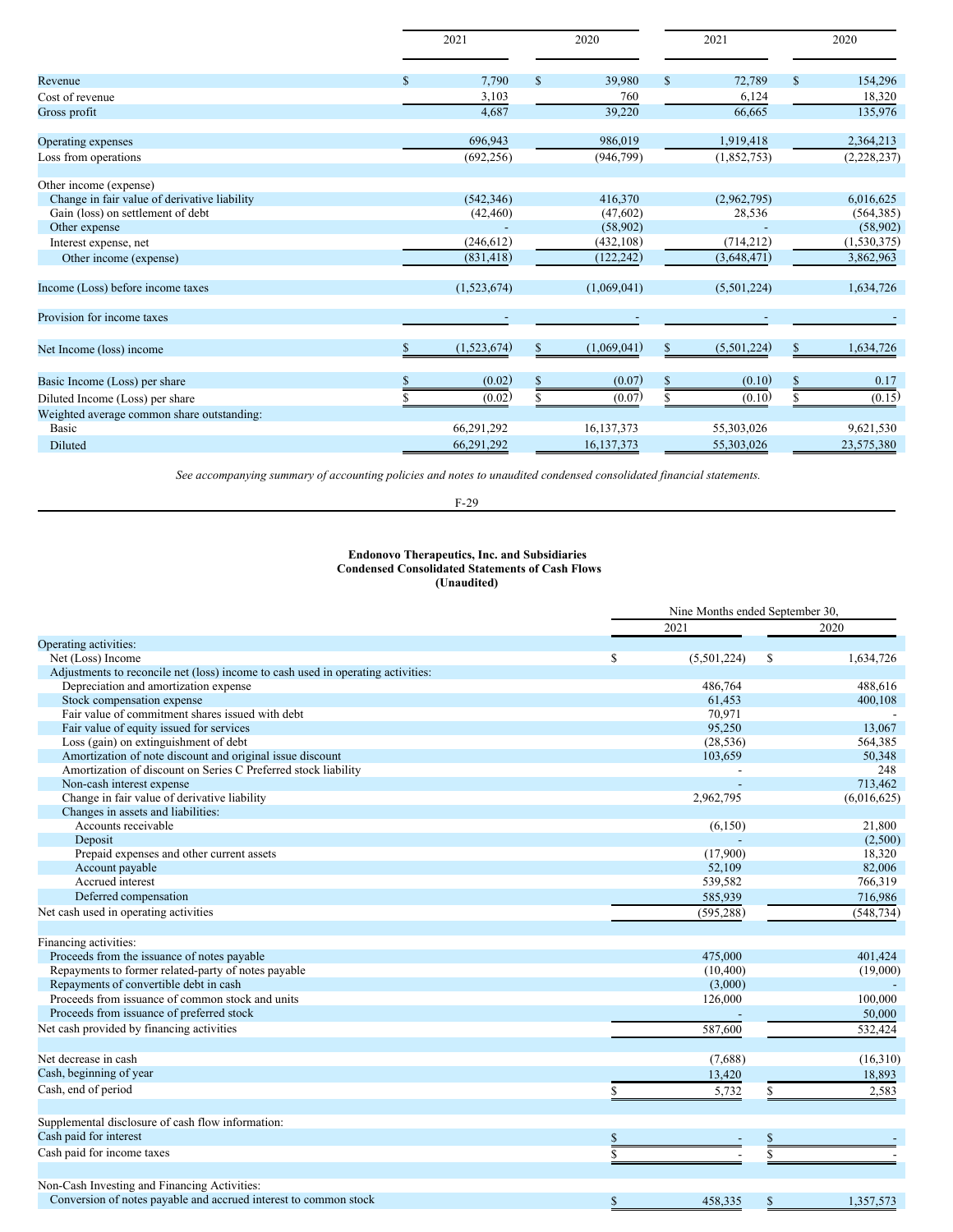| Issuance of common stock to settle debt                       | 121.922 |          |
|---------------------------------------------------------------|---------|----------|
| Conversion of Preferred C Stock to common stock               |         | .400.934 |
| Issuance of common stock to Preferred C Stock inducement      |         |          |
| Exchange of note and accrued interest to new convertible note |         | 316.494  |

*See accompanying summary of accounting policies and notes to unaudited condensed consolidated financial statements.*

F-30

#### **Endonovo Therapeutics, Inc. and Subsidiaries Condensed Consolidated Statement of Shareholders' Deficit (Unaudited)**

**For nine months ended September 30, 2020.**

|                                                                                         |           | Series AA<br>Preferred Stock |        | Series B<br>Convertible<br>Preferred Stock |        | Series D<br>Convertible<br>Preferred Stock |        | Series C<br>Convertible<br>Preferred Stock | Common Stock  |           | Additional<br>Paid-in | Subscription | Retained                         | Total<br>Shareholder's |
|-----------------------------------------------------------------------------------------|-----------|------------------------------|--------|--------------------------------------------|--------|--------------------------------------------|--------|--------------------------------------------|---------------|-----------|-----------------------|--------------|----------------------------------|------------------------|
|                                                                                         | Shares    | Amount                       | Shares | Amount                                     | Shares | Amount                                     | Shares | Amount                                     | <b>Shares</b> | Amount    | Capital               | Receivable   | Earnings                         | Deficit                |
| Balance December 31, 2019                                                               | 25,000 \$ | 25                           | 600 \$ |                                            | 255S   |                                            |        |                                            | 1.189.204     | 118<br>-S | \$32,432,392 \$       | (1,570)      | $$ (52,934,786) \$ (20,503,820)$ |                        |
| Reclassification Preferred Series C                                                     |           |                              |        |                                            |        |                                            | 1.814  |                                            |               |           | 2,418,269             |              |                                  | 2,418,269              |
| Shares issued for Preferred Series D                                                    |           |                              |        |                                            | 50     |                                            |        |                                            |               | ×         | 50,000                |              |                                  | 50,000                 |
| Shares issued for conversion of notes<br>payable and accrued interest                   |           |                              |        |                                            |        |                                            |        |                                            | 4,388,291     | 439       | 2,545,275             |              |                                  | 2,545,714              |
| Shares issued for conversion of                                                         |           |                              |        |                                            |        |                                            |        |                                            |               |           |                       |              |                                  |                        |
| Preferred Series C to common share<br>Valuation of stock options issued for<br>services |           |                              |        |                                            |        |                                            | (936)  | $\sim$                                     | 1,636,166     | 164       | (164)<br>9,567        |              |                                  | 9,567                  |
| Net loss for the quarter ended March 31,<br>2020                                        |           |                              |        |                                            |        |                                            |        |                                            |               |           |                       |              | 4,338,418                        | 4,338,418              |
| Balance March 31, 2020                                                                  | 25,000    | 25                           | 600    |                                            | 305    |                                            | 878    |                                            | 7,213,661     | 721       | 37,455,339            | (1,570)      | (48,596,368)                     | (11, 141, 852)         |
|                                                                                         |           |                              |        |                                            |        |                                            |        |                                            |               |           |                       |              |                                  |                        |
| Shares issued for conversion of                                                         |           |                              |        |                                            |        |                                            |        |                                            |               |           |                       |              |                                  |                        |
| Preferred Series C to Common share                                                      |           |                              |        |                                            |        |                                            | (105)  |                                            | 985.322       | 99        | 27                    |              |                                  | 126                    |
| Shares issued for conversion of notes                                                   |           |                              |        |                                            |        |                                            |        |                                            | 3,353,044     |           | 475,627               |              |                                  |                        |
| payable and accrued interest<br>Restricted shares issued as inducement                  |           |                              |        |                                            |        |                                            |        |                                            |               | 335       |                       |              |                                  | 475,962                |
| to Series C                                                                             |           |                              |        |                                            |        |                                            |        |                                            | 58.428        | 6         | 8.146                 |              |                                  |                        |
| Common stock issued for services                                                        |           |                              |        |                                            |        |                                            |        |                                            | 25,000        |           | 3,497                 |              | (8, 152)<br>$\sim$               | 3,500                  |
| Commitment shares                                                                       |           |                              |        |                                            |        |                                            |        |                                            | 385,963       | 3<br>39   | 55,501                |              | $\overline{\phantom{a}}$         | 55,540                 |
| Common stock issued with exchange of                                                    |           |                              |        |                                            |        |                                            |        |                                            |               |           |                       |              |                                  |                        |
| convertible notes                                                                       |           |                              |        |                                            |        |                                            |        |                                            | 409,000       | 41        | 58,814                |              |                                  | 58,855                 |
| Net loss for the quarter ended June 30,                                                 |           |                              |        |                                            |        |                                            |        |                                            |               |           |                       |              |                                  |                        |
| 2020                                                                                    |           |                              |        |                                            |        |                                            |        |                                            |               |           |                       |              | (1,634,651)                      | (1,634,651)            |
| Balance June 30, 2020                                                                   | 25,000    | 25                           | 600    | $\mathbf{1}$                               | 305    |                                            | 773    |                                            | 12,430,418    | 1,244     | 38,056,951            | (1,570)      | (50, 239, 171)                   | (12, 182, 520)         |
| Shares issued for conversion of                                                         |           |                              |        |                                            |        |                                            |        |                                            |               |           |                       |              |                                  |                        |
| Preferred Series C to Common share                                                      |           |                              |        |                                            |        |                                            | (10)   |                                            | 133,334       | 13        | (13)                  |              |                                  |                        |
| Shares issued for exchange of stock                                                     |           |                              |        |                                            |        |                                            |        |                                            |               |           |                       |              |                                  |                        |
| options                                                                                 |           |                              |        |                                            |        |                                            |        | $\sim$                                     | 1,500,000     | 150       | 164,850               |              |                                  | 165,000                |
| Shares issued as inducement to note                                                     |           |                              |        |                                            |        |                                            |        |                                            |               |           |                       |              |                                  |                        |
| holder                                                                                  |           |                              |        |                                            |        |                                            |        |                                            | 500,000       | 50        | 54,950                |              |                                  | 55,000                 |
| Shares issued for conversion of notes                                                   |           |                              |        |                                            |        |                                            |        |                                            |               |           |                       |              |                                  |                        |
| payable and accrued interest                                                            |           |                              |        |                                            |        |                                            |        |                                            | 759,669       | 76        | 70.334                |              |                                  | 70.410                 |
| Common stock issued for cash                                                            |           |                              |        |                                            |        |                                            |        |                                            | 1,234,568     | 123       | 99.877                |              |                                  | 100,000                |
| Common stock issued for services                                                        |           |                              |        |                                            |        |                                            |        | ÷.                                         | 360,000       | 36        | 35,964                |              |                                  | 36,000                 |
| Valuation of stock options issued for                                                   |           |                              |        |                                            |        |                                            |        |                                            |               |           |                       |              |                                  |                        |
| services                                                                                |           |                              |        |                                            |        |                                            |        |                                            |               |           | 20,490                |              |                                  | 20,490                 |
| Commitment shares                                                                       |           |                              |        |                                            |        |                                            |        | ÷.                                         | 385,963       | 39        | 42,340                |              |                                  | 42,379                 |
| Net loss for the quarter ended September                                                |           |                              |        |                                            |        |                                            |        |                                            |               |           |                       |              |                                  |                        |
| 30, 2020                                                                                |           |                              |        |                                            |        |                                            |        |                                            |               |           |                       |              | (1,069,041)                      | (1,069,041)            |
| Balance September 30, 2020                                                              | 25,000    | 25                           | 600    |                                            | 305    |                                            | 763    |                                            | 17.303.952    | 1,731     | 38, 545, 743          | (1,570)      | (51,308,212)                     | (12,762,282)           |
|                                                                                         |           |                              |        |                                            |        |                                            | $F-31$ |                                            |               |           |                       |              |                                  |                        |

# **For nine months ended September 30, 2021.**

|                                                                                                                                                         |           | Series AA<br>Preferred Stock |        | Series B<br>Convertible<br>Preferred Stock |        | Series C<br>Convertible<br>Preferred Stock |        | Series D<br>Convertible<br>Preferred Stock | Common Stock                         |                     | Additional<br>Paid-in         | Subscription | Retained              | Total<br>Shareholder's        |
|---------------------------------------------------------------------------------------------------------------------------------------------------------|-----------|------------------------------|--------|--------------------------------------------|--------|--------------------------------------------|--------|--------------------------------------------|--------------------------------------|---------------------|-------------------------------|--------------|-----------------------|-------------------------------|
|                                                                                                                                                         | Shares    | Amount                       | Shares | Amount                                     | Shares | Amount                                     | Shares | Amount                                     | <b>Shares</b>                        | Amount              | Capital                       | Receivable   | Earnings              | Deficit                       |
| Balance December 31, 2020                                                                                                                               | 25,000 \$ | 25                           | 600    | -S                                         | 763    | -S<br>$\overline{\phantom{a}}$             | 305    | - \$                                       | 24,536,689                           | \$2,453             | $$38,963,827$ \$              | (1,570)      | \$ (53,338,522)       | \$(14,373,786)                |
| Shares issued as commitment to note<br>holders<br>Common stock issued for cash<br>Shares issued for conversion of notes<br>payable and accrued interest |           |                              |        |                                            |        |                                            |        |                                            | 2,300,334<br>7,000,000<br>17,686,548 | 230<br>700<br>1,769 | 101,652<br>125,300<br>831,429 |              | $\sim$<br>$\sim$      | 101,882<br>126,000<br>833,198 |
| Valuation of stock options issued for<br>services<br>Net loss for the quarter ended March<br>31, 2021                                                   |           |                              |        |                                            |        |                                            |        |                                            |                                      |                     | 20,471                        | $\sim$       | $\sim$<br>(2,680,881) | 20,471<br>(2,680,881)         |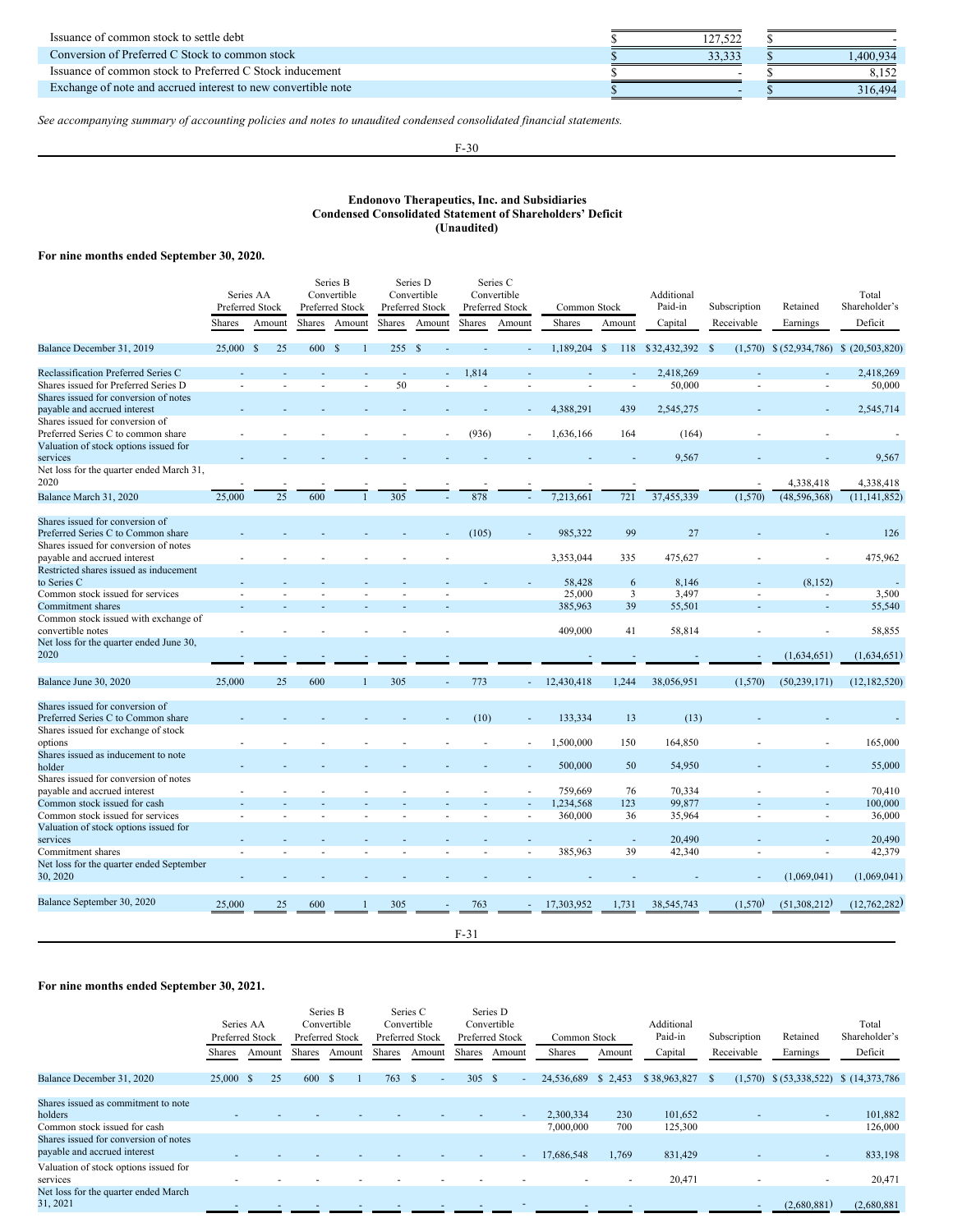| Balance March 31, 2021                   | 25,000 \$ |     | 25 | 600 | $\mathcal{S}$ | 763  | -S | 305 | -S            | 51,523,571 \$ 5,152 |         | \$40,042,679 | -S |          | $(1,570)$ \$ $(56,019,403)$ \$ $(15,973,116)$ |                |
|------------------------------------------|-----------|-----|----|-----|---------------|------|----|-----|---------------|---------------------|---------|--------------|----|----------|-----------------------------------------------|----------------|
|                                          |           |     |    |     |               |      |    |     |               |                     |         |              |    |          |                                               |                |
| Shares issued for conversion of notes    |           |     |    |     |               |      |    |     |               |                     |         |              |    |          |                                               |                |
| payable and accrued interest             |           |     |    |     |               |      |    |     |               | 3,804,103           | 381     | 116,165      |    |          |                                               | 116,546        |
| Shares issued for conversion of          |           |     |    |     |               |      |    |     |               |                     |         |              |    |          |                                               |                |
| Preferred Series C to Common share       |           |     |    |     |               | (25) |    |     |               | 1,111,111           | 111     | (111)        |    |          |                                               |                |
| Common Shares issued for debt            |           |     |    |     |               |      |    |     |               |                     |         |              |    |          |                                               |                |
| settlement                               |           |     |    |     |               |      |    |     |               | 1,515,152           | 152     | 57,576       |    |          |                                               | 57,728         |
| Shares issued as commitment to note      |           |     |    |     |               |      |    |     |               |                     |         |              |    |          |                                               |                |
| holders                                  |           |     |    |     |               |      |    |     |               | 200,000             | 20      | 6,280        |    |          |                                               | 6,300          |
| Shares issued as settlement of debt with |           |     |    |     |               |      |    |     |               |                     |         |              |    |          |                                               |                |
| former related party                     |           |     |    |     |               |      |    |     |               | 2,505,834           | 251     | 84,446       |    |          |                                               | 84,697         |
| Valuation of stock options issued for    |           |     |    |     |               |      |    |     |               |                     |         |              |    |          |                                               |                |
| services                                 |           |     |    |     |               |      |    |     |               |                     |         | 20,491       |    |          |                                               | 20,491         |
| Net loss for the quarter ended June 30,  |           |     |    |     |               |      |    |     |               |                     |         |              |    |          |                                               |                |
| 2021                                     |           |     |    |     |               |      |    |     |               |                     |         |              |    |          | (1,296,669)                                   | (1,296,669)    |
| Balance June 30, 2021                    | 25,000    | - S | 25 | 600 |               | 738  | S. | 305 | $\mathcal{S}$ | 60,659,771          | \$6,067 | \$40,327,526 |    | (1, 570) | \$ (57,316,072)                               | \$(16,984,023) |
|                                          |           |     |    |     |               |      |    |     |               |                     |         |              |    |          |                                               |                |
| Common shares issued as commitment       |           |     |    |     |               |      |    |     |               |                     |         |              |    |          |                                               |                |
| to note holders                          |           |     |    |     |               |      |    |     |               | 1,833,334           | 183     | 46,917       |    |          |                                               | 47,100         |
| Shares issued for conversion of notes    |           |     |    |     |               |      |    |     |               |                     |         |              |    |          |                                               |                |
| payable and accrued interest             |           |     |    |     |               |      |    |     |               | 4,200,000           | 420     | 126,040      |    |          |                                               | 126,460        |
| Stock-based compensation                 |           |     |    |     |               |      |    |     |               |                     |         | 20,491       |    |          |                                               | 20,491         |
| Common shares issued pursuant to         |           |     |    |     |               |      |    |     |               |                     |         |              |    |          |                                               |                |
| consulting agreement                     |           |     |    |     |               |      |    |     |               | 2,500,000           | 250     | 95,000       |    |          |                                               | 95,250         |
| Net loss for the quarter ended           |           |     |    |     |               |      |    |     |               |                     |         |              |    |          |                                               |                |
| September 30, 2021                       |           |     |    |     |               |      |    |     |               |                     |         |              |    |          | (1,523,674)                                   | (1,523,674)    |
| Balance September 30, 2021               | 25,000    |     | 25 | 600 |               | 738  |    | 305 |               | \$69,193,105        | \$6,920 | 40,615,974   |    | (1, 570) | \$ (58,839,746)                               | \$(18,218,396) |
|                                          |           |     |    |     |               |      |    |     |               |                     |         |              |    |          |                                               |                |

*See accompanying summary of accounting policies and notes to unaudited condensed consolidated financial statements.*

F-32

#### <span id="page-45-0"></span>**Endonovo Therapeutics, Inc. and Subsidiaries Notes to Condensed Consolidated Financial Statements**

#### **Note 1 - Organization and Nature of Business**

Endonovo Therapeutics, Inc. (Endonovo or the "Company") is an innovative biotechnology company that has developed a bio-electronic approach to regenerative medicine. Endonovo is a growth stage company whose stock is publicly traded (OTCQB: ENDV).

The Company develops, manufactures, and distributes evolutionary medical devices focused on the rapid healing of wounds and reduction of pain, edema, and inflammation in the human body. The Company's non-invasive bioelectric medical devices are designed to target inflammation, cardiovascular diseases, chronic kidney disease, and central nervous system disorders ("CNS" disorders).

The Company's non-invasive Electroceutical® therapeutics device, SofPulse®, using pulsed short-wave radiofrequency at 27.12 MHz has been FDA-Cleared and CE Marked for the palliative treatment of soft tissue injuries and post-operative plain and edema, and has CMS National Coverage for the treatment of chronic wounds. The Company's current portfolio of pre-clinical stage Electroceutical® therapeutics devices address chronic kidney disease, liver disease non-alcoholic steatohepatitis (NASH), cardiovascular and peripheral artery disease (PAD) and ischemic stroke.

Endonovo's core mission is to transform the field of medicine by developing safe, wearable, non-invasive bioelectric medical devices that deliver the Company's Electroceutical<sup>®</sup> Therapy. Endonovo's bioelectric Electroceutical® devices harnesses *bioelectricity* to restore key electrochemical processes that initiate anti-inflammatory processes and growth factors in the body necessary for healing to rapidly occur.

# **Note 2 – Summary of significant accounting policies.**

#### *Basis of Presentation and Principles of Consolidation*

The accompanying unaudited interim condensed consolidated financial statements have been presented in accordance with accounting principles generally accepted in the United States of America ("GAAP") for interim financial information and the instructions to Article 8 of Regulation S-X. Accordingly, the financial statements do not include all of the information and notes required by GAAP for complete financial statements. The condensed consolidated financial statements as of September 30, 2021, and 2020, are unaudited; however, in the opinion of management such interim condensed consolidated financial statements reflect all adjustments, consisting solely of normal recurring adjustments, necessary for a fair presentation of the results for the periods presented. The accompanying financial information should be read in conjunction with the financial statements and the notes thereto in the Company's most recent Annual Report on Form 10-K, as filed with the Securities and Exchange Commission (the "SEC") on April 13, 2021. The results of operations for the period presented are not necessarily indicative of the results that might be expected for future interim periods or for the full year.

#### *Liquidity and Going Concern*

The Company's unaudited condensed consolidated financial statements are prepared using GAAP applicable to a going concern, which contemplates the realization of assets and liquidation of liabilities in the normal course of business. The Company has not yet established an ongoing source of revenues sufficient to cover its operating costs and allow it to continue as a going concern. The ability of the Company to continue as a going concern is dependent on the Company obtaining adequate capital to fund operating losses until it becomes profitable.

As of September 30, 2021, the Company had cash of approximately \$6,000 and a working capital deficiency of approximately \$20.2 million. During the nine months ended September 30, 2021, the Company used approximately \$0.6 million of cash in its operation. The Company has incurred recurring losses resulting in an accumulated deficit of approximately \$58.8 million as of September 30, 2021. These conditions raise substantial doubt as to its ability to continue as going concern within one year from issuance date of these financial statements.

During the nine months ended September 30, 2021, the Company has raised approximately \$0.6 million in debt and equity financing. The Company is raising additional capital through debt and equity securities to continue the funding of its operations. However, there is no assurance that the Company can raise enough funds or generate sufficient revenues to pay its obligations as they become due, which raises substantial doubt about our ability to continue as a going concern.

No adjustments have been made to the carrying value of assets or liabilities as a result of this uncertainty. To reduce the risk of not being able to continue as a going concern, management is commercializing its FDA cleared and CE marked products and has commenced implementing its business plan to materialize revenues from potential, future, license agreements, has raised capital through the sale of its common stock, and the issuance of convertible promissory notes.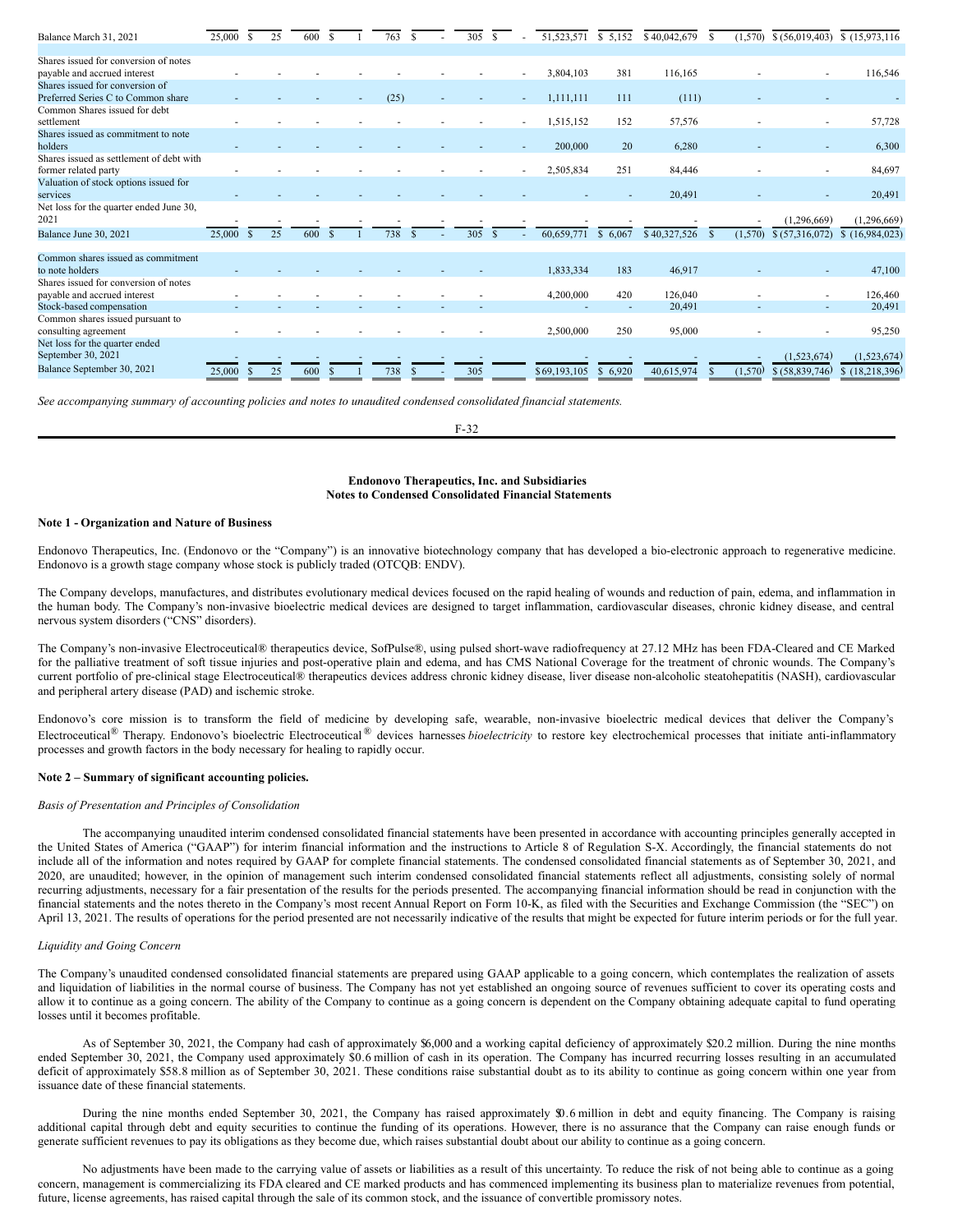In March 2020, the World Health Organization declared coronavirus COVID-19 a global pandemic. This contagious disease outbreak, which has continued to spread, and any related adverse public health developments, has adversely affected workforces, economies, and financial markets globally, potentially leading to an economic downturn. It is not possible for the Company to predict the duration or magnitude of the adverse results of the outbreak and its effects on the Company's business or ability to raise funds.

#### F-33

#### **Endonovo Therapeutics, Inc. and Subsidiaries Notes to Condensed Consolidated Financial Statements (continued)**

#### *Use of Estimates*

The preparation of financial statements in conformity with accounting principles generally accepted in the United States of America requires management to make estimates and assumptions that affect the amounts reported in the condensed consolidated financial statements and accompanying notes. Critical estimates include the value of shares issued for services, in connection with notes payable agreements, in connection with note extension agreements, and as repayment for outstanding debt, the useful lives of property and equipment, the valuation of the derivative liability, the valuation of warrants and stock options, and the valuation of deferred income tax assets. Management uses its historical records and knowledge of its business in making these estimates. Actual results could differ from these estimates.

#### *Earnings (Loss) Per Share*

The Company utilizes Financial Accounting Standards Board ("FASB") Accounting Standards Codification ("ASC") 260, "Earnings per Share." Basic earnings (loss) per share is computed based on the earnings (loss) attributable to common shareholders divided by the weighted average number of shares outstanding for the period excluding any dilutive effects of options, warrants, unvested share awards and convertible securities. Diluted earnings (loss) per common share is calculated similar to basic earnings (loss) per share except that the denominator is increased to include additional common share equivalents available upon exercise of stock option, warrants, common shares issuable under convertible debt and restricted stock using the treasury stock method. Dilutive common share equivalents include the dilutive effect of in-the-money share equivalents, which are calculated based on the average share price for each period using the treasury stock method, excluding any common share equivalents if their effect would be anti-dilutive. In periods in which a net loss has been incurred, all potentially dilutive common shares are considered anti-dilutive and thus are excluded from the calculation. Securities that are excluded from the calculation of weighted average dilutive common shares because their inclusion would have been antidilutive for the nine months ended September 30, 2021, include stock options, warrants, and notes payable. The Company has 3,013,730 options and 26,115 warrants to purchase common stock outstanding at September 30, 2021. The Company has 96,533 options and 56,914 warrants to purchase common stock outstanding at September 30, 2020.

The components of basic and diluted earnings per share for the nine months ended September 30, 2021, and 2020 were as follows:

|                                                                               |     | Nine months ended September 30, |  |             |  |  |  |  |  |  |
|-------------------------------------------------------------------------------|-----|---------------------------------|--|-------------|--|--|--|--|--|--|
|                                                                               |     | 2021                            |  | 2020        |  |  |  |  |  |  |
| Numerator:                                                                    |     |                                 |  |             |  |  |  |  |  |  |
| Net income (loss) attributable to common shareholders                         | \$. | (5,501,224)                     |  | 1,634,726   |  |  |  |  |  |  |
|                                                                               |     |                                 |  |             |  |  |  |  |  |  |
| Effect of dilutive securities                                                 |     |                                 |  |             |  |  |  |  |  |  |
| Convertible notes                                                             |     |                                 |  | (5,063,936) |  |  |  |  |  |  |
| Net loss for diluted earnings per share                                       |     | (5,501,224)                     |  | (3,429,210) |  |  |  |  |  |  |
| Denominator:                                                                  |     |                                 |  |             |  |  |  |  |  |  |
| Weighted-average number of common shares outstanding during the period        |     | 55,303,026                      |  | 9,621,530   |  |  |  |  |  |  |
| Dilutive effect of convertible notes payable                                  |     |                                 |  | 13,953,850  |  |  |  |  |  |  |
| Common stock and common stock equivalents used for diluted earnings per share |     | 55,303,026                      |  | 23,575,380  |  |  |  |  |  |  |

# *Accounts Receivable*

The Company uses the specific identification method for recording the provision for doubtful accounts, which was \$0 as of September 30, 2021, and December 31, 2020. Account receivables are written off when all collection attempts have failed.

#### *Research and Development*

Costs relating to the development of new products are expensed as research and development as incurred in accordance with FASB Accounting Standards Codification ("ASC") 730-10, *Research and Development*. Research and development costs amounted to \$0 and \$3,283 for the nine months ended September 30, 2021, and 2020, respectively, and are included in operating expenses in the condensed consolidated statements of operations.

F-34

# **Endonovo Therapeutics, Inc. and Subsidiaries Notes to Condensed Consolidated Financial Statements (continued)**

#### *Recently Issued Accounting Pronouncements*

# *Accounting Principles Not Yet Adopted*

In May 2021, the FASB issued ASU 2021-04, Earnings Per Share (Topic 260), Debt-Modifications and Extinguishments (Subtopic 470-50), Compensation-Stock Compensation (Topic 718), and Derivatives and Hedging-Contracts in Entity's Own Equity (Subtopic 815-40), which addresses issuer's accounting for certain modifications or exchanges of freestanding equity-classified written call options. This amendment is effective for all entities, for fiscal years beginning after December 15, 2021, including interim periods within those fiscal years. Early adoption is permitted. The Company is evaluating the effects, if any, of the adoption of ASU 2021-04 guidance on the Company's financial position, results of operations and cash flows.

#### *Newly Adopted Accounting Principles*

In August 2020, the FASB issued ASU No. 2020-06 ("ASU 2020-06") "Debt-Debt with Conversion and Other Options (Subtopic 470-20) and Derivatives and Hedging-Contracts in Entity's Own Equity (Subtopic 815-40): Accounting for Convertible Instruments and Contracts in an Entity's Own Equity." ASU 2020-06 simplifies the accounting for convertible instruments by reducing the number of accounting models for convertible debt instruments and convertible preferred stock. Limiting the accounting models results in fewer embedded conversion features being separately recognized from the host contract as compared with current GAAP. Convertible instruments that continue to be subject to separation models are (1) those with embedded conversion features that are not clearly and closely related to the host contract, that meet the definition of a derivative, and that do not qualify for a scope exception from derivative accounting and (2) convertible debt instruments issued with substantial premiums for which the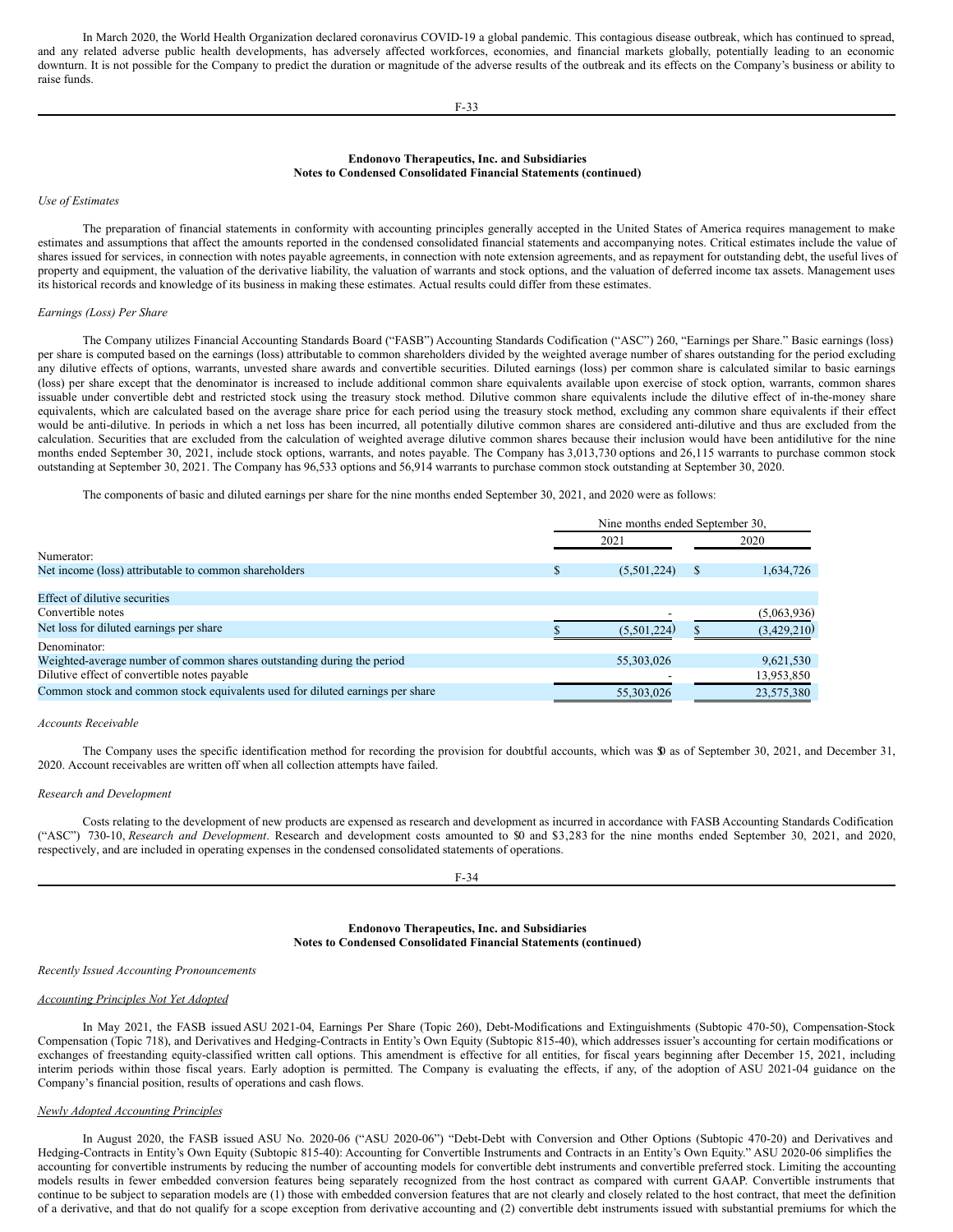premiums are recorded as paid-in capital. In addition, ASU 2020-06 amends the guidance for the derivatives scope exception for contracts in an entity's own equity to reduce form-over-substance-based accounting conclusions. The Amendments also affects the diluted EPS calculation for instruments that may be settled in cash or shares and for convertible instruments. The amendments are effective for public entities excluding smaller reporting companies for fiscal years beginning after December 15, 2021, including interim periods within those fiscal years. For all other entities, the amendments are effective for fiscal years beginning after December 15, 2023, including interim periods within those fiscal years. Early adoption is permitted, but no earlier than fiscal years beginning after December 15, 2020, including interim periods. The Company adopted the new standard update on January 1, 2021, which did not result in a material impact on the Company's condensed consolidated results of operations, financial position, and cash flows.

In December 2019, the Financial Accounting Standards Board (FASB) issued Accounting Standards Update (ASU) No. 2019-12, Income Taxes (Topic 740): Simplifying the Accounting for Income Taxes. The objective of this standard update is to simplify the accounting for income taxes by removing certain exceptions to the general principles in Topic 740. This ASU also attempts to improve consistent application of and simplify U.S. GAAP for other areas of Topic 740 by clarifying and amending existing guidance. This standard update is effective for fiscal years beginning after December 15, 2020, including interim periods within those fiscal years. The Company adopted this ASU effective January 1, 2021, and the impact of adoption was not material to the Company's financial position, results of operations and cash flows.

The Company has evaluated all the recent accounting pronouncements and determined that there are no other accounting pronouncements that will have a material effect on the Company's financial statements.

F-35

#### **Endonovo Therapeutics, Inc. and Subsidiaries Notes to Condensed Consolidated Financial Statements (continued)**

#### **Note 3 - Revenue Recognition**

#### *Contracts with Customers*

The Company adopted ASC 606, *Revenue from Contracts with Customers* effective January 1, 2019, using the modified retrospective method applied to those contracts which were not substantially completed as of January 1, 2019. These standards provide guidance on recognizing revenue, including a five-step model to determine when revenue recognition is appropriate. The standard requires that an entity recognize revenue to depict the transfer of control of promised goods or services to customers in an amount that reflects the consideration to which the entity expects to be entitled in exchange for those goods or services.

The Company routinely plan on entering into contracts with customers that include general commercial terms and conditions, notification requirements for price increases, shipping terms and in most cases prices for the products and services that we offer. The Company's performance obligations are established when a customer submits a purchase order notification (in writing, electronically or verbally) for goods and services, and we accept the order. The Company identified performance obligations as the delivery of the requested product or service in appropriate quantities and to the location specified in the customer's contract and/or purchase order. The Company generally recognize revenue upon the satisfaction of these criteria when control of the product or service has been transferred to the customer at which time, the Company has an unconditional right to receive payment. The Company's sales and sale prices are final, and our prices are not affected by contingent events that could impact the transaction price.

Revenues for our SofPulse® product is typically recognized at the time the product is shipped, at which time the title passes to the customer, and there are no further performance obligations.

In connection with offering products and services provided to the end user by third-party vendors, the Company reviews the relationship between us, the vendor, and the end user to assess whether revenue should be reported on a gross or net basis. In asserting whether revenue should be reported on a gross or net basis, the Company considers whether the Company acts as a principal in the transaction and control the goods and services used to fulfill the performance obligation(s) associated with the transaction.

#### *Sources of Revenue*

The Company has identified the following revenues by revenue source:

1. Medical care providers

As of September 30, 2021, and 2020, the sources of revenue were as follows:

|                                            | Three Months Ended<br>September 30, |      |        | Nine Months Ended<br>September 30, |        |   |         |  |  |
|--------------------------------------------|-------------------------------------|------|--------|------------------------------------|--------|---|---------|--|--|
|                                            | 2021                                | 2020 |        |                                    | 2021   |   | 2020    |  |  |
| Direct sales-Medical care providers, gross | 7,790                               |      | 39,980 |                                    | 72,789 |   | 154,296 |  |  |
| Total sources of revenue                   | 7,790                               |      | 39,980 |                                    | 72.789 | Ф | 154,296 |  |  |
|                                            | $F-36$                              |      |        |                                    |        |   |         |  |  |

#### **Endonovo Therapeutics, Inc. and Subsidiaries Notes to Condensed Consolidated Financial Statements (continued)**

#### *Warranty*

Our general product warranties do not extend beyond an assurance that the product delivered will be consistent with stated specifications and do not include separate performance obligations.

#### *Significant Judgments in the Application of the Guidance in ASC 606*

There are no significant judgments associated with the satisfaction of our performance obligations. We generally satisfy performance obligations upon shipment of the product to the customer. This is consistent with the time in which the customer obtains control of the products. Performance obligations are also generally settled quickly after the purchase order acceptance, therefore the value of unsatisfied performance obligations at the end of any reporting period is generally immaterial.

We consider variable consideration in establishing the transaction price. Forms of variable consideration applicable to our arrangements include sales returns, rebates, volume-based bonuses, and prompt pay discounts. We use historical information along with an analysis of the expected value to properly calculate and to consider the need to constrain estimates of variable consideration. Such amounts are included as a reduction to revenue from the sale of products in the periods in which the related revenue is recognized and adjusted in future periods as necessary.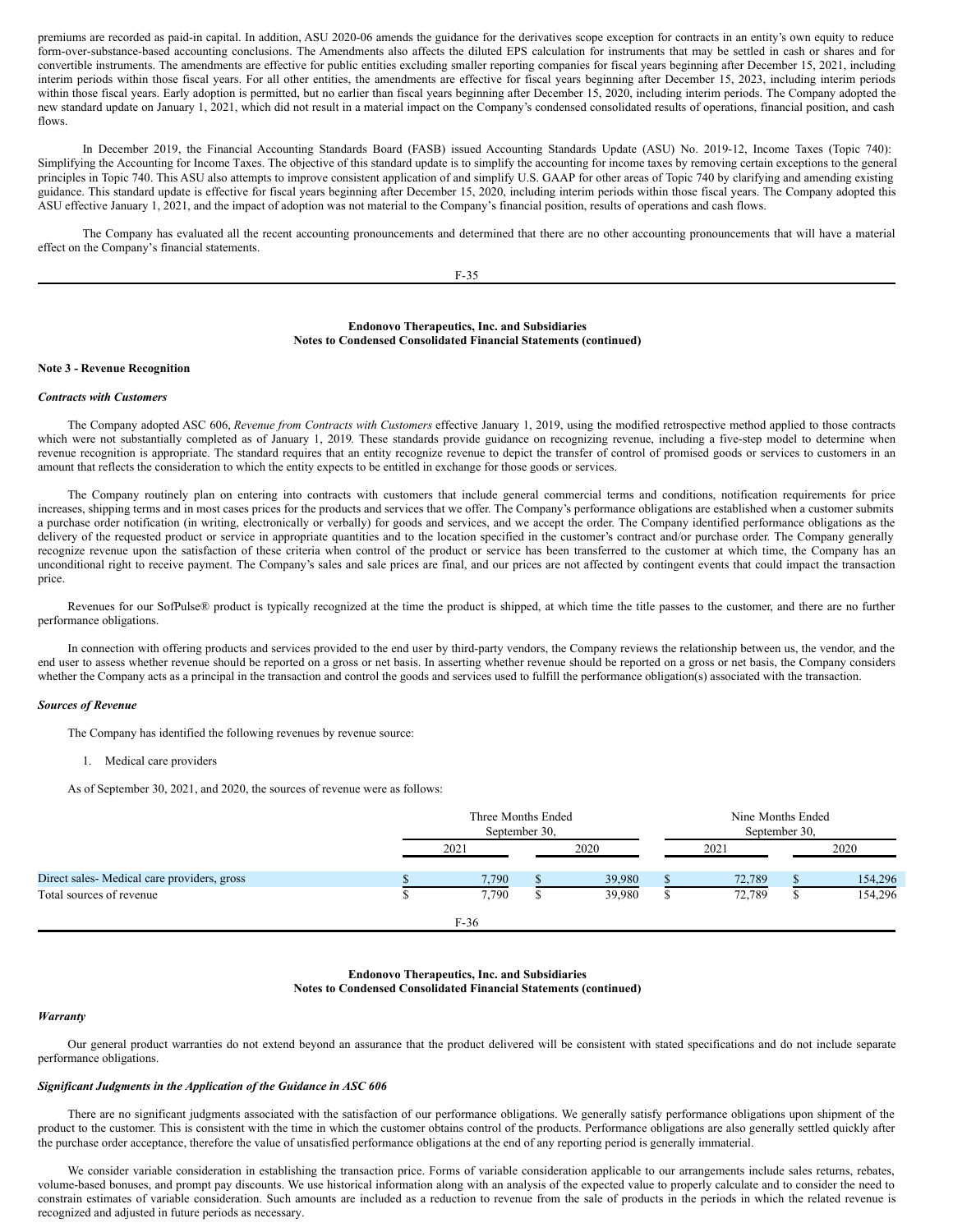#### *Practical Expedients*

Our payment terms for sales direct to distributors are substantially less than the one-year collection period that falls within the practical expedient in determination of whether a significant financing component exists.

#### **Note 4 – Property, Plant and Equipment**

The following is a summary of equipment, at cost, less accumulated depreciation at September 30, 2021, and December 31, 2020:

|                               | September 30,<br>2021 |               | December 31,<br>2020 |
|-------------------------------|-----------------------|---------------|----------------------|
| Autos                         | 64,458                | <sup>\$</sup> | 64,458               |
| Medical equipment             | 13,969                |               | 13,969               |
| Other equipment               | 11,367                |               | 11,367               |
|                               | 89,794                |               | 89,794               |
| Less accumulated depreciation | 89,794                |               | 88,214               |
|                               |                       |               | 1,580                |

Depreciation expense for the nine months ended September 30, 2021, and 2020 was \$1,580 and \$3,432, respectively.

#### **Endonovo Therapeutics, Inc. and Subsidiaries Notes to Condensed Consolidated Financial Statements (continued)**

# **Note 5 – Patents.**

In December 2017, we acquired from Rio Grande Neurosciences, Inc. (RGN) a patent portfolio for \$4,500,000. The earliest patents expire in2024. The following is a summary of patents less accumulated amortization at September 30, 2021, and December 31, 2020:

|                               | September 30,<br>2021 |           |    | December 31,<br>2020 |  |  |
|-------------------------------|-----------------------|-----------|----|----------------------|--|--|
| Patents                       |                       | 4,500,000 | \$ | 4,500,000            |  |  |
| Less accumulated amortization |                       | 2,425,916 |    | 1,940,732            |  |  |
| Patents, net                  |                       | 2,074,084 |    | 2,559,268            |  |  |

Amortization expense associated with patents was \$485,184 for the nine months ended September 30, 2021, and 2020. The estimated future amortization expense related to patents as of September 30, 2021, is as follows:

| Twelve Months Ending September 30, |   | Amount    |
|------------------------------------|---|-----------|
| 2021                               | Ф | 646,910   |
| 2022                               |   | 646,910   |
| 2023                               |   | 646,910   |
| 2024                               |   | 133,354   |
| Total                              |   | 2.074.084 |

#### **Note 6- Notes Payable**

#### *Notes Payable*

During the nine months ended September 30, 2021, the Company issued five (5) fixed rate promissory notes totaling \$75,000 for funding of \$475,000 with original terms of twelve months and interest rates of 15%. The holders of the promissory notes can convert the outstanding unpaid principal and accrued interest at a fixed conversion rate, subject to standard anti-dilution features.

During the nine months ended September 30, 2021, the Company amended the terms of two of its promissory notes to accelerate the conversion feature and amend the conversion price of the instruments. The Company recorded the modification in accordance with ASC 470-50 *Debt-Modifications and Extinguishments* and recorded \$58,407 as loss from debt extinguishment in the condensed consolidated statements of operations.

During the nine months ended September 30, 2021, the Company settled one of its promissory notes by issuing1,515,152 restricted shares of the Company's common stock with a fifteen percent (15%) make-whole provision. The Company recorded a gain on debt extinguishment of approximately \$128,000.

F-38

#### **Endonovo Therapeutics, Inc. and Subsidiaries Notes to Condensed Consolidated Financial Statements (continued)**

During the nine months ended September 30, 2021, the Company paid \$3,000 in cash for one of its fixed rate promissory notes.

During the nine months ended September 30, 2021, the Company converted \$358,443 in principal and \$99,892 in accrued but unpaid interest into25,690,651 shares of common stock.

The gross amount of all convertible notes with variable conversion rates outstanding as of September 30, 2021 is \$4,770,926, of which \$2,660,476 are past maturity.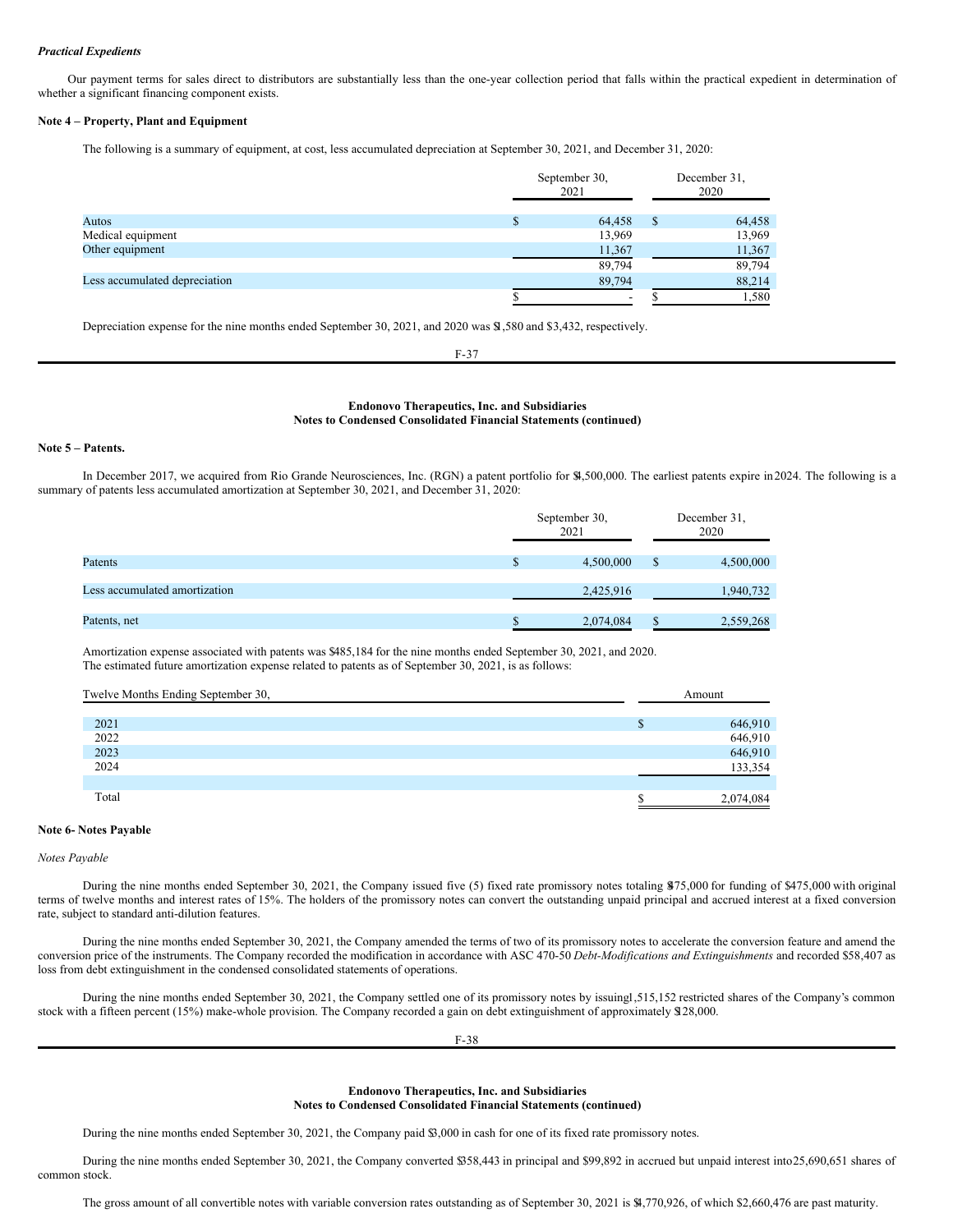Notes payable to a former related party in the aggregate amount of \$132,600 were outstanding at September 30, 2021, which are past maturity date. The notes bear interest between 10% and 12% per annum. During the nine months ended September 30, 2021, the Company paid \$10,400 in principal to this former related party.

As of September 30, 2021, fixed rate notes payable outstanding totaled \$1,292,154, of which \$85,154 is past maturity.

|                                                |   | September 30,<br>2021 |    | December 31,<br>2020 |
|------------------------------------------------|---|-----------------------|----|----------------------|
| Notes payable at beginning of period           | S | 6,835,196             | \$ | 6,874,795            |
| Notes payable issued                           |   | 475,000               |    | 1,364,611            |
| Liquidated damages                             |   |                       |    | 452,095              |
| Note modification                              |   |                       |    | 25,190               |
| Loan fees added to note payable                |   |                       |    | 120,389              |
| Repayments of notes payable in cash            |   | (13,400)              |    | (22,000)             |
| Settlements on note payable                    |   | (117,770)             |    | (697, 253)           |
| Less amounts converted to stock                |   | (358, 443)            |    | (1,282,631)          |
| Notes payable at end of period                 |   | 6,820,583             |    | 6,835,196            |
| Less debt discount                             |   | (48, 927)             |    | (201, 157)           |
|                                                |   | 6,771,656             |    | 6,634,039            |
| Notes payable issued to a former related party |   | 132,600               | \$ | 143,000              |
| Notes payable issued to non-related parties    |   | 6,639,056             | S  | 6,491,039            |

The maturity dates on the notes-payable are as follows:

| Former Related party |   | Non-related parties |      | Total     |
|----------------------|---|---------------------|------|-----------|
|                      |   |                     |      |           |
| 132,600              | S | 3,370,533           | S    | 3,503,133 |
|                      |   | 3,317,450           |      | 3,317,450 |
| 132,600              |   | 6,687,983           |      | 6,820,583 |
|                      |   |                     |      |           |
|                      |   | Notes to            | F-39 |           |

#### **Endonovo Therapeutics, Inc. and Subsidiaries Notes to Condensed Consolidated Financial Statements (continued)**

#### **Note 7 - Shareholders' Deficit**

#### *Preferred Stock*

The Company has authorized 5,000,000 shares of preferred stock which have been designated as follows:

|                    |                   | Number of Shares |   |        |                          |
|--------------------|-------------------|------------------|---|--------|--------------------------|
|                    | Number of         | Outstanding      |   |        |                          |
|                    |                   | at September 30, |   | Par    | Liquidation              |
|                    | Shares Authorized | 2021             |   | Value  | Value                    |
| Series AA          | 1,000,000         | 25,000           | ъ | 0.0010 |                          |
| Preferred Series B | 50,000            | 600              |   | 0.0001 | 100                      |
| Preferred Series C | 8,000             | 738              | S | 0.0001 | 1,000                    |
| Preferred Series D | 20,000            | 305              |   | 0.0001 | 1,000                    |
| Undesignated       | 3,922,000         |                  |   |        | $\overline{\phantom{a}}$ |

#### *Series AA Preferred Shares*

On February 22, 2013, the Board of Directors of the Company authorized an amendment to the Company's Articles of Incorporation, as amended (the "Articles of Incorporation"), in the form of a Certificate of Designation that authorized the issuance of up to one million (1,000,000) shares of a new series of preferred stock, par value \$0.001 per share, designated "Series AA Super Voting Preferred Stock," for which the board of directors established the rights, preferences and limitations thereof.

Each holder of outstanding shares of Series AA Super Voting Preferred Stock shall be entitled to one hundred thousand (100,000) votes for each share of Series AA Super Voting Preferred Stock held on the record date for the determination of stockholders entitled to vote at each meeting of stockholders of the Company. The Series AA Super Voting Preferred Stockholders will receive no dividends nor any value on liquidation. As of September 30, 2021, there were 25,000 shares of Series AA Preferred stock outstanding.

### *Series B Convertible Preferred Stock*

On February 7, 2017, the Company filed a certificate of designation for 50,000 shares of Series B Convertible Preferred Stock designated as Series B ("Series B") which are authorized and convertible, at the option of the holder, commencing six months from the date of issuance into common shares and warrants. For each share of Series B, the holder, on conversion, shall receive the stated value divided by 75% of the market price on the date of purchase of Series B and a three-year warrant exercisable into up to a like amount of common shares with an exercise price of 150% of the market price as defined in the Certificate of Designation. Dividends shall be paid only if dividends on the Company's issued and outstanding Common Stock are paid, and the amount paid to the Series B holder will be as though the conversion shares had been issued. The Series B holders have no voting rights. Upon liquidation, the holder of Series B, shall be entitled to receive an amount equal to the stated value, \$100 per share, plus any accrued and unpaid dividends thereon before any distribution is made to Series C Secured Redeemable Preferred Stock or common stockholders. As of September 30, 2021, 600 shares of Series B are outstanding.

#### *Series C Convertible Redeemable Preferred Stock*

On December 22, 2017, the Company filed a certificate of designation for 8,000 shares of Series C Secured Redeemable Preferred Stock ("Series C"). Each share of the C Preferred is entitled to receive a \$20.00 quarterly dividend commencing March 31, 2018, and each quarter thereafter and is to be redeemed for the stated value, \$,000 per share, plus accrued dividends in cash (i) at the Company's option, commencing one year from issuance and (ii) mandatorily as of December 31, 2019. Management determined that the Series C should be classified as liability per the guidance in ASC 480 Distinguishing Liabilities from Equity as of December 31, 2019. On January 29, 2020, the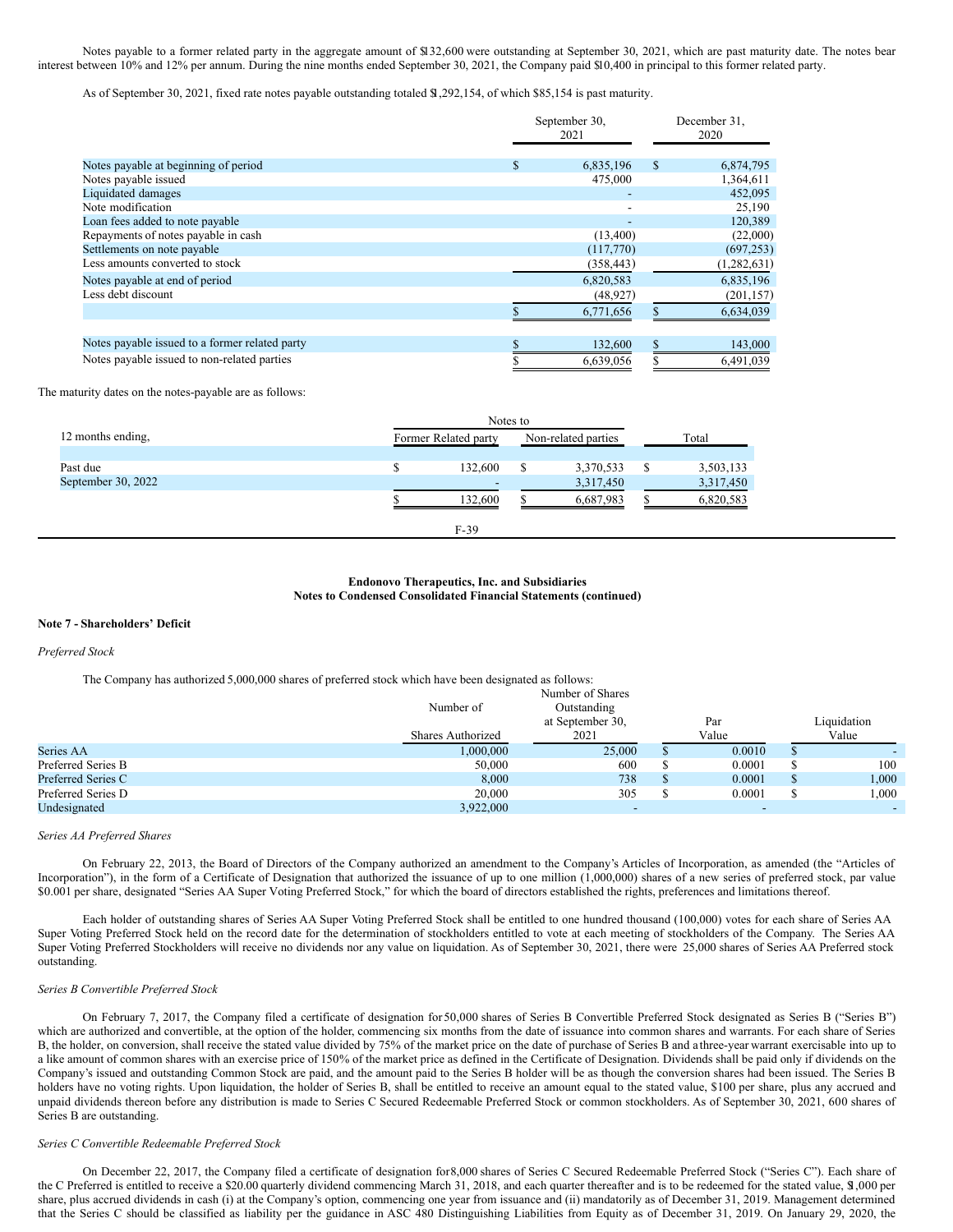Company filed the amended and restated certificate of designation fort its Series C Secured Redeemable Preferred Stock. The amendment changed the rights of the Series C by (a) removing the requirement to redeem the Series C, (b) removing the obligation to pay dividends on the Series C, (c) Allowing the holders of shares of Series C to convert the stated value of their shares into common stock of the Company at 75% of the closing price of such common stock on the day prior to the conversion. The C Preferred does not have any rights to vote with the common stock.

F-40

#### **Endonovo Therapeutics, Inc. and Subsidiaries Notes to Condensed Consolidated Financial Statements (continued)**

Upon liquidation, the holder of Series C, shall be entitled to receive an amount equal to the stated value, \$1,000 per share, plus any accrued and unpaid dividends thereon before any distribution is made to common stockholders but after distributions are made to holders of Series B.

During the nine months ended September 30, 2021, and 2020, the Company converted25 and 1,051 shares of Series C into 1,111,111 and 2,754,822 shares of common stock. As of September 30, 2021, there are 738 shares of Series C outstanding.

#### *Series D Convertible Preferred Stock*

On November 11, 2019, the Company filed a certificate of designation for20,000 shares of Series D Convertible Preferred Stock designated as Series D ("Series D"), which are authorized and convertible, at the option of the holder, at any time from the date of issuance, into shares of common shares. On or prior to August 1, 2020, for each share of Series D, the holder, on conversion, shall receive a number of common shares equal to 0.01% of the Company's issued and outstanding shares on conversion date and for conversion on or after August 2, 2020, the holder shall receive conversion shares as though the conversion date was August 1, 2020, with no further adjustments for issuances by the Company of common stock after August 1, 2020, except for stock split or reverse stock splits of the common stock. Management classified the Series D in permanent equity as of September 30, 2021.

The Series D holders have no voting rights. Upon liquidation, the holder of Series D, shall be entitled to receive an amount equal to the stated value, \$,000 per share, plus any accrued and unpaid dividends thereon before any distribution is made to common stockholders. The Company did not issue any shares of Series D in the nine months ended September 30, 2021. As of September 30, 2021, there are 305 shares of Series D outstanding.

F-41

# **Endonovo Therapeutics, Inc. and Subsidiaries Notes to Condensed Consolidated Financial Statements (continued)**

#### *Common Stock*

#### *Equity Purchase Line Agreement*

On May 18, 2020, the Company and Cavalry Fund I LP (the "investor") entered into an Equity Line Purchase Agreement ("ELPA") pursuant to which the investor committed to purchase, subject to certain restrictions and conditions, up to \$10,000,000 (the "Commitment") worth of the Company's common stock, over a period of 24 months from the effectiveness of the registration statement registering the resale of shares purchased by the investor pursuant to the ELPA.

The Company agreed to issue shares of its common stock (the "commitment shares") to the investor having a market value of 5% of the commitment (\$00,000 and 3,859,630 shares) based on the market price of the shares at the execution of the ELPA to be delivered in three tranches of385,963 shares on: (i) the execution of the ELPA; (ii) thirty days after the effectiveness of the registration statement to be filed under the RRA (the "registration right agreement" or the "registration statement"), and (iii) 90 trading days after the effectiveness of the registration statement with the balance of the commitment shares to be issued pro-rata over the first \$3,000,000 of puts in accordance with a formula set forth in the ELPA.

The ELPA provides that at any time after the effective date of the registration statement and provided the closing sale price of the common shares on the OTCQB is not below \$0.01, from time to time on any business day selected by the Company (the "Purchase Date"), the Company shall have the right, but not the obligation, to direct the investor to buy up to 300,000 shares of the common stock (the "regular purchase amount") at a purchase price equal to the lower of: (i) the lowest applicable sales price on the date of the put and (ii) 85% of the arithmetic average of the 3 lowest closing prices for the common stock during the 10 consecutive trading days ending on the trading day immediately preceding such put date. The regular purchase amount may be increased as follows: to up to 400,000 shares of common stock if the closing price of the common shares is not below \$0.25 per share and up to 500,000 shares if the closing price is not below \$0.40 per share.

Under the ELPA the Company has the right to submit a regular purchase notice to the investor as often as every business day. The payment for the shares covered by each put notice will generally occur on the day following the put notice. The ELPA contains provisions which allow for the Company to make additional puts beyond the regular purchase amount at greater discounts to the market price of the common stock as forth in the ELPA.

The ELPA requires the Company to apply at least 50% of the proceeds of puts to the payment of certain variable rate convertible notes issued by the Company. The Company does not anticipate that it will raise any funds under the ELPA.

#### *Activity during the nine months ended September 30, 2021*

During the nine months ended September 30, 2021, the Company issued25,690,651 shares of common stock for the conversion of principal notes and accrued interest in the amount of \$458,335.

During the nine months ended September 30, 2021, the Company issued4,333,668 shares of common stock labeled as commitment shares in connection with the issuance of promissory notes.

During the nine months ended September 30, 2021, the Company issued7,000,000 shares of common stock pursuant to securities purchase agreement for total consideration of \$126,000.

During the nine months ended September 30, 2021, the Company issued1,111,111 shares of common stock with a value of \$33,333, related to the conversion of Series C.

During the nine months ended September 30, 2021, the Company issued4,020,986 shares of common stock with a value of \$142,424, related to the settlement of debts, of which 2,505,834 shares of common stock were issued with a fair value of \$84,697 to a former related party.

During the nine months ended September 30, 2021, the Company issued2,500,000 shares of common stock in connection with the consulting agreement.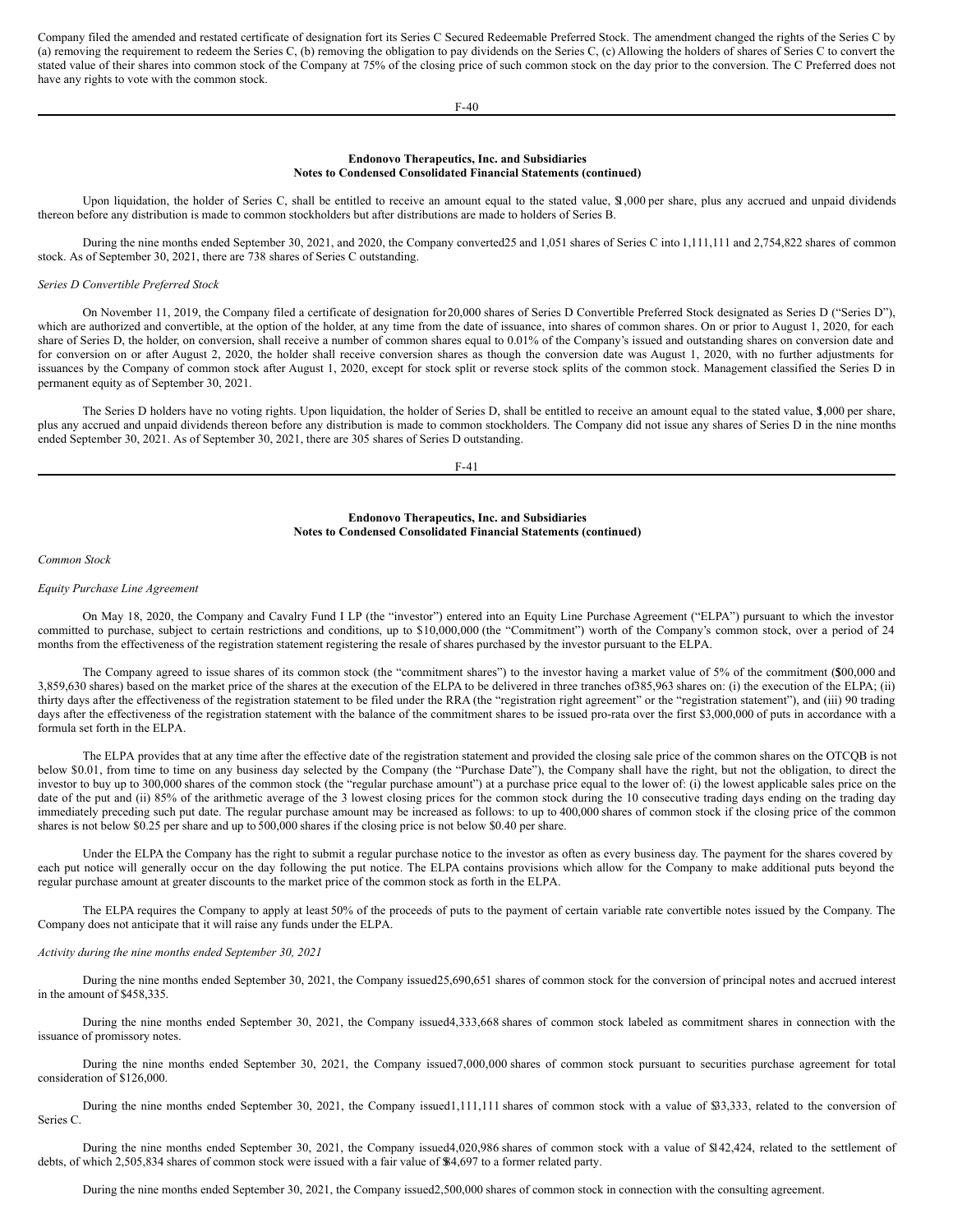During the nine months ended September 30, 2020, pursuant to the execution of the ELPA, the Company issued771,926 shares of common stock with a value of \$97,918.

During the nine months ended September 30, 2020, the Company issued8,501,004 shares of common stock for the conversion of notes and accrued interest in the amount of \$1,381,650.

During the nine months ended September 30, 2020, the Company issued2,754,822 shares of common stock with a value of \$1,400,934, related to the conversion of Series C.

During the nine months ended September 30, 2020, the Company issued58,428 shares of common stock to Series C with a value of \$8,152 to convert into shares of common stock.

F-42

#### **Endonovo Therapeutics, Inc. and Subsidiaries Notes to Condensed Consolidated Financial Statements (continued)**

During the nine months ended September 30, 2020, the Company issued385,000 shares of common stock with a value of \$39,500 related to services.

During the nine months ended September 30, 2020, the Company issued409,000 shares with a value of \$58,855 to one investor to exchange one variable convertible note with remaining principal of \$283,000 past maturity for a fixed rate convertible note with principal of \$525,000 and maturing one year from issuance. The Company recorded a loss on debt extinguishment of \$151,496 for the fair value of the shares issued in accordance with guidance in ASC 470-50*Debt-Modifications and Extinguishments*.

During the nine months ended September 30, 2020, the Company issued1,234,568 shares of common stock in exchange for \$100,000 cash pursuant to the Securities Purchase Agreement.

During the nine months ended September 30, 2020, the Company issued1,500,000 shares of common stock for total value of \$165,000 in exchange for 34,690 stock options regarding the ambiguity of price adjustment in the event of a reverse split that the Company completed on December 20, 2019.

During the nine months ended September 30, 2020, the Company modified the terms of its promissory note with one investor, which extended the maturity date of its promissory note and the issuance of 500,000 restricted stock with a fair value of \$55,000. The recording of this transaction resulted in a loss on debt extinguishment of \$55,000 per ASC 470-60 *Troubled Debt Restructurings.*

#### *Stock Options*

The balance of all stock options outstanding as of September 30, 2021, is as follows:

|                                   | Options                  |          | Weighted<br>Average<br><b>Exercise Price</b><br>Per Share | Weighted<br>Average<br>Remaining<br>Contractual<br>Term (years) | Aggregate<br>Intrinsic<br>Value |                          |
|-----------------------------------|--------------------------|----------|-----------------------------------------------------------|-----------------------------------------------------------------|---------------------------------|--------------------------|
| Outstanding at January 1, 2021    | 3,014,080                |          | 0.37                                                      | 1.67                                                            |                                 |                          |
| Granted                           | $\overline{\phantom{0}}$ |          | $\overline{\phantom{0}}$                                  | $\overline{\phantom{a}}$                                        |                                 | $\overline{\phantom{a}}$ |
| Cancelled                         | (350)                    | <b>S</b> | 47.00                                                     |                                                                 |                                 |                          |
| Exercised                         |                          |          | $\overline{\phantom{a}}$                                  | $\overline{\phantom{a}}$                                        |                                 |                          |
| Outstanding at September 30, 2021 | 3,013,730                | S        | 0.37                                                      | 0.92                                                            | \$                              | $\overline{\phantom{0}}$ |
|                                   |                          |          |                                                           |                                                                 |                                 |                          |
| Exercisable at September 30, 2021 | 1,263,730                | S        | 0.67                                                      | 0.95                                                            | \$                              |                          |

Share-based compensation expense for the nine months ended September 30, 2021, totaled approximately \$61,000.

The total unrecognized compensation expense amounts to approximately \$137,000 and should be recognized evenly over 1.65 years.

On June 11, 2020, the Board of Directors approved the issuance of74,668,000 non-incentive stock options to officers, directors, and key consultants. The key terms and conditions of the award have not been mutually understood and agreed upon, and as a result, the Company has not recognized stock compensation for such award for the nine months ended September 30, 2021.

#### *Warrants*

A summary of the status of the warrants granted under these agreements at September 30, 2021, and changes during the nine months then ended is presented below:

|                                   |                          | <b>Outstanding Warrants</b> |                                                                                                                        |      |  |  |
|-----------------------------------|--------------------------|-----------------------------|------------------------------------------------------------------------------------------------------------------------|------|--|--|
|                                   | <b>Shares</b>            |                             | Weighted Average<br>Remaining<br>Weighted Average<br><b>Exercise Price</b><br>Contractual<br>Per Share<br>Term (years) |      |  |  |
| Outstanding at January 1, 2021    | 39,295                   | \$                          | 200.72                                                                                                                 | 0.93 |  |  |
| Granted                           | $\overline{\phantom{a}}$ | ¢<br>ъ                      | $\overline{\phantom{a}}$                                                                                               |      |  |  |
| Cancelled                         | (13, 180)                | \$                          | 449.15                                                                                                                 | ٠    |  |  |
| Exercised                         |                          | Jэ.                         | $\overline{\phantom{a}}$                                                                                               |      |  |  |
| Outstanding at September 30, 2021 | 26,115                   | \$                          | 76.76                                                                                                                  | 0.51 |  |  |
| Exercisable at September 30, 2021 | 26,115                   | \$                          | 76.76                                                                                                                  | 0.51 |  |  |
|                                   | $F-43$                   |                             |                                                                                                                        |      |  |  |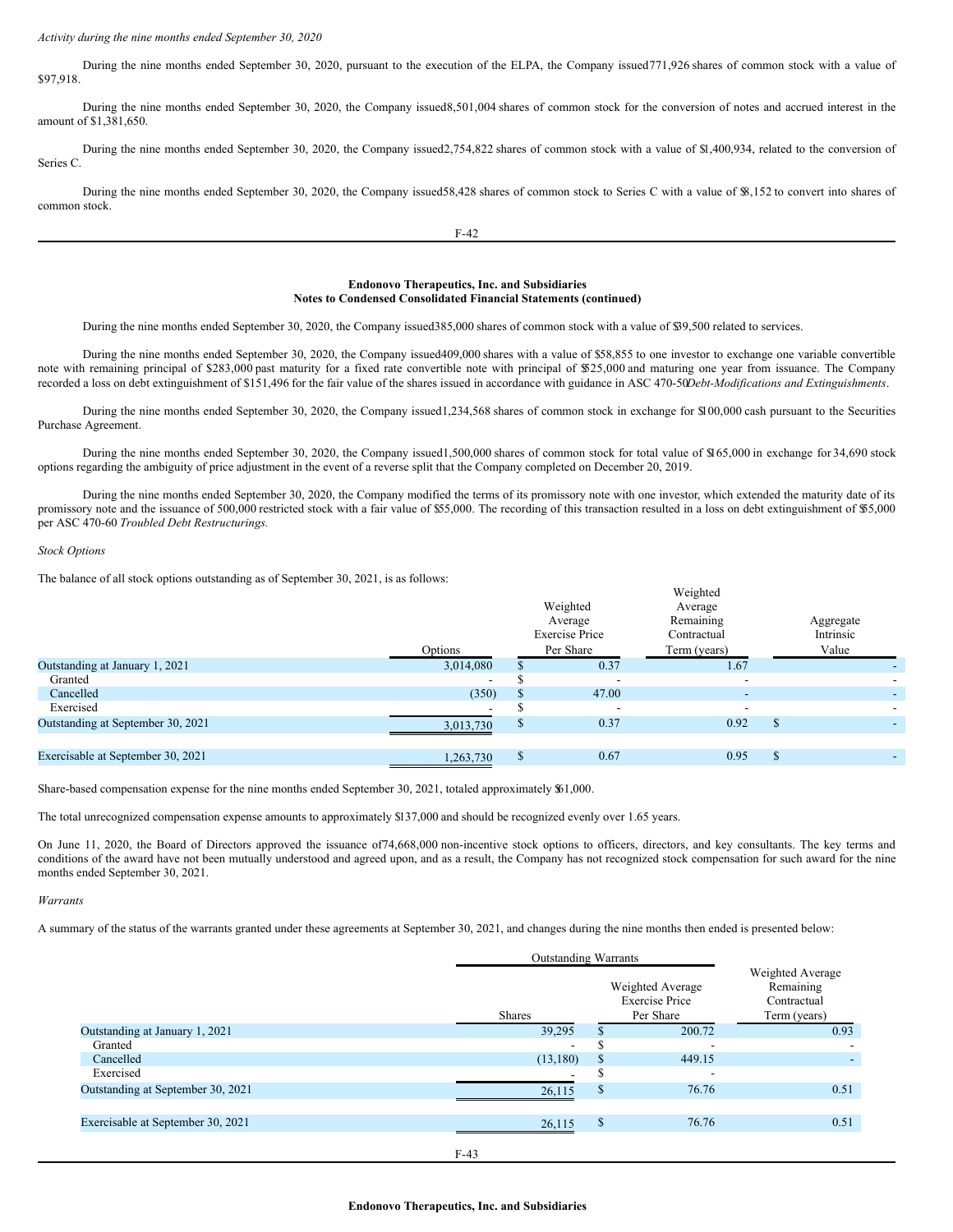#### **Notes to Condensed Consolidated Financial Statements (continued)**

#### **Note 8 – Related Party and former related parties Transactions.**

One executive officer of the Company has agreed to defer a portion of his compensation until cash flow improves. As of September 30, 2021, the balance of the deferred compensation was \$443,289, which reflects \$225,000 accrual of deferred compensation and approximately \$119,179 cash repayment of deferred compensation during the nine months ended September 30, 2021.

One former executive of the Company has agreed to defer a portion of his compensation until cash flow improves. As of September 30, 2021, the balance of his deferred compensation was \$632,257. No activity occurred during the nine months ended September 30, 2021.

From time-to-time officer of the Company advance monies to the Company to cover costs. The balance of short-term advances due to one officer of the Company at September 30, 2021, was \$6,529 and is included in the Company's accounts payable balance as of September 30, 2021. During the nine months ended September 30, 2021, the Company's executive officer advanced an aggregate amount of \$13,405 for corporate expenses and notes repayment, of which \$13,405 was repaid back as of September 30, 2021.

As of September 30, 2021, notes payable remain outstanding to the former President of the Company, in the amount of \$132,600. As of September 30, 2021, accrued interests on these notes payable totaled \$64,852, and are included in accrued expenses on the condensed consolidated balance sheet.

#### **Endonovo Therapeutics, Inc. and Subsidiaries Notes to Condensed Consolidated Financial Statements (continued)**

#### **Note 9 – Fair Value Measurements**

The Company has issued Variable Debentures which contained variable conversion rates based on unknown future prices of the Company's common stock. This results in a conversion feature. The Company measures the conversion feature using the Black Scholes option pricing model using the following assumptions:

|                            | Nine months ended September 30, |                   |  |  |
|----------------------------|---------------------------------|-------------------|--|--|
|                            | 2021                            | 2020              |  |  |
|                            |                                 |                   |  |  |
| Expected term              | $1 - 4$ months                  | $1 - 6$ months    |  |  |
| Exercise price             | \$0.012-\$0.030                 | $$0.05 - $0.76$   |  |  |
| <b>Expected volatility</b> | $177\% - 206\%$                 | $157\% - 249\%$   |  |  |
| Expected dividends         | None                            | None              |  |  |
| Risk-free interest rate    | $0.06\%$ to $0.13\%$            | $0.03\%$ to 1.54% |  |  |
| Forfeitures                | None                            | None              |  |  |

The assumptions used in determining fair value represent management's best estimates, but these estimates involve inherent uncertainties and the application of management's judgment. As a result, if factors change, including changes in the market value of the Company's common stock, managements' assessment, or significant fluctuations in the volatility of the trading market for the Company's common stock, the Company's fair value estimates could be materially different in the future.

The Company computes the fair value of the derivative liability at each reporting period and the change in the fair value is recorded as non-cash expense or non-cash income. The key component in the value of the derivative liability is the Company's stock price, which is subject to significant fluctuation and is not under its control. The resulting effect on net loss is therefore subject to significant fluctuation and will continue to be so until the Company's Variable Debentures, which the convertible feature is associated with, are converted into common stock or paid in full with cash. Assuming all other fair value inputs remain constant, the Company will record non-cash expense when its stock price increases and non-cash income when its stock price decreases.

The following table presents changes in the liabilities with significant unobservable inputs (level 3) for the nine months ended September 30, 2021:

|                                | Derivative<br>Liability |
|--------------------------------|-------------------------|
| Balance December 31, 2020      | 4,202,597               |
|                                |                         |
| Extinguishment                 | (133, 386)              |
| Debt conversion                | (585, 857)              |
| Change in estimated fair value | 2,962,795               |
|                                |                         |
| Balance September 30, 2021     | 6,446,149               |

Accounting guidance on fair value measurements and disclosures defines fair value, establishes a framework for measuring the fair value of assets and liabilities using a hierarchy system, and defines required disclosures. It clarifies that fair value is the price that would be received to sell an asset or paid to transfer a liability in an orderly transaction between market participants in the market in which the reporting entity transacts business.

F-45

#### **Endonovo Therapeutics, Inc. and Subsidiaries Notes to Condensed Consolidated Financial Statements (continued)**

The Company's balance sheet contains derivative liabilities that are recorded at fair value on a recurring basis. The three-level valuation hierarchy for disclosure of fair value is as follows:

Level 1: uses quoted market prices in active markets for identical assets or liabilities.

Level 2: uses observable market-based inputs or unobservable inputs that are corroborated by market data.

Level 3: uses unobservable inputs that are not corroborated by market data.

The fair value of the Company's recorded derivative liability is determined based on unobservable inputs that are not corroborated by market data, which require a Level 3 classification. A Black Scholes option pricing model was used to determine the fair value. The Company records derivative liability on the condensed consolidated balance sheets at fair value with changes in fair value recorded in the condensed consolidated statements of operation.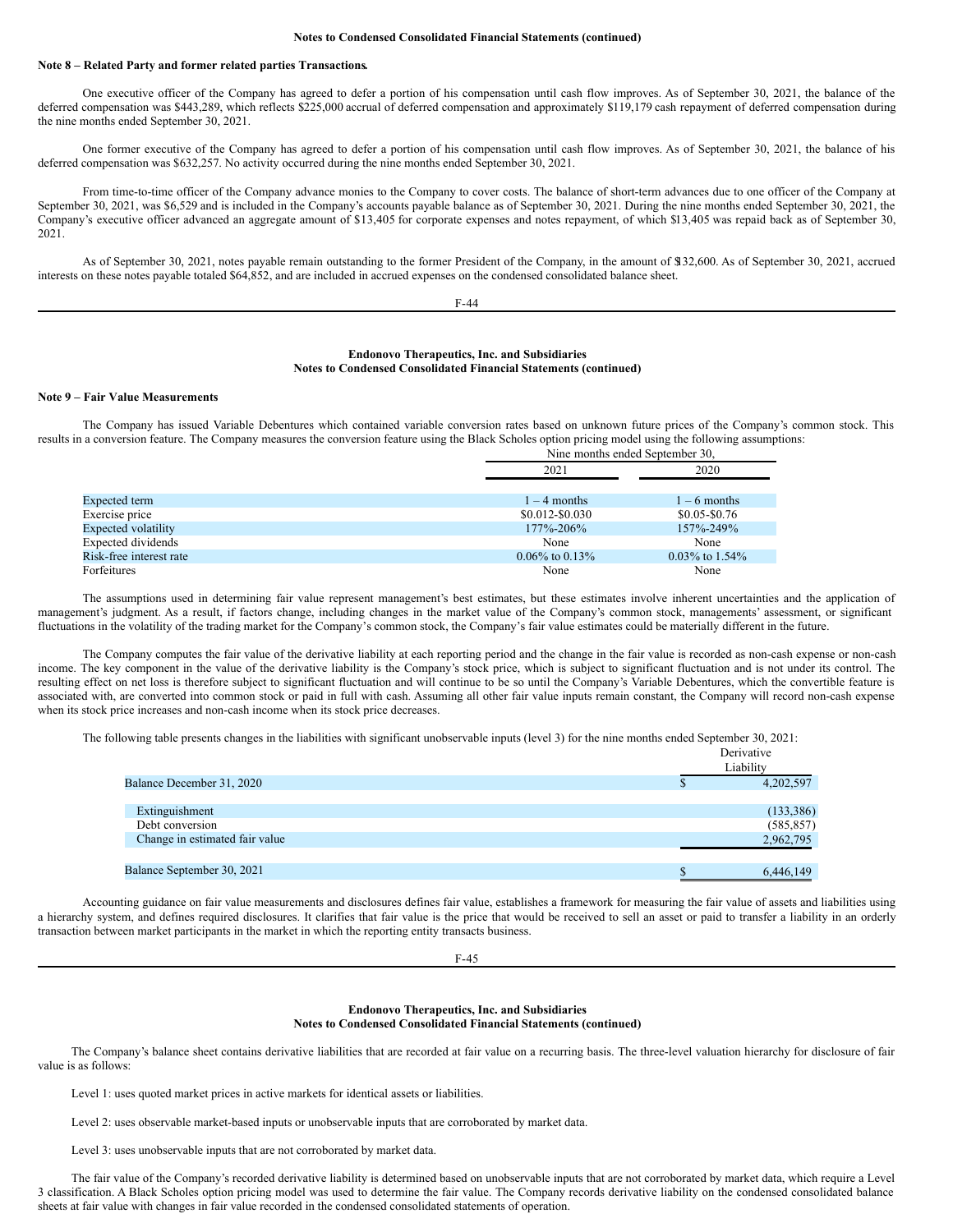The following table presents balances in the liabilities with significant unobservable inputs (Level 3) as of September 30, 2021:

|                          |                                                                                      | Fair Value Measurements Using |                                                        |                                                    |  |           |
|--------------------------|--------------------------------------------------------------------------------------|-------------------------------|--------------------------------------------------------|----------------------------------------------------|--|-----------|
|                          | <b>Ouoted Prices in</b><br>Active<br>Markets for<br>Identical<br>Assets<br>(Level 1) |                               | Significant Other<br>Observable<br>Inputs<br>(Level 2) | Significant<br>Unobservable<br>Inputs<br>(Level 3) |  | Total     |
| As of September 30, 2021 |                                                                                      |                               |                                                        |                                                    |  |           |
| Derivative liability     |                                                                                      | $\overline{\phantom{a}}$      |                                                        | 6,446,149                                          |  | 6,446,149 |
| Total                    |                                                                                      | $\overline{\phantom{0}}$      |                                                        | 6,446,149                                          |  | 6,446,149 |

## **Note 10 – Commitments and Contingencies**

Legal Matters

The Company is a defendant in a case brought by Auctus Fund, LLC seeking to enforce a variable rate convertible note dated in August 2019, which was in the original amount of \$275,250 and claiming damages in excess of \$500,000, including other unspecified damages and attorney fees. The Company is vigorously defending the action and has filed an answer with counterclaims. While the matter is in its early stages and there are always uncertainties in litigation, management does not believe that the litigation will have a result significantly adverse to the Company. As of September 30, 2021, the balance of the variable rate convertible note is approximately \$ 164,000, excluding approximately \$31,000 in accrued interest.

The Company is subject to certain legal proceedings, which it considers routine to its business activities. As of September 30, 2021, the Company believes, after consultation with legal counsel, that the ultimate outcome of such legal proceedings, whether individually or in the aggregate, is not likely to have a material adverse effect on the Company's financial position, results of operations or liquidity.

#### **Note 11 – Concentrations.**

*Sales*

During the nine months ended September 30, 2021, we had two significant customers, which accounted for approximately61% of sales.

# *Supplier*

We also have a single source for our bioelectric medical devices, which account for 100% of our sales. The interruption of products provided by this supplier would adversely affect our business and financial condition unless an alternative source of products could be found.

F-46

#### **Endonovo Therapeutics, Inc. and Subsidiaries Notes to Condensed Consolidated Financial Statements (continued)**

#### *Accounts Receivable*

At September 30, 2021, we had one customer which accounted for approximately64% of our account receivable balances.

# **Note 12 – Subsequent Events**

Subsequent to September 30, 2021, an aggregate of 5,470,556 shares of restricted common stock were issued on the conversion of \$109.413 of principal and accrued interest pursuant to fixed promissory notes.

Subsequent to September 30, 2021, the Company executed three convertible notes for aggregate principal of \$475,000, carrying coupon of 15%, with due date one year from issuance date, convertible six months from issuance date at a fixed conversion rate.

Subsequent to September 30, 2021, the Company agreed to issue 3,535,000 commitment shares pursuant to securities purchase agreement executed in conjunction with the three convertible notes executed post September 30, 2021.

The Company has evaluated all events that occurred after the balance sheet date through the date when the financial statements were issued to determine if they must be reported. The Management of the Company determined that there were no other reportable subsequent events to be disclosed besides those noted above.

F-47

#### **PART III Exhibits**

#### **EXHIBIT**

| <b>NUMBER</b> | <b>DESCRIPTION</b>                                                                                                                                          |
|---------------|-------------------------------------------------------------------------------------------------------------------------------------------------------------|
| 1.1           | Broker-Dealer Agreement, dated February 3, 2022, between the Company and Dalmore Group, LLC. Filed Herewith.                                                |
| 2.1           | Share Exchange Agreement. Incorporated by reference to the current report on Form 8-K filed with the Securities and Exchange Commission on March 21, 2012.  |
|               | Incorporated by reference from exhibit 2.1 to our annual financial statements on Form 10-K filed with the SEC on May 4, 2020.                               |
| 3.1           | Articles of Incorporation. Incorporated by reference to the registration statement filed with the Securities and Exchange Commission on September 22, 2011. |
| 3.2           | By-Laws. Incorporated by reference to the registration statement filed with the Securities and Exchange Commission on September 22, 2011.                   |
| 3.3           | Agreement and Plan of Merger (Delaware reincorporation). Incorporated by reference to the registration statement filed with the Securities and Exchange     |
|               | Commission on September 22, 2011.                                                                                                                           |
| 3.4           | Certificate of Designation (Super AA Voting Preferred). Incorporated by reference to the Annual Report on Form 10-K for the year ended December 31, 2012    |
| 3.5           | Articles of Amendment -Name Change. Incorporated by reference to Exhibit 3.1 to Form 8-K filed with the Securities and Exchange Commission on January 24,   |

2014.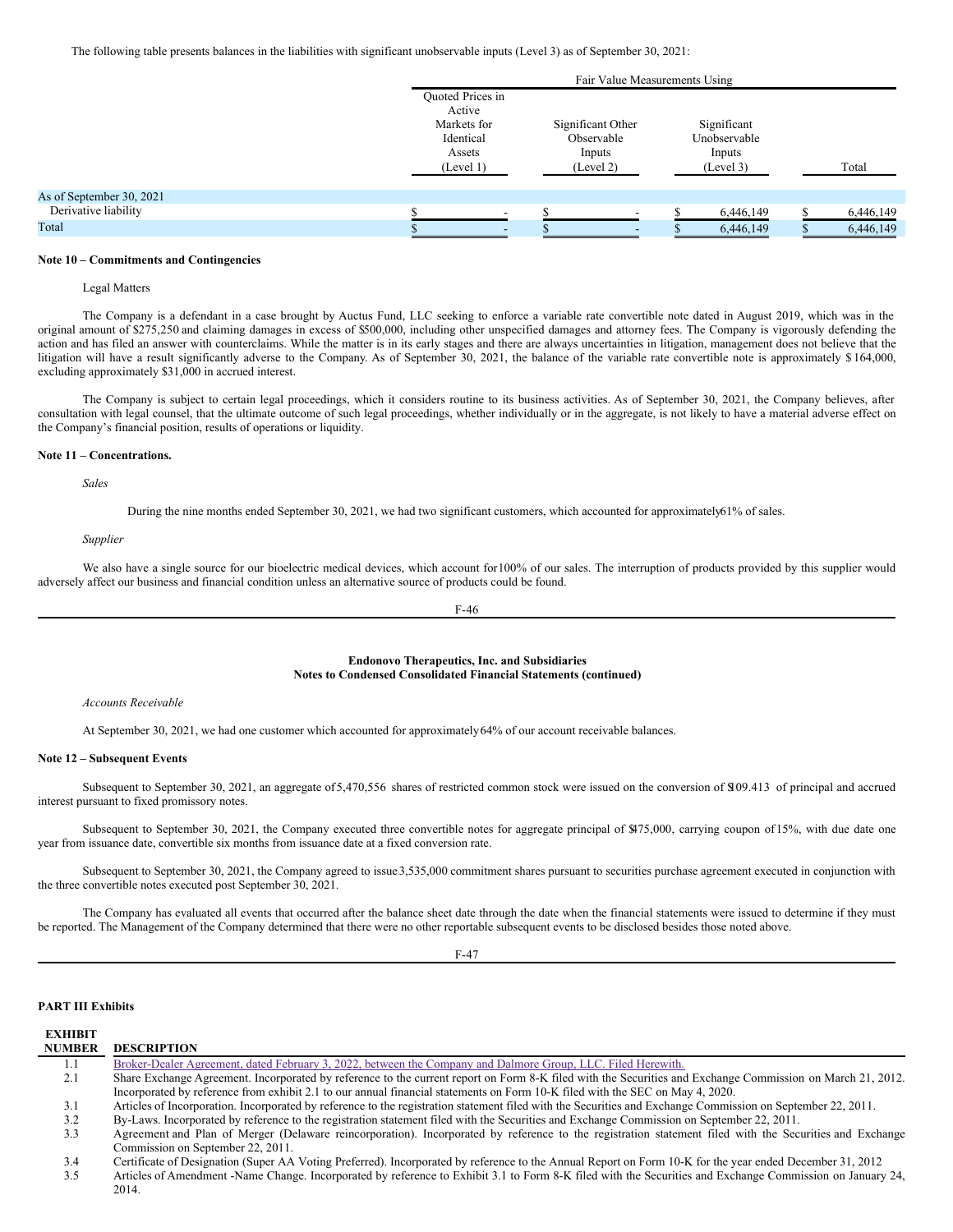- 3.6 Articles of Amendment Increase Authorized Shares. Incorporated by reference to Exhibit 3.1 to Form 8-K filed with the Securities and Exchange Commission on January 24, 2014.
- 3.7 Articles of Amendment Reverse Stock Split. Incorporated by reference to Exhibit 3.7 to Form S-1 amendment filed with the Securities and Exchange Commission on October 6, 2016.
- 3.8 Certificate of Designation Series B Preferred Stock. Incorporated by reference to Exhibit 3.1 to Current Report on Form 8-K filed with the Securities and Exchange Commission February 10, 2017.
- 3.9 Certificate of Designation Series C Preferred Stock. Incorporated by reference to Exhibit 10.4 to Current Report on Form 8-K filed with the Securities and Exchange Commission December 26, 2017.
- 3.10 Articles of Amendment Authorizing additional Shares. Incorporated by reference to Exhibit 3.1 to Form 8-K filed with the Securities and Exchange Commission on September 18, 2018.
- 4.1 Form of Subscription Agreement to be filed by Amendment
- 6.1 Investment Agreement by and between the Company and Azure Capital, dated as of December 31, 2018. Incorporated by reference to like numbered exhibit to Current Report on Form 8-k filed with the Securities Exchange Commission on January 3, 2018.
- 6.2 Registration Rights Agreement by and between the Company and Azure Capital, dated as of December 31, 2018. Incorporated by reference to like numbered exhibit to Current Report on Form 8-k filed with the Securities Exchange Commission on January 3, 2018.
- 6.3 Acquisition Agreement between the Company and We Heal Animals, Inc. Incorporated by reference to Exhibit 10.1 to Current Report on Form 8-K filed November 19, 2013
- 6.4 Settlement and Mutual Release, effective November 22, 2018, between the Company and Rio Grande Neurosciences, LLC. Incorporation by reference to Exhibit 10.1 to current report on Form 8-K filed with the Securities and Exchange Commission on December 26, 2017.
- 6.5 Exchange Agreement dated as of November 30, 2018, between the Company and Eagle Equities, LLC. Incorporated by reference to Exhibit 10.1 to Current Report on Form 8-K filed with the Securities Exchange Commission on December 7, 2018.
- 6.6 Secured \$1,500,000 Convertible Promissory Note, dated as of November 30, 2018, issued by the Company and Eagle Equities, LLC. Incorporated by reference to Exhibit 10.2 to Current Report on Form 8-K filed with the Securities Exchange Commission on December 7, 2018.
- 11.1 Consent of Independent Public [Accountants.](#page-58-0) Filed Herewith.
- 12.1 Opinion of Frank J. Hariton, Esq. To be filed by amendment.

# **SIGNATURES**

Pursuant to the requirements of Regulation A, the issuer certifies that it has reasonable grounds to believe that it meets all of the requirements for filing on Form 1-A and has duly caused this Offering Statement to be signed on its behalf by the undersigned, thereunto duly authorized, in the City of Woodland Hills, California on February 11, 2022.

#### **Endonovo Therapeutics, Inc.**

| Dated: February 11, 2022                                                                                       | By: /s/ Alan B. Collier                                                                                            |
|----------------------------------------------------------------------------------------------------------------|--------------------------------------------------------------------------------------------------------------------|
|                                                                                                                | Alan B. Collier<br>Chief Executive Officer and Interim Chief Financial Officer and Principal<br>Accounting Officer |
| This offering statement has been signed by the following persons in the capacities and on the dates indicated. |                                                                                                                    |

| <b>Signature</b>      | Title    | Date              |
|-----------------------|----------|-------------------|
| /s/ Alan B. Collier   | Director | February 11, 2022 |
| Name: Alan B. Collier |          |                   |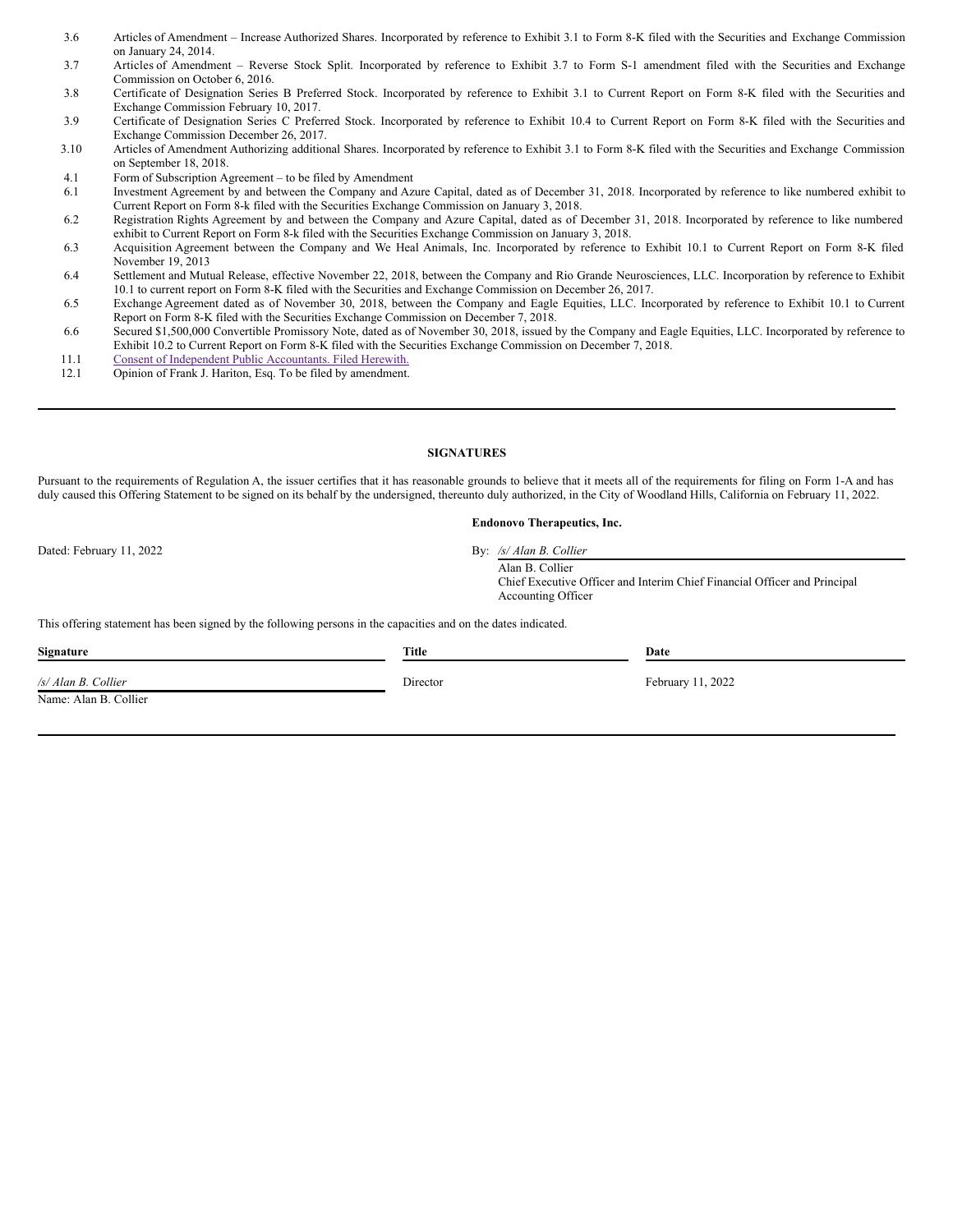

#### **Broker-Dealer Agreement**

This agreement (together with exhibits and schedules, the "Agreement") is entered into by and between Endonovo Therapeutics, Inc. ("Client"), a Delaware Corporation, and Dalmore Group, LLC., a New York Limited Liability Company ("Dalmore"). Client and Dalmore agree to be bound by the terms of this Agreement, effective as of February 3, 2022 (the "Effective Date"):

**WHEREAS,** Dalmore is a registered broker-dealer providing services in the equity and debt securities market, including offerings conducted via exemptions from registration with the Securities Exchange Commission ("SEC");

WHEREAS, Client is offering securities directly to the public in an offering exempt from registration under Regulation A (the Offering"); and

**WHEREAS**, Client recognizes the benefit of having Dalmore as a broker dealer of record and service provider for investors who participate in the Offering (collectively, the "Investors").

**NOW, THEREFORE**, in consideration of the mutual promises and covenants contained herein and for good and valuable consideration, the receipt and sufficiency of which are hereby acknowledged, the Parties agree as follows:

#### **1. Appointment, Term, and Termination.**

- a. Services. Client hereby engages Dalmore to perform the services listed on Exhibit A attached hereto and made a part hereof, in connection with the Offering (the "Services"). Unless otherwise agreed to in writing by the parties, the services to be performed by Dalmore are limited to those Services.
- b. **Term**. The Agreement will commence on the Effective Date and will remain in effect for a period of twelve (12) months and will renew automatically for successive renewal terms of two (2) months each unless any party provides notice to the other party of non-renewal at least thirty (30) days prior to the expiration of the current term. If Client defaults in performing the obligations under this Agreement, the Agreement may be terminated (i) upon thirty (30) days written notice if Client fails to perform or observe any material term, covenant or condition to be performed or observed by it under this Agreement and such failure continues to be unremedied, (ii) upon written notice, if any material representation or warranty made by Client proves to be incorrect at any time in any material respect, or (iii) upon thirty (30) days' written notice if Client or Dalmore commences a voluntary proceeding seeking liquidation, reorganization or other relief, or is adjudged bankrupt or insolvent or has entered against it a final and unappealable order for relief, under any bankruptcy, insolvency or other similar law, or either party executes and delivers a general assignment for the benefit of its creditors.

**DALMORE** 

2. **Compensation.** As compensation for the Services, Client shall pay to Dalmore the following fees:

- a. a fee equal to two percent (2%) on the aggregate amount raised by the Client (the "Offering Fee"). The Offering Fee shall only be payable after the Financial Industry Regulatory Authority ("FINRA") department of Corporate Finance issues a no objection letter (the "No Objection Letter") for the Offering. Client authorizes Dalmore to deduct the Offering Fee directly from the Client's third-party escrow or payment account.
- b. a one-time expense fee of five thousand (\$5,000) for out-of-pocket expenses incurred by Dalmore (the "Expense Fee"). The Expense Fee is due and payable upon execution of this Agreement. The Expense Fee shall cover expenses anticipated to be incurred by the firm such as FINRA filings and any other expenses incurred by Dalmore in connection with the Offering. Notwithstanding the foregoing, Dalmore will refund to the Client any portion of the Expense Fee that remains unused.
- c. A one-time consulting fee of twenty thousand (\$20,000) (the "Consulting Fee") which is due and payable within five (5) days of receipt of the No Objection Letter. In the event the Consulting Fee is not paid by the first closing, Client authorizes Dalmore to deduct the Consulting Fee directly from the Client's thirdparty escrow or payment account upon the first closing.

#### 3. **Regulatory Compliance**

a. Client and all its third-party providers shall at all times (i) maintain all required registrations and licenses, including foreign qualification, if necessary; and (iii) pay all related fees and expenses (including all fees associated with FINRA filings), in each case that are necessary or appropriate to perform their respective obligations under this Agreement.

FINRA Corporate Filing Fee for this \$5,000,000, best efforts offering will be \$1,250 and will be a pass-through fee payable to Dalmore, from the Client, who will then forward it to FINRA as payment for the filing. This fee is due and payable prior to any submission by Dalmore to FINRA.

- b. Client and Dalmore will each be responsible for supervising the activities and training of their respective sales employees, as well as all of their other respective employees in the performance of functions specifically allocated to them pursuant to the terms of this Agreement.
- c. Client and Dalmore agree to promptly notify the other concerning any material communications from or with any Governmental Authority or Self Regulatory Organization with respect to this Agreement or the performance of its obligations unless such notification is expressly prohibited by the applicable Governmental Authority.

2

1

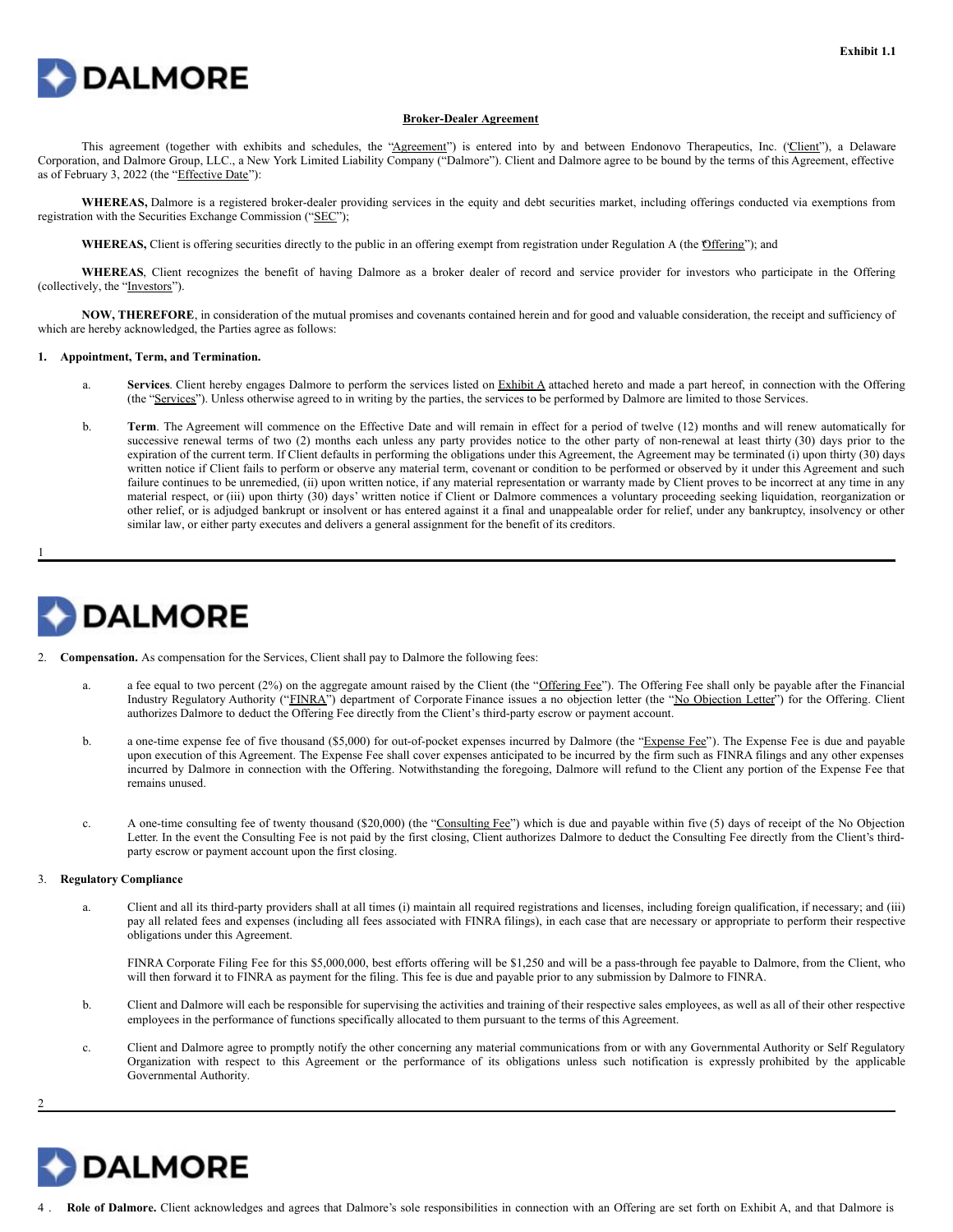<span id="page-56-0"></span>strictly acting in an administrative and compliance capacity as the broker dealer of record, and is not being engaged by the Client to act as an underwriter or placement agent in connection with the Offering. Dalmore will use commercially reasonable efforts to perform the Services. Dalmore (i) makes no representations with respect to the quality of any investment opportunity; (ii) does not guarantee the performance of any Investor; (iii) is not soliciting or approaching investors in connection with the Offering, (iv) is not an investment adviser, does not provide investment advice and does not recommend securities transactions, (v) in performing the Services is not making any recommendation as to the appropriateness, suitability, legality, validity or profitability of the Offering, and (vi) does not take any responsibility for any documentation created and used in connection with the Offering.

5 . **Indemnification.** Client shall indemnify and hold Dalmore, its affiliates and their representatives and agents harmless from, any and all actual or direct losses, liabilities, judgments, arbitration awards, settlements, damages and costs (collectively, "Losses"), resulting from or arising out of any third party suits, actions, claims, demands or similar proceedings (collectively, "Proceedings") to the extent they are based upon (i) a breach of this Agreement by Client, (ii) the wrongful acts or omissions of Client, or (iii) the Offering.

6 . **Confidentiality.** For purposes of this Agreement, the term "Confidential Information" means all confidential and proprietary information of a party, including but not limited to (i) financial information, (ii) business and marketing plans, (iii) the names of employees and owners, (iv) the names and other personally-identifiable information of users of the third-party provided online fundraising platform, (v) security codes, and (vi) all documentation provided by Client or Investor, but shall not include (i) information already known or independently developed by the recipient without the use of any confidential and proprietary information, or (ii) information known to the public through no wrongful act of the recipient. During the term of this Agreement and at all times thereafter, neither party shall disclose Confidential Information of the other party or use such Confidential Information for any purpose without the prior written consent of such other party. Without limiting the preceding sentence, each party shall use at least the same degree of care in safeguarding the other party's Confidential Information as it uses to safeguard its own Confidential Information. Notwithstanding the foregoing, a party may disclose Confidential Information (i) if required to do by order of a court of competent jurisdiction, provided that such party shall notify the other party in writing promptly upon receipt of knowledge of such order so that such other party may attempt to prevent such disclosure or seek a protective order; or (ii) to any applicable governmental authority as required by applicable law. Nothing contained herein shall be construed to prohibit the SEC, FINRA, or other government official or entities from obtaining, reviewing, and auditing any information, records, or data. Client acknowledges that regulatory record-keeping requirements, as well as securities industry best practices, require

Dalmore to maintain copies of practically all data, including communications and materials, regardless of any termination of this Agreement.

3

# **DALMORE**

7 . **Notices**. Any notices required by this Agreement shall be in writing and shall be addressed, and delivered or mailed postage prepaid, or faxed or emailed to the other parties hereto at such addresses as such other parties may designate from time to time for the receipt of such notices. Until further notice, the address of each party to this Agreement for this purpose shall be the following:

If to the Client:

Endonovo Therapeutics, Inc. 6320 Canoga Ave, 15<sup>th</sup> Floor Woodland Hills, CA 91367 Attn: Alan Collier, CEO Tel: 818-261-2372 Email: Acollier@endonovo.com

If to Dalmore:

Dalmore Group, LLC 525 Green Place Woodmere, NY 11598 Attn: Etan Butler, Chairman Tel: 917-319-3000

Email: etan@dalmorefg.com

#### 8. **Miscellaneous.**

a. ANY DISPUTE OR CONTROVERSY BETWEEN THE CLIENT AND PROVIDER RELATING TO OR ARISING OUT OF THIS AGREEMENT WILL BE SETTLED BY ARBITRATION BEFORE AND UNDER THE RULES OF THE ARBITRATION COMMITIEE OF FINRA.

b. This Agreement is non-exclusive and shall not be construed to prevent either party from engaging in any other business activities.

c. This Agreement will be binding upon all successors, assigns or transferees of Client. No assignment of this Agreement by either party will be valid unless the other party consents to such an assignment in writing. Either party may freely assign this Agreement to any person or entity that acquires all or substantially all of its business or assets. Any assignment by the either party to any subsidiary that it may create or to a company affiliated with or controlled directly or indirectly by it will be deemed valid and enforceable in the absence of any consent from the other party.

4

# **DALMORE**

Neither party will, without prior written approval of the other party, reference such other party in any advertisement, website, newspaper, publication, periodical or any other communication, and shall keep the contents of this Agreement confidential in accordance with the provisions set forth herein.

e. THE CONSTRUCTION AND EFFECT OF EVERY PROVISION OF THIS AGREEMENT, THE RIGHTS OF THE PARTIES UNDER THIS AGREEMENT AND ANY QUESTIONS ARISING OUT OF THE AGREEMENT, WILL BE SUBJECT TO THE LAWS OF THE STATE OF NEW YORK, WITHOUT REGARD TO CONFLICT OF LAW PRINCIPLES TO THE EXTENT SUCH APPLICATION WOULD CAUSE THE LAWS OF A DIFFERENT STATE TO APPLY. The language used in this Agreement shall be deemed to be the language chosen by the parties to express their mutual intent, and no rule of strict construction will be applied against any party

f. If any provision or condition of this Agreement is held to be invalid or unenforceable by any court, or regulatory or self-regulatory agency or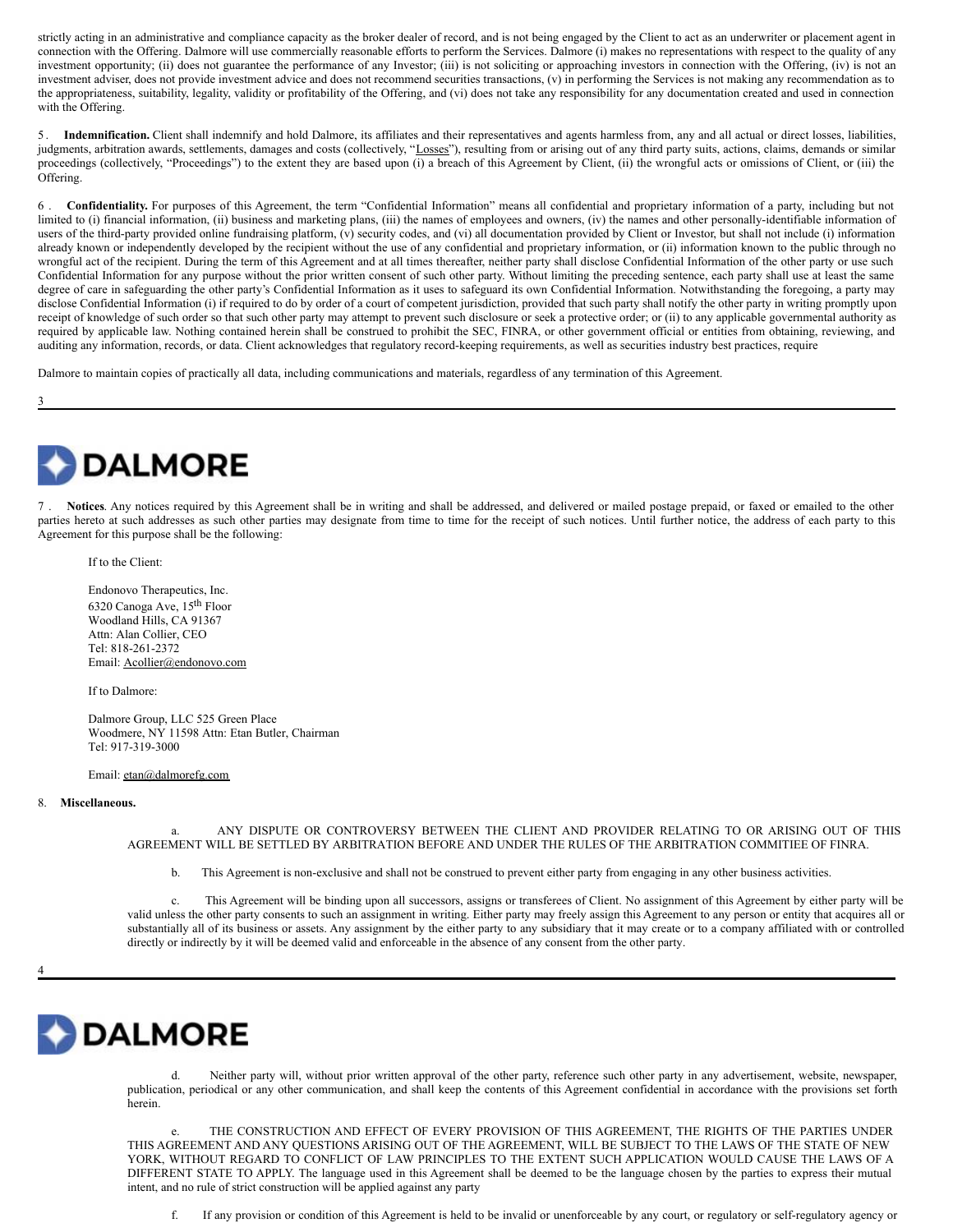body, the validity of the remaining provisions and conditions will not be affected and this Agreement will be carried out as if any such invalid or unenforceable provision or condition were not included in the Agreement.

g. This Agreement sets forth the entire agreement between the parties with respect to the subject matter hereof and supersedes any prior agreement relating to the subject matter herein. The Agreement may not be modified or amended except by written agreement.

h. This Agreement may be executed in multiple counterparts and by facsimile or electronic means, each of which shall be deemed an original but all of which together shall constitute one and the same agreement.

[**SIGNATURES APPEAR ON FOLLOWING PAGE(S)**]

# **DALMORE**

IN WITNESS WHEREOF, the parties have executed this Agreement as of the date first written above.

**CLIENT:** Endonovo Therapeutics, Inc.

By Name: Alan Collier Its: CEO

**Dalmore Group, LLC:**

By Name: Etan Butler Its: Chairman

6

5



#### **Exhibit A**

#### **Services:**

- i. Review Investor information, including KYC (Know Your Customer) data, AML (Anti-Money Laundering), OFAC compliance background checks (it being understood that KYC and AML processes may be provided by a qualified third party);
- ii. Review each Investor's subscription agreement to confirm such Investor's participation in the Offering, and provide confirmation of completion of such subscription documents to Client;
- iii. Contact and/or notify the issuer, if needed, to gather additional information or clarification on an Investor;
- iv. Keep Investor information and data confidential and not disclose to any third-party except as required by regulatory agencies or in our performance under this Agreement (e.g. as needed for AML and background checks);
- v. Coordinate with third party providers to ensure adequate review and compliance;
- vi. Provide, or coordinate the provision by a third party, of an "invest now" payment processing mechanism, including connection to a qualified escrow agent.